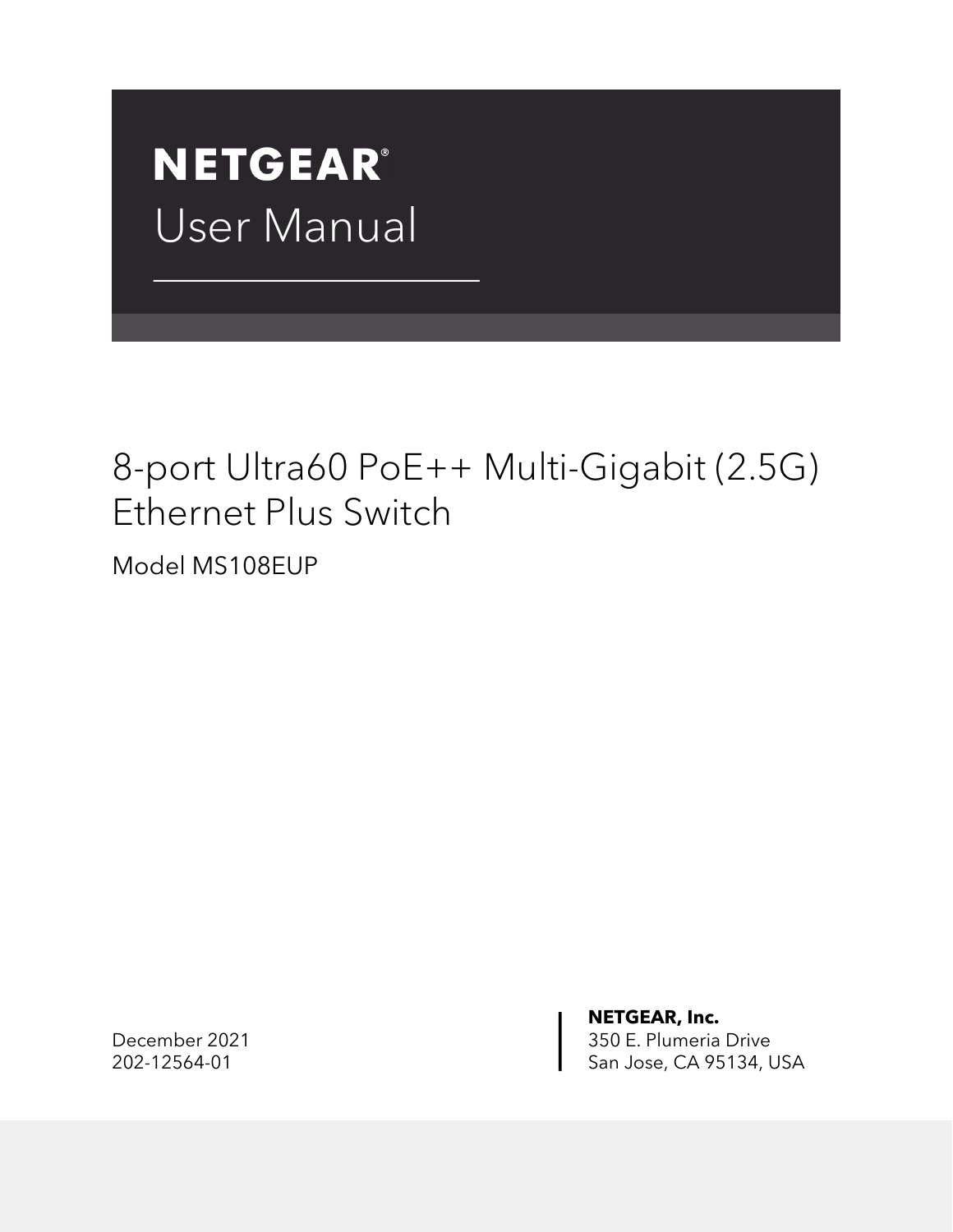#### **Support and Community**

Visit [netgear.com/support](https://www.netgear.com/support/) to get your questions answered and access the latest downloads.

You can also check out our NETGEAR Community for helpful advice at [community.netgear.com](https://community.netgear.com/).

#### **Regulatory and Legal**

Si ce produit est vendu au Canada, vous pouvez accéder à ce document en français canadien à <https://www.netgear.com/support/download/>.

(If this product is sold in Canada, you can access this document in Canadian French at <https://www.netgear.com/support/download/>.)

For regulatory compliance information including the EU Declaration of Conformity, visit [https://www.netgear.com/about/regulatory/.](https://www.netgear.com/about/regulatory/)

See the regulatory compliance document before connecting the power supply.

For NETGEAR's Privacy Policy, visit [https://www.netgear.com/about/privacy-policy.](https://www.netgear.com/about/privacy-policy/)

By using this device, you are agreeing to NETGEAR's Terms and Conditions at [https://www.netgear.com/about/terms-and-conditions.](https://www.netgear.com/about/terms-and-conditions/) If you do not agree, return the device to your place of purchase within your return period.

Do not use this device outdoors. The PoE source is intended forintra building connection only.

Applicable to 6 GHz devices only: Only use the device indoors. The operation of 6 GHz devices is prohibited on oil platforms, cars, trains, boats, and aircraft, except that operation of this device is permitted in large aircraft while flying above 10,000 feet. Operation of transmitters in the 5.925-7.125 GHz band is prohibited for control of or communications with unmanned aircraft systems.

#### **Trademarks**

© NETGEAR, Inc., NETGEAR, and the NETGEAR Logo are trademarks of NETGEAR, Inc. Any non-NETGEAR trademarks are used for reference purposes only.

#### **Revision History**

| Publication Part   Publish Date<br>Number |                    | Comments           |
|-------------------------------------------|--------------------|--------------------|
| 202-12564-01                              | December  <br>2021 | First publication. |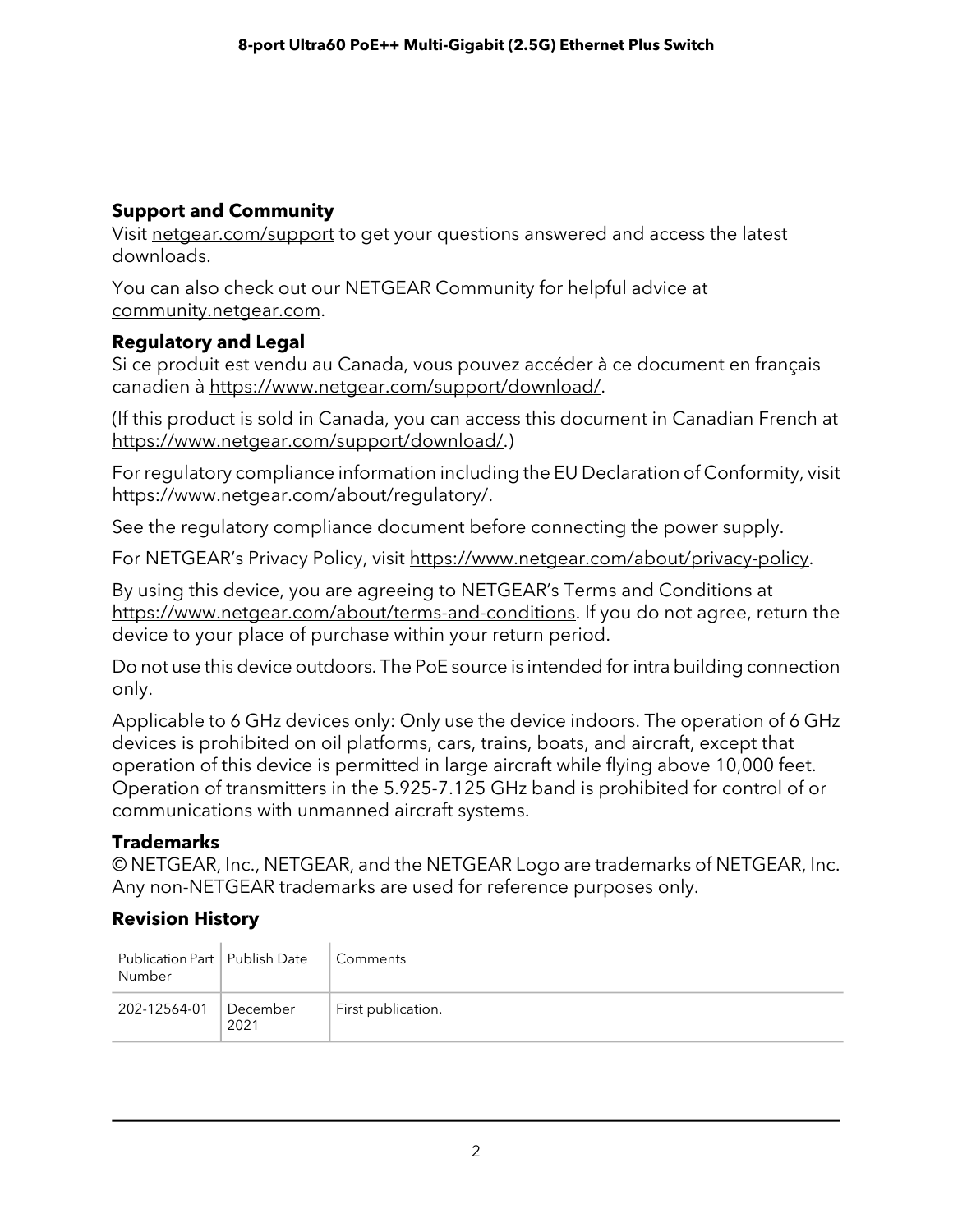# Contents

#### **Chapter 1 [Hardware](#page-6-0)**

#### **Chapter 2 Install and Access the Switch in Your [Network](#page-13-0)**

| Set up the switch in your network and power on the switch15    |  |
|----------------------------------------------------------------|--|
| Discover the switch's IP address to access its device UI15     |  |
| Discover the IP address and access the switch16                |  |
| Use the NETGEAR Switch Discovery Tool to discover the          |  |
| switch's IP address and access the device UI16                 |  |
|                                                                |  |
| Set a fixed IP address for the switch through a network        |  |
|                                                                |  |
| Assign a fixed IP address by connecting directly to the switch |  |
|                                                                |  |
|                                                                |  |
|                                                                |  |
|                                                                |  |
|                                                                |  |

#### **Chapter 3 Optimize the Switch [Performance](#page-22-0)**

| Set the quality of service mode and port rate limits24      |  |
|-------------------------------------------------------------|--|
| Use port-based quality of service and set port priorities24 |  |
|                                                             |  |
| Manage broadcast filtering and set port storm control rate  |  |
|                                                             |  |
|                                                             |  |
|                                                             |  |
|                                                             |  |
|                                                             |  |
|                                                             |  |
|                                                             |  |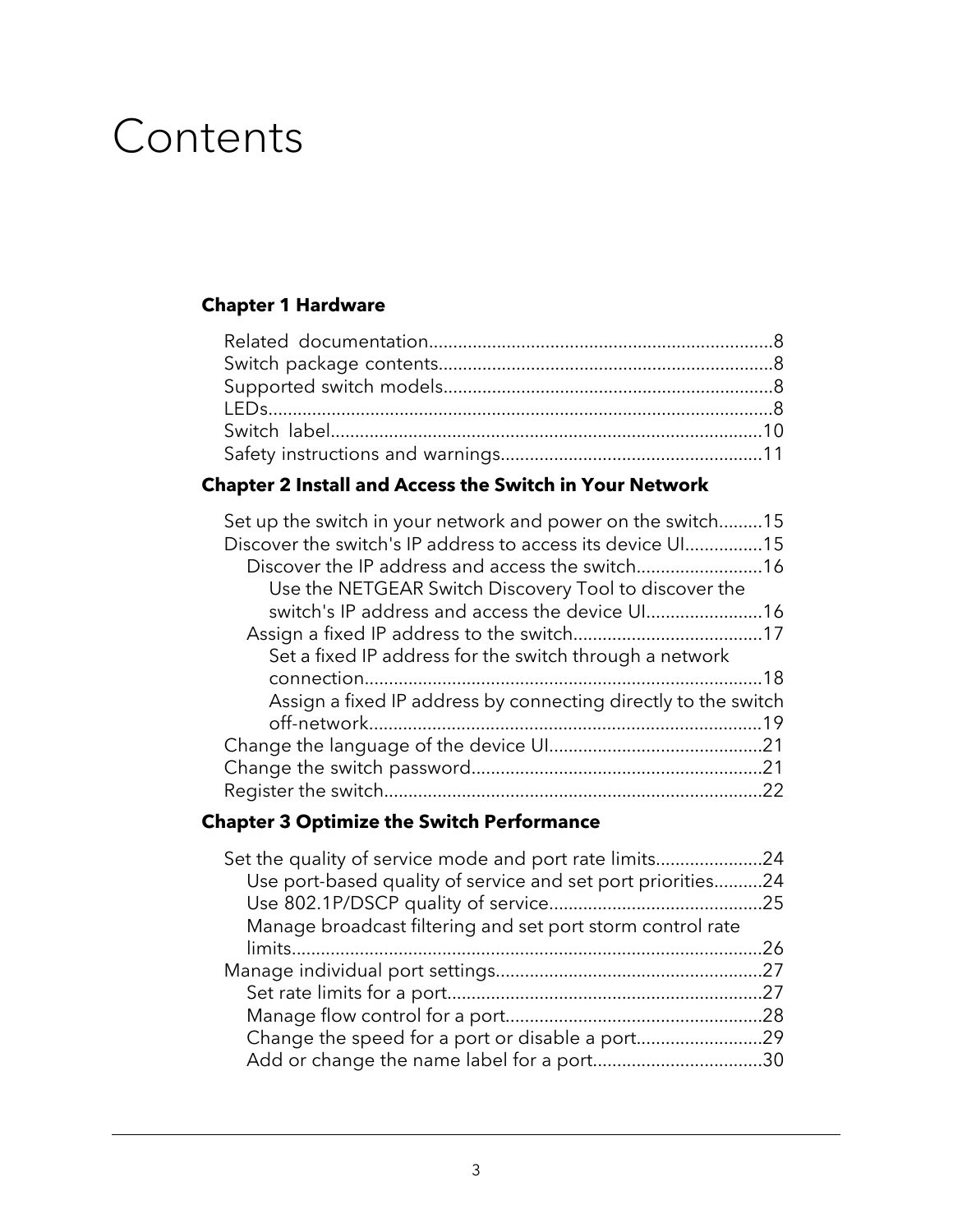#### **Chapter 4 Use VLANS for Traffic [Segmentation](#page-31-0)**

|                                                             | 33 |
|-------------------------------------------------------------|----|
| Activate the Basic Port-Based VLAN mode and assign VLANs34  |    |
|                                                             |    |
| Activate the Advanced Port-Based VLAN Mode35                |    |
|                                                             |    |
|                                                             |    |
|                                                             |    |
|                                                             |    |
|                                                             |    |
| Create a basic 802.1Q VLAN and assign ports as members41    |    |
| Assign the port mode in a basic 802.1Q VLAN configuration42 |    |
|                                                             |    |
|                                                             |    |
|                                                             |    |
| Activate the advanced 802.1Q VLAN mode46                    |    |
|                                                             |    |
|                                                             |    |
| Specify a port PVID for an advanced 802.1Q VLAN50           |    |
| Set an existing advanced 802.1Q VLAN as the voice VLAN and  |    |
|                                                             |    |
| Change the OUI table for the voice VLAN52                   |    |
|                                                             |    |
| Deactivate a port-based or 802.1Q VLAN mode and delete all  |    |
|                                                             | 54 |

#### **Chapter 5 Manage the Switch in Your [Network](#page-55-0)**

| Manage NETGEAR Switch Discovery Protocol57 |     |
|--------------------------------------------|-----|
|                                            | .57 |
|                                            | .58 |
|                                            |     |
|                                            |     |
|                                            |     |
|                                            |     |
|                                            |     |
|                                            |     |
|                                            |     |
|                                            |     |
|                                            |     |
|                                            |     |
|                                            |     |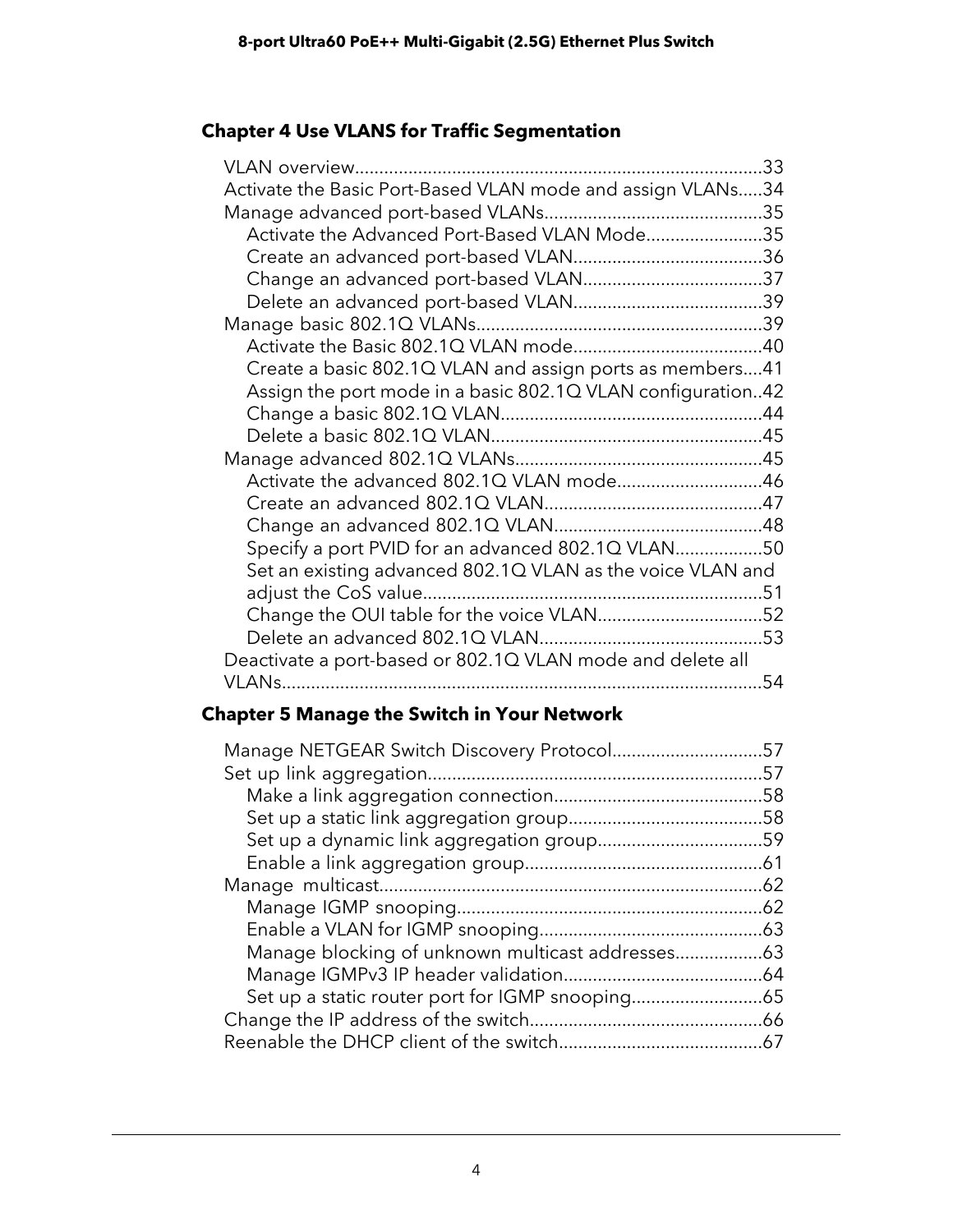#### **Chapter 6 [Maintain](#page-67-0) and Monitor the Switch**

| Return the switch to its factory default settings72       |  |
|-----------------------------------------------------------|--|
|                                                           |  |
|                                                           |  |
|                                                           |  |
|                                                           |  |
|                                                           |  |
| Browser security message with HTTPS access76              |  |
|                                                           |  |
|                                                           |  |
| Transfer an SSL certificate from a TFTP server for HTTPS  |  |
|                                                           |  |
|                                                           |  |
| Change or lift access restrictions to the switch80        |  |
|                                                           |  |
|                                                           |  |
|                                                           |  |
|                                                           |  |
|                                                           |  |
|                                                           |  |
|                                                           |  |
|                                                           |  |
|                                                           |  |
| Enable system time to synchronize with an SNTP server88   |  |
|                                                           |  |
|                                                           |  |
|                                                           |  |
|                                                           |  |
| 92                                                        |  |
| PoE considerations for switches that support PoE, PoE+ or |  |
|                                                           |  |
|                                                           |  |
|                                                           |  |
|                                                           |  |
|                                                           |  |
|                                                           |  |
|                                                           |  |
|                                                           |  |
|                                                           |  |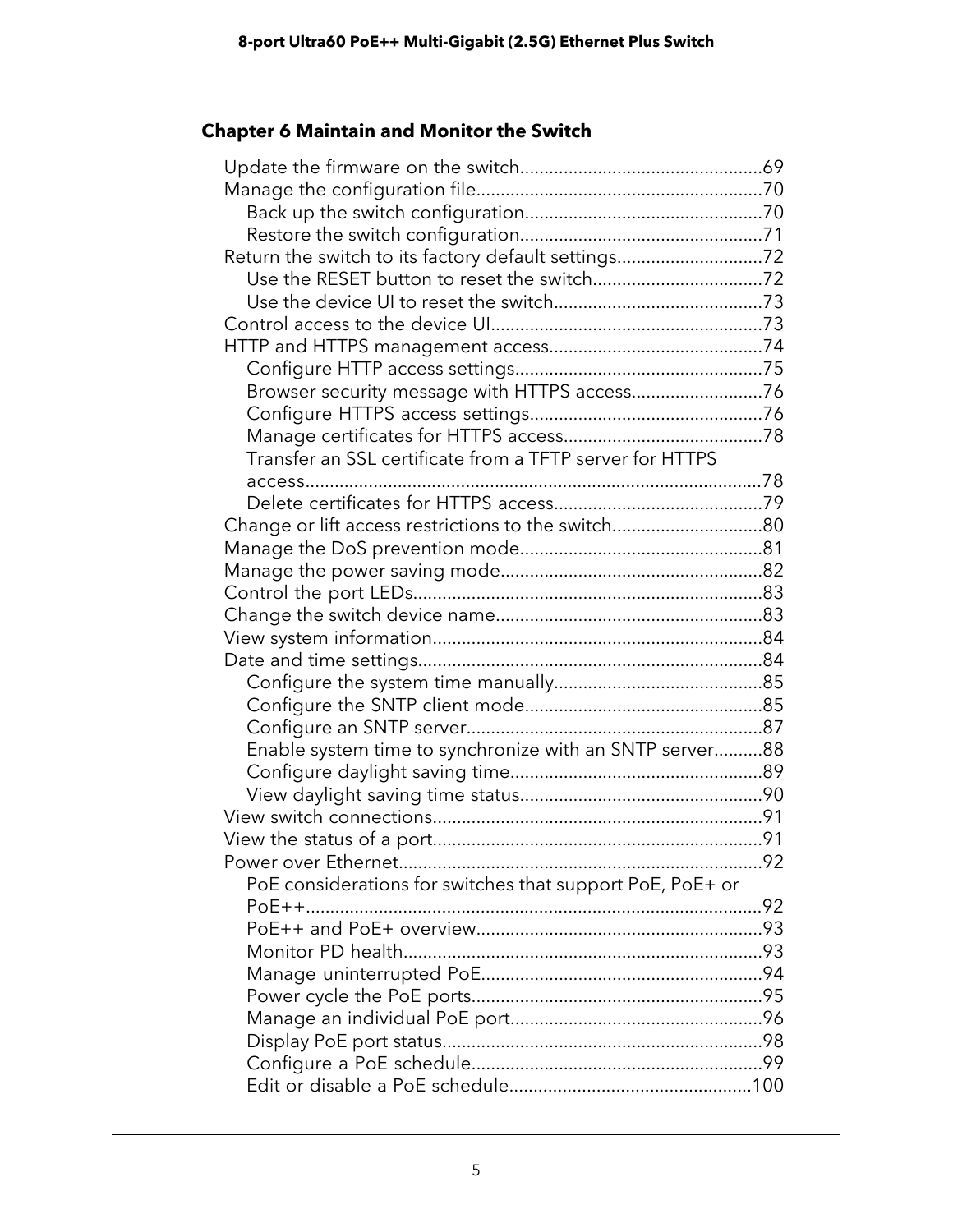#### **Chapter 7 Diagnostics and [Troubleshooting](#page-101-0)**

| Resolve a subnet conflict to access the switch103                      |  |
|------------------------------------------------------------------------|--|
|                                                                        |  |
|                                                                        |  |
|                                                                        |  |
|                                                                        |  |
| <b>Chapter 8 Factory Default Settings and Technical Specifications</b> |  |

| <b>Appendix A Additional Switch Discovery and Access Information</b> |  |
|----------------------------------------------------------------------|--|
| Model MS108EUP technical specifications110                           |  |
|                                                                      |  |
|                                                                      |  |

|--|--|--|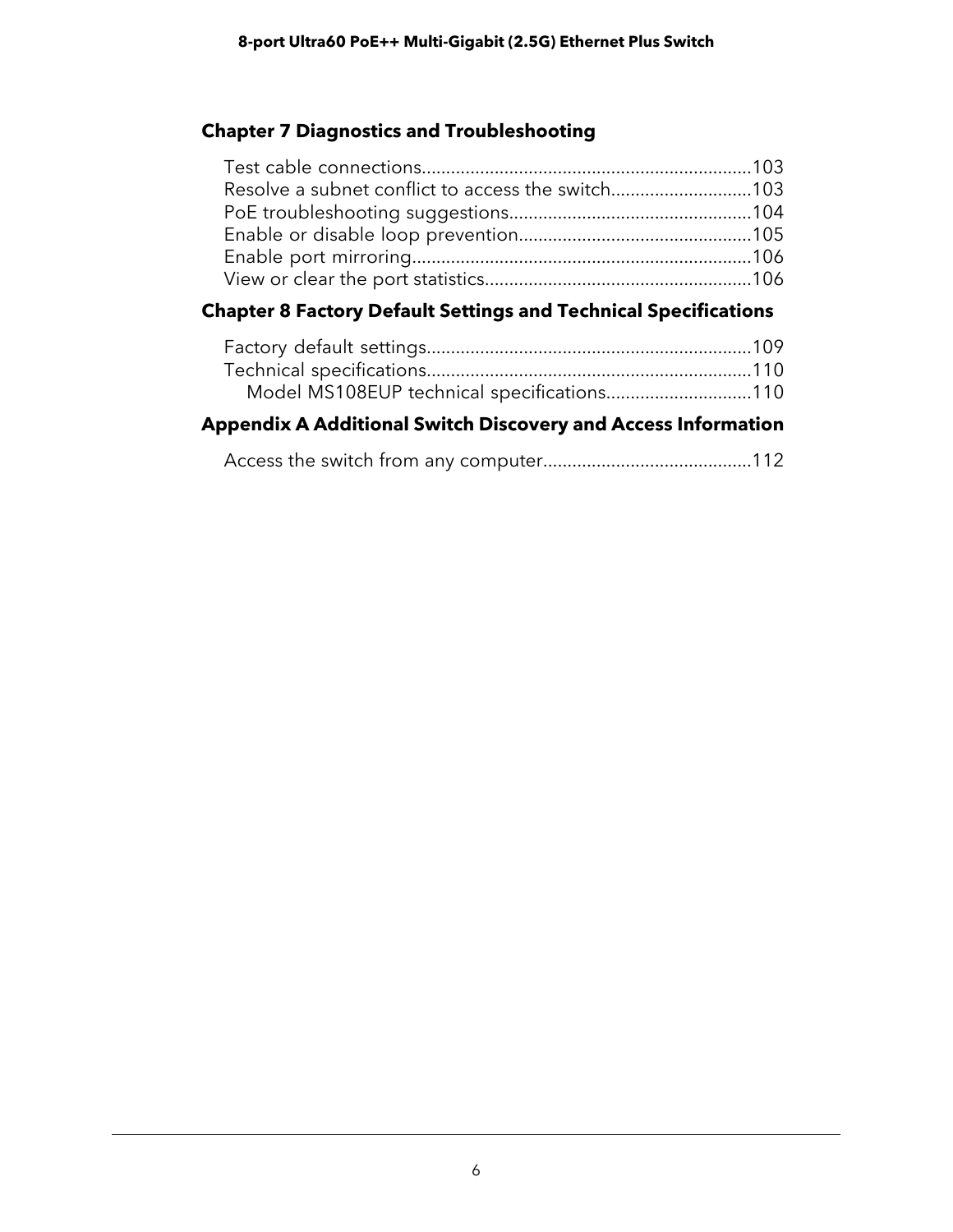# <span id="page-6-0"></span>1 Hardware

This user manual describes how you can use the device user interface (UI) to configure and manage NETGEAR Multi-Gigabit Ethernet Plus Switches.

This chapter covers the following topics:

- Related [documentation](#page-7-0)
- Switch package [contents](#page-7-1)
- [Supported](#page-7-2) switch models
- [LEDs](#page-7-3)
- [Switch](#page-9-0) label
- Safety [instructions](#page-10-0) and warnings

#### **Note:**

- This user manual complements the installation guide that came with your switch. You can also download the installation guide by visiting [netgear.com/support/download/](https://www.netgear.com/support/download/).
- For more information about the topics covered in this manual, visit the support website at [netgear.com/support](https://www.netgear.com/support)
- Firmware updates with new features and bug fixes are made available from time to time at [netgear.com/support/download/](https://www.netgear.com/support/download/). You can manually check for, and download, new firmware. If the features or behavior of your product do not match what is described in this guide, see the latest firmware release notes for your switch model.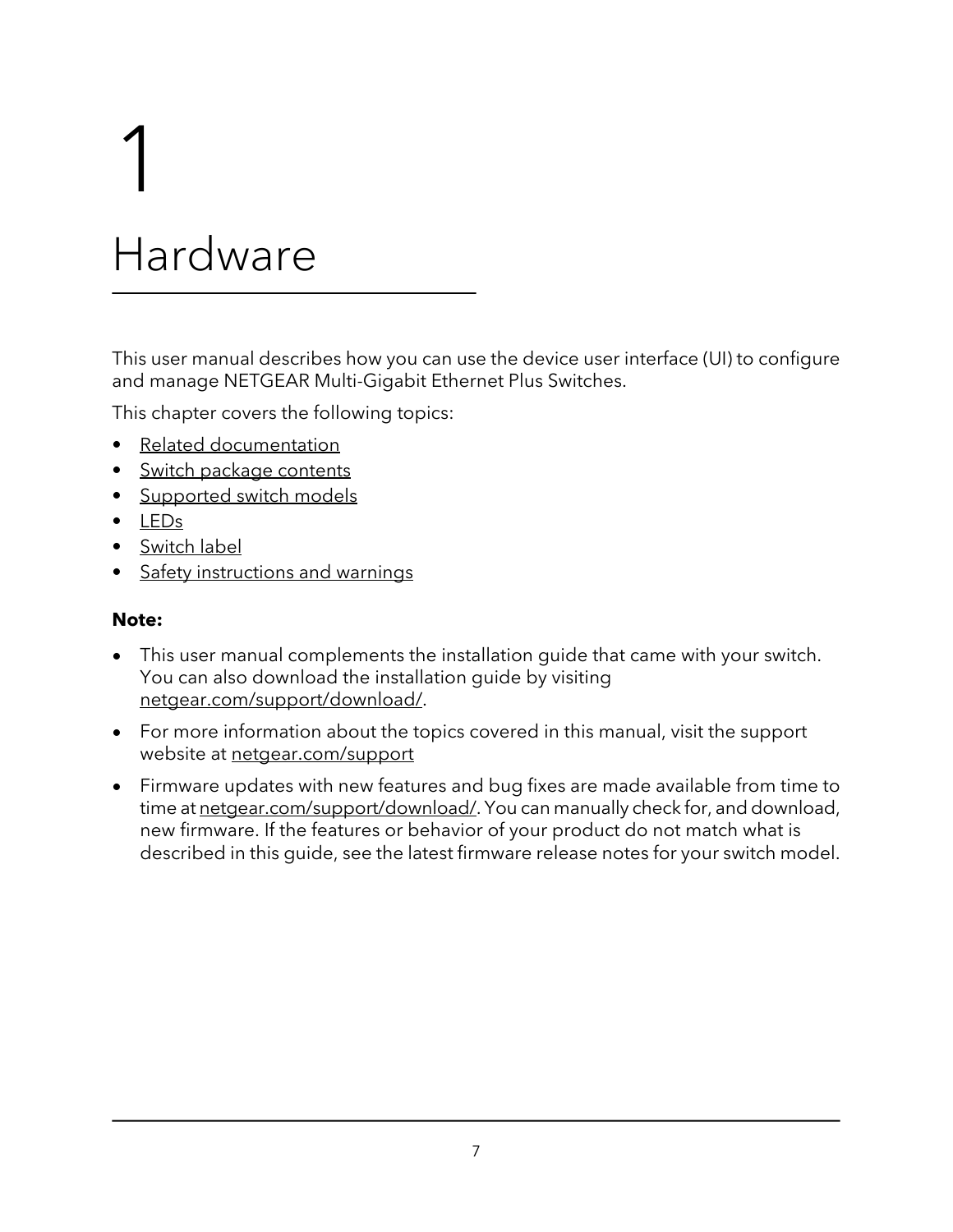## <span id="page-7-0"></span>Related documentation

Related documentation is available at [netgear.com/support/download/](https://www.netgear.com/support/download/):

- Installation guide
- <span id="page-7-1"></span>Data sheet

## Switch package contents

<span id="page-7-2"></span>The package contains the switch, AC power adapter (power cable localized to the country of sale), wall-mount installation kit, rubber feet, and installation guide.

# Supported switch models

<span id="page-7-3"></span>This manual describes the 8-Port Ultra60 PoE++ Multi-Gigabit (2.5G) Ethernet Plus Switch Model MS108EUP.

### LEDs

This section describes the LED designations. The port LEDs are located above the ports. Ports 1 through 4 are 60W PoE++ ports, and ports 5-8 are 30W PoE+ ports.

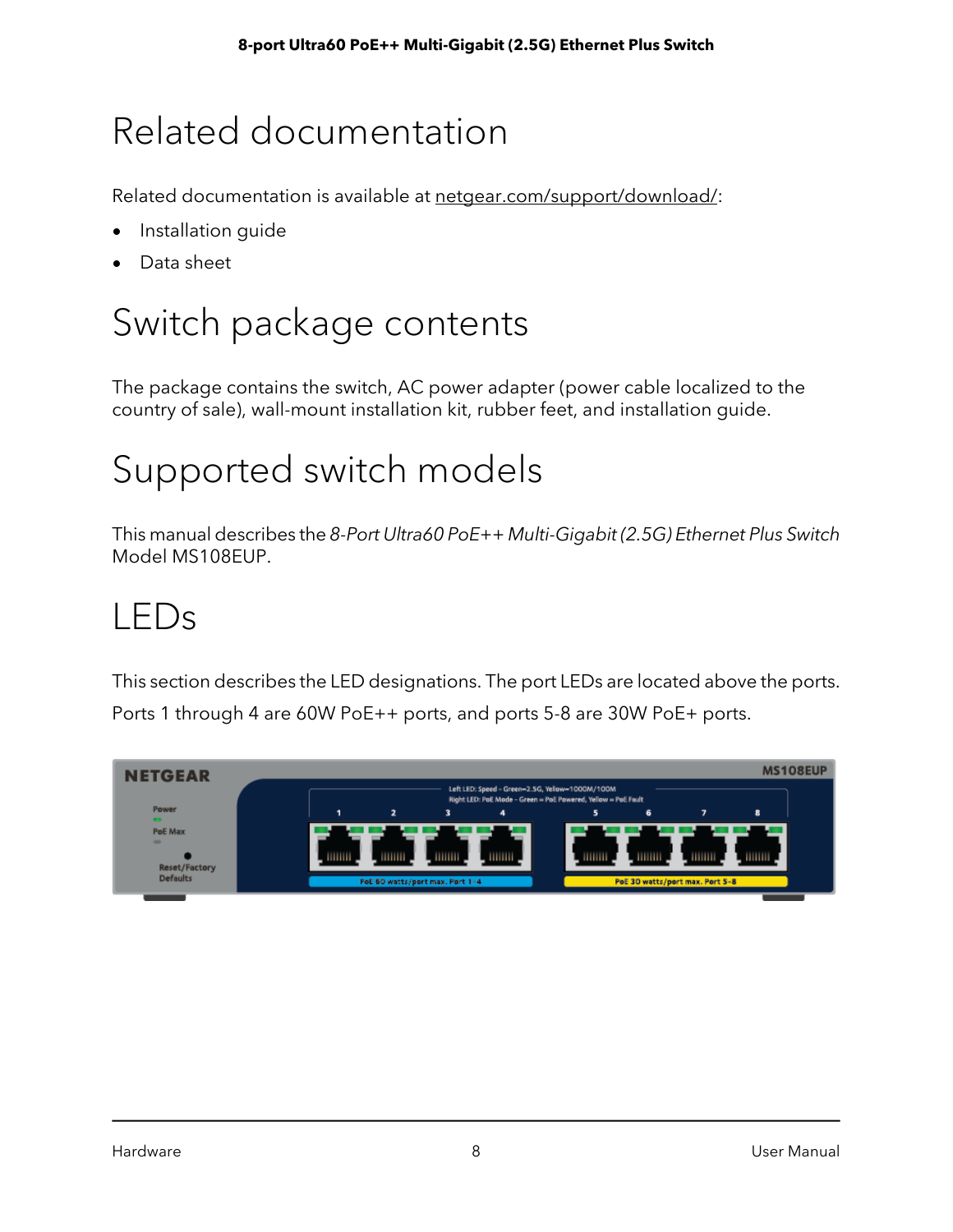#### Table 1. LEDs on the front panel

| <b>LED</b>                                    | Description                                                                                                                                                                                                                              |
|-----------------------------------------------|------------------------------------------------------------------------------------------------------------------------------------------------------------------------------------------------------------------------------------------|
| Power                                         | <b>Solid green:</b> The switch is powered on and operating normally.<br><b>Off:</b> Power is not supplied to the switch.                                                                                                                 |
| PoF Max<br>(Status of switch's PoE<br>budget) | <b>Off:</b> Sufficient (more than 7W of) PoE power is available.<br>Solid yellow: Less than 7W of PoE power is available.<br>Blinking yellow: At least once during the previous two minutes, less than 7W of PoE<br>power was available. |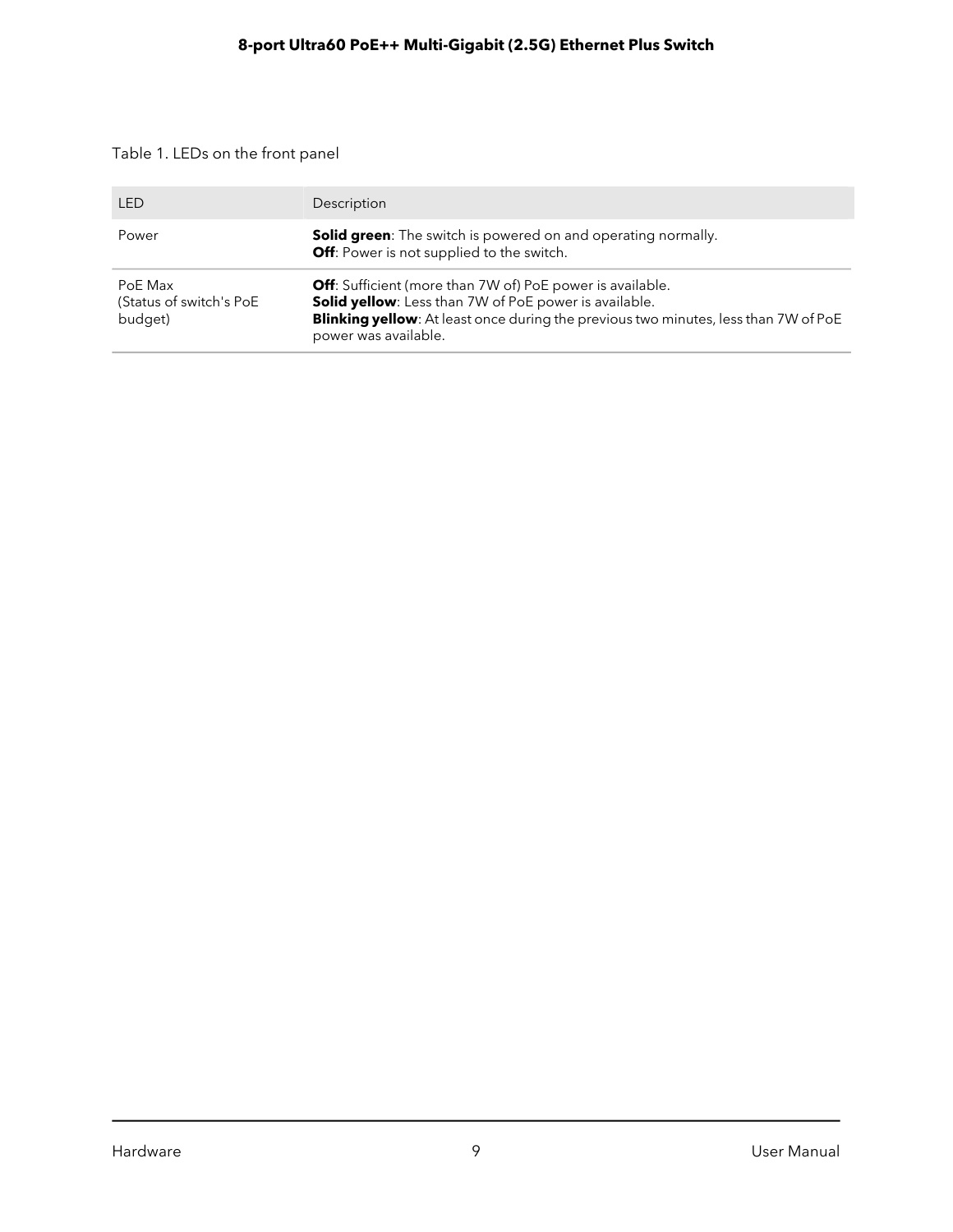Table 1. LEDs on the front panel (Continued)

| LED        | Description                                                                                                                                                                                                                                                                           |
|------------|---------------------------------------------------------------------------------------------------------------------------------------------------------------------------------------------------------------------------------------------------------------------------------------|
| Left port  | <b>Solid green:</b> 2.5 Gbps link on this port.<br><b>Blinking green:</b> 2.5 Gbps activity on this port.<br>Solid yellow: 1000 Mbps or 100 Mbps link on this port.<br><b>Blinking yellow:</b> 1000 Mbps or 100 Mbps activity on this port.<br>Off: No link is detected on this port. |
| Right port | Solid green: The port is delivering PoE power.<br>Off: The port is not delivering PoE power.<br>Solid yellow: A PoE fault occurred.                                                                                                                                                   |

### <span id="page-9-0"></span>Switch label

The switch label on the bottom panel of the switch shows the serial number, MAC address, and default login information of the switch.

| <b>NETGEAR®</b><br>Model/型號/型号: MS108EUP<br><b>MAC</b><br>SERIAL 序列号 | 8-port Ultra60 PoE++ Multi-Gigabit<br>(2.5G) Ethernet Plus Switch<br>Network Switch/產品名稱:交換器/产品名称:交换机                                                                                                                                                                                                                                                                                                                                                                                         |
|----------------------------------------------------------------------|-----------------------------------------------------------------------------------------------------------------------------------------------------------------------------------------------------------------------------------------------------------------------------------------------------------------------------------------------------------------------------------------------------------------------------------------------------------------------------------------------|
|                                                                      |                                                                                                                                                                                                                                                                                                                                                                                                                                                                                               |
| <b>Default Access</b>                                                | http://192.168.0.239                                                                                                                                                                                                                                                                                                                                                                                                                                                                          |
| Password                                                             | password                                                                                                                                                                                                                                                                                                                                                                                                                                                                                      |
| <b>Input Rating</b><br><b>給入/給入</b>                                  | $54V = 4.7A$                                                                                                                                                                                                                                                                                                                                                                                                                                                                                  |
| CAN ICES-003(B)/NMB-003(B)<br>NETGEAR, INC. (制造商: 网件公司)              | This device complies with part 15 of the FCC Rules. Operation is subject<br>to the following two conditions: (1) this device may not cause harmful<br>interference, and (2) this device must accept any interference received,<br>including interference that may cause undesired operation.<br>NETGEAR INTERNATIONAL LTD Floor 1, Building 3, University<br>Technology Centre Curraheen Road, Cork, T12EF21, Ireland<br>NETGEAR UK LTD Reflex, Cain Road, Bracknell, Berkshire, RG12 1HL, UK |
|                                                                      | D38488<br>RoHS                                                                                                                                                                                                                                                                                                                                                                                                                                                                                |
| Made in Thailand 泰国制造                                                | R-R-NGR-21200538                                                                                                                                                                                                                                                                                                                                                                                                                                                                              |
| 272-13846-01                                                         |                                                                                                                                                                                                                                                                                                                                                                                                                                                                                               |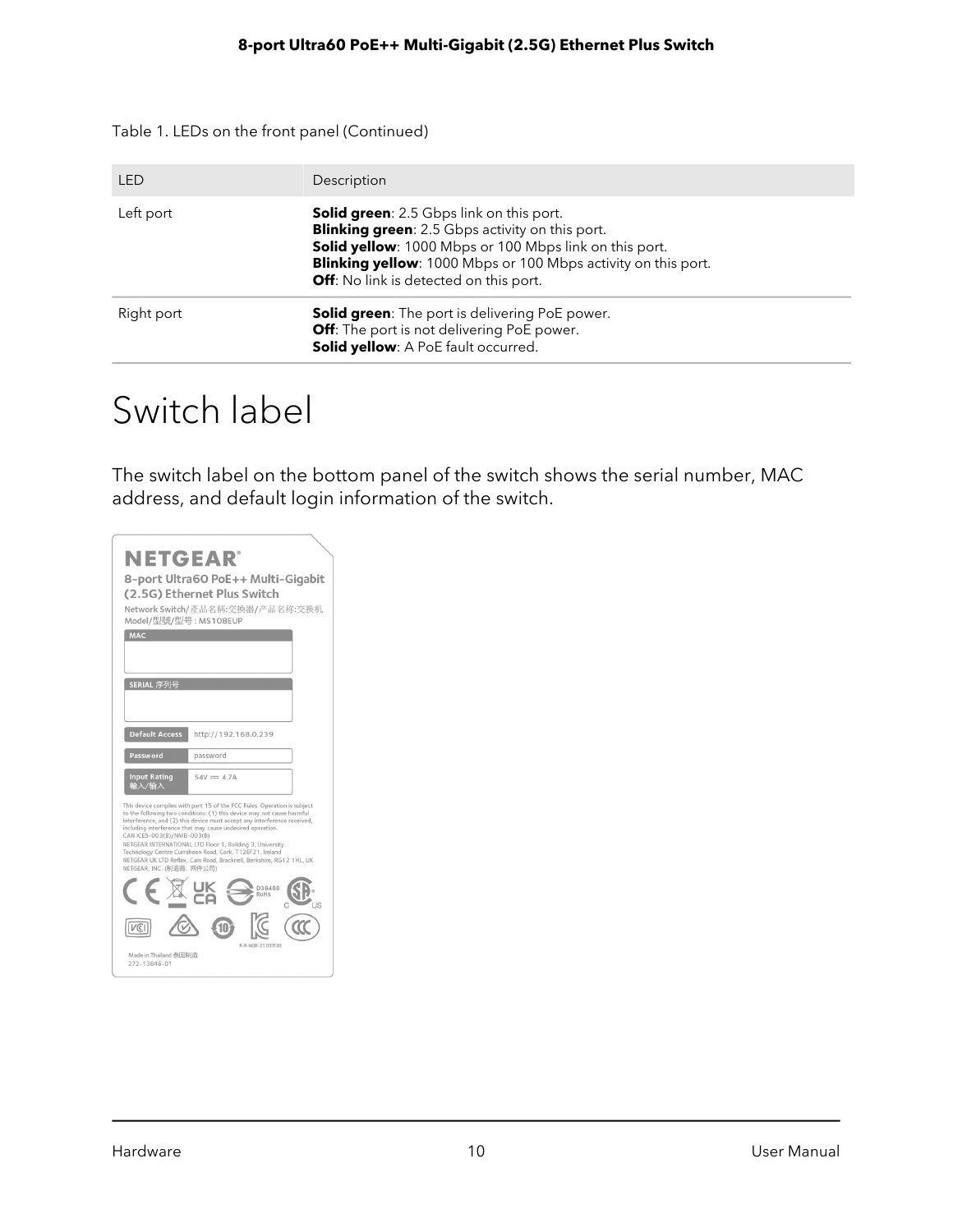## <span id="page-10-0"></span>Safety instructions and warnings

Use the following safety guidelines to ensure your own personal safety and to help protect your system from potential damage.

To reduce the risk of bodily injury, electrical shock, fire, and damage to the equipment, observe the following precautions:

- This product is designed for indoor use only in a temperature-controlled and humidity-controlled environment. Note the following:
	- For more information about the environment in which this product must operate, see the environmental specifications in the appendix or the data sheet.
	- If you want to connect the product to a device located outdoors, the outdoor device must be properly grounded and surge protected, and you must install an Ethernet surge protector inline between the indoor product and the outdoor device. Failure to do so can damage the product.
	- Before connecting the product to outdoor cables or devices, see <https://kb.netgear.com/000057103> for additional safety and warranty information.

Failure to follow these guidelines can result in damage to your NETGEAR product, which might not be covered by NETGEAR's warranty, to the extent permissible by applicable law.

- Observe and follow service markings:
	- Do not service any product except as explained in your product documentation. Some devices should never be opened.
	- If applicable to your product, opening or removing covers that are marked with the triangular symbol with a lightning bolt can expose you to electrical shock. We recommend that only a trained technician services components inside these compartments.
- If any of the following conditions occur, unplug the product from the power outlet, and then replace the part or contact your trained service provider:
	- Depending on your product, the power adapter, power adapter cable, power cable, extension cable, or plug is damaged.
	- An object fell into the product.
	- The product was exposed to water.
	- The product was dropped or damaged.
	- The product does not operate correctly when you follow the operating instructions.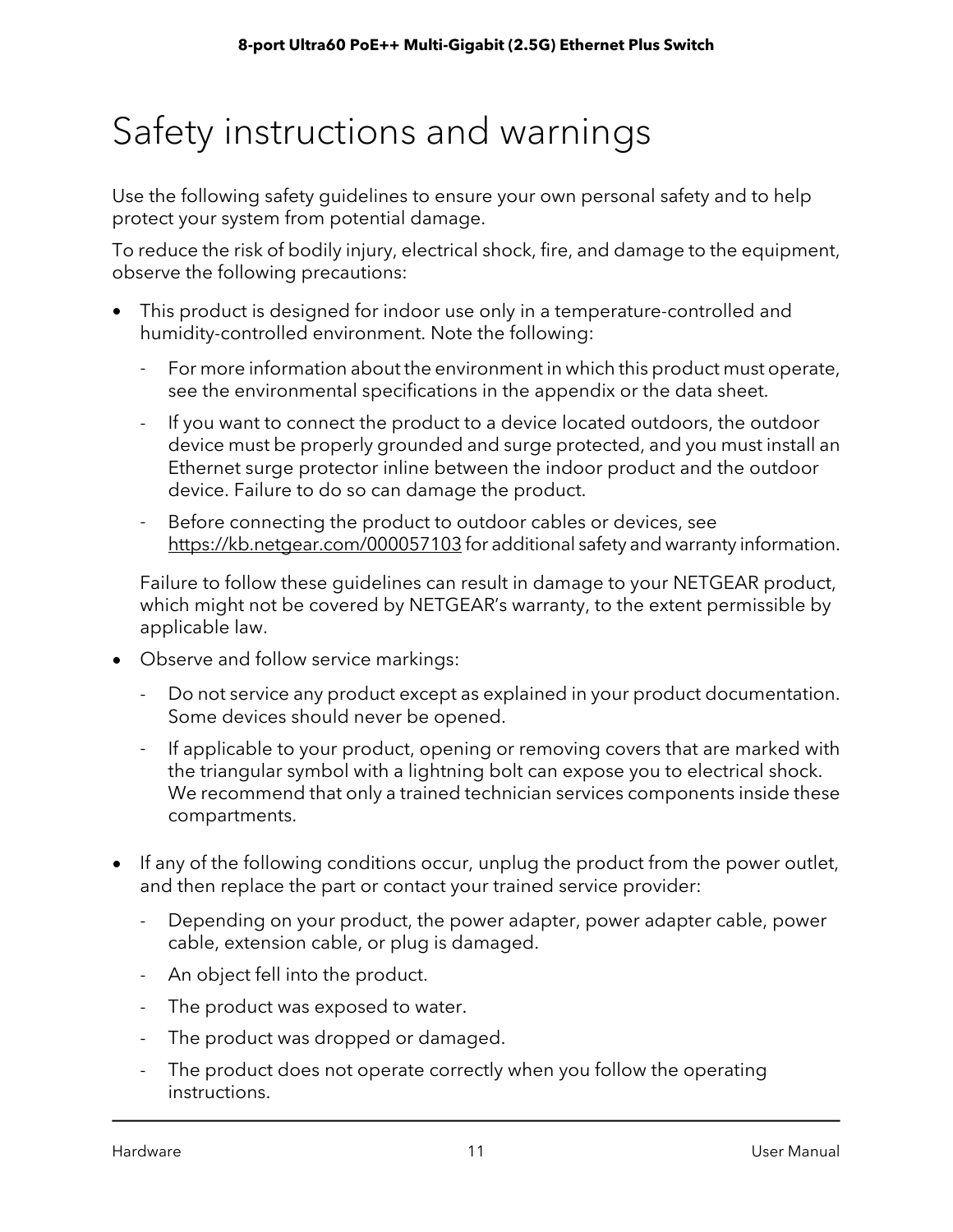- Keep the product away from radiators and heat sources. Also, do not block cooling vents.
- Do not spill food or liquids on your product components, and never operate the product in a wet environment. If the product gets wet, see the appropriate section in your troubleshooting guide, or contact your trained service provider.
- Do not push any objects into the openings of your product. Doing so can cause fire or electric shock by shorting out interior components.
- Use the product only with approved equipment.
- If applicable to your product, allow the product to cool before removing covers or touching internal components.
- Operate the product only from the type of external power source indicated on the electrical ratings label. If you are not sure of the type of power source required, consult your service provider or local power company.
- To avoid damaging your system, if your product uses a power supply with a voltage selector, be sure that the selector is set to match the power at your location:
	- 115V, 60 Hz in most of North and South America and some Far Eastern countries such as South Korea and Taiwan
	- 100V, 50 Hz in eastern Japan and 100V, 60 Hz in western Japan
	- 230V, 50 Hz in most of Europe, the Middle East, and the Far East
- Be sure that attached devices are electrically rated to operate with the power available in your location.
- Depending on your product, use only a supplied power adapter or approved power cable:

If your product uses a power adapter:

- If you were not provided with a power adapter, contact your local NETGEAR reseller.
- The power adapter must be rated for the product and for the voltage and current marked on the product electrical ratings label.

If your product uses a power cable:

- If you were not provided with a power cable for your system or for any AC-powered option intended for your system, purchase a power cable approved for your country.
- The power cable must be rated for the product and for the voltage and current marked on the product electrical ratings label. The voltage and current rating of the cable must be greater than the ratings marked on the product.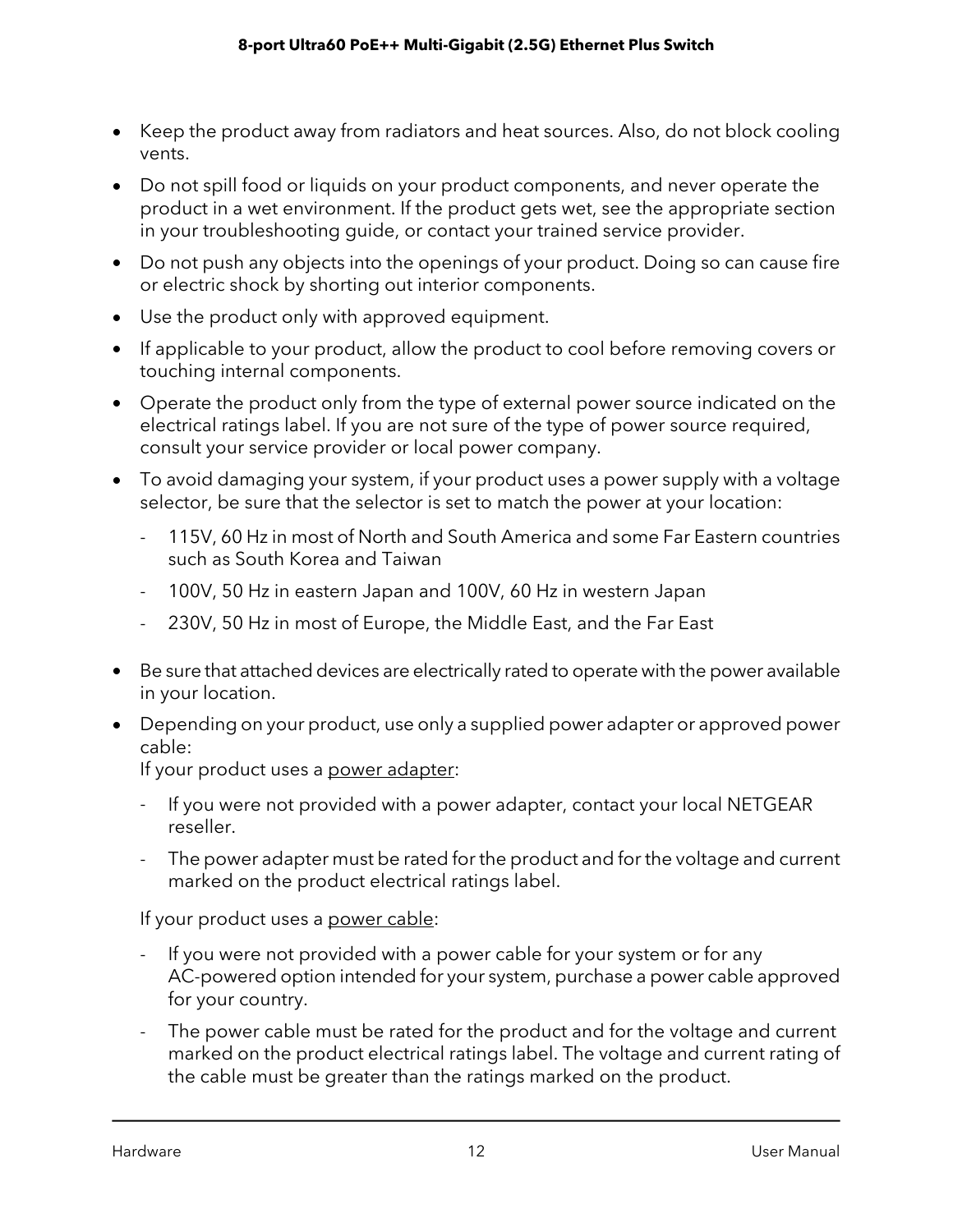- To help prevent electric shock, plug the system and peripheral power cables into properly grounded power outlets.
- If applicable to your product, the peripheral power cables are equipped with three-prong plugs to help ensure proper grounding. Do not use adapter plugs or remove the grounding prong from a cable. If you must use an extension cable, use a three-wire cable with properly grounded plugs.
- Observe extension cable and power strip ratings. Make sure that the total ampere rating of all products plugged into the extension cable or power strip does not exceed 80 percent of the ampere ratings limit for the extension cable or power strip.
- To help protect your system from sudden, transient increases and decreases in electrical power, use a surge suppressor, line conditioner, or uninterruptible power supply (UPS).
- Position system cables, power adapter cables, or power cables carefully. Route cables so that they cannot be stepped on or tripped over. Be sure that nothing rests on any cables.
- Do not modify power adapters, power adapter cables, power cables or plugs. Consult a licensed electrician or your power company for site modifications.
- Always follow your local and national wiring rules.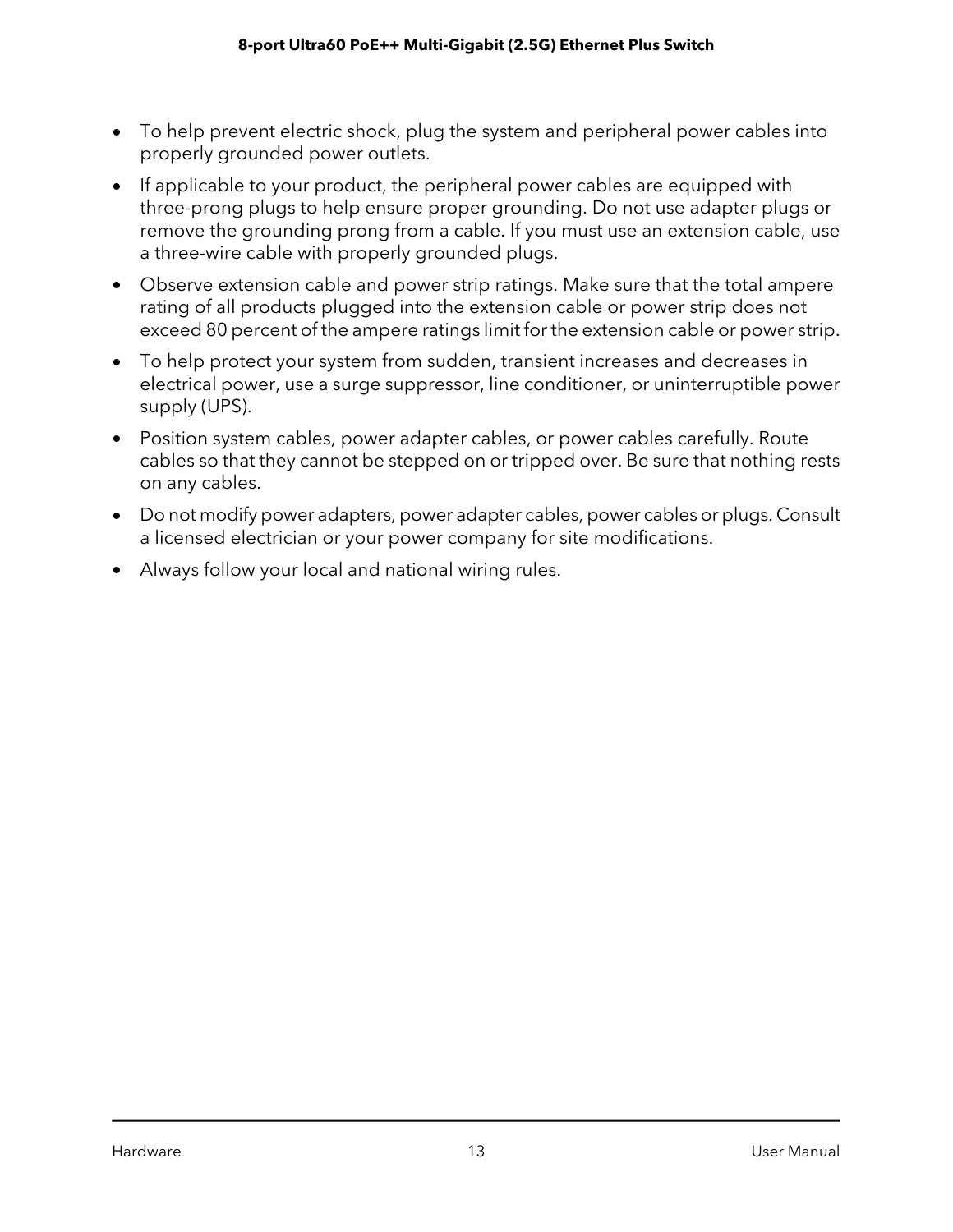# <span id="page-13-0"></span> $\sum$

# Install and Access the Switch in Your **Network**

This chapter describes how you can install the switch in your network, get an IP address for the switch, and use the IP address to access the switch's device UI so you can set up, manage, and monitor the switch.

The chapter contains the following sections:

- Set up the switch in your [network](#page-14-0) and power on the switch
- [Discover](#page-14-1) the switch's IP address to access its device UI
- Change the [language](#page-20-0) of the device UI
- Change the switch [password](#page-20-1)
- [Register](#page-21-0) the switch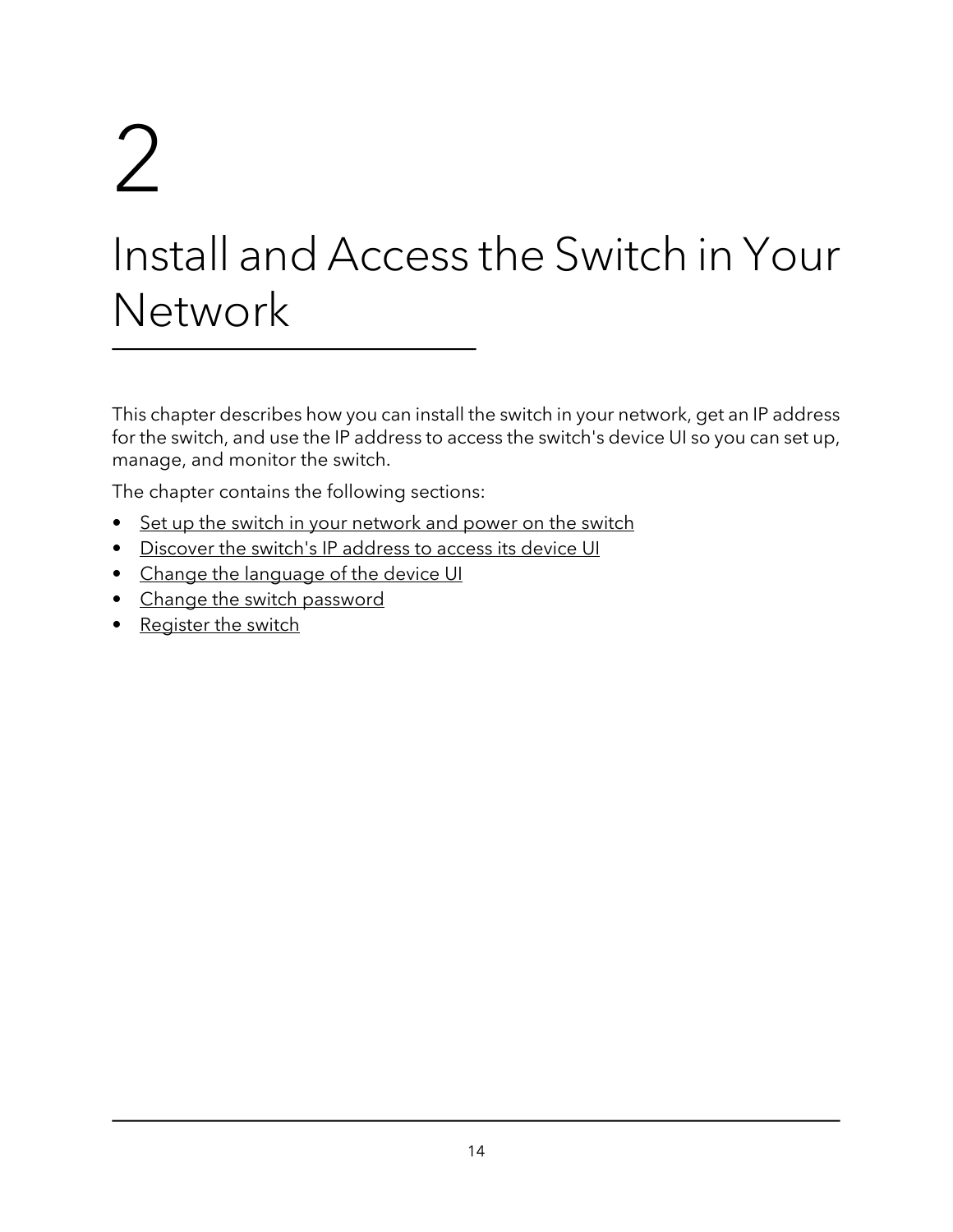### <span id="page-14-0"></span>Set up the switch in your network and power on the switch



Figure 1. Example connections

#### **To set up the switch in your network and power on the switch:**

- 1. Connect any port on the switch to a LAN port on a router that is connected to the Internet.
- 2. On the switch, connect your PoE devices to the lowest number ports, starting with port 1, and then connect any non-PoE devices. For more information, see PoE [considerations](#page-91-1) for switches that support PoE, PoE+  $or PoE++$  $or PoE++$  on page 92.
- <span id="page-14-1"></span>3. Connect the power adapter to the switch and plug the power adapter into an electrical outlet.

The power LED lights, and the port LEDs for connected devices light.

### Discover the switch's IP address to access its device UI

Use a computer and a web browser to access the device UI so you can configure and manage the switch. Choose one of the following methods to discover the switch's IP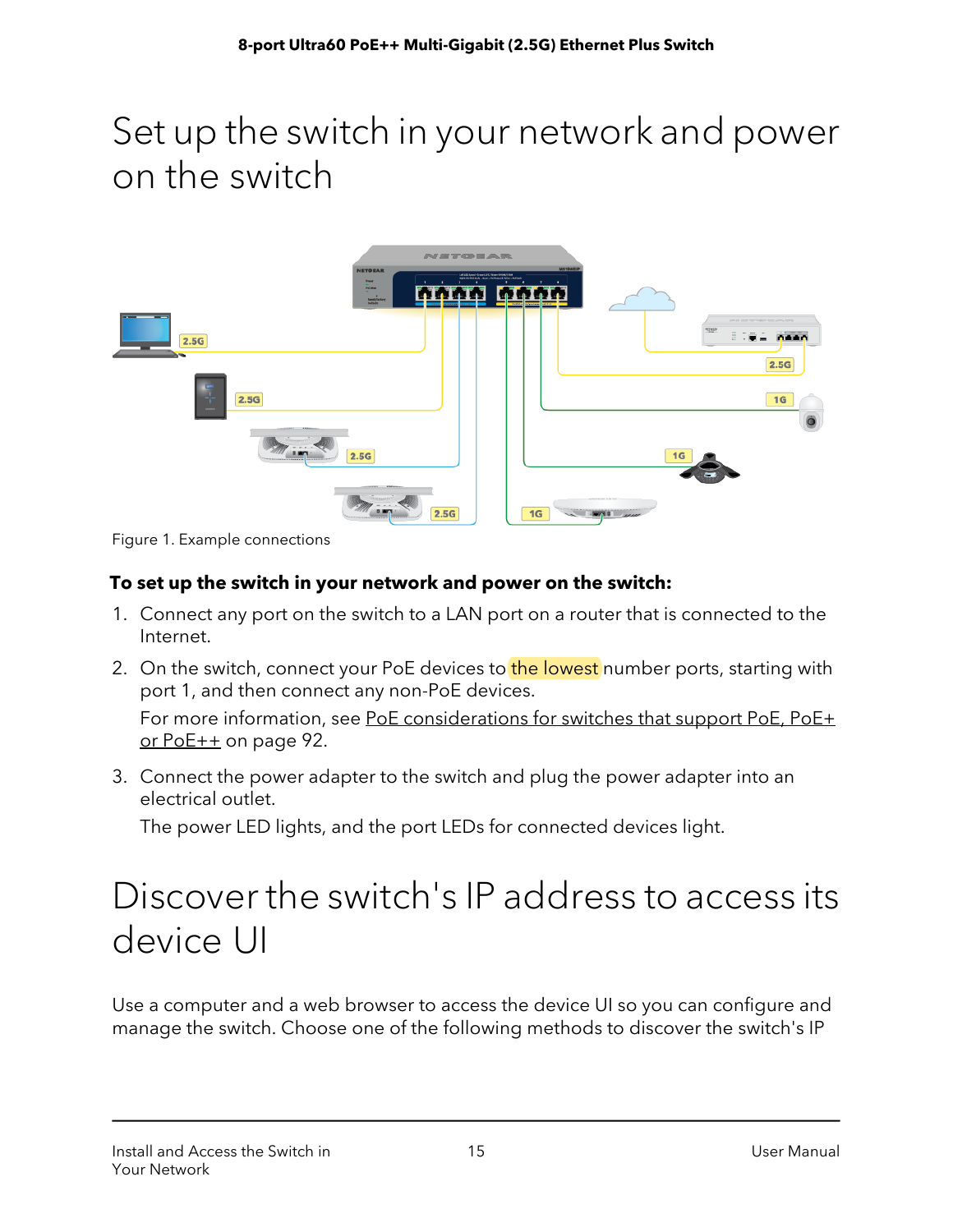address in your network, and then use the IP address to access the device UI of the switch:

- Use the [NETGEAR](#page-15-1) Switch Discovery Tool to discover the switch's IP address and access the [device](#page-15-1) UI on page 16.
- <span id="page-15-0"></span>• Assign a fixed IP [address](#page-16-0) to the switch on page 17.

### Discover the IP address and access the switch

By default, the switch is configured to receive an IP address from a DHCP server (or a router that functions as a DHCP server) in your network.

<span id="page-15-1"></span>If you prefer to set a fixed (static) IP [address](#page-16-0) on the switch, see Assign a fixed IP address to the [switch](#page-16-0) on page 17.

**Use the NETGEAR Switch Discovery Tool to discover the switch's IP address and access the device UI** The NETGEAR Switch Discovery Tool (NSDT) discovers the switch in your network so you can access the device UI of the switch from a web browser.

#### **To install the NSDT, discover the switch in your network, access the switch, and discover the switch IP address:**

1. Download the NSDT by visiting [netgear.com/support/product/netgear-switch-discovery-tool.aspx](https://www.netgear.com/support/product/netgear-switch-discovery-tool.aspx).

Download the version for your operating system.

- 2. Temporarily disable the firewall, Internet security, antivirus programs, or all of these on the computer that you are using to configure the switch.
- 3. Unzip the NSDT files, and double-click the **.exe** or **.dmg** file (for example, NETGEAR+Switch+Discovery+Tool+Setup+1.2.103.exe or NetgearSDT-V1.2.103.dmg) to install the program on your computer.

Depending on your computer setup, the installation process might add the **NETGEAR Switch Discovery Tool** icon to the dock of your Mac or the desktop of your Windows-based computer.

- 4. Reenable the security services on your computer.
- 5. Power on the switch. The DHCP server assigns the switch an IP address.
- 6. Connect your computer to the same network as the switch. You can use a WiFi or wired connection. The computer and the switch must be on the same Layer 2 network.
- 7. Open the NSDT.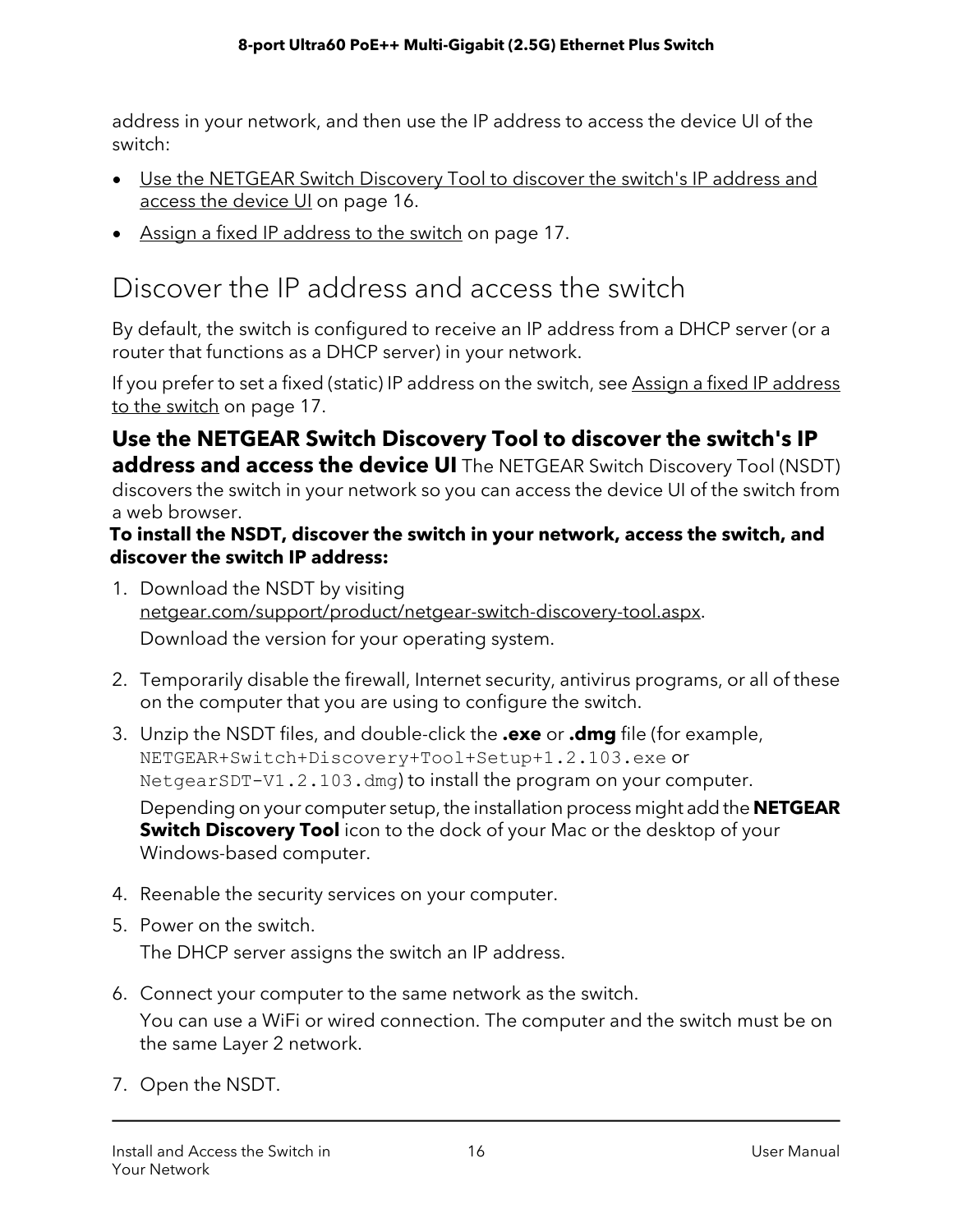If the **NETGEAR Switch Discovery Tool** icon is in the dock of your Mac or on the desktop of your Windows-based computer, click or double-click the icon to open the program.

The initial page displays a menu and a button.

- 8. From the **Choose a connection** menu, select the network connection that allows the NSDT to access the switch.
- 9. Click the **Start Searching** button. The NSDT displays a list of switches that it discovers on the selected network. For each switch, the tool displays the IP address.
- 10. To access the device UI of the switch, click the **ADMIN PAGE** button. The login page of the device UI opens.
- 11. Enter the switch password.

The default password is **password**. The password is case-sensitive.

The HOME page displays.

The right pane (or, depending on the size of your browser window, the middle pane) shows the IP address that is assigned to the switch.

**Tip:** You can copy and paste the IP address into a new shortcut or bookmark it for quick access on your computer or mobile device. However, if you restart the switch, a dynamic IP address (assigned by a DHCP server) might change the IP address, and the bookmark might no longerlink to the login page forthe switch. When you restart the switch, you must repeat this procedure so that you can discover the new IP address of the switch in the network and update your bookmark accordingly. You can also set up a fixed (static) IP [address](#page-16-0) for the switch (see Assign a fixed IP address to the [switch](#page-16-0) on page 17) to make sure that the new bookmark always links to the login page for the switch, even after you restart the switch.

### <span id="page-16-0"></span>Assign a fixed IP address to the switch

By default, the switch is configured to automatically receive an IP address from a DHCP server (or a router that functions as a DHCP server) in your network. However, certain events can cause the DHCP server to issue a new IP address to the switch, so if you need the switch to persistently have the same IP address, you can assign a fixed (static) IP address to the switch. For example, you may want to attach a shared device such as a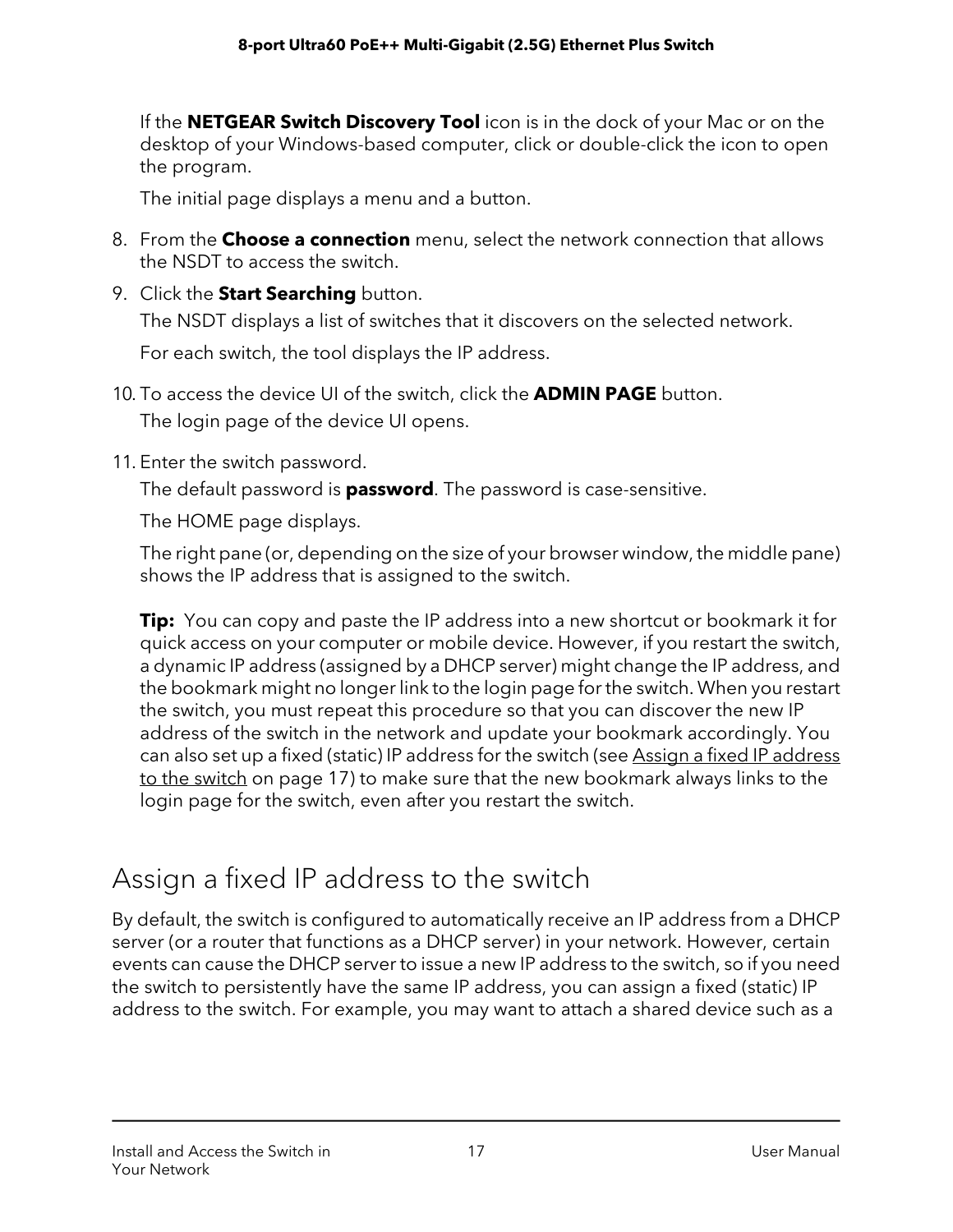printer or file server, configure port forwarding, or set up the switch so you can connect remotely from a mobile device.

To change the IP address of the switch, use one of the following methods:

- **Connect to the switch through the network**: If the switch and your computer are connected to the same network, you can change the IP address of the switch through a [network](#page-17-0) connection (see Set a fixed IP address for the switch through a network [connection](#page-17-0) on page 18).
- **Connect directly to the switch**: If you cannot connect to the switch over a network connection, you can change the IP address of the switch by using an Ethernet cable to connect a directly to the switch (see Assign a fixed IP address by [connecting](#page-18-0) directly to the switch [off-network](#page-18-0) on page 19).

#### <span id="page-17-0"></span>**Set a fixed IP address for the switch through a network connection** If

the switch and your computer are connected to the same network, you can set a fixed IP address on the switch through a network connection.

#### **To disable the DHCP client of the switch and change the IP address of the switch to a fixed IP address by using a network connection:**

- 1. Open a web browser from a computer that is connected to the same network as the switch.
- 2. Enter the IP address that is assigned to the switch. A login window opens.
- 3. Enter the switch password.

The password is the one that you specified the first time that you logged in. The password is case-sensitive.

The HOME page displays.

The right pane (or, depending on the size of your browser window, the middle pane) shows the IP address that is assigned to the switch.

#### 4. Select **IP Address (DHCP On)**.

The button bar in the DHCP section displays green because the DHCP client of the switch is enabled.

5. Click the button in the DHCP section.

The button bar displays gray, indicating that the DHCP client of the switch is disabled, and the IP address fields become editable.

6. Enter the fixed (static) IP address that you want to assign to the switch and the associated subnet mask and gateway IP address.

You can also either leave the address in the **IP Address** field as it is (with the IP address that was issued by the DHCP server) or change the last three digits of the IP address to an unused IP address.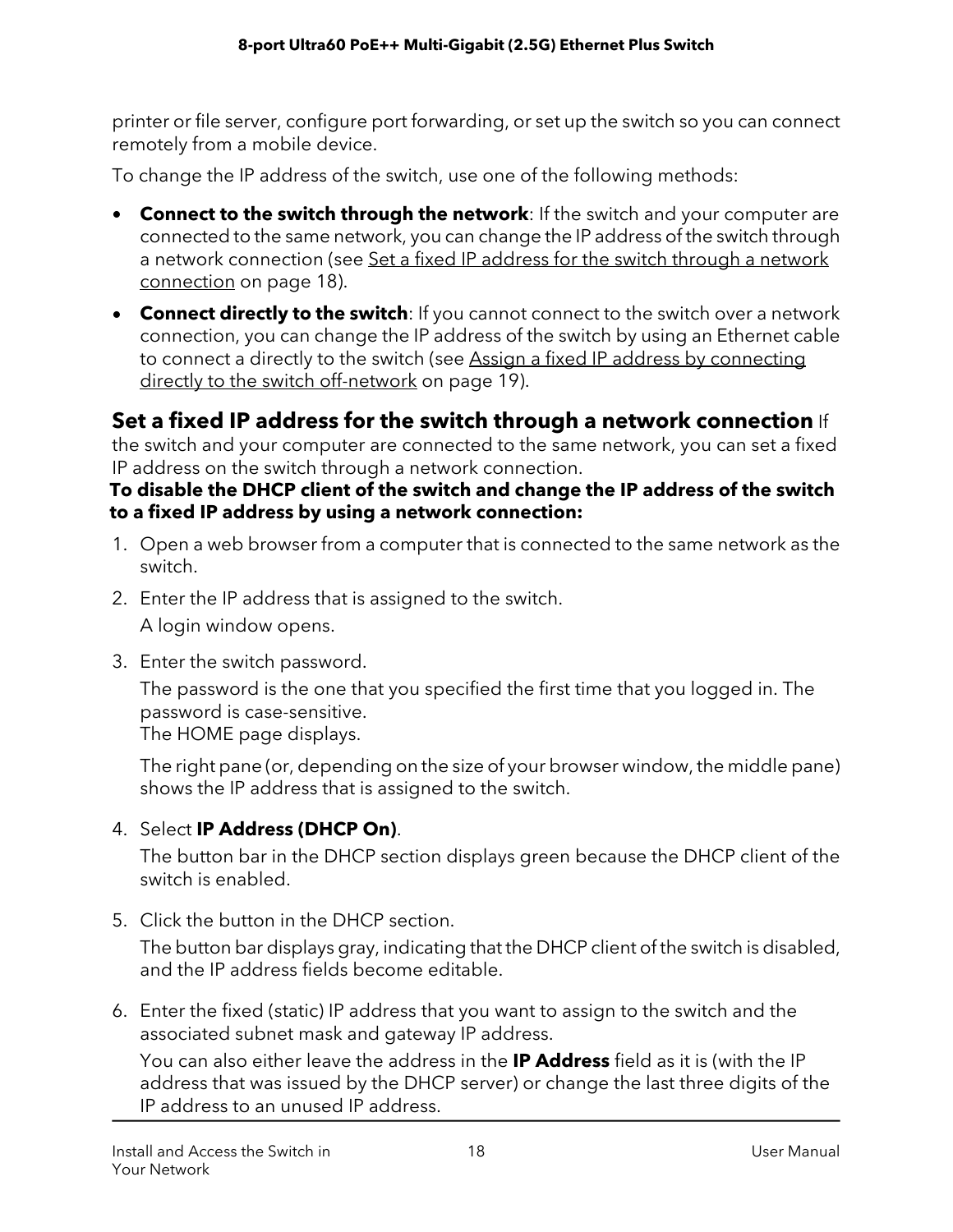- 7. Write down the complete fixed IP address. You can bookmark it later.
- 8. Click the **APPLY** button.

Your settings are saved. Your switch web session is disconnected when you change the IP address.

9. If the login page does not display, enter the new IP address of the switch in the address field of your web browser.

The login page displays.

<span id="page-18-0"></span>10. For easy access to the device UI, bookmark the page on your computer.

#### **Assign a fixed IP address by connecting directly to the switch**

**off-network** If you cannot connect to the switch over a network connection, you can use an Ethernet cable to connect your computer directly to the switch, and then you can set the IP address of the switch.

#### **To disable the switch's DHCP client and change the IP address of the switch to a fixed IP address through a direct connection:**

- 1. Connect an Ethernet cable from your computer to an Ethernet port on the switch.
- 2. Change the IP address of your computer to be in the same subnet as the default IP address of the switch.

The default IP address of the switch is 192.168.0.239 and, to connect to it, your computer's IP address must be on the same subnet (192.168.0.x).

The method to change your computer's IP address depends on the operating system of your computer.

- 3. Open a web browser from a computer that is connected to the same network as the switch, or connected directly to the switch through an Ethernet cable.
- 4. Enter **192.168.0.239** as the IP address of the switch. The login page displays.
- 5. Enter the device management password.

The password is the one that you specified the first time that you logged in. The password is case-sensitive.

The HOME page displays.

The right pane (or, depending on the size of your browser window, the middle pane) shows the IP address that is assigned to the switch.

#### 6. Select **IP Address (DHCP On)**.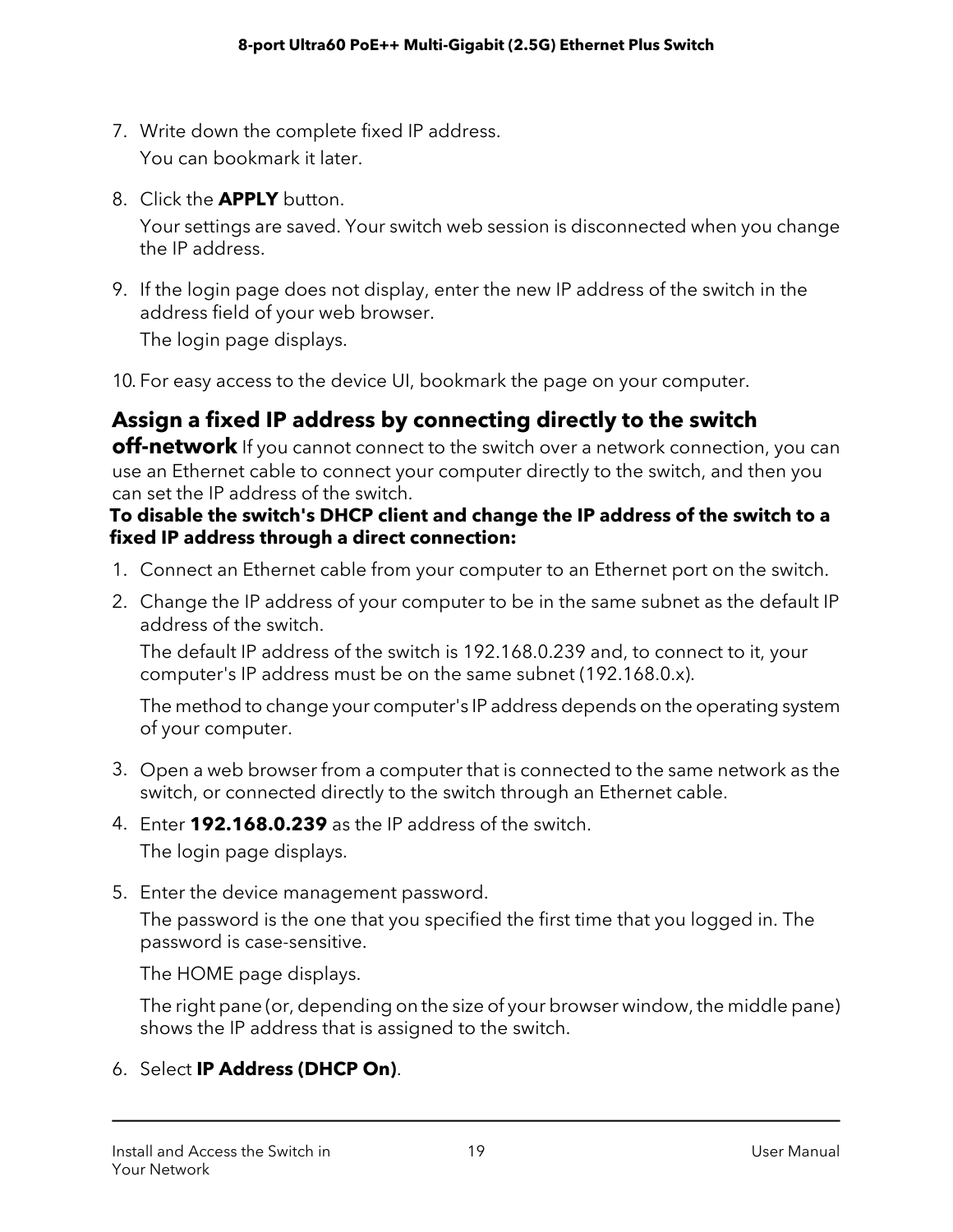The button bar in the DHCP section displays green because the DHCP client of the switch is enabled.

7. Click the button in the DHCP section.

The button bar displays gray, indicating that the DHCP client of the switch is disabled, and the IP address fields become editable.

- 8. Enter the fixed (static) IP address that you want to assign to the switch and the associated subnet mask and gateway IP address.
- 9. Write down the complete fixed IP address. You can bookmark it later.
- 10. Click the **APPLY** button.

Your settings are saved. Your switch web session disconnects when you change the IP address.

- 11. Disconnect the switch from your computer and install the switch in your network. For more information, see Set up the switch in your [network](#page-14-0) and power on the switch on page 15.
- 12. Restore your computer to its original IP address.
- 13. Verify that you can connect to the switch with its new IP address:
	- a. Open a web browser from a computer that is connected to the same network as the switch.
	- b. Enter the new IP address that you assigned to the switch. The login page displays.
	- c. Enter the switch password. The password is the one that you specified the first time that you logged in. The password is case-sensitive. The HOME page displays.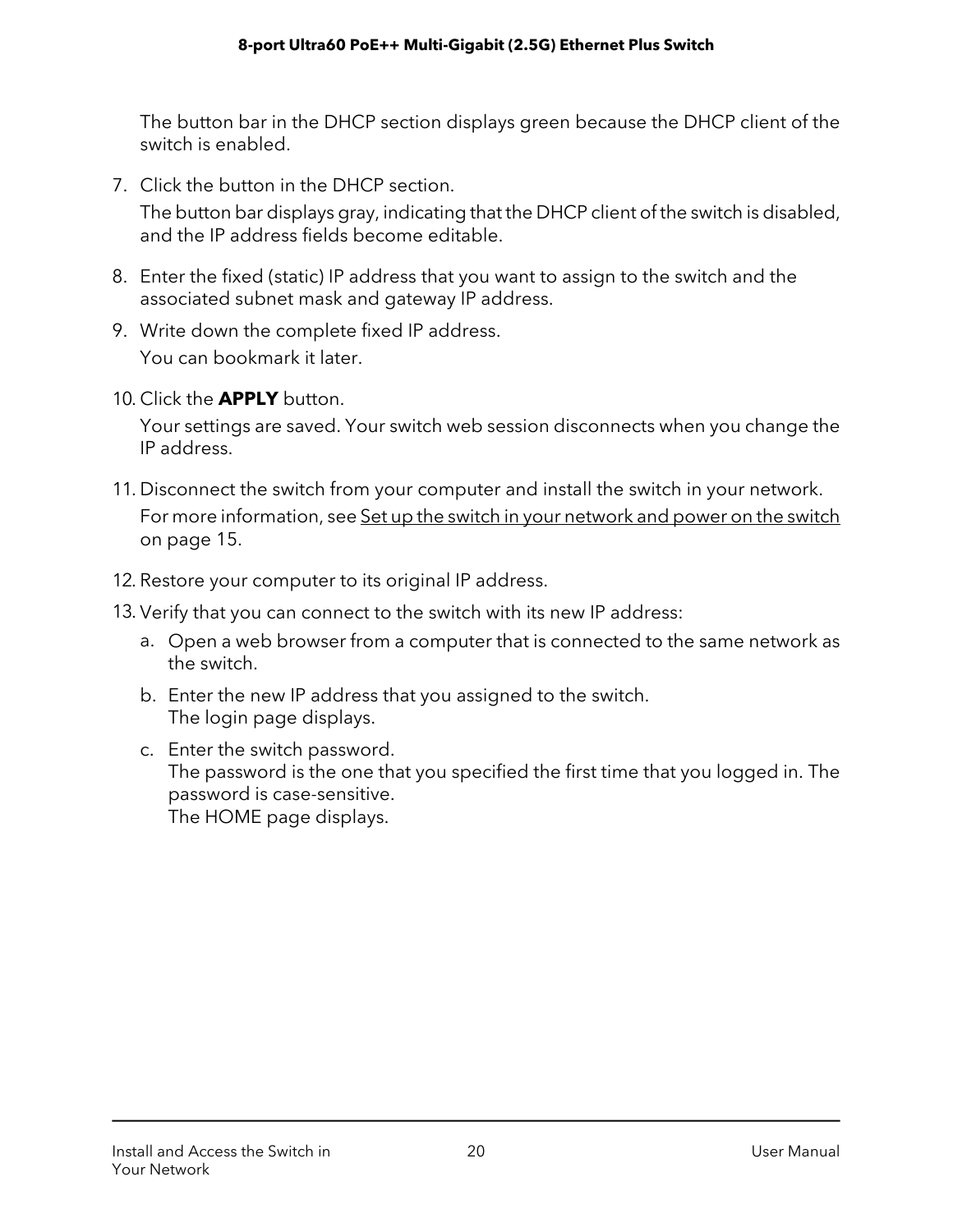# <span id="page-20-0"></span>Change the language of the device UI

By default, the Language option of the device UI is set to Auto so that the switch can automatically detect the language. However, you can select a specific language to display in the UI.

#### **To change the language of the device UI:**

- 1. Open a web browser from a computer that is connected to the same network as the switch, or connected directly to the switch through an Ethernet cable.
- 2. Enter the IP address that is assigned to the switch. A login window opens.
- 3. Enter the device management password. The password is the one that you specified the first time that you logged in. The password is case-sensitive.

The HOME page displays.

- 4. On the SYSTEM INFO menu, **Language** option, select a language.
- 5. Click the **APPLY** button.

A pop-up warning window opens.

<span id="page-20-1"></span>6. Click the **YES** button.

Your settings are saved and the language changes.

# Change the switch password

The default password to access the device UI of the switch is **password**. We recommend that you change this password to a more secure password. The ideal password contains no dictionary words from any language and contains uppercase and lowercase letters, numbers, and symbols. It can be up to 20 characters.

#### **To change the switch password:**

- 1. Open a web browser from a computer that is connected to the same network as the switch or to the switch directly through an Ethernet cable.
- 2. Enter the IP address that is assigned to the switch.

The login page displays.

3. Enter the switch password.

The default password is **password**. The password is case-sensitive.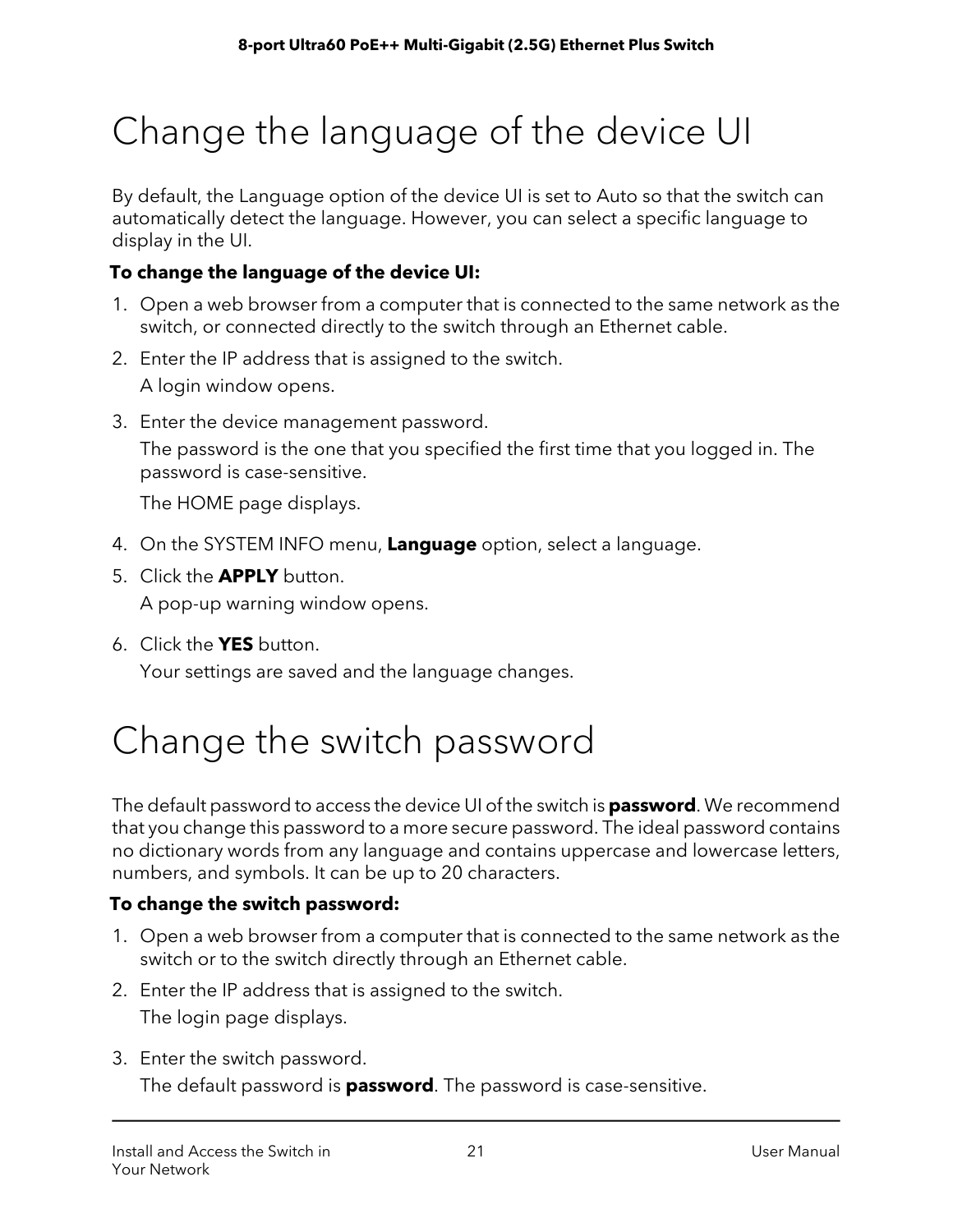The HOME page displays.

- 4. From the menu at the top of the page, select **SETTINGS**.
- 5. From the menu on the left, select **CHANGE PASSWORD**. The CHANGE PASSWORD page displays.
- 6. In the **Current Password** field, type the current password for the switch.
- 7. Type the new password in the **New Password** field and in the **Retype New Password** field.
- 8. Click the **APPLY** button.

<span id="page-21-0"></span>Your settings are saved. Keep the new password in a secure location so that you can access the switch in the future.

### Register the switch

Registering the switch allows you to receive email alerts and streamlines the technical support process. You can log in to your NETGEAR account at [my.netgear.com](https://my.netgear.com) to register your switch, or you can also register the switch through the device UI, in which case the switch must be connected to the Internet.

#### **To register the switch through the device UI:**

- 1. Open a web browser from a computer that is connected to the same network as the switch, or connected directly to the switch through an Ethernet cable.
- 2. Enter the IP address that is assigned to the switch. A login window opens.
- 3. Enter the device management password.

The password is the one that you specified the first time that you logged in. The password is case-sensitive.

The HOME page displays.

- 4. From the menu at the top of the page, select **SETTINGS**.
- 5. From the menu on the left, select **PRODUCT REGISTRATION**. The PRODUCT REGISTRATION page displays.
- 6. Click the **REGISTER** button. The switch contacts the registration server.
- 7. Follow the onscreen process to register the switch.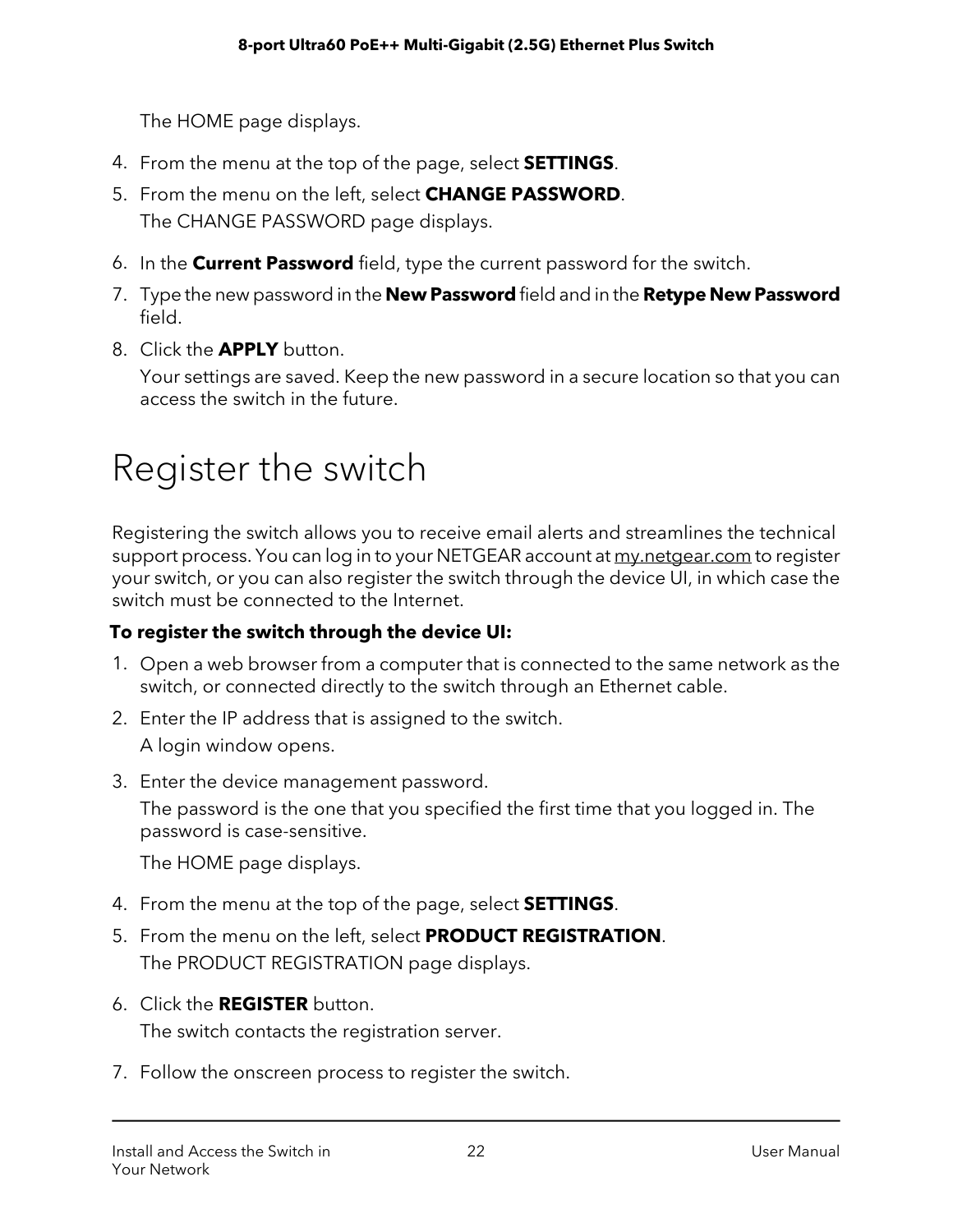# <span id="page-22-0"></span>3 Optimize the Switch Performance

This chapter describes how you can optimize the performance of the switch and contains the following sections:

- Set the quality of [service](#page-23-0) mode and port rate limits
- Manage [individual](#page-26-0) port settings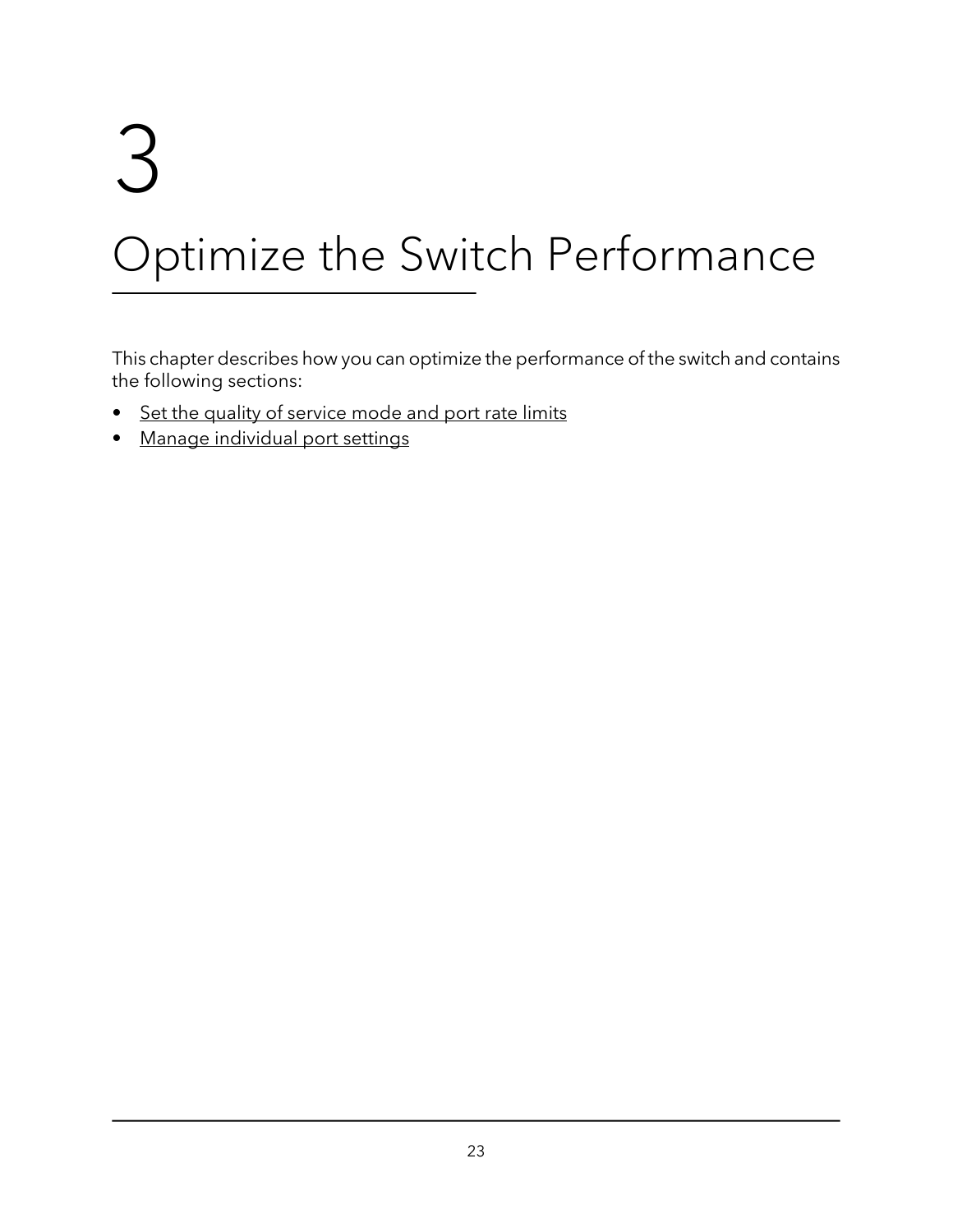## <span id="page-23-0"></span>Set the quality of service mode and port rate limits

You can manually set the Quality of Service (QoS) modes to manage traffic:

- **Port-based QoS mode**: Lets you set the priority (low, normal, medium, high, or critical) for individual port numbers and lets you set rate limits for incoming and outgoing traffic for individual ports. If broadcast filtering is enabled, you can also set the storm control rate for incoming traffic for individual ports.
- **802.1P/DSCP QoS mode**: Applies pass-through prioritization that is based on tagged packets and lets you set rate limits for incoming and outgoing traffic for individual ports. If broadcast filtering is enabled, you can also set the storm control rate for incoming traffic for individual ports. This QoS mode applies only to devices that support 802.1P and Differentiated Services Code Point (DSCP) tagging. For devices that do not support 802.1P and

DSCP tagging, ports are not prioritized, but the configured rate limit is still applied.

You can limit the rate of traffic on a port, including incomine or outgoing traffic, or both, to prevent the port and the device that is attached to it from taking up too much bandwidth on the switch. Rate limiting, which you can set for individual ports in either of these QoS modes, simply means that the switch slows down all traffic on the port so that traffic does not exceed the limit that you set for that port. If you set the rate limit on a port too low, you might notice degraded video stream quality, sluggish response times during online activity, and other problems.

### <span id="page-23-1"></span>Use port-based quality of service and set port priorities

802.1P/DSCP is the default QoS mode on the switch, but you can also set port-based QoS.

For each port, you can set the priority for both ingress (incoming) and egress (outgoing) traffic. The switch services traffic from ports with a critical priority before traffic from ports with a high, medium, normal, or low priority. Similarly, the switch services traffic from ports with a high priority before traffic from ports with a medium or low priority. If severe network congestion occurs, the switch might drop packets with a low priority.

You also can set port rate limits (the same feature) as part of the QoS configuration on the switch (see <u>Set rate [limits](#page-26-1) for a port</u> on page 27).

#### **To use the port-based QoS mode and set the priority and rate limits for ports:**

- 1. Open a web browser from a computer that is connected to the same network as the switch, or connected directly to the switch through an Ethernet cable.
- 2. Enter the IP address that is assigned to the switch.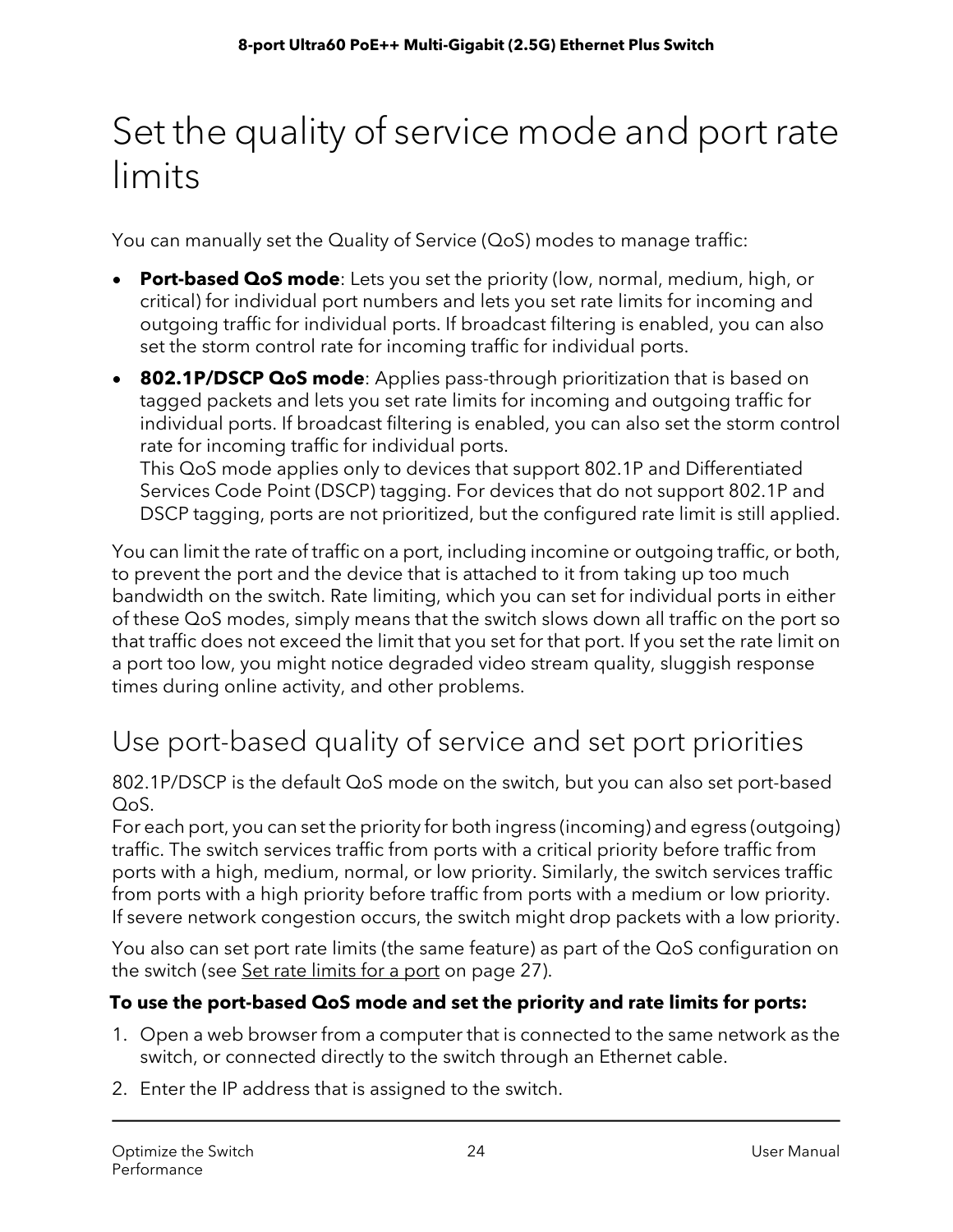A login window opens.

3. Enter the device management password.

The password is the one that you specified the first time that you logged in. The password is case-sensitive.

The HOME page displays.

- 4. From the menu at the top of the page, select **SWITCHING**. The QOS page displays.
- 5. If the selection from the **QoS Mode** menu is **802.1P/DSCP**, do the following to change the selection to **Port-Based**:
	- a. From the **QoS Mode** menu, select **Port-Based**. A pop-up warning window opens.
	- b. Click the **CONTINUE** button. The pop-up window closes.
- 6. To set the port priorities, do the following:
	- a. Click the **PRIORITY** tab.
	- b. Click the purple **pencil** icon. The EDIT PRIORITY page displays.
	- c. For each port for which you want to set the priority, select **Low**, **Normal**, **Medium**, **High**, or **Critical** from the individual menu for the port. The default selection is Medium (P4).
	- d. Click the **APPLY** button. Your settings are saved and the EDIT PRIORITY page closes.

### <span id="page-24-0"></span>Use 802.1P/DSCP quality of service

In the 802.1P/DSCP QoS mode, the switch uses the 802.1P or DSCP information in the header of an incoming packet to prioritize the packet. With this type of QoS, you cannot control the port prioritization on the switch because the device that sends the traffic (that is, the packets) to the switch prioritizes the traffic. However, you can set the rate limits for individual ports on the switch.

The switch accepts traffic on a port at the rate (the speed of the data transfer) that you set for incoming traffic on that port. The switch transmits traffic from a port at the rate that you set for outgoing traffic on that port. You can select each rate limit as a predefined data transfer threshold from 512 Kbps to 512 Mbps.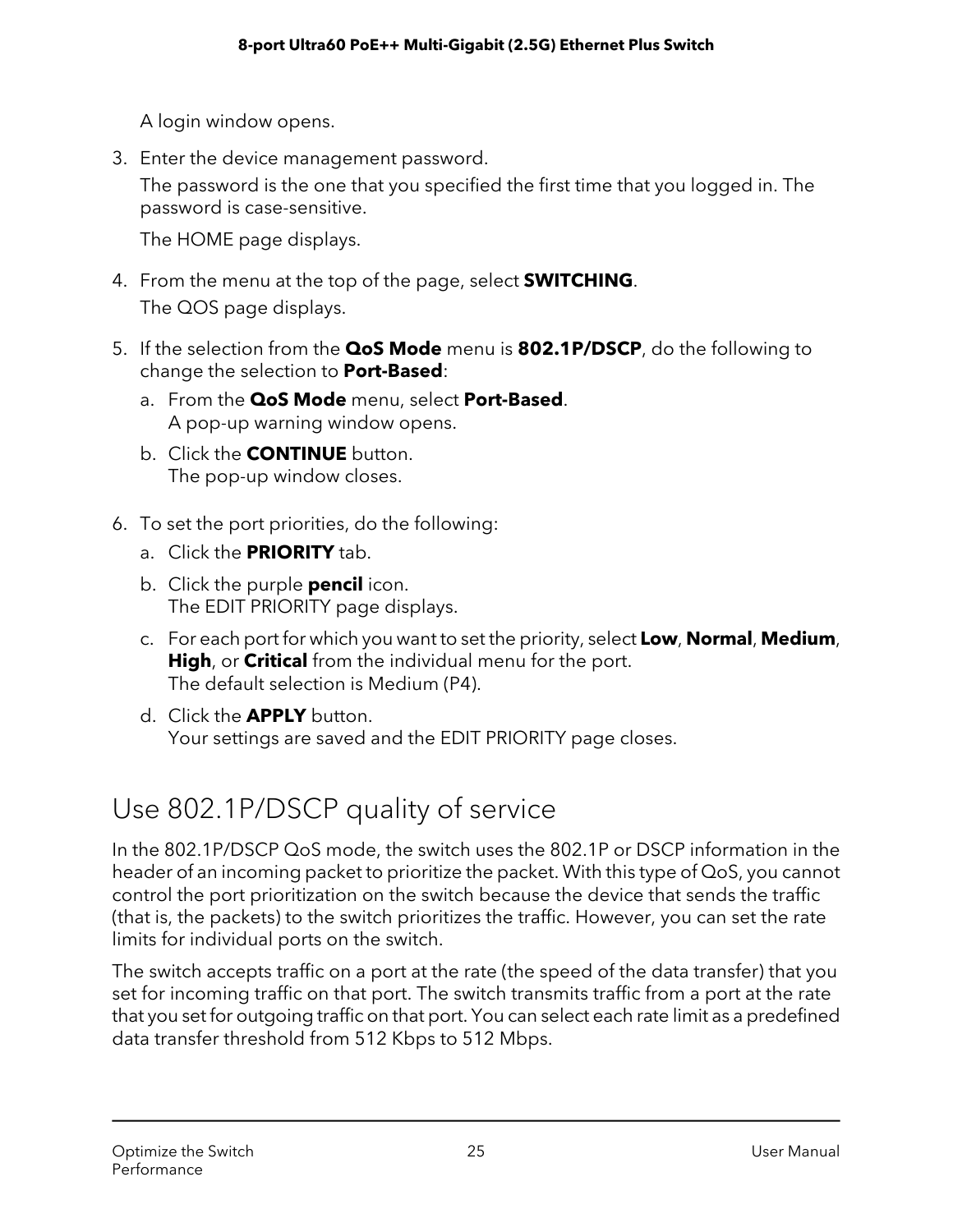#### **To use 802.1P/DSCP QoS mode and set the rate limits for ports:**

- 1. Open a web browser from a computer that is connected to the same network as the switch, or connected directly to the switch through an Ethernet cable.
- 2. Enter the IP address that is assigned to the switch. A login window opens.
- 3. Enter the device management password.

The password is the one that you specified the first time that you logged in. The password is case-sensitive.

The HOME page displays.

- 4. From the menu at the top of the page, select **SWITCHING**. The QOS page displays.
- 5. If the selection from the **QoS Mode** menu is **Port-Based**, do the following to change the selection to **802.1P/DSCP**:
	- a. From the **QoS Mode** menu, select **802.1P/DSCP**. A pop-up warning window opens.
	- b. Click the **CONTINUE** button. The pop-up window closes.

<span id="page-25-0"></span>**Note:** For information about [broadcast](#page-25-0) filtering, see Manage broadcast filtering and set port storm [control](#page-25-0) rate limits on page 26.

### Manage broadcast filtering and set port storm control rate limits

A broadcast storm is a massive transmission of broadcast packets that are forwarded to every port on the switch. If they are not blocked, broadcast storm packets can delay or halt the transmission of other data and cause problems. However, you can block broadcast storms on the switch.

You can also set storm control rate limits for each port. Storm control measures the incoming broadcast, multicast, and unknown unicast frame rates separately on each port, and discards the frames if the rate that you set for the port is exceeded. By default, no storm control rate limit is set for a port. You can select each storm control rate limit as a predefined data transfer threshold from 512 Kbps to 512 Mbps.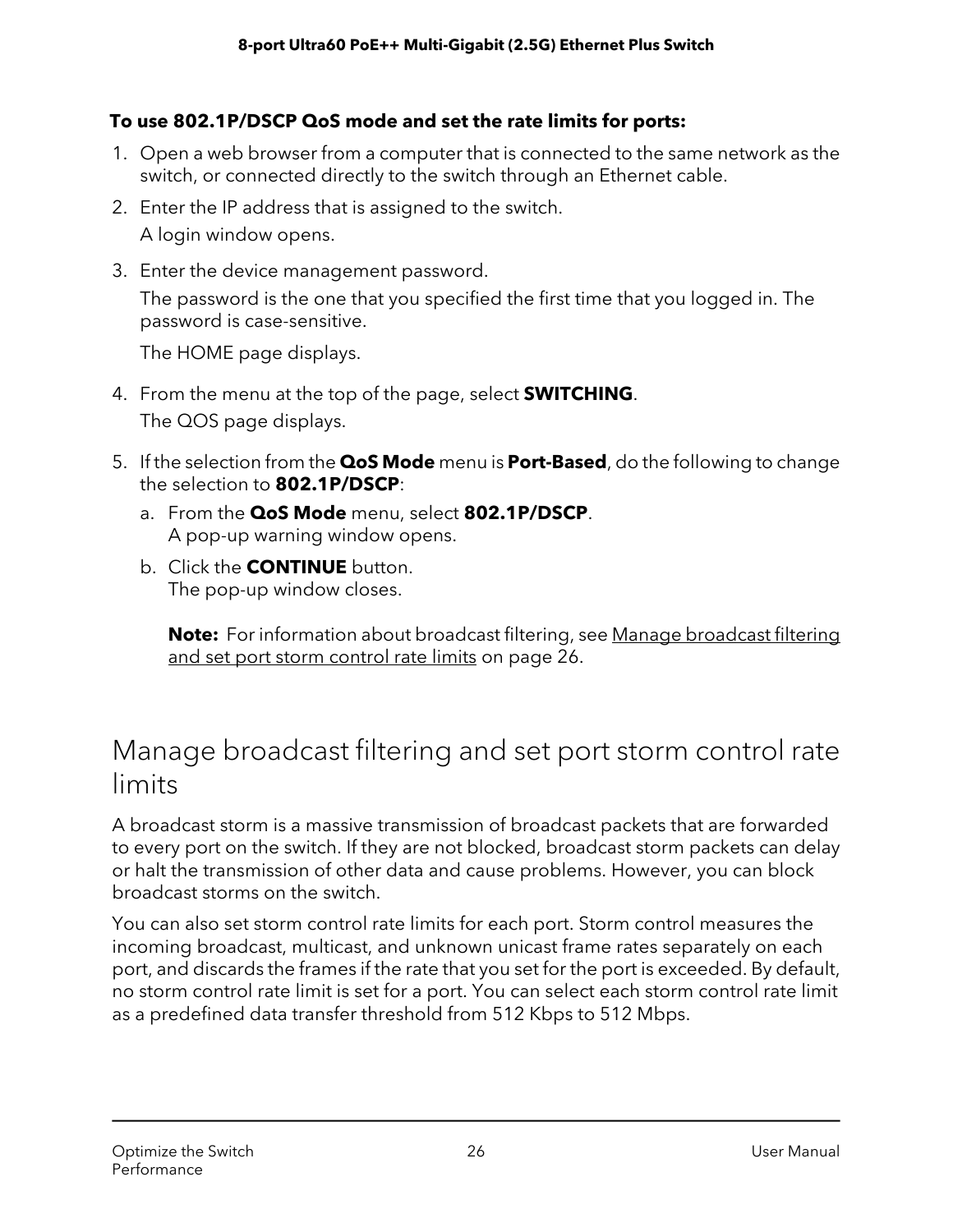#### **To manage broadcast filtering and set the storm control rate limits for ports:**

- 1. Open a web browser from a computer that is connected to the same network as the switch, or connected directly to the switch through an Ethernet cable.
- 2. Enter the IP address that is assigned to the switch. A login window opens.
- 3. Enter the device management password.

The password is the one that you specified the first time that you logged in. The password is case-sensitive.

The HOME page displays.

- 4. From the menu at the top of the page, select **SWITCHING**. The QOS page displays.
- 5. If the selection from the **QoS Mode** menu is not the QoS mode that you want to configure, do the following to change the QoS mode:
	- a. From the **QoS Mode** menu, select **Port-Based** or **802.1P/DSCP**. A pop-up warning window opens.
	- b. Click the **CONTINUE** button. The pop-up window closes and the QoS mode is changed.
- 6. Click the **Broadcast Filtering** button. When broadcast filtering is enabled, the button bar displays green.
- <span id="page-26-0"></span>7. Click the **APPLY** button.

Broadcast filtering is enabled. The **STORM CONTROL RATE** tab displays next to the **RATE LIMITS** tab.

# Manage individual port settings

<span id="page-26-1"></span>For each individual port, you can set the port priority, set rate limits for incoming and outgoing traffic, set the port speed (by default, the speed is set automatically), enable flow control, and change the port name label.

### Set rate limits for a port

You can limit the rate of incoming (ingress) traffic, outgoing (egress) traffic, or both on a port to prevent the port (and the device that is attached to it) from taking up too much bandwidth on the switch. Rate limiting simply means that the switch slows down all traffic on a port so that traffic does not exceed the limit that you set for that port. If you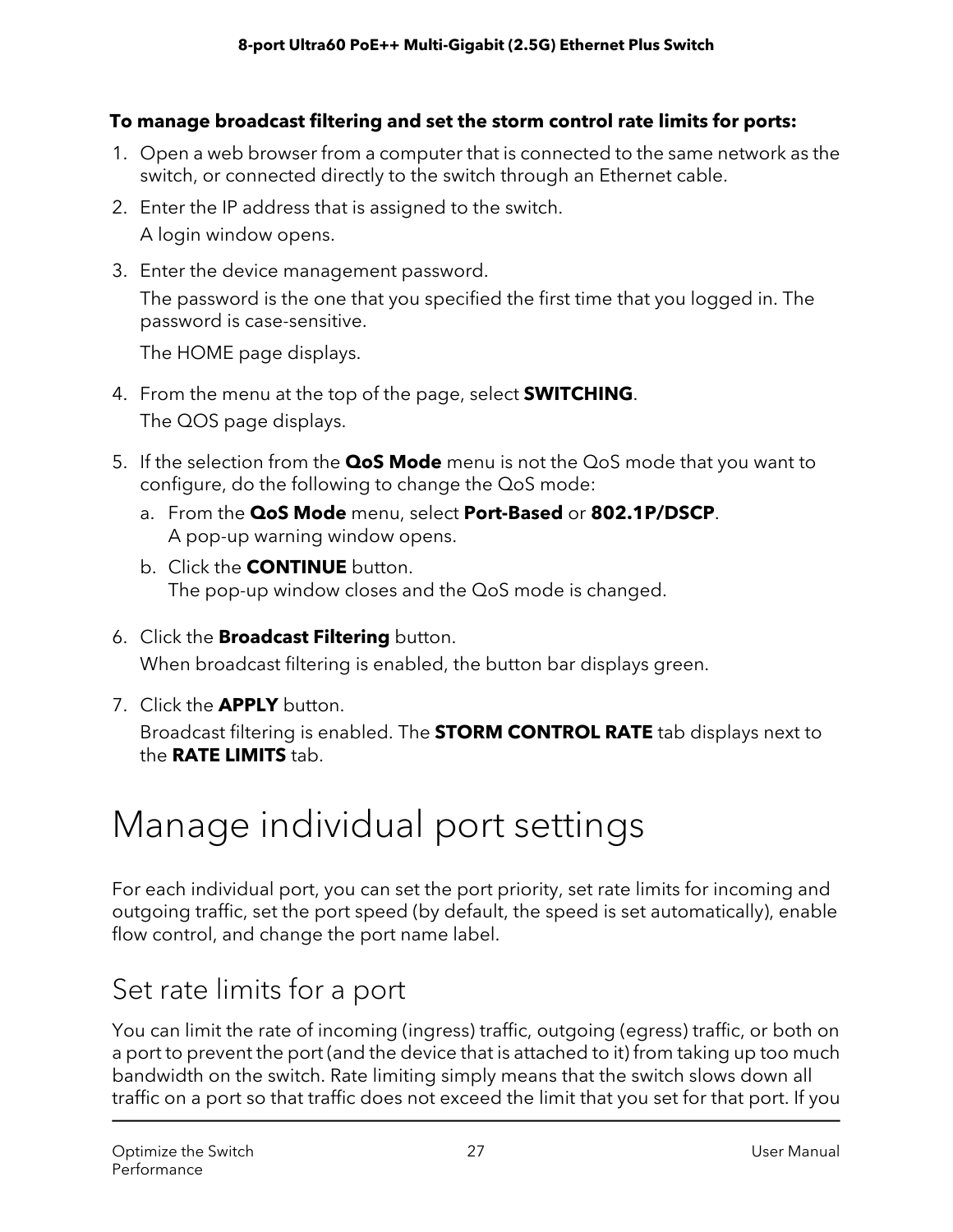set the rate limit on a port too low, you might, for example, see degraded video stream quality, sluggish response times during online activity, and other problems.

You also can set port rate limits (the same feature) as part of the QoS configuration on the switch (see Use [port-based](#page-23-1) quality of service and set port priorities on page 24).

**Note:** If you set a port rate limit, the actual rate might fluctuate, depending on the type of traffic that the port is processing.

#### **To set rate limits for ingress and egress traffic on a port:**

- 1. Open a web browser from a computer that is connected to the same network as the switch, or connected directly to the switch through an Ethernet cable.
- 2. Enter the IP address that is assigned to the switch. A login window opens.
- 3. Enter the device management password.

The password is the one that you specified the first time that you logged in. The password is case-sensitive.

The HOME page displays.

The PORT STATUS pane displays on the right or the bottom of the HOME page, depending on the size of your browser window.

A port that is in use shows as CONNECTED. A port that is not in use shows as AVAILABLE.

4. Select the port.

The pane displays detailed information about the port.

5. Select the port.

The pane displays port settings.

6. From the **Ingress Rate Limit** menu, **Egress Rate Limit** menu, or both, select the rate in Kbps or Mbps.

The default selection is No Limit.

<span id="page-27-0"></span>7. Click the **APPLY** button. Your settings are saved.

### Manage flow control for a port

IEEE 802.3x flow control works by pausing a port if the port becomes oversubscribed (that is, the port receives more traffic than it can process) and dropping all traffic for small bursts of time during the congestion condition.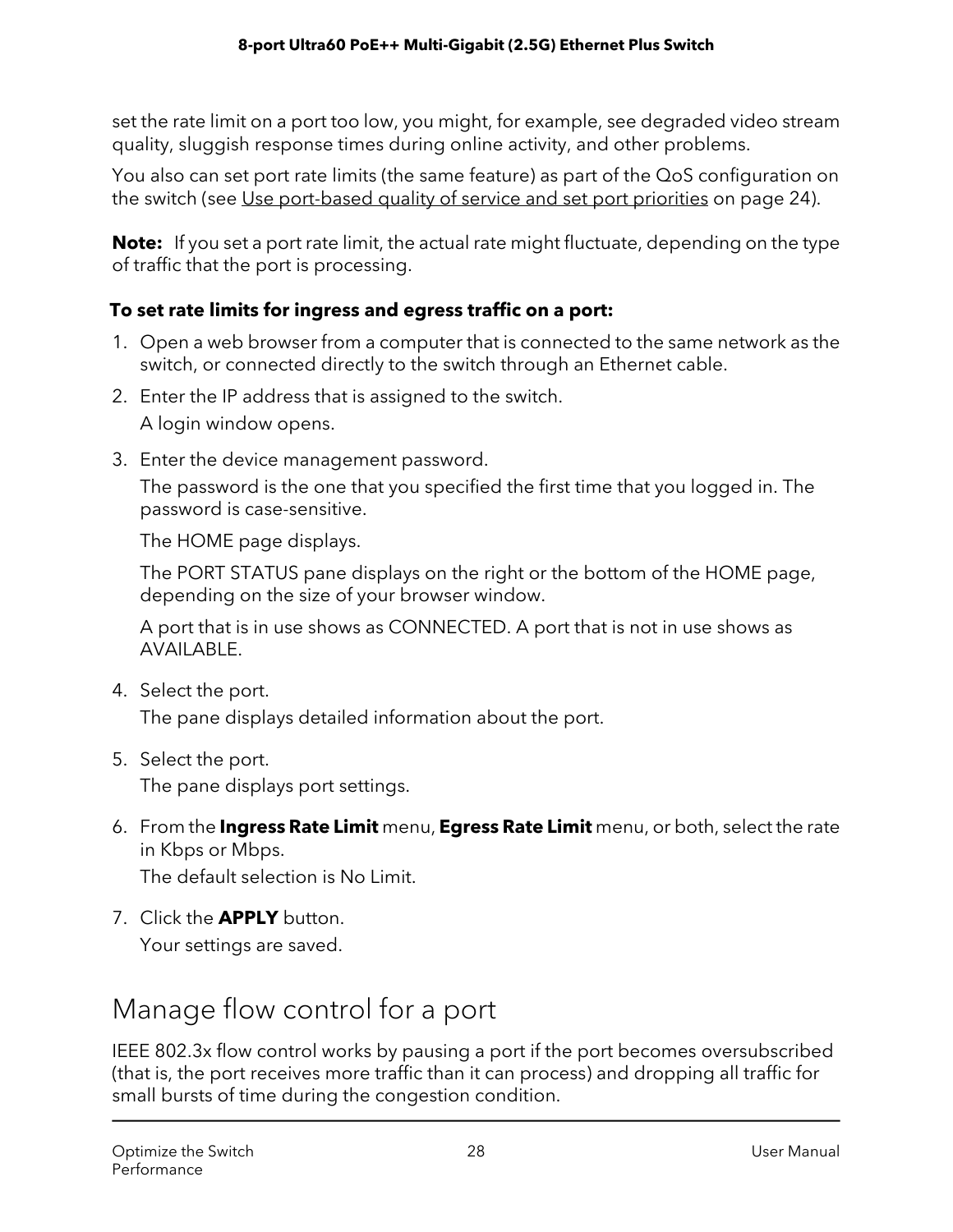You can enable or disable flow control for an individual port. By default, flow control is disabled for all ports.

#### **To manage flow control for a port:**

- 1. Open a web browser from a computer that is connected to the same network as the switch, or connected directly to the switch through an Ethernet cable.
- 2. Enter the IP address that is assigned to the switch. A login window opens.
- 3. Enter the device management password.

The password is the one that you specified the first time that you logged in. The user name and password are case-sensitive.

The HOME page displays.

The PORT STATUS pane displays on the right or the bottom of the HOME page, depending on the size of your browser window.

A port that is in use shows as CONNECTED. A port that is not in use shows as AVAILABLE.

4. Select the port.

The pane displays detailed information about the port.

- 5. Select the port. The pane displays port settings.
- 6. In the Flow Control section, enable or disable flow control by clicking the button. When flow control is enabled, the button bar displays green.
- <span id="page-28-0"></span>7. Click the **APPLY** button. Your settings are saved.

### Change the speed for a port or disable a port

By default, the port speed on all ports is set automatically (that is, the setting is Auto) after the switch determines the speed using autonegotiation with the linked device. We recommend that you leave the Auto setting for the ports. However, you can select a specific port speed for each port, or disable a port by shutting it down manually.

#### **To change the speed for a port or disable a port:**

- 1. Open a web browser from a computer that is connected to the same network as the switch, or connected directly to the switch through an Ethernet cable.
- 2. Enter the IP address that is assigned to the switch.

A login window opens.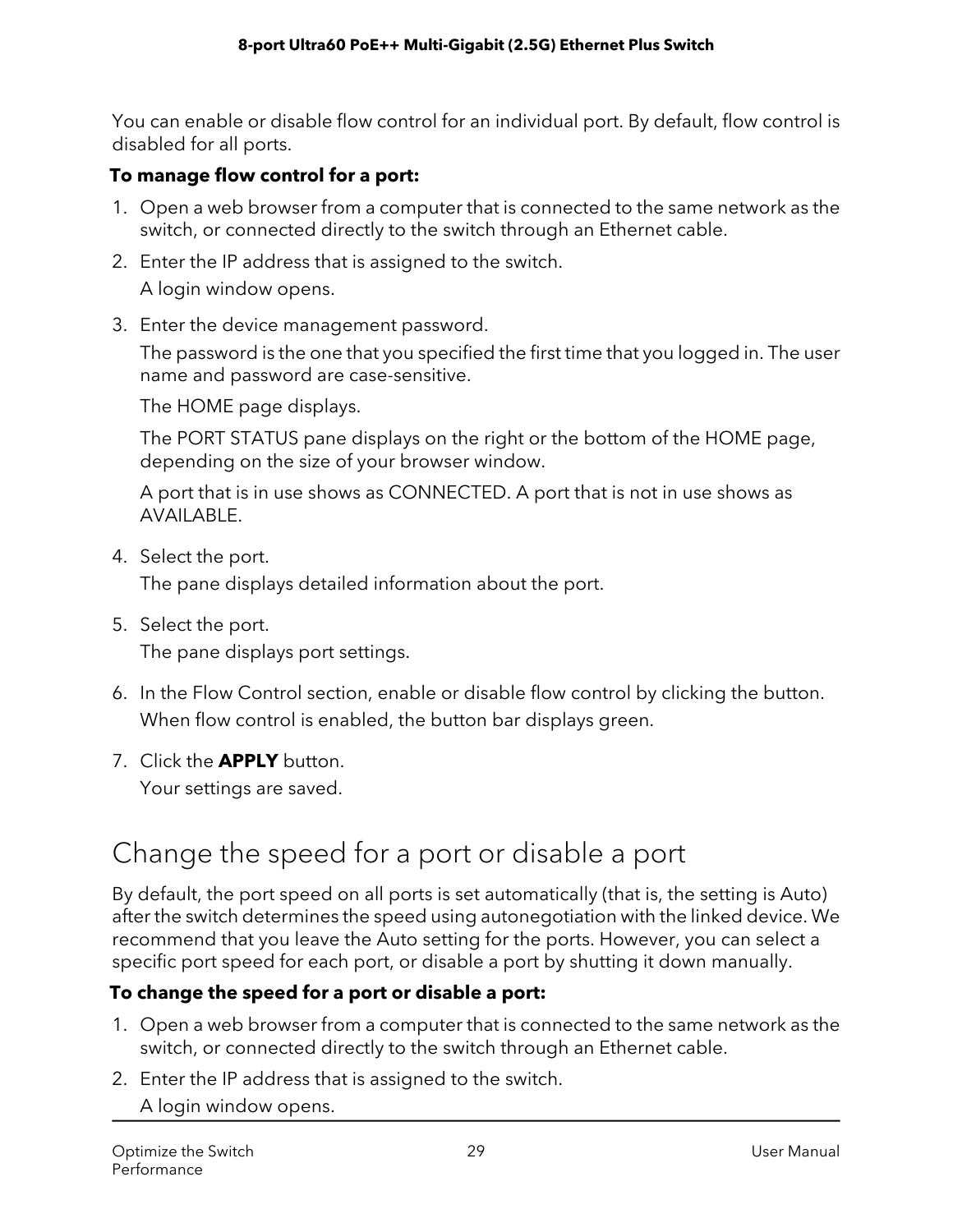3. Enter the device management password.

The password is the one that you specified the first time that you logged in. The password is case-sensitive.

The HOME page displays.

The PORT STATUS pane displays on the right or the bottom of the HOME page, depending on the size of your browser window.

A port that is in use shows as CONNECTED. A port that is not in use shows as AVAILABLE.

4. Select the port.

The pane displays port settings.

- 5. Select one of the following options from the **Speed** menu:
	- **Auto**: The port speed is set automatically after the switch determines the speed using autonegotiation with the linked device. This is the default setting.
	- **Disable**: The port is shut down (blocked).
	- **100M Full**: The port is forced to function at 100 Mbps with full-duplex.
	- **1G Full**: The port is forced to function at 1 Gbps with full-duplex.
	- **2.5G Full**: The port is forced to function at 2.5 Gbps with full-duplex.
- <span id="page-29-0"></span>6. Click the **APPLY** button.

Your settings are saved.

### Add or change the name label for a port

You can add or change a name label for a port. Name labels are for your reference only, and do not affect port behavior.

#### **To add or change a name label for a port:**

- 1. Open a web browser from a computer that is connected to the same network as the switch, or connected directly to the switch through an Ethernet cable.
- 2. Enter the IP address that is assigned to the switch. A login window opens.
- 3. Enter the device management password.

The password is the one that you specified the first time that you logged in. The password is case-sensitive.

The HOME page displays.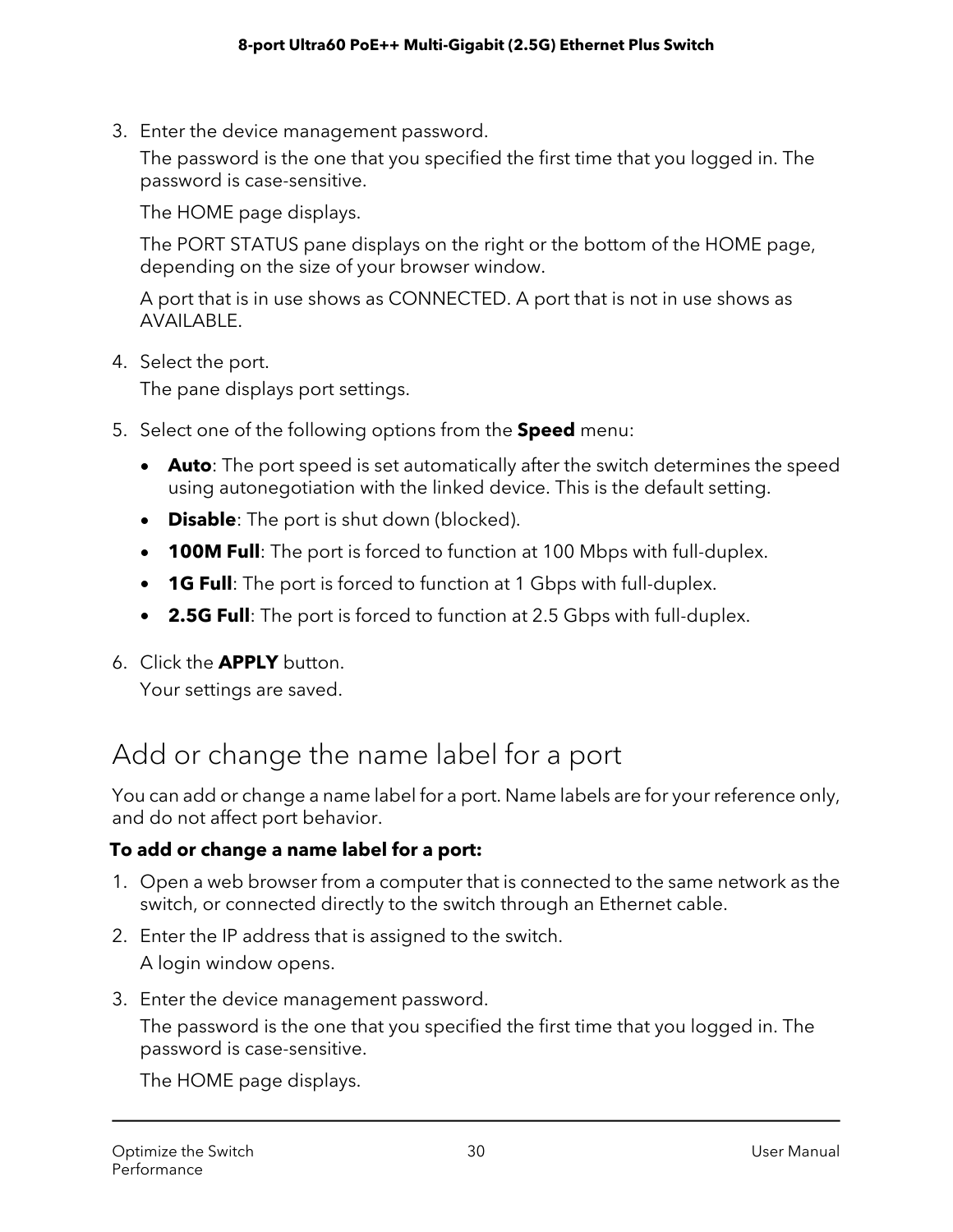The PORT STATUS pane displays on the right or the bottom of the HOME page, depending on the size of your browser window.

A port that is in use shows as CONNECTED. A port that is not in use shows as AVAILABLE.

4. Select the port.

The pane displays detailed information about the port.

- 5. In the **Port Name** field, type a name label for the port. The name label can be from 1 to 16 characters.
- 6. Click the **APPLY** button. Your settings are saved.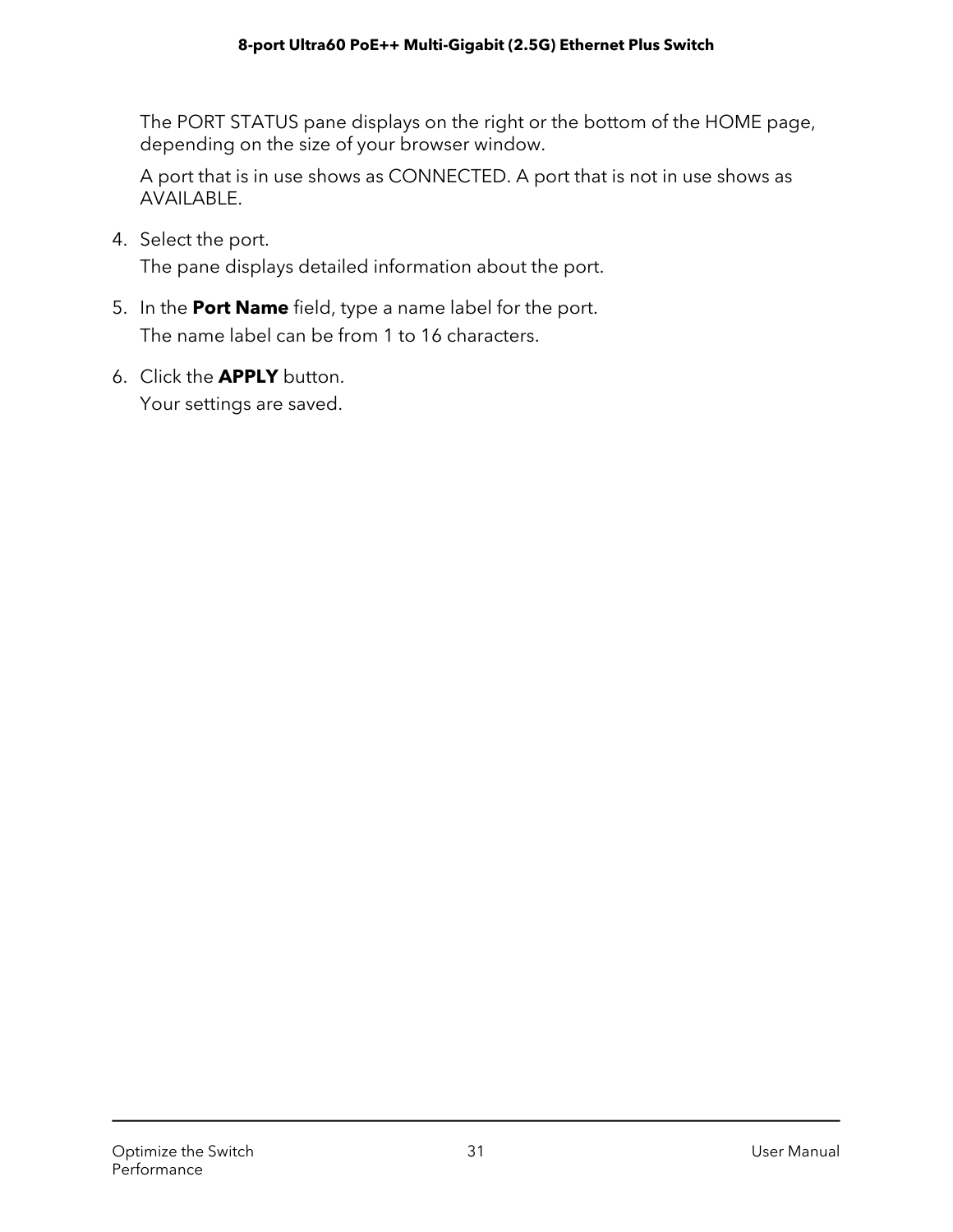# <span id="page-31-0"></span>4

# Use VLANS for Traffic Segmentation

This chapter describes how you can use VLANs to segment traffic on the switchj, and contains these sections:

- VLAN [overview](#page-32-0)
- Activate the Basic [Port-Based](#page-33-0) VLAN mode and assign VLANs
- Manage advanced [port-based](#page-34-0) VLANs
- [Manage](#page-38-1) basic 802.1Q VLANs
- Manage [advanced](#page-44-1) 802.1Q VLANs
- Deactivate a [port-based](#page-53-0) or 802.1Q VLAN mode and delete all VLANs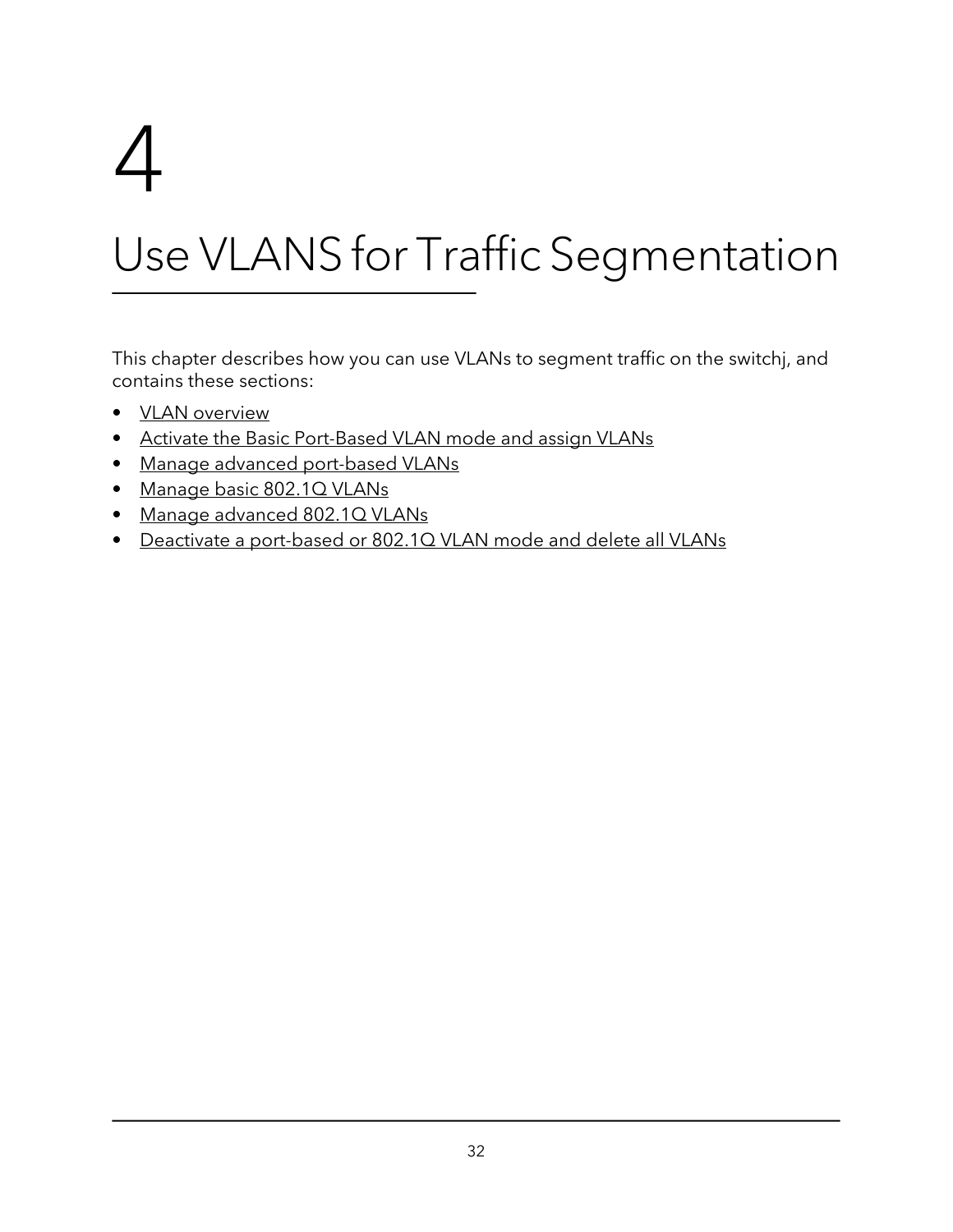# <span id="page-32-0"></span>**VI AN overview**

Virtual LANs (VLANs) consist of networked devices that are grouped logically into separate networks. You can group ports on a switch to create a virtual network consisting of the devices connected to the ports.

You can group ports in VLANs using either port-based or 802.1Q criteria:

• **Port-based VLANs**: Assign ports to virtual networks. Ports with the same VLAN ID are placed in the same VLAN. This feature provides an easy way to partition a network into private subnetworks.

If the switch is the only switch in your network and you do not need a VLAN to function across multiple network devices (such as a router, another switch, a WiFi AP, or any network device that supports VLANs), we recommend that you use a port-based VLAN. If you need a single VLAN on a single port (other than the uplink port), use the basic port-based VLAN configuration. If you need multiple VLANs on a single port, use the advanced port-based VLAN configuration.

The switch supports the following port-based VLAN modes:

- **Basic Port-Based VLAN**: In a basic port-based VLAN configuration, ports with the same VLAN ID are placed into the same VLAN. Except for the uplink port, you can assign each port to a single VLAN only. The number of VLANs is limited to the number of ports on the switch.
- **Advanced Port-Based VLAN**: In an advanced port-based VLAN configuration, ports with the same VLAN ID are also placed into the same VLAN, but you can assign a single port to multiple VLANs.
- **802.1Q VLANs**: Create virtual networks using the IEEE 802.1Q standard. 802.1Q uses a VLAN tagging system to determine which VLAN an Ethernet frame belongs to. To use an 802.1Q VLAN that is set up on another device, you must know the VLAN ID.

If you need a VLAN to function across multiple network devices (such as a router, another switch, a WiFi AP, or any network device that supports VLANs), we recommend that you use an 802.1Q VLAN. If you do not need to customize tagging on a single port and you do not need a voice VLAN, use the basic 802.1Q VLAN configuration. If you do need to customize tagging on a single port or you do need a voice VLAN, use the advanced 802.1Q VLAN configuration. The switch supports the following 802.1Q VLAN modes:

**Basic 802.1Q VLAN**: In a basic 802.1Q VLAN configuration, VLAN 1 is added to the switch and all ports function in access mode as members of VLAN 1. You can change the mode for a port to trunk mode, you can add more VLANs, and you can assign a different VLAN to a port. A port that functions in access mode can belong to a single VLAN only and does not tag the traffic that it processes. A port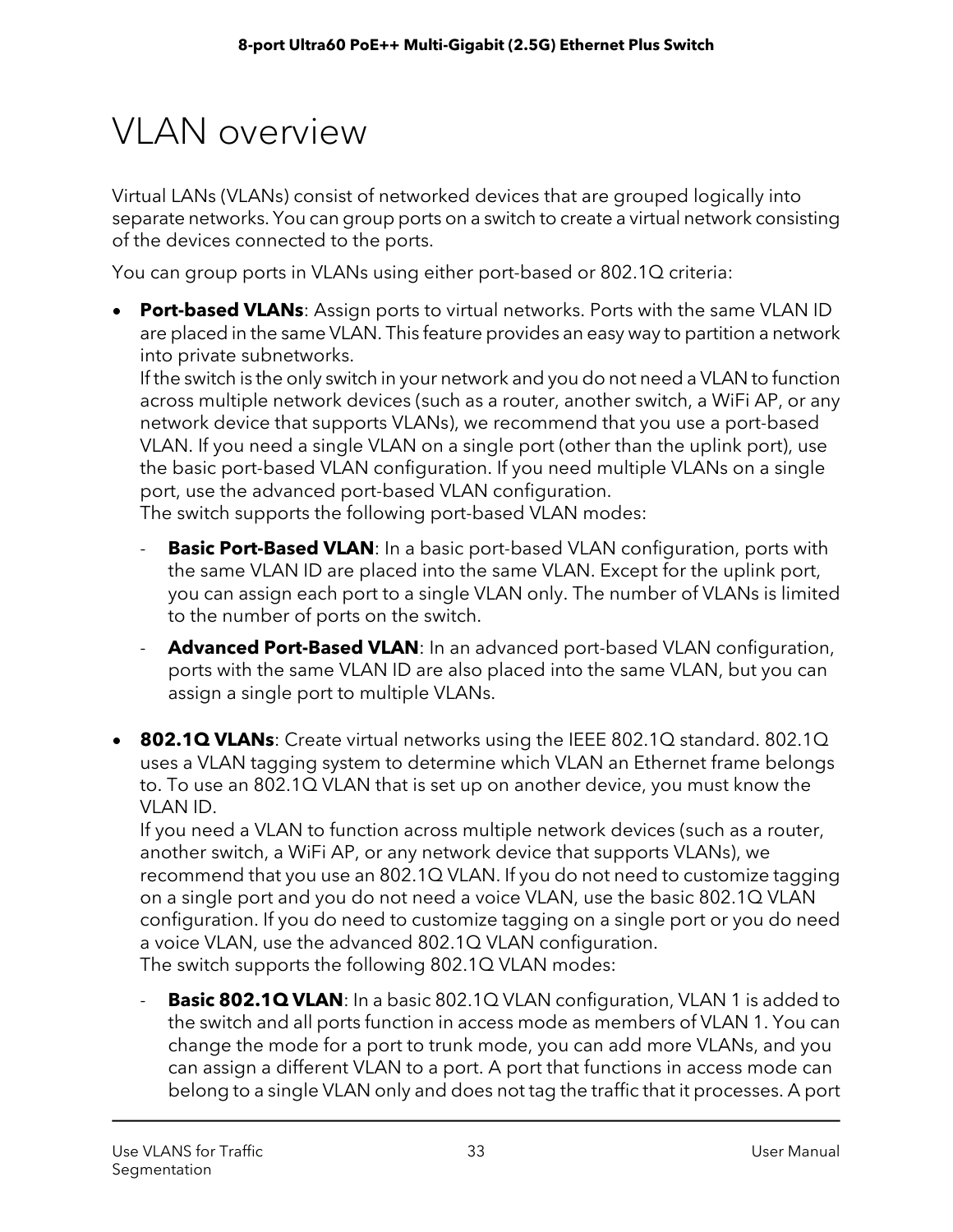that functions in trunk mode automatically belongs to all VLANs on the switch and tags the traffic that it processes.

- **Advanced 802.1Q VLAN**: In an advanced 802.1Q VLAN configuration, VLAN 1 is added to the switch and all ports are untagged members of VLAN 1. You can tag ports, untag ports, exclude ports, add more VLANs, assign a different VLAN to a port, manage port PVIDs, and manage a voice VLAN.

The following table provides an overview of VLAN features that are supported on the switch.

| <b>VLAN Feature</b>                        | <b>Basic</b><br>Port-Based VLAN | Advanced<br>Port-Based VI AN | <b>Basic</b><br>802.1Q VLAN | Advanced<br>802.1Q VLAN |
|--------------------------------------------|---------------------------------|------------------------------|-----------------------------|-------------------------|
| Total number of<br><b>VLAN<sub>s</sub></b> | 8                               | 8                            | 64                          | 64                      |
| Egress tagging                             | No                              | No                           | Yes (trunk port only) Yes   |                         |
| Multiple VLANs on a<br>single port         | No                              | Yes                          | Yes (trunk port only) Yes   |                         |
| Voice VLAN                                 | Nο                              | No                           | No                          | Yes                     |

Table 2. Supported VLAN modes for the MS108EUP

## <span id="page-33-0"></span>Activate the Basic Port-Based VLAN mode and assign VLANs

By default, all types of VLANs are disabled on the switch.

When you activate the Basic Port-Based VLAN mode, all VLANs are added to the switch, and all ports are made members of VLAN 1. This is the default VLAN in the Basic Port-Based VLAN mode.

In the Basic Port-Based VLAN mode, you can assign each port (other than the uplink port) to a single VLAN only.

#### **To activate the Basic Port-Based VLAN mode and assign VLANs:**

- 1. Open a web browser from a computer that is connected to the same network as the switch, or connected directly to the switch through an Ethernet cable.
- 2. Enter the IP address that is assigned to the switch. A login window opens.
- 3. Enter the device management password.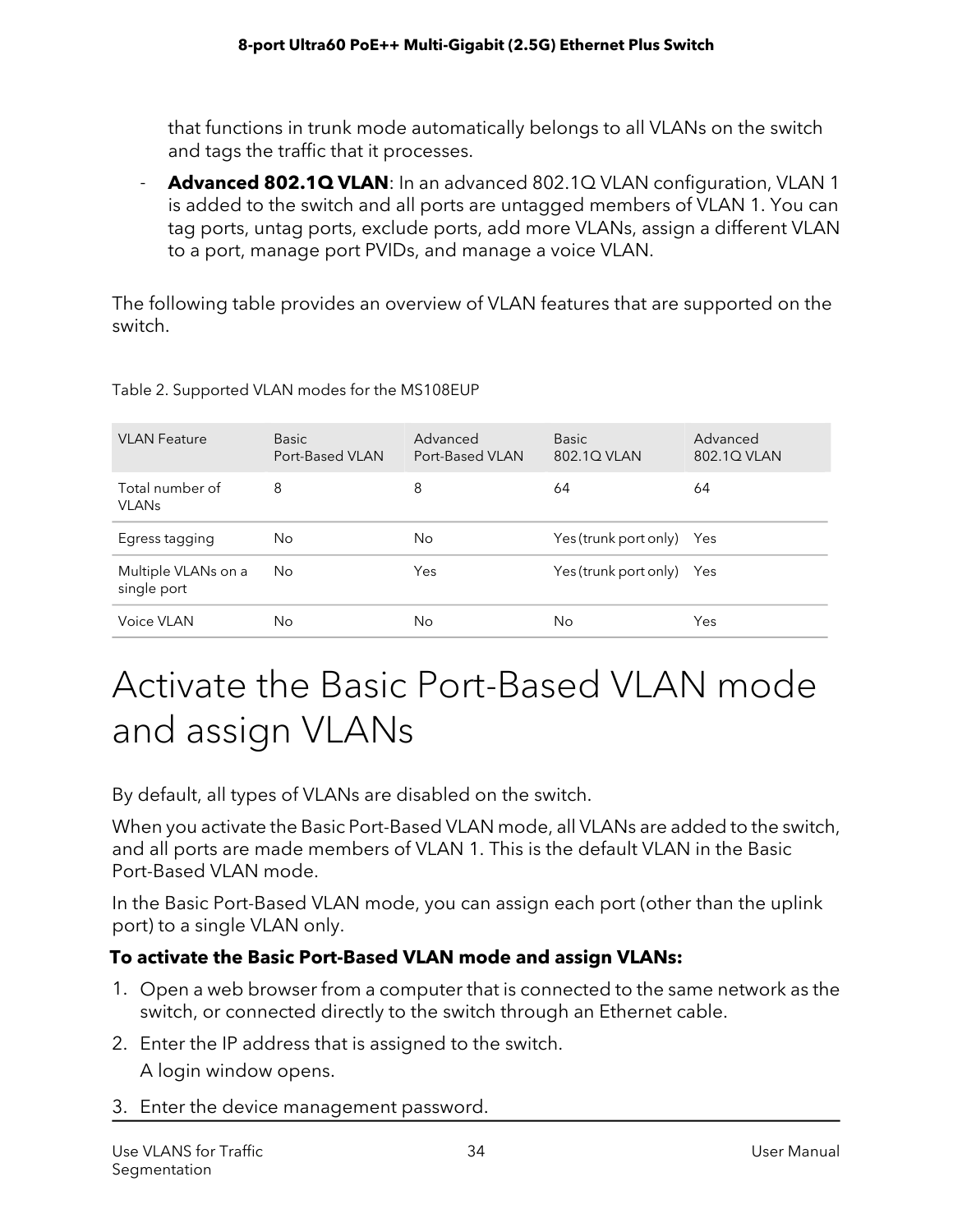The password is the one that you specified the first time that you logged in. The password is case-sensitive.

The HOME page displays.

- 4. From the menu at the top of the page, select **SWITCHING**. The Quality of Service (QOS) page displays.
- 5. From the menu on the left, select **VLAN**. The VLAN page displays.
- 6. In the Basic Port-Based VLAN section, click the **ACTIVATE MODE** button. A pop-up window opens, informing you that the current VLAN settings will be lost.
- 7. Click the **CONTINUE** button.

Your settings are saved and the pop-up window closes. By default, all VLANs are added and each port is a member of VLAN 1.

- 8. To assign one or more ports to other VLANs, do the following:
	- a. For each port that you want to assign to another VLAN, select a VLAN ID from the **VLAN** menu for the individual port. Each port can be assigned to a single VLAN only. However, for the port that you want to use as the uplink port to the Internet connection or a server, select **All** from the **VLAN** menu for the individual port.
	- b. Click the **APPLY** button. Your settings are saved.

## <span id="page-34-0"></span>Manage advanced port-based VLANs

In an advanced port-based VLAN configuration, ports with the same VLAN ID are placed into the same VLAN, but you can assign a single port to multiple VLANs.

For more information about port-based VLANs, see the following sections:

- <span id="page-34-1"></span>• Activate the Advanced [Port-Based](#page-34-1) VLAN Mode
- Create an advanced [port-based](#page-35-0) VLAN
- Change an advanced [port-based](#page-36-0) VLAN
- Delete an advanced [port-based](#page-38-0) VLAN

### Activate the Advanced Port-Based VLAN Mode

By default, all types of VLANs are disabled on the switch.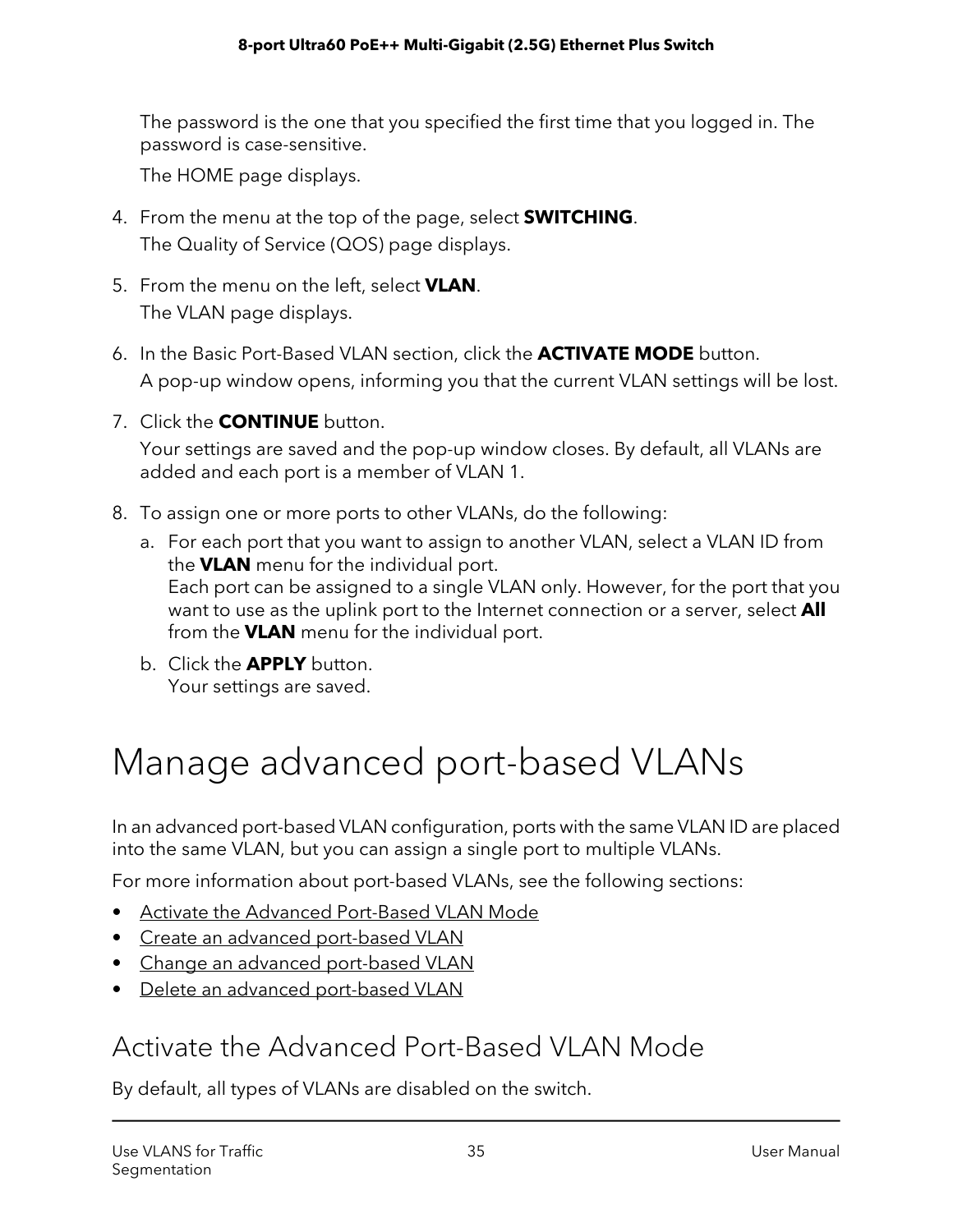When you activate the Advanced Port-Based VLAN mode, VLAN 1 is added to the switch and all ports are made members of VLAN 1. This is the default VLAN in the Advanced Port-Based VLAN mode.

#### **To activate the Advanced Port-Based VLAN mode:**

- 1. Open a web browser from a computer that is connected to the same network as the switch, or connected directly to the switch through an Ethernet cable.
- 2. Enter the IP address that is assigned to the switch. A login window opens.
- 3. Enter the device management password.

The password is the one that you specified the first time that you logged in. The password is case-sensitive.

The HOME page displays.

- 4. From the menu at the top of the page, select **SWITCHING**. The QOS page displays.
- 5. From the menu on the left, select **VLAN**. The VLAN page displays.
- 6. In the Advanced Port-Based VLAN section, click the **ACTIVATE MODE** button. A pop-up window opens, informing you that the current VLAN settings will be lost.
- <span id="page-35-0"></span>7. Click the **CONTINUE** button.

Your settings are saved and the pop-up window closes. By default, VLAN 1 is added and all ports are members of VLAN 1.

### Create an advanced port-based VLAN

An advanced port-based VLAN configuration lets you create VLANs and assign ports on the switch to a VLAN. The number of VLANs is limited to the number of ports on the switch. In an advanced port-based VLAN configuration, one port can be a member of multiple VLANs.

By default, all ports are members of VLAN 1, but you can change the VLAN assignment.

#### **To create an advanced port-based VLAN and assign ports as members:**

- 1. Open a web browser from a computer that is connected to the same network as the switch, or connected directly to the switch through an Ethernet cable.
- 2. Enter the IP address that is assigned to the switch.
	- A login window opens.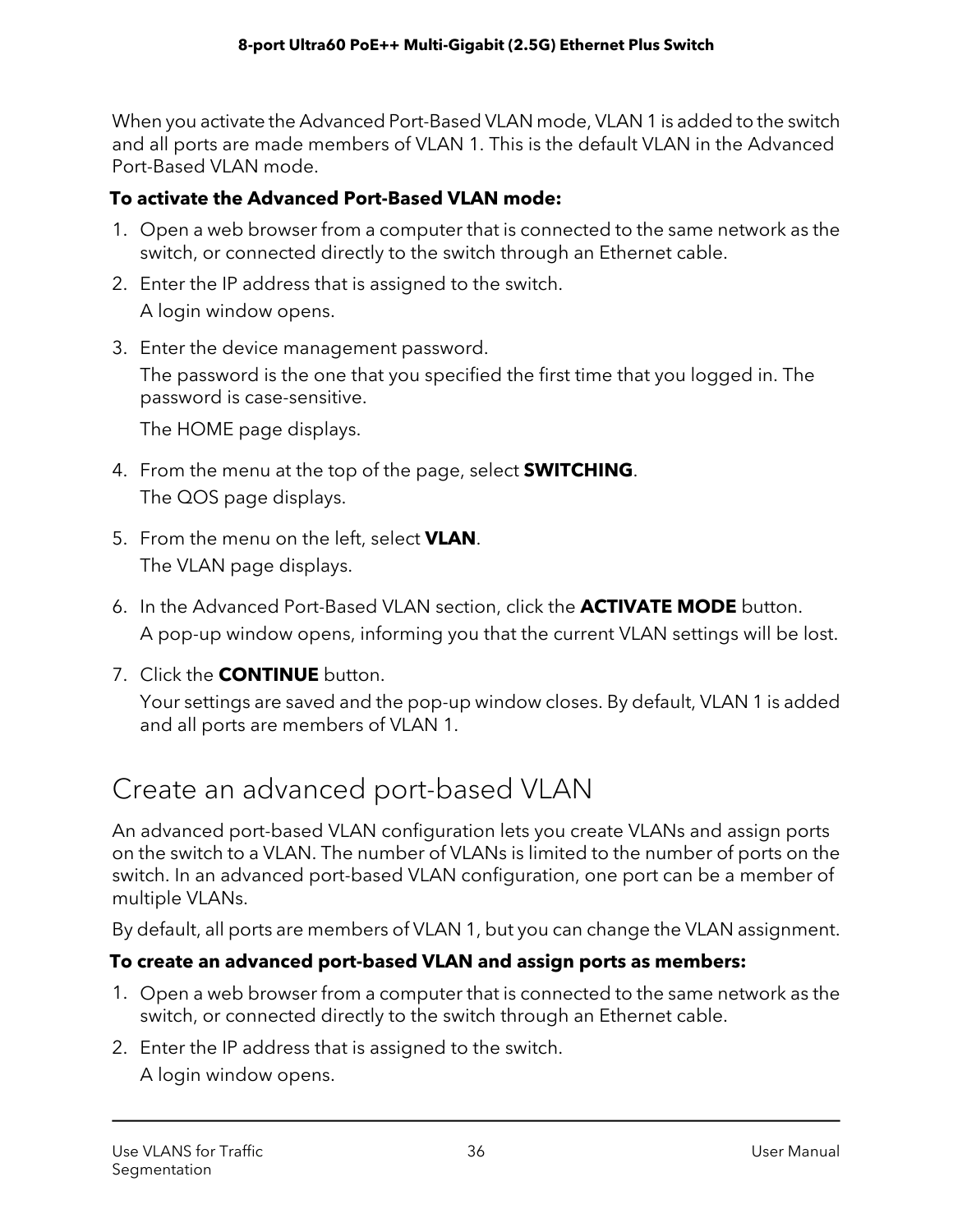3. Enter the device management password.

The password is the one that you specified the first time that you logged in. The password is case-sensitive.

The HOME page displays.

- 4. From the menu at the top of the page, select **SWITCHING**. The QOS page displays.
- 5. From the menu on the left, select **VLAN**. The VLAN page displays.

If you did not yet activate the Advanced Port-Based VLAN mode, see [Activate](#page-34-0) the Advanced [Port-Based](#page-34-0) VLAN Mode on page 35.

- 6. In the Advanced Port-Based VLAN section, click the **ADD VLAN** button.
- 7. Specify the settings for the new VLAN:
	- **VLAN Name**. Enter a name from 1 to 14 characters.
	- **VLAN ID**. Enter a number from 1 to the total number of ports on the switch.
	- **Ports**. Select the ports that you want to include in the VLAN through a combination of the following actions:
		- Click the icon for an unselected port to add the port to the VLAN.
		- Click the icon for a selected port to remove the port from the VLAN.
		- Click the **Select All** link to add all ports to the VLAN.
		- Click the **Remove All** link to remove all selected ports from the VLAN.

The icon for a selected port displays purple.

**Note:** If ports are members of the same link aggregation group (LAG), you must assign them to the same VLAN. For more information, see Set up a [static](#page-57-0) link [aggregation](#page-57-0) group on page 58.

8. Click the **APPLY** button.

Your settings are saved. The new VLAN is added to the VLAN table, which shows the port members for each VLAN.

### Change an advanced port-based VLAN

You can change the settings for an existing advanced port-based VLAN.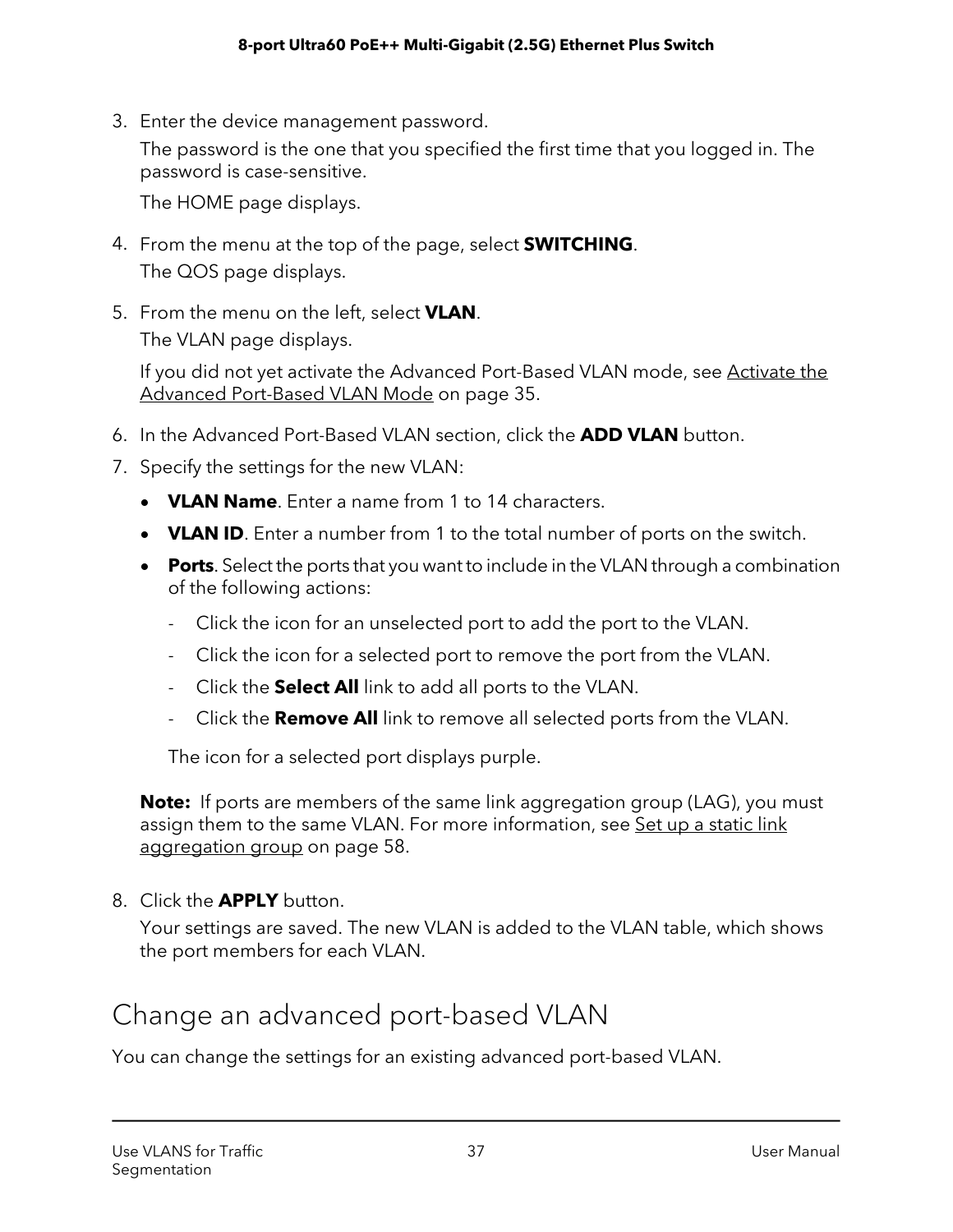#### **To change an advanced port-based VLAN:**

- 1. Open a web browser from a computer that is connected to the same network as the switch, or connected directly to the switch through an Ethernet cable.
- 2. Enter the IP address that is assigned to the switch. A login window opens.
- 3. Enter the device management password. The password is the one that you specified the first time that you logged in. The password is case-sensitive.

The HOME page displays.

- 4. From the menu at the top of the page, select **SWITCHING**. The QOS page displays.
- 5. From the menu on the left, select **VLAN**. The VLAN page displays.
- 6. In the Advanced Port-Based VLAN section, click the VLAN that you want to change (you can click anywhere in the row for the VLAN) and click the **EDIT** button. The Advanced Port-Based VLAN pane displays.
- 7. Change the settings for the VLAN:
	- **VLAN Name**. Enter a name from 1 to 14 characters. You cannot change the VLAN ID. If you need to change the VLAN ID, delete the VLAN and create a new VLAN with another VLAN ID.
	- **Ports**. Select the ports that you want to include in the VLAN through a combination of the following actions:
		- Click the icon for an unselected port to add the port to the VLAN.
		- Click the icon for a selected port to remove the port from the VLAN.
		- Click the **Select All** link to add all ports to the VLAN.
		- Click the **Remove All** link to remove all selected ports from the VLAN.

The icon for a selected port displays purple.

**Note:** If ports are members of the same LAG, you must assign them to the same VLAN.

8. Click the **APPLY** button.

Your settings are saved. The modified VLAN shows in the VLAN table.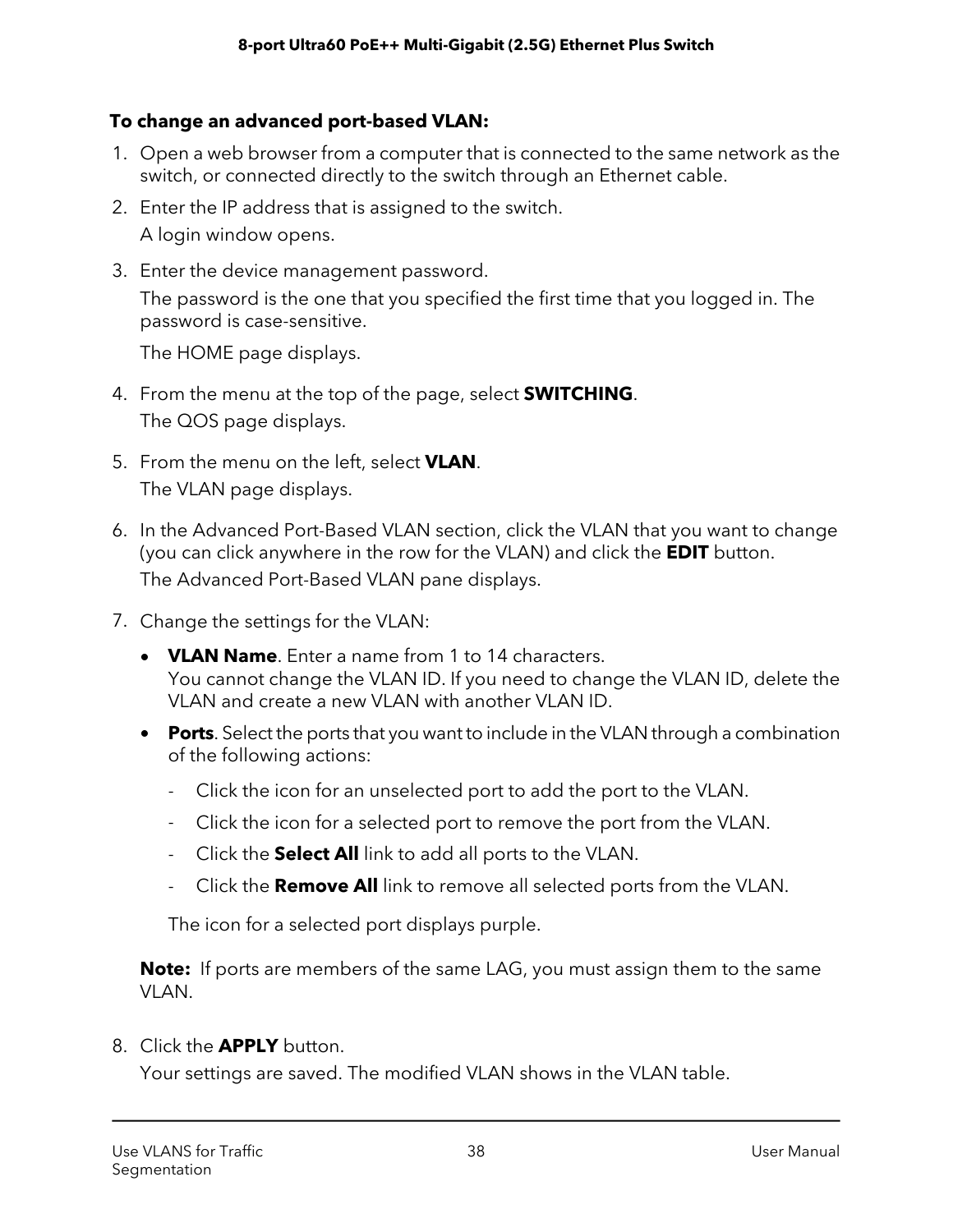# Delete an advanced port-based VLAN

You can delete an advanced port-based VLAN that you no longer need. You cannot delete the default VLAN.

**Note:** If you deactivate the basic or advanced port-based VLAN mode, all port-based VLANs are deleted.

#### **To delete an advanced port-based VLAN:**

- 1. Open a web browser from a computer that is connected to the same network as the switch, or connected directly to the switch through an Ethernet cable.
- 2. Enter the IP address that is assigned to the switch. A login window opens.
- 3. Enter the device management password. The password is the one that you specified the first time that you logged in. The password is case-sensitive.

The HOME page displays.

- 4. From the menu at the top of the page, select **SWITCHING**. The QOS page displays.
- 5. From the menu on the left, select **VLAN**. The VLAN page displays.
- 6. In the Advanced Port-Based VLAN section, click the VLAN that you want to delete (you can click anywhere in the row for the VLAN).
- 7. Click the **DELETE** button. Your settings are saved. The VLAN is deleted.

# Manage basic 802.1Q VLANs

In a basic 802.1Q VLAN configuration, VLAN 1 is added to the switch and all ports function in access mode as members of VLAN 1. You can change the mode for a port to trunk mode, you can add more VLANs, and you can assign a different VLAN to a port.

After you activate the Basic 802.1Q VLAN mode, you can create VLANs, assign the VLANs to ports that function in access mode, and assign the trunk mode, which carries traffic for all VLANs.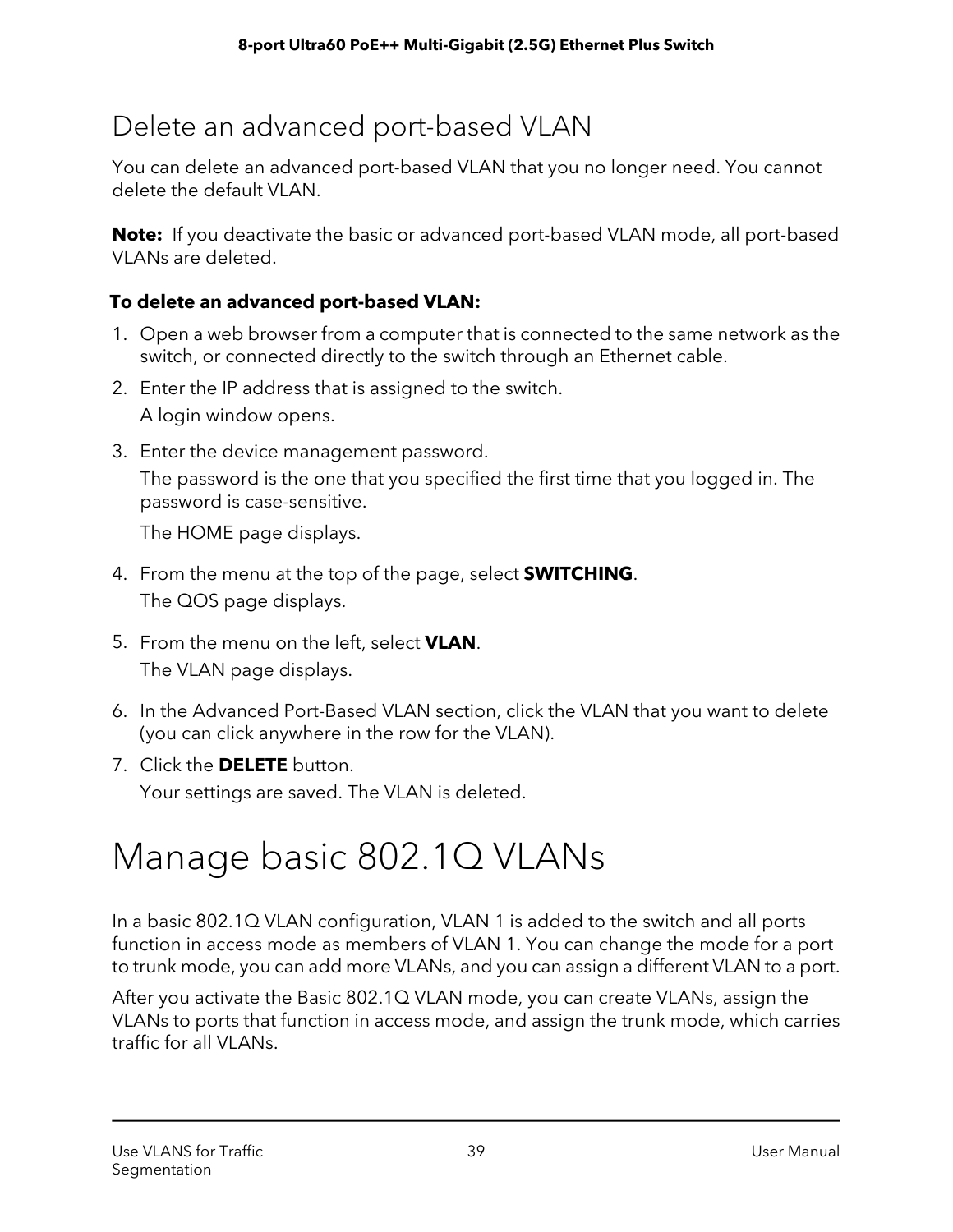For more information about basic 802.1Q VLANs, see the following sections:

- [Activate](#page-39-0) the Basic 802.1Q VLAN mode
- Create a basic 802.1Q VLAN and assign ports as [members](#page-40-0)
- Assign the port mode in a basic 802.1Q VLAN [configuration](#page-41-0)
- [Change](#page-43-0) a basic 802.1Q VLAN
- <span id="page-39-0"></span>• Delete a basic [802.1Q](#page-44-0) VLAN

# Activate the Basic 802.1Q VLAN mode

By default, all types of VLANs are disabled on the switch.

When you activate the Basic 802.1Q VLAN mode, VLAN 1 is added to the switch and all ports function in access mode (rather than trunk mode) as untagged members of VLAN 1. This is the default VLAN in the Basic 802.10 VLAN mode.

#### **To activate the Basic 802.1Q VLAN mode:**

- 1. Open a web browser from a computer that is connected to the same network as the switch, or connected directly to the switch through an Ethernet cable.
- 2. Enter the IP address that is assigned to the switch. A login window opens.
- 3. Enter the device management password.

The password is the one that you specified the first time that you logged in. The password is case-sensitive.

The HOME page displays.

- 4. From the menu at the top of the page, select **SWITCHING**. The QOS page displays.
- 5. From the menu on the left, select **VLAN**. The VLAN page displays.
- 6. In the Basic 802.1Q VLAN section, click the **ACTIVATE MODE** button. A pop-up window opens, informing you that the current VLAN settings will be lost.
- 7. Click the **CONTINUE** button.

Your settings are saved and the pop-up window closes. By default, VLAN 1 is added.

For information about adding VLANs, see Create a basic [802.1Q](#page-40-0) VLAN and assign ports as [members](#page-40-0) on page 41.

For all ports, the default selection from the **Mode** menu is **Access**. For more information about access mode and trunk mode, see [Assign](#page-41-0) the port mode in a basic 802.1Q VLAN [configuration](#page-41-0) on page 42.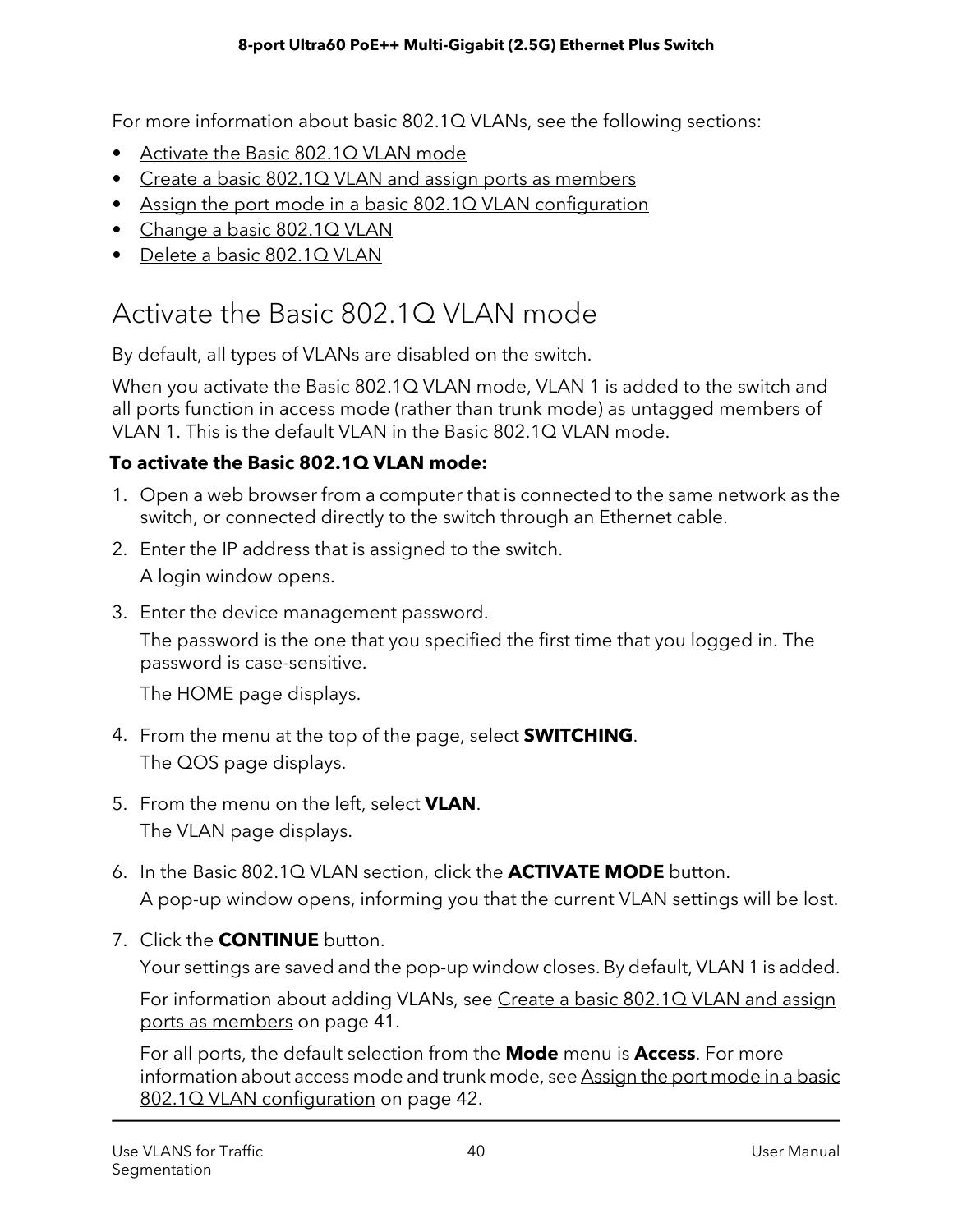- 8. If you already determined which ports must function in trunk mode, for those ports, select **Trunk (uplink)** from the **Mode** menu.
- 9. Click the **SAVE** button.

Your settings are saved.

# <span id="page-40-0"></span>Create a basic 802.1Q VLAN and assign ports as members

A basic 802.1Q VLAN configuration lets you create VLANs and assign ports on the switch to a VLAN. A port that functions in access mode can be a member of a single VLAN only. The number of VLANs is limited to the number of ports on the switch. You can assign a VLAN ID number in the range of 1–4093.

#### **To create a basic 802.1Q VLAN and assign ports as members:**

- 1. Open a web browser from a computer that is connected to the same network as the switch, or connected directly to the switch through an Ethernet cable.
- 2. Enter the IP address that is assigned to the switch. A login window opens.
- 3. Enter the device management password.

The password is the one that you specified the first time that you logged in. The password is case-sensitive.

The HOME page displays.

- 4. From the menu at the top of the page, select **SWITCHING**. The QOS page displays.
- 5. From the menu on the left, select **VLAN**.

The VLAN page displays.

If you did not yet activate the Basic 802.1Q VLAN mode, see [Activate](#page-39-0) the Basic [802.1Q](#page-39-0) VLAN mode on page 40.

By default, the **Port Configuration** tab is selected and the 802.1Q-BASED PORT CONFIGURATION pane displays.

- 6. To add a VLAN and then assign ports as members of the VLAN, do the following:
	- a. Click the **Edit VLAN** button. The 802.1Q-BASED VLAN CONFIGURATIONS (BASIC MODE) pane displays.
	- b. Click the **ADD VLAN** button. The BASIC 802.1Q VLAN pop-up window opens.
	- c. In the **VLAN Name** field, enter a name from 1 to 14 characters.
	- d. In the **VLAN ID** field, enter a number from 1 to 4093.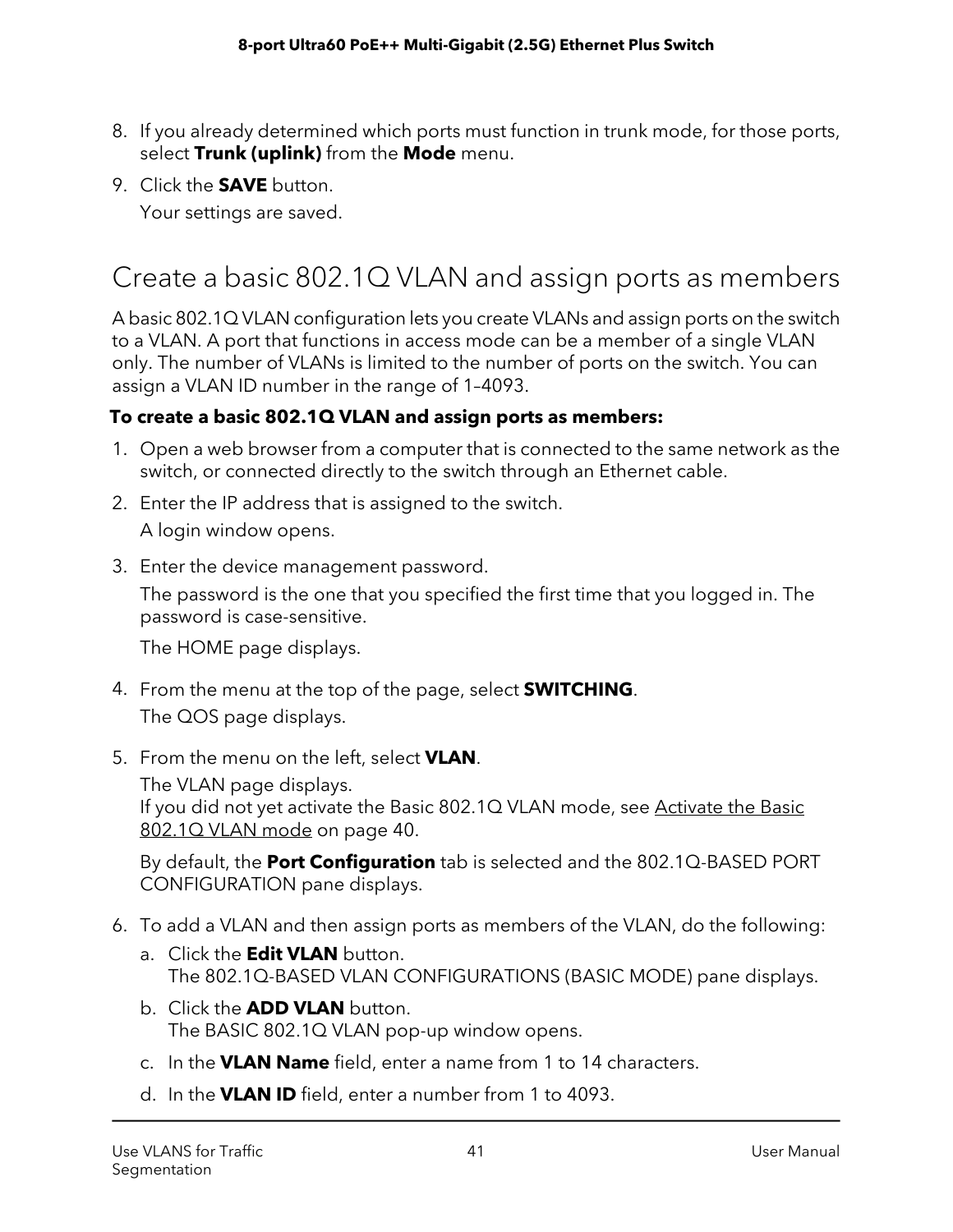- e. Click the **APPLY** button. Your settings are saved. The new VLAN shows in the 802.1Q-BASED VLAN CONFIGURATIONS (BASIC MODE) pane.
- f. Click the **Port Configuration** tab. The 802.1Q PORT CONFIGURATIONS pane displays
- g. For each port that you want to make a member of the new VLAN, select the VLAN from the **VLAN** menu for the individual port.

**Note:** If ports are members of the same LAG, you must assign them to the same VLAN.

- 7. For a port that functions in access mode, to add a VLAN by using the **VLAN** menu for the individual port, do the following:
	- a. From the **VLAN** menu for the individual port, select **Add VLAN**. The BASIC 802.1Q VLAN pop-up window opens.
	- b. In the **VLAN Name** field, enter a name from 1 to 14 characters.
	- c. In the **VLAN ID** field, enter a number from 1 to 4093.
	- d. Click the **APPLY** button. The pop-up window closes. The VLAN is added as a possible selection in the **VLAN** menu for each individual port.
	- e. For each port that you want to make a member of the new VLAN, select the VLAN from the **VLAN** menu for the individual port.

**Note:** If ports are members of the same LAG, you must assign them to the same VLAN.

8. Click the **SAVE** button.

Your settings are saved.

<span id="page-41-0"></span>**Note:** For information about assigning the port mode, see [Assign](#page-41-0) the port mode in a basic 802.1Q VLAN [configuration](#page-41-0) on page 42.

### Assign the port mode in a basic 802.1Q VLAN configuration

In an 802.1Q VLAN configuration, you can assign one of the following port modes:

• **Access mode**. A port that functions in access mode can belong to a single VLAN only, and does not tag the traffic that it processes. You would typically use access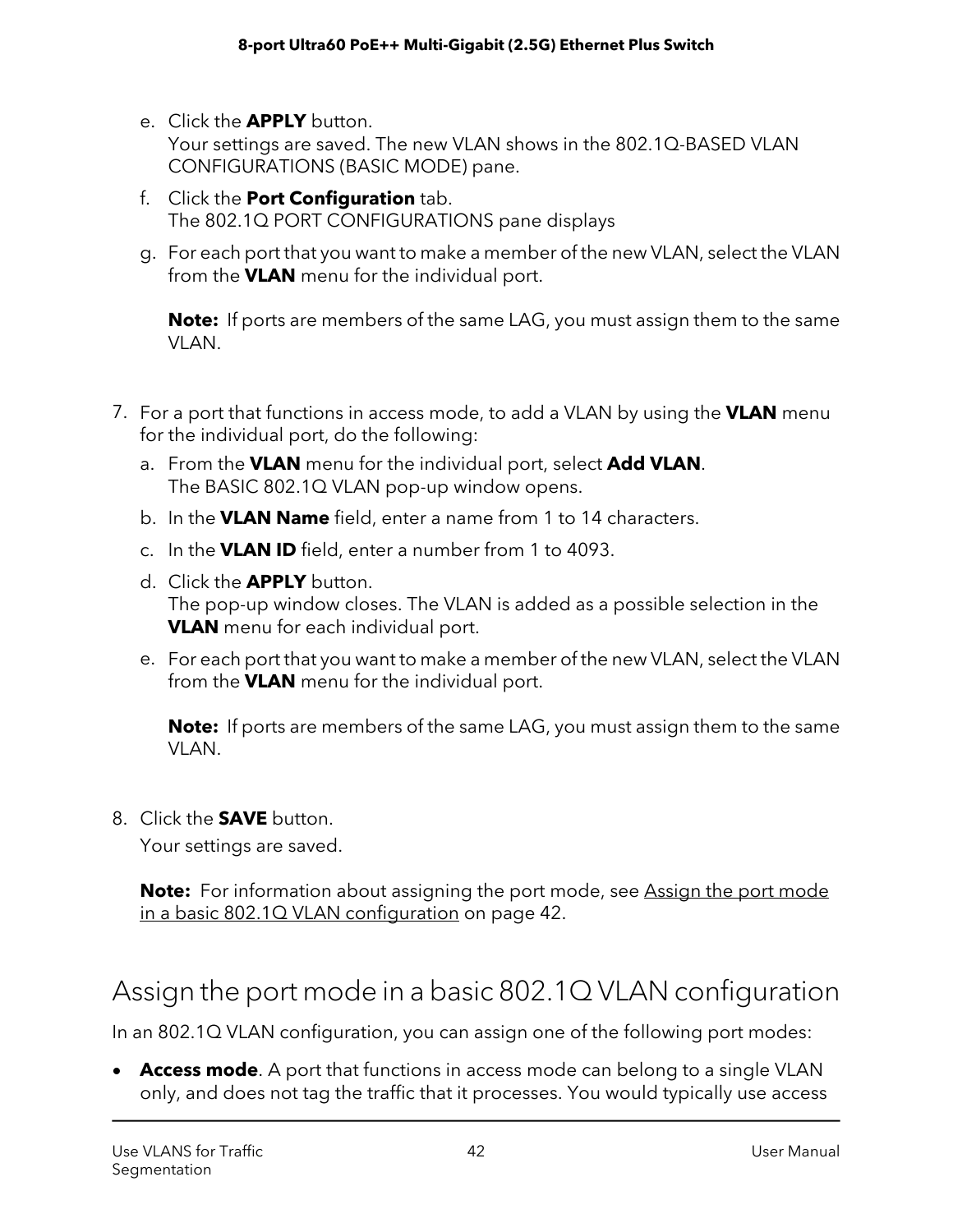mode for a port that is connected to an end device such as a gaming device, media device, or computer. When a port that functions in access mode receives data that is untagged, the data is delivered normally. When a port that functions in access mode receives data that is tagged for a VLAN other than the one the port belongs to, the data is discarded.

• **Trunk mode**. A port that functions in trunk mode automatically belongs to all VLANs on the switch and tags the traffic that it processes. You would typically use trunk mode for a port that is connected to another network device. For example, you would assign trunk mode for an uplink to another switch or router and for a downlink to a WiFi access point.

#### **To assign the port mode:**

- 1. Open a web browser from a computer that is connected to the same network as the switch, or connected directly to the switch through an Ethernet cable.
- 2. Enter the IP address that is assigned to the switch. A login window opens.
- 3. Enter the device management password.

The password is the one that you specified the first time that you logged in. The password is case-sensitive.

The HOME page displays.

- 4. From the menu at the top of the page, select **SWITCHING**. The QOS page displays.
- 5. From the menu on the left, select **VLAN**.

The VLAN page displays. If you did not yet activate the Basic 802.1Q VLAN mode, see [Activate](#page-39-0) the Basic [802.1Q](#page-39-0) VLAN mode on page 40.

By default, the **Port Configuration** tab is selected and the 802.1Q-BASED PORT CONFIGURATION pane displays.

6. For each individual port that you want to change, from the **Mode** menu, select either **Trunk (uplink)** to let the port function in trunk mode or **Access** to let the port function in access mode.

If you place a port in trunk mode, the selection from the **VLAN** menu changes to **All** because all VLANs must be supported on a trunk port.

7. Click the **SAVE** button.

Your settings are saved.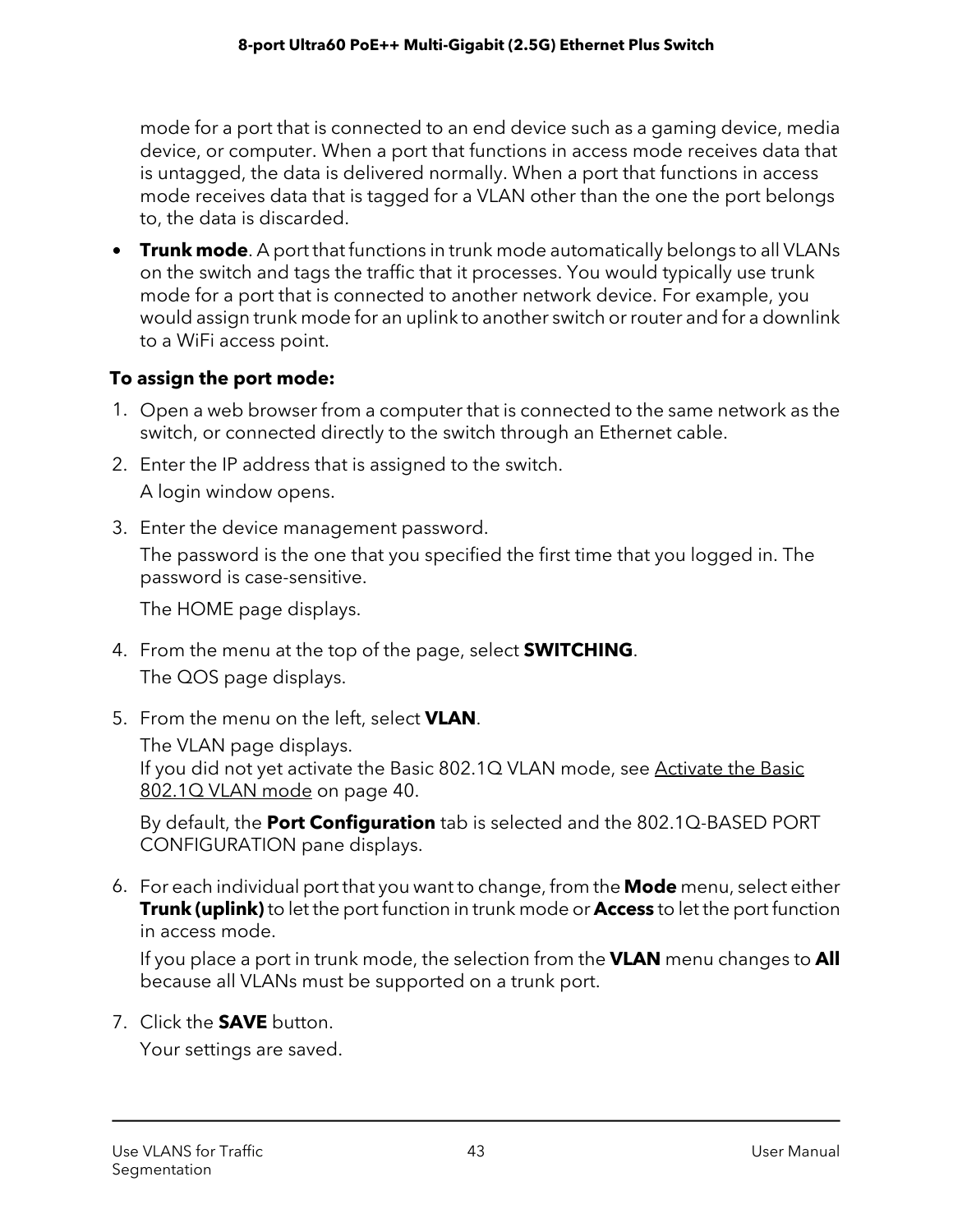# <span id="page-43-0"></span>Change a basic 802.1Q VLAN

You can change an existing basic 802.1Q VLAN.

#### **To change a basic 802.1Q VLAN:**

- 1. Open a web browser from a computer that is connected to the same network as the switch, or connected directly to the switch through an Ethernet cable.
- 2. Enter the IP address that is assigned to the switch. A login window opens.
- 3. Enter the device management password.

The password is the one that you specified the first time that you logged in. The password is case-sensitive.

The HOME page displays.

- 4. From the menu at the top of the page, select **SWITCHING**. The QOS page displays.
- 5. From the menu on the left, select **VLAN**.

The VLAN page displays.

By default, the **Port Configuration** tab is selected and the 802.1Q-BASED PORT CONFIGURATION pane displays.

- 6. To change the name for the VLAN, do the following:
	- a. Click the **Edit VLAN** button. The 802.1Q-BASED VLAN CONFIGURATIONS (BASIC MODE) pane displays.
	- b. Click the VLAN that you want to change (you can click anywhere in the row for the VLAN).
	- c. Click the **EDIT** button. The BASIC 802.1Q VLAN pop-up window opens.
	- d. Change the VLAN name. You cannot change the VLAN ID. If you need to change the VLAN ID, delete the VLAN and create a new VLAN with another VLAN ID.
	- e. Click the **APPLY** button. Your settings are saved. The modified VLAN shows in the 802.1Q-BASED VLAN CONFIGURATIONS (BASIC MODE) pane.
- 7. To change the membership of the VLAN, for each port that you want to make a member, select the VLAN from the **VLAN** menu for the individual port in the 802.1Q-BASED PORT CONFIGURATION pane.
- 8. Click the **SAVE** button.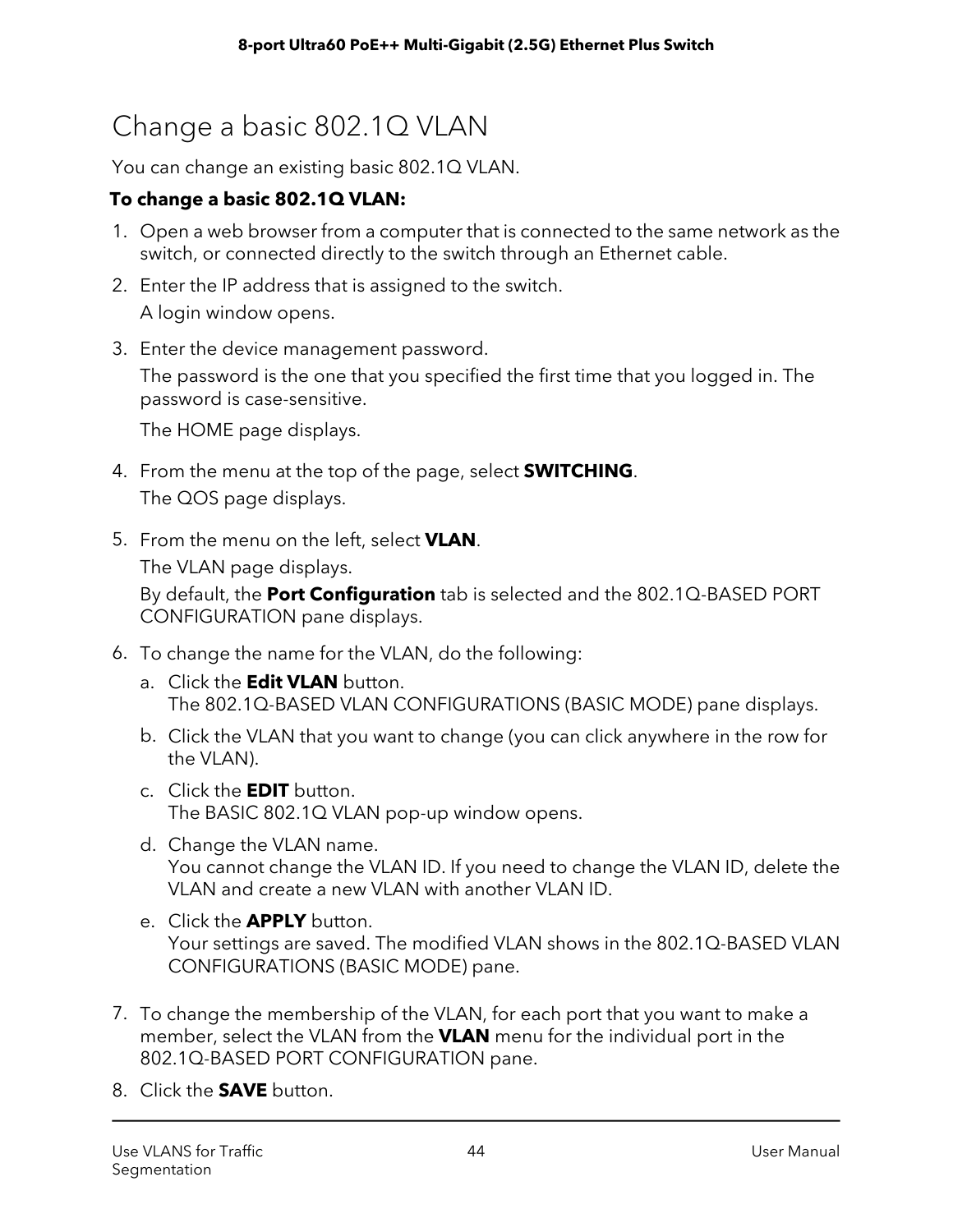Your settings are saved.

# <span id="page-44-0"></span>Delete a basic 802.1Q VLAN

You can delete a basic 802.1Q VLAN that you no longer need. You cannot delete the default VLAN.

**Note:** If you deactivate the Basic 802.1Q VLAN mode, all 802.1Q VLANs are deleted.

#### **To delete a basic 802.1Q VLAN:**

- 1. Open a web browser from a computer that is connected to the same network as the switch, or connected directly to the switch through an Ethernet cable.
- 2. Enter the IP address that is assigned to the switch. A login window opens.
- 3. Enter the device management password. The password is the one that you specified the first time that you logged in. The password is case-sensitive.

The HOME page displays.

- 4. From the menu at the top of the page, select **SWITCHING**. The QOS page displays.
- 5. From the menu on the left, select **VLAN**. The VLAN page displays.
- 6. Click the **Edit VLAN** button. The 802.1Q-BASED VLAN CONFIGURATIONS (BASIC MODE) pane displays.
- 7. Click the VLAN that you want to delete. You can click anywhere in the row for the VLAN
- 8. Click the **DELETE** button. Your settings are saved. The VLAN is deleted.

# Manage advanced 802.1Q VLANs

In an advanced 802.1Q VLAN configuration, VLAN 1 is added to the switch and all ports are untagged members of VLAN 1. Advanced 802.1Q VLANs provide you with most configuration options: You can tag ports, untag ports, exclude ports, add more VLANs,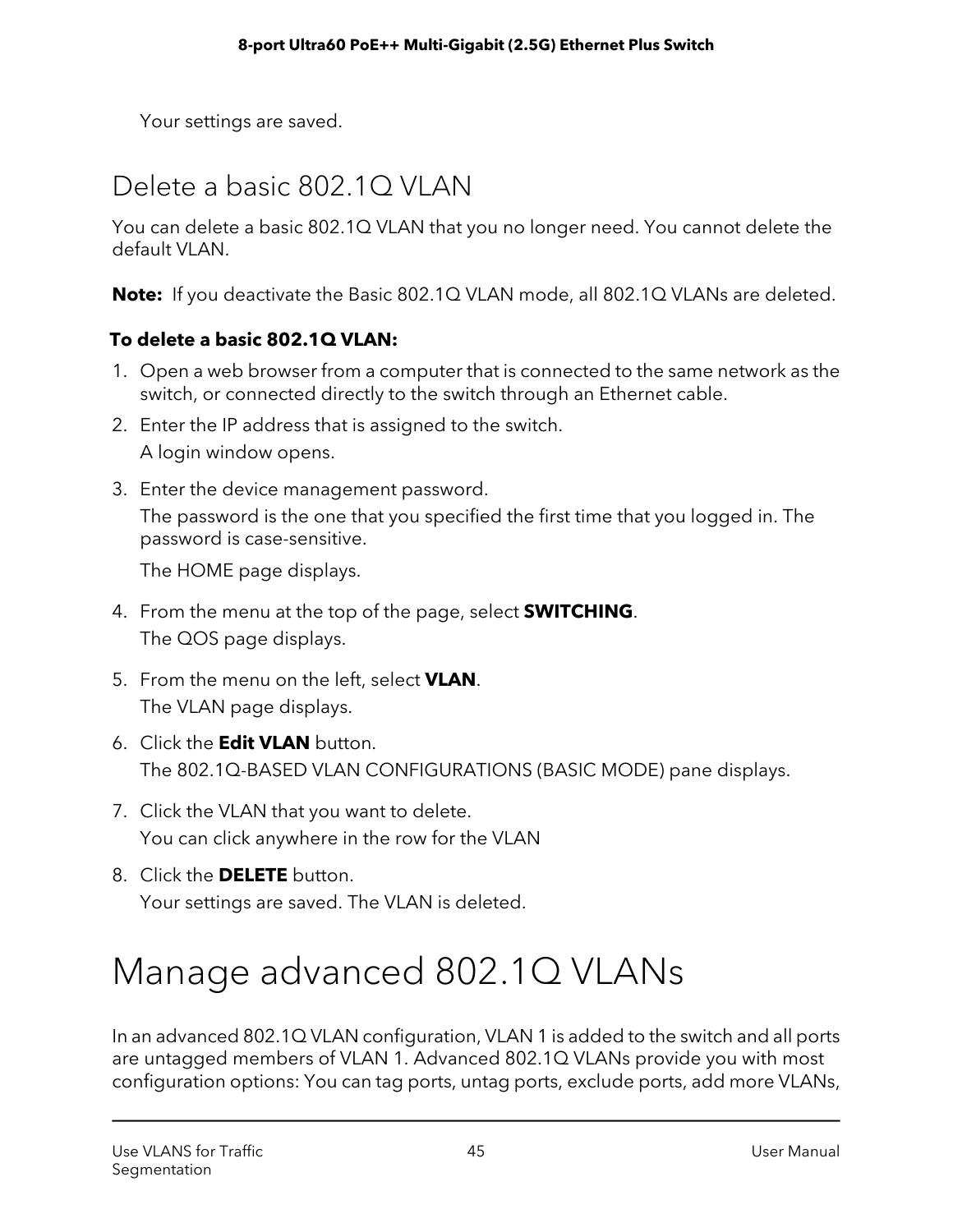assign a different VLAN to a port, manage port PVIDs, and manage a voice VLAN, including the OUI table.

For more information about advanced 802.1Q VLANs, see the following sections:

- Activate the [advanced](#page-45-0) 802.1Q VLAN mode
- Create an [advanced](#page-46-0) 802.1Q VLAN
- Change an [advanced](#page-47-0) 802.1Q VLAN
- Specify a port PVID for an [advanced](#page-49-0) 802.1Q VLAN
- Set an existing [advanced](#page-50-0) 802.1Q VLAN as the voice VLAN and adjust the CoS value
- [Change](#page-51-0) the OUI table for the voice VLAN
- <span id="page-45-0"></span>• Delete an [advanced](#page-52-0) 802.1Q VLAN

# Activate the advanced 802.1Q VLAN mode

By default, all types of VLANs are disabled on the switch.

When you activate the Advanced 802.1Q VLAN mode, VLAN 1 is added to the switch and all ports function as untagged members of VLAN 1. This is the default VLAN in the Advanced 802.1Q VLAN mode.

In an advanced 802.1Q VLAN configuration, you can set up VLANs to which you can add tagged or untagged ports. Port tagging allows a port to be associated with a particular VLAN and allows the VLAN ID tag to be added to data packets that are sent through the port. The tag identifies the VLAN that must receive the data. You can also manage the VLAN IDs (PVIDs) of the ports (see Specify a port PVID for an [advanced](#page-49-0) [802.1Q](#page-49-0) VLAN on page 50).

#### **To activate the Advanced 802.1Q VLAN mode and manage port tagging for the default VLAN:**

- 1. Open a web browser from a computer that is connected to the same network as the switch, or connected directly to the switch through an Ethernet cable.
- 2. Enter the IP address that is assigned to the switch. A login window opens.
- 3. Enter the device management password.

The password is the one that you specified the first time that you logged in. The password is case-sensitive.

The HOME page displays.

- 4. From the menu at the top of the page, select **SWITCHING**. The QOS page displays.
- 5. From the menu on the left, select **VLAN**. The VLAN page displays.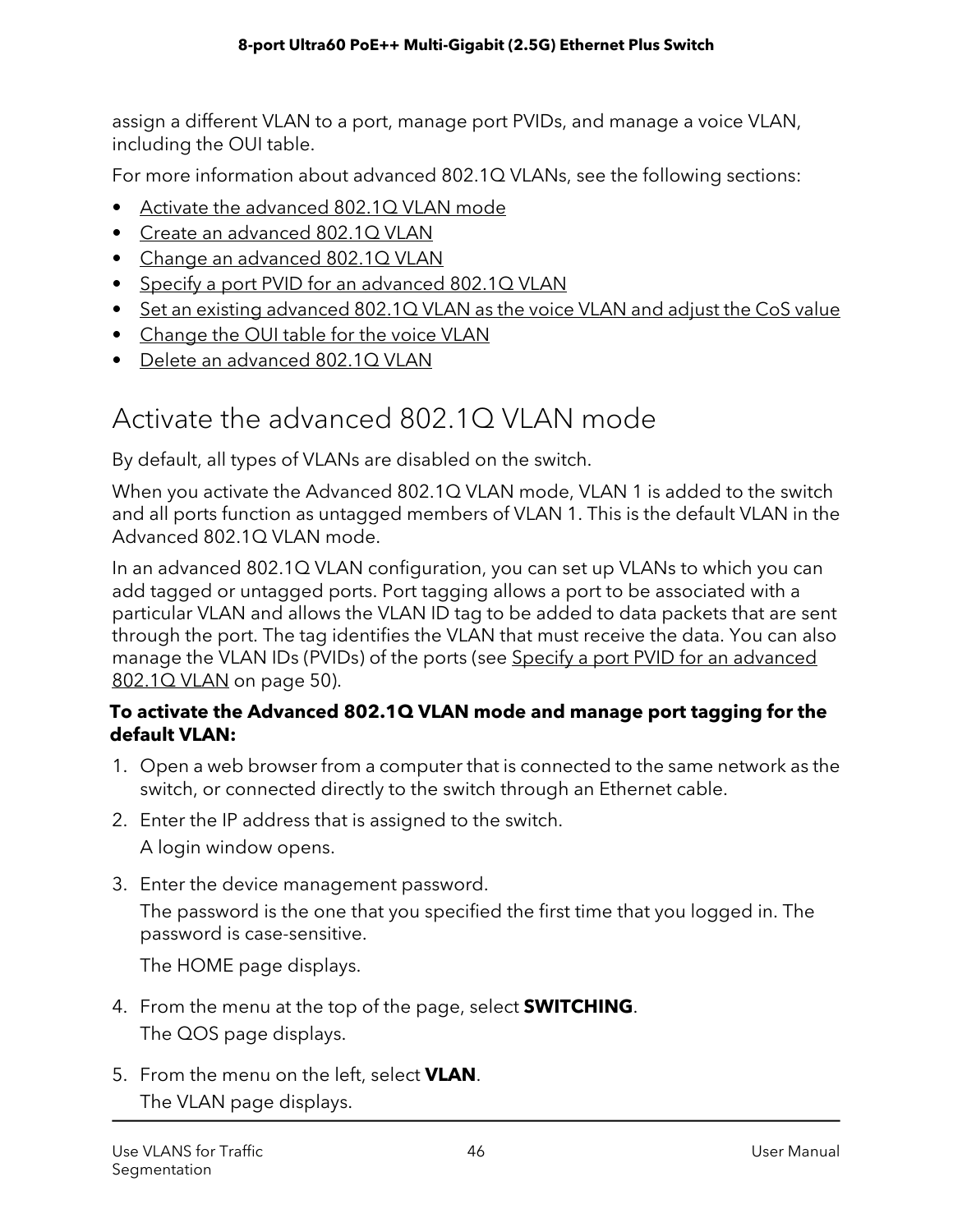- 6. In the Advanced 802.1Q VLAN section, click the **ACTIVATE MODE** button. A pop-up window opens, informing you that the current VLAN settings will be lost.
- 7. Click the **CONTINUE** button.

Your settings are saved and the pop-up window closes. By default, VLAN 1 is added and all ports are made untagged members of VLAN 1.

For information about creating an [advanced](#page-46-0) 802.1Q VLAN, see Create an advanced [802.1Q](#page-46-0) VLAN on page 47.

- 8. To change the port tagging for the default VLAN (VLAN 1), do the following:
	- a. In the table, click **1** or **Default** (you can click anywhere in the row for VLAN 1).
	- b. Click the **EDIT** button.
	- c. Select the port tags and whether ports are members of the VLAN through a combination of the following actions:
		- **T**: Make the port a tagged member of the VLAN.
		- **U**: Make the port an untagged member of the VLAN.
		- **E**: Exclude the port from the VLAN.
		- **Tag All**: Make all ports tagged members of the VLAN.
		- **Untag All**: Make all ports untagged members of the VLAN.
		- **Exclude All**: Exclude ports from the VLAN.
	- d. Click the **APPLY** button. Your settings are saved.

### <span id="page-46-0"></span>Create an advanced 802.1Q VLAN

In an advanced 802.1Q VLAN configuration, you can set up VLANs to which you can add tagged or untagged ports. Port tagging allows a port to be associated with a particular VLAN and allows the VLAN ID tag to be added to data packets that are sent through the port. You can create a total of 64 advanced 802.1Q VLANs for these switches.

#### **To create an advanced 802.1Q VLAN and assign ports as tagged or untagged members:**

- 1. Open a web browser from a computer that is connected to the same network as the switch, or connected directly to the switch through an Ethernet cable.
- 2. Enter the IP address that is assigned to the switch. A login window opens.
- 3. Enter the device management password.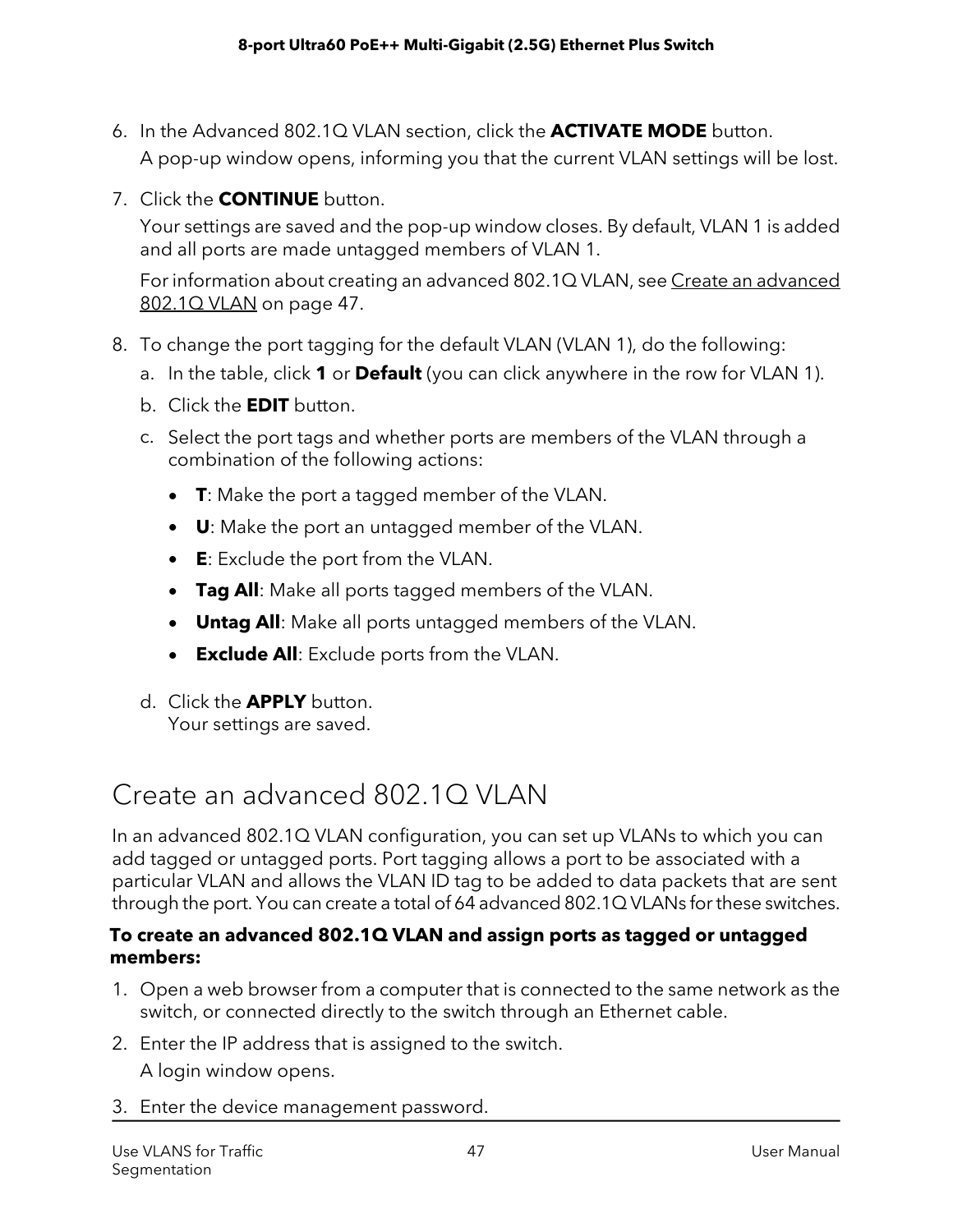The password is the one that you specified the first time that you logged in. The password is case-sensitive.

The HOME page displays.

- 4. From the menu at the top of the page, select **SWITCHING**. The QOS page displays.
- 5. From the menu on the left, select **VLAN**. The VLAN page displays. If you did not yet activate the Advanced 802.1Q VLAN mode, see [Activate](#page-45-0) the [advanced](#page-45-0) 802.1Q VLAN mode on page 46.
- 6. In the right pane, click the **ADD VLAN** button. The Advanced 802.1Q VLAN pane displays.
- 7. Specify the VLAN settings and assign ports as tagged or untagged members:
	- a. In the **VLAN Name** field, enter a name from 1 to 14 characters.
	- b. In the **VLAN ID** field, enter a number from 1 to 4093.
	- c. Use a combination of the following options to select port tags and set whether ports are members of the VLAN:
		- **T**: Make the port a tagged member of the VLAN.
		- **U**: Make the port an untagged member of the VLAN.
		- **E**: Exclude the port from the VLAN.
		- **Tag All**: Make all ports tagged members of the VLAN.
		- **Untag All**: Make all ports untagged members of the VLAN.
		- **Exclude All**: Exclude ports from the VLAN.

**Note:** If ports are members of the same LAG, you must assign them to the same VLAN.

<span id="page-47-0"></span>8. Click the **APPLY** button.

Your settings are saved. The new VLAN shows in the Advanced 802.1Q VLAN pane.

### Change an advanced 802.1Q VLAN

You can change the settings for an existing advanced 802.1Q VLAN.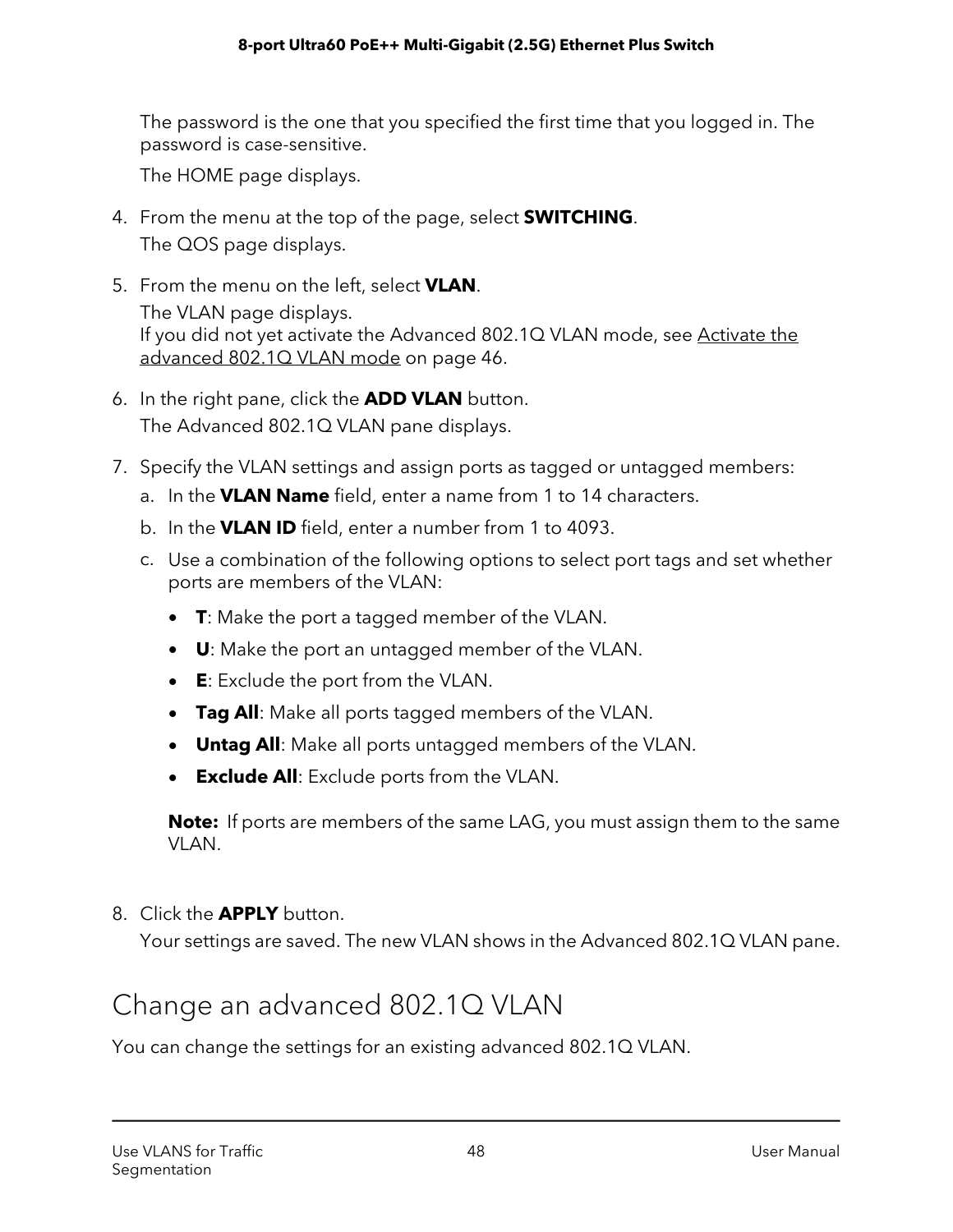#### **To change an advanced 802.1Q VLAN:**

- 1. Open a web browser from a computer that is connected to the same network as the switch, or connected directly to the switch through an Ethernet cable.
- 2. Enter the IP address that is assigned to the switch.

A login window opens.

3. Enter the device management password.

The password is the one that you specified the first time that you logged in. The password is case-sensitive.

The HOME page displays.

- 4. From the menu at the top of the page, select **SWITCHING**. The QOS page displays.
- 5. From the menu on the left, select **VLAN**. The VLAN page displays.
- 6. In the table in the right pane, click the VLAN that you want to change (you can click anywhere in the row for the VLAN).
- 7. Click the **EDIT** button.
- 8. Change the VLAN settings as needed:
	- In the **VLAN Name** field, enter a name from 1 to 14 characters. You cannot change the VLAN ID. If you need to change the VLAN ID, delete the VLAN and create a new VLAN with another VLAN ID.
	- Use a combination of the following options to select port tags and set whether ports are members of the VLAN:
		- **T**: Make the port a tagged member of the VLAN.
		- **U**: Make the port an untagged member of the VLAN.
		- **E**: Exclude the port from the VLAN.
		- **Tag All**: Make all ports tagged members of the VLAN.
		- **Untag All**: Make all ports untagged members of the VLAN.
		- **Exclude All**: Exclude ports from the VLAN.
- 9. Click the **APPLY** button.

Your settings are saved. The modified VLAN shows in the Advanced 802.1Q VLAN pane.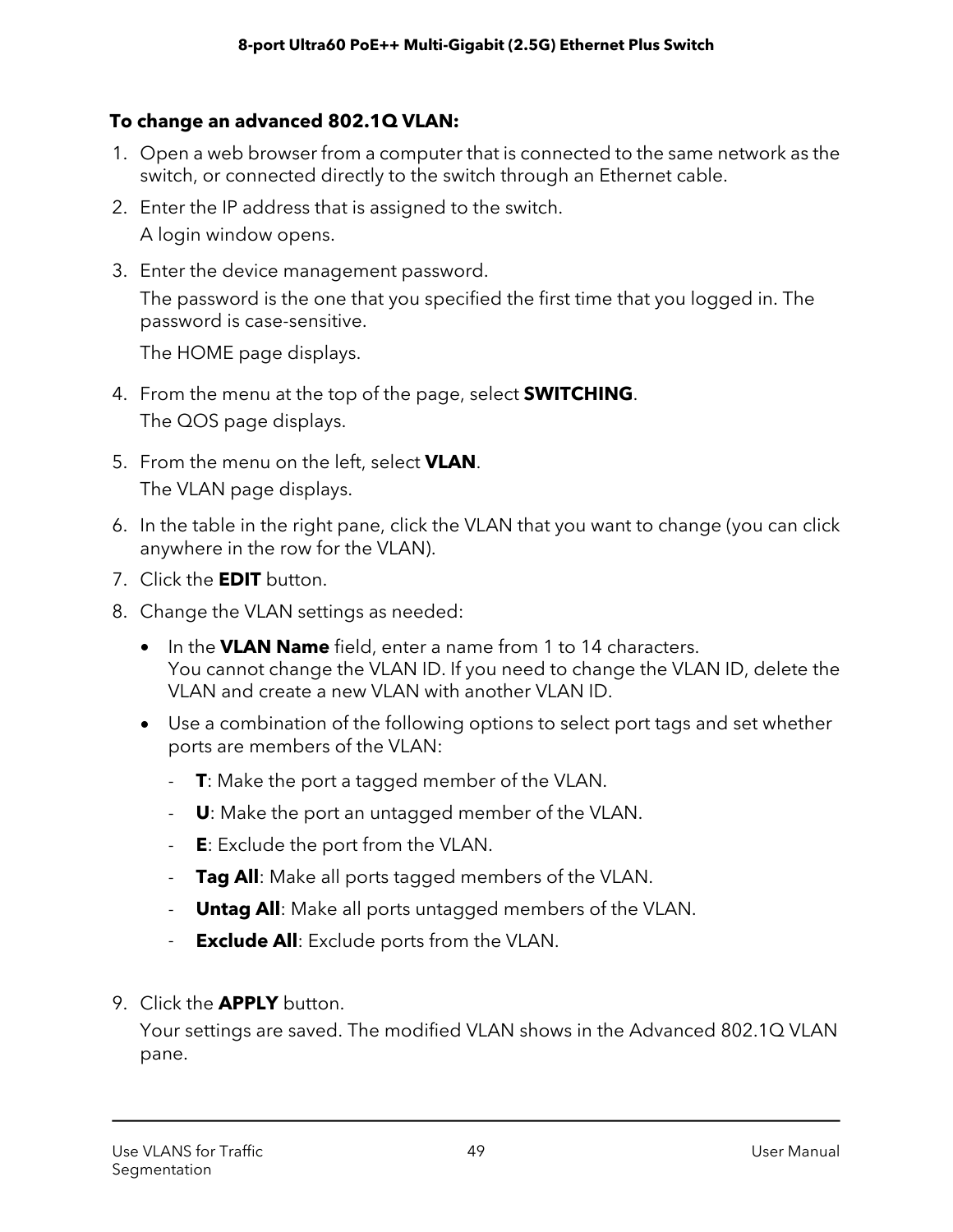# <span id="page-49-0"></span>Specify a port PVID for an advanced 802.1Q VLAN

A default port VLAN ID (PVID) is a VLAN ID tag that the switch assigns to incoming data packets that are not already addressed (tagged) for a particular VLAN. For example, if you connect a computer to port 6 of the switch and you want it to be a part of VLAN 2, add port 6 as a member of VLAN 2 and set the PVID of port 6 to 2. This configuration automatically adds a PVID of 2 to all data that the switch receives from the computer and makes sure that the data from the computer on port 6 can be seen only by other members of VLAN 2. You can assign only one PVID to a port.

**Note:** If you did not yet create an advanced 802.1Q VLAN, all ports are assigned PVID 1 and you cannot assign another PVID to a port. In this situation, first create an advanced 802.1Q VLAN (see Create an [advanced](#page-46-0) 802.1Q VLAN on page 47).

#### **To assign a PVID to a port:**

- 1. Open a web browser from a computer that is connected to the same network as the switch, or connected directly to the switch through an Ethernet cable.
- 2. Enter the IP address that is assigned to the switch. A login window opens.
- 3. Enter the device management password.

The password is the one that you specified the first time that you logged in. The password is case-sensitive.

The HOME page displays.

- 4. From the menu at the top of the page, select **SWITCHING**. The QOS page displays.
- 5. From the menu on the left, select **VLAN**.

The VLAN page displays.

If you did not yet activate the Advanced 802.1Q VLAN mode, see [Activate](#page-45-0) the [advanced](#page-45-0) 802.1Q VLAN mode on page 46.

- 6. In PVID Table section in the right pane, click the **PVID Table** link. The Port and VLAN IDs pane displays.
- 7. Click the icon for a port. A menu displays. The menu lets you select a PVID for the port.
- 8. From the menu, select a VLAN ID and name. You can select only a VLAN that the selected port is a member of.
- 9. Click the **APPLY** button.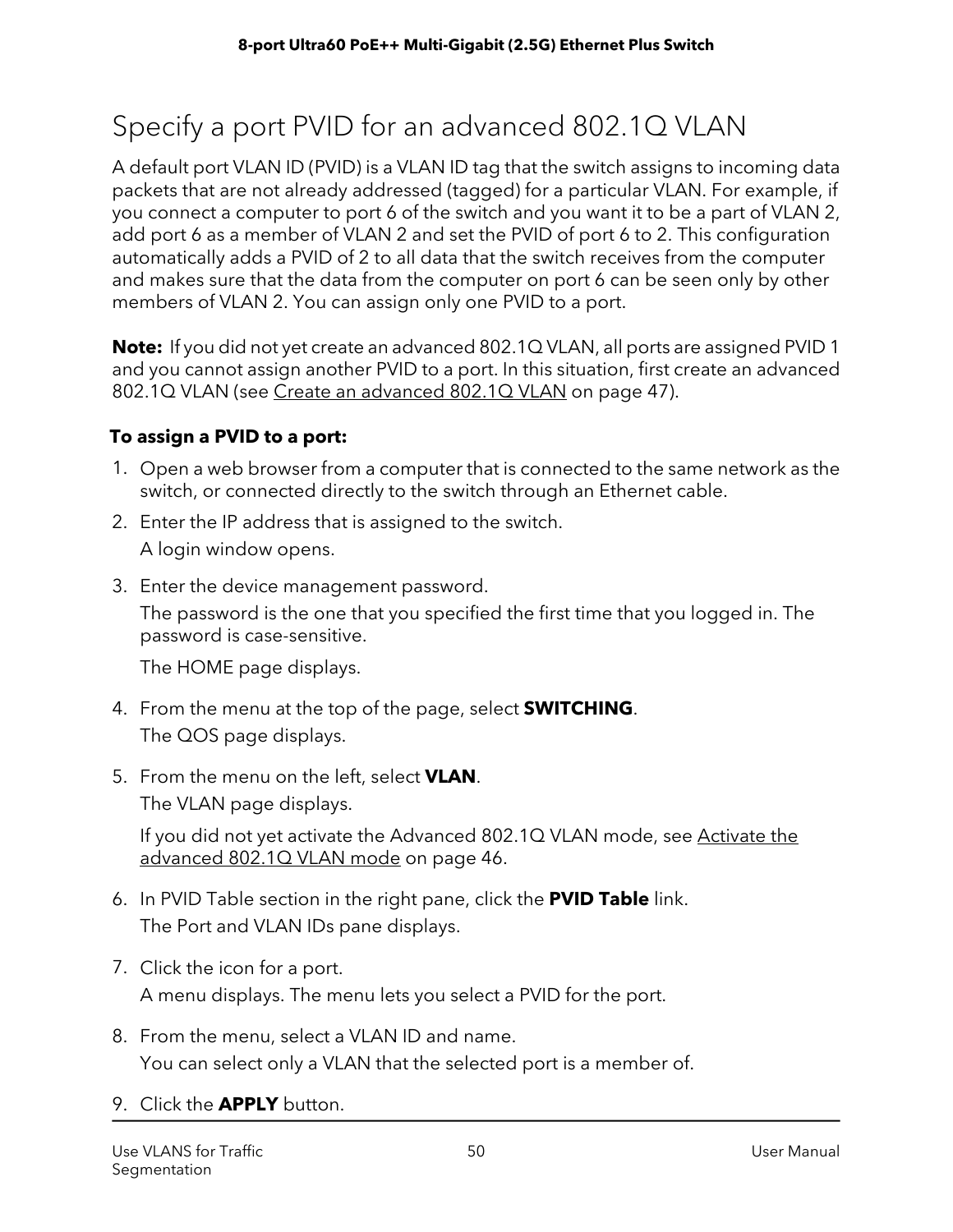Your settings are saved. The Port and VLAN IDs pane displays again. The VLAN ID that is assigned as the PVID displays with an asterisk (\*) next to the port.

#### 10. Click the **BACK** button.

The Advanced 802.1Q VLAN pane displays.

### <span id="page-50-0"></span>Set an existing advanced 802.1Q VLAN as the voice VLAN and adjust the CoS value

The switch can support a single advanced 802.1Q VLAN as the voice VLAN to facilitate voice over IP (VoIP) traffic. Because a voice VLAN might require a single port to join to multiple VLANs as an untagged member, you can set up a voice VLAN only as an advanced 802.1Q VLAN. For information about creating an advanced 802.1Q VLAN, see Create an [advanced](#page-46-0) 802.1Q VLAN on page 47.

A port that is a member of the voice VLAN sends all its voice packets through the voice VLAN, but other types of packets (for example, data packets) that come in on the port are forwarding according to the PVID setting on the port.

The default Class of Service (CoS) value for the voice VLAN is 6, which you can adjust to any value from 0 (the lowest priority) to 7 (the highest priority). The voice VLAN CoS value applies to all traffic on the voice VLAN. You can set the default VLAN (VLAN 1) as the voice VLAN.

#### **To set an existing advanced 802.1Q VLAN as the voice VLAN and adjust the CoS value for the voice VLAN:**

- 1. Open a web browser from a computer that is connected to the same network as the switch, or connected directly to the switch through an Ethernet cable.
- 2. Enter the IP address that is assigned to the switch. A login window opens.
- 3. Enter the device management password.

The password is the one that you specified the first time that you logged in. The password is case-sensitive.

The HOME page displays.

- 4. From the menu at the top of the page, select **SWITCHING**. The QOS page displays.
- 5. From the menu on the left, select **VLAN**. The VLAN page displays.

If you did not yet activate the Advanced 802.1Q VLAN mode, see [Activate](#page-45-0) the [advanced](#page-45-0) 802.1Q VLAN mode on page 46.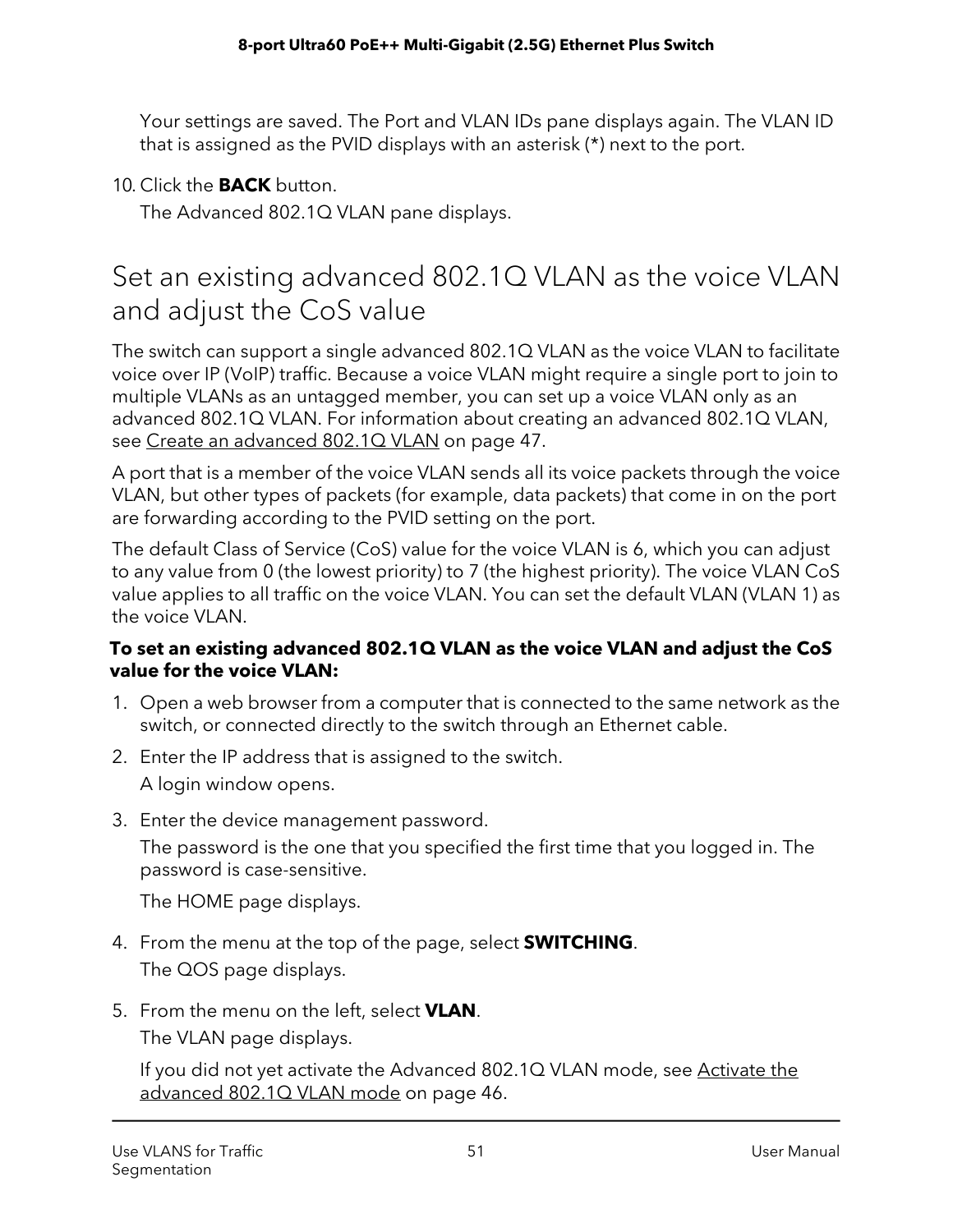- 6. In the table in the right pane, click the VLAN that you want to make the voice VLAN. You can click anywhere in the row to select the VLAN.
- 7. Click the **EDIT** button.
- 8. In the Voice VLAN section, enable the voice VLAN toggle. green. When the voice VLAN is enabled, the button is on the right and the toggle bar displays green.
- 9. From the **Class of Service** menu, select a CoS value.

A value of 0 is the lowest priority and a value of 7 is the highest priority. The default value is 6.

For information about viewing and changing the OUI settings, see [Change](#page-51-0) the OUI table for the voice [VLAN](#page-51-0) on page 52.

10. Click the **APPLY** button.

<span id="page-51-0"></span>Your settings are saved. The voice VLAN shows in the Advanced 802.1Q VLAN pane with a telephone icon.

# Change the OUI table for the voice VLAN

For the voice VLAN, the switch supports default Organizationally Unique Identifiers (OUI), which are associated with VoIP phones of specific manufacturers. All traffic received on voice VLAN ports from VoIP phones with a listed OUI is forwarded on the voice VLAN.

You can add, change, and remove OUIs, including the default OUIs. The maximum number of OUI entries in the table is 15. The first 3 bytes of the MAC address contain a manufacturer identifier, and the last 3 bytes contain a unique station ID. You must add an OUI prefix in the format AA:BB:CC.

You can add a new OUI, change an existing OUI, and delete an OUI that you no longer need.

#### **To change the OUI table for the voice VLAN:**

- 1. Open a web browser from a computer that is connected to the same network as the switch, or connected directly to the switch through an Ethernet cable.
- 2. Enter the IP address that is assigned to the switch. A login window opens.
- 3. Enter the device management password.

The password is the one that you specified the first time that you logged in. The password is case-sensitive.

The HOME page displays.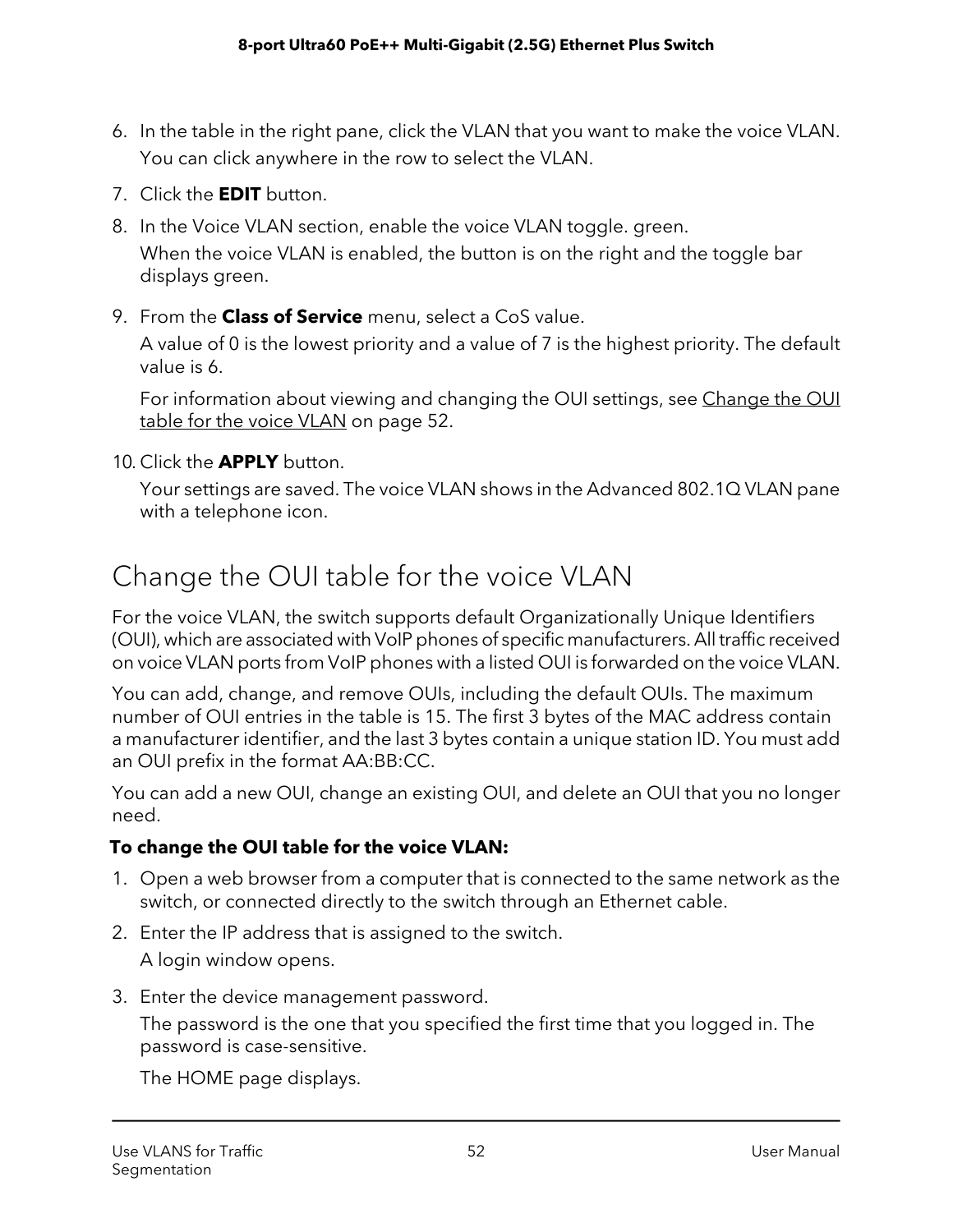- 4. From the menu at the top of the page, select **SWITCHING**. The QOS page displays.
- 5. From the menu on the left, select **VLAN**. The VLAN page displays.
- 6. In the table in the right pane, click **Advanced 802.1Q VLAN**.
- 7. Click the **EDIT** button.
- 8. In the OUI Table section, click the **OUI Settings** link. The Voice VLAN pane displays and shows the OUI table.
- 9. To add a new OUI, do the following:
	- a. Click the **ADD OUI** button. The OUI Entry page displays.
	- b. Enter the new OUI and description.
	- c. Click the **APPLY** button. Your settings are saved.

10. To change an existing OUI, do the following:

- a. Select the OUI that you want to change and click the **EDIT** button.
- b. Change the OUI, the description, or both.
- c. Click the **APPLY** button. Your settings are saved.
- 11. To delete an OUI that you no longer need, select the OUI and click the **DELETE** button.

Your settings are saved and the OUI is deleted.

12. Click the **BACK** button.

The Advanced 802.1Q VLAN pane displays and shows the voice VLAN settings.

<span id="page-52-0"></span>13. Click the **APPLY** button.

Your settings are saved.

### Delete an advanced 802.1Q VLAN

You can delete an advanced 802.1Q VLAN that you no longer need. You cannot delete the default VLAN. You cannot delete a VLAN that is in use as the PVID for a port either. You must first remove the VLAN as the PVID for the port before you can delete the VLAN.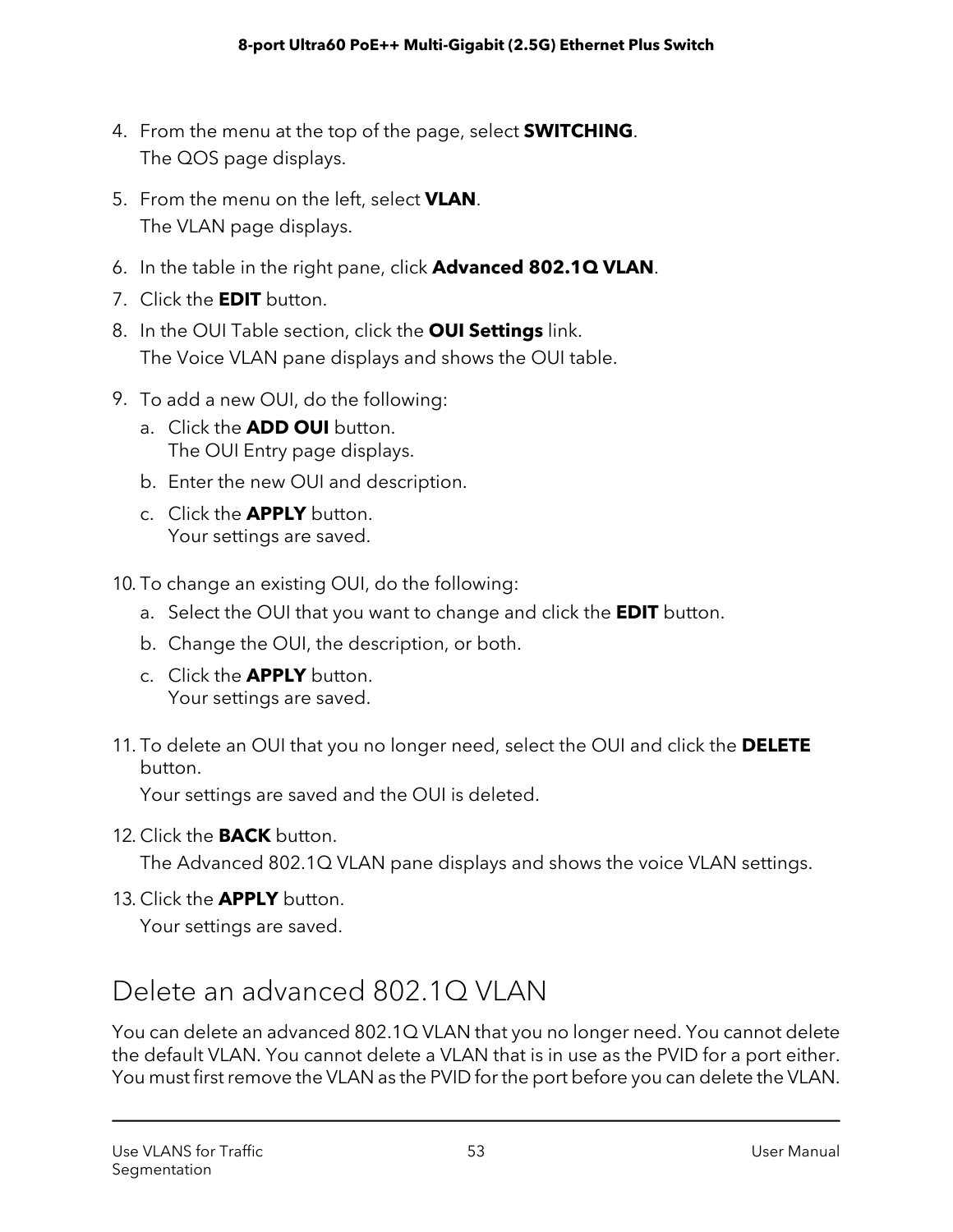**Note:** If you deactivate the Advanced 802.1Q VLAN mode, all 802.1Q VLANs are deleted.

#### **To delete an advanced 802.1Q VLAN:**

- 1. Open a web browser from a computer that is connected to the same network as the switch, or connected directly to the switch through an Ethernet cable.
- 2. Enter the IP address that is assigned to the switch. A login window opens.
- 3. Enter the device management password.

The password is the one that you specified the first time that you logged in. The password is case-sensitive.

The HOME page displays.

- 4. From the menu at the top of the page, select **SWITCHING**. The QOS page displays.
- 5. From the menu on the left, select **VLAN**. The VLAN page displays.
- 6. In the table in the right pane, click the VLAN that you want to delete (you can click anywhere in the row for the VLAN).
- 7. Click the **DELETE** button. Your settings are saved. The VLAN is deleted.

# Deactivate a port-based or 802.1Q VLAN mode and delete all VLANs

If you activated the Basic Port-Based VLAN mode, Advanced Port-Based VLAN mode, Basic 802.1Q VLAN mode, or Advanced 802.1Q VLAN mode, you can deactivate the VLAN mode and delete the default VLAN and all other VLANs.

#### **To deactivate a VLAN mode and delete all VLANs:**

- 1. Open a web browser from a computer that is connected to the same network as the switch, or connected directly to the switch through an Ethernet cable.
- 2. Enter the IP address that is assigned to the switch. A login window opens.
- 3. Enter the device management password.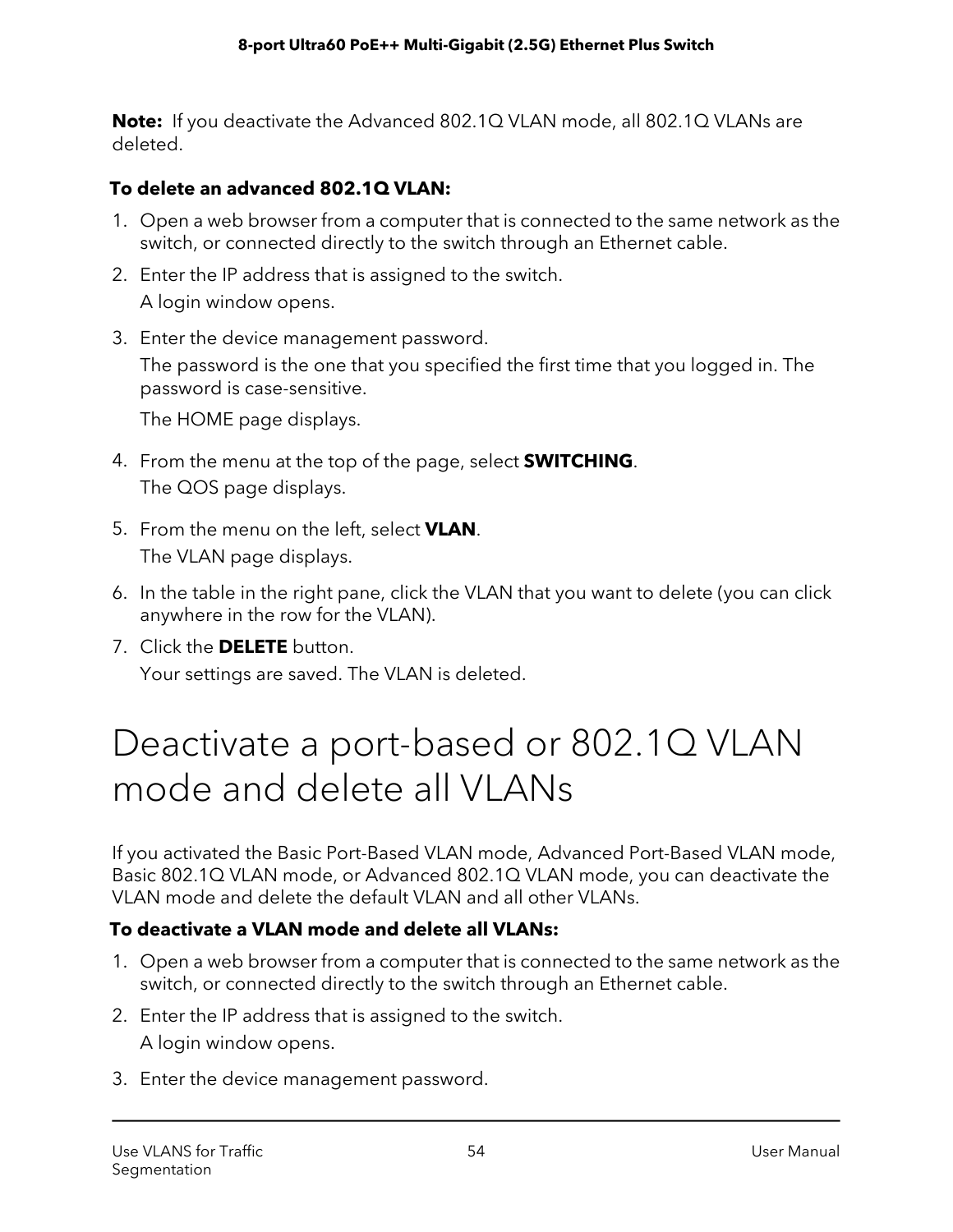The password is the one that you specified the first time that you logged in. The password is case-sensitive.

The HOME page displays.

- 4. From the menu at the top of the page, select **SWITCHING**. The QOS page displays.
- 5. From the menu on the left, select **VLAN**. The VLAN page displays.
- 6. In the NO VLANs section, click the **ACTIVATE MODE** button. A pop-up window opens, informing you that the current VLAN settings will be lost.
- 7. Click the **CONTINUE** button. Your settings are saved, the pop-up window closes, and all VLANs are deleted.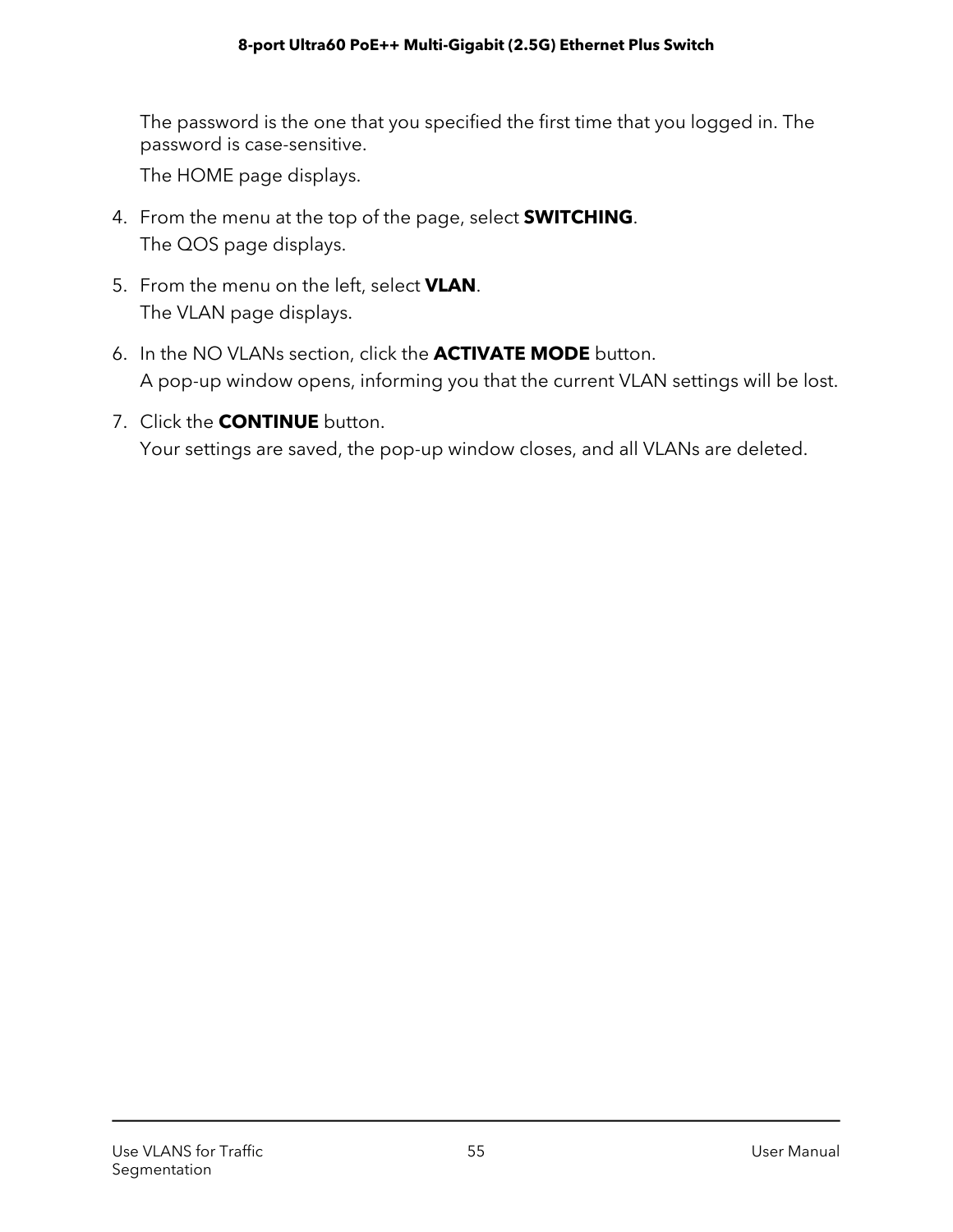# 5 Manage the Switch in Your Network

This chapter describes how you can manage the switch in your network.

The chapter contains the following sections:

- Manage [NETGEAR](#page-56-0) Switch Discovery Protocol
- Set up link [aggregation](#page-56-1)
- Manage [multicast](#page-61-0)
- Change the IP [address](#page-65-0) of the switch
- [Reenable](#page-66-0) the DHCP client of the switch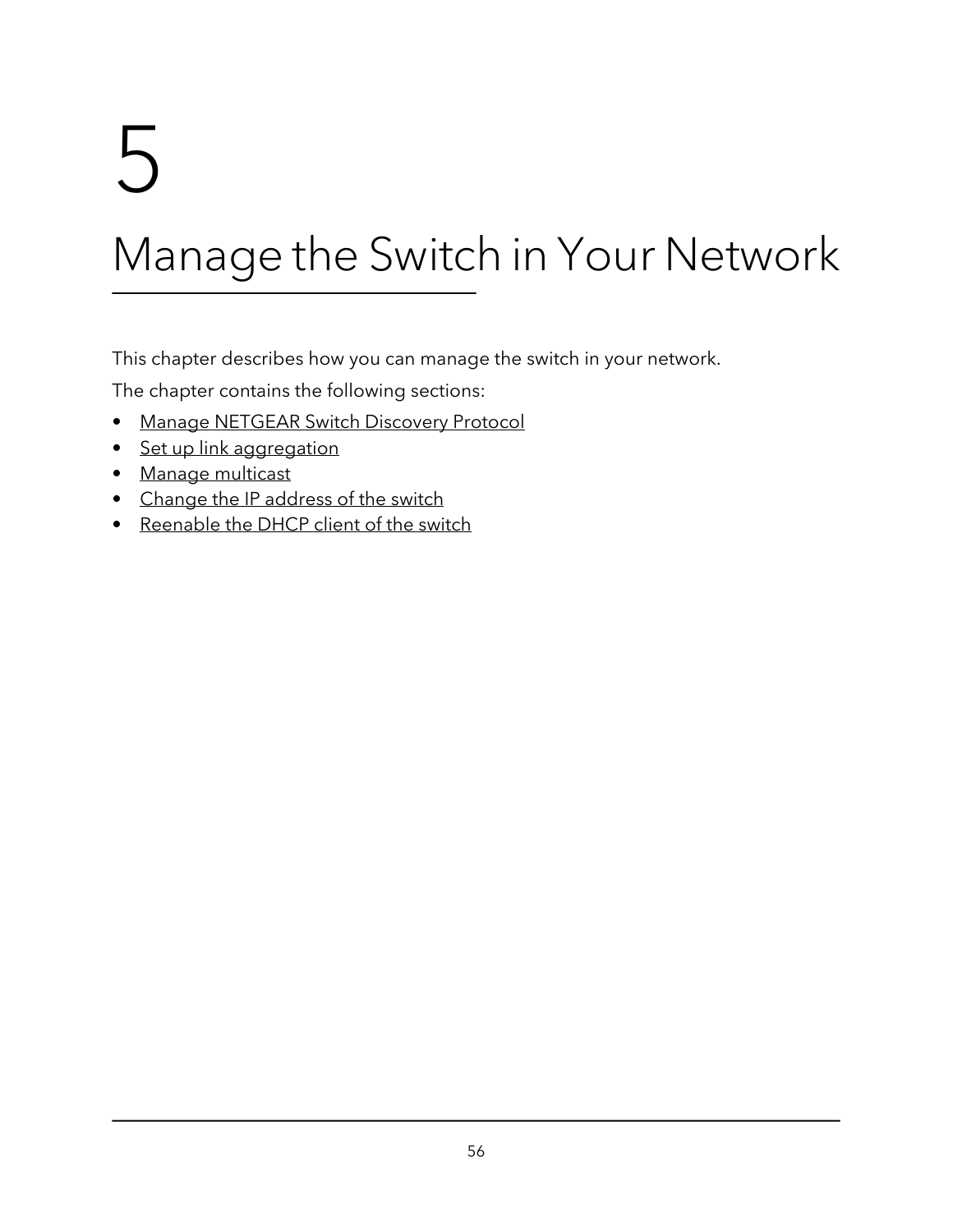# <span id="page-56-0"></span>Manage NETGEAR Switch Discovery Protocol

A NETGEAR device or application that supports NETGEAR Switch Discovery Protocol (NSDP) can discover the switch in the network so that you can find the switch IP address and log in to the device UI of the switch. NSDP is enabled by default. You can disable NSDP for security reasons.

#### **To manage NSDP:**

- 1. Open a web browser from a computer that is connected to the same network as the switch, or connected directly to the switch through an Ethernet cable.
- 2. Enter the IP address that is assigned to the switch. A login window opens.
- 3. Enter the device management password.

The password is the one that you specified the first time that you logged in. The password is case-sensitive.

The HOME page displays.

- 4. From the menu at the top of the page, select **SETTINGS**.
- 5. From the menu on the left, select **SWITCH DISCOVERY**. The SWITCH DISCOVERY page displays.
- 6. Enable or disable NSDP by clicking the button in the NSDP section. When NSDP is enabled, the button bar displays green.
- <span id="page-56-1"></span>7. Click the **APPLY** button. Your settings are saved.

# Set up link aggregation

Link aggregation on the switch allows you to combine multiple Ethernet ports into a single logical link. Network devices treat the link aggregation group (LAG) as a single link, which increases throughput, fault tolerance, or both, between devices. Depending on how link aggregation is set up in your network, the LAG supports either increased bandwidth (a larger pipe) or fault tolerance (if one port fails, another one takes over).

The switch supports 4 LAGs with up to four ports each, which means that one LAG can support a link of up to 4 x 2.5Gbps, or a total of 10Gbps.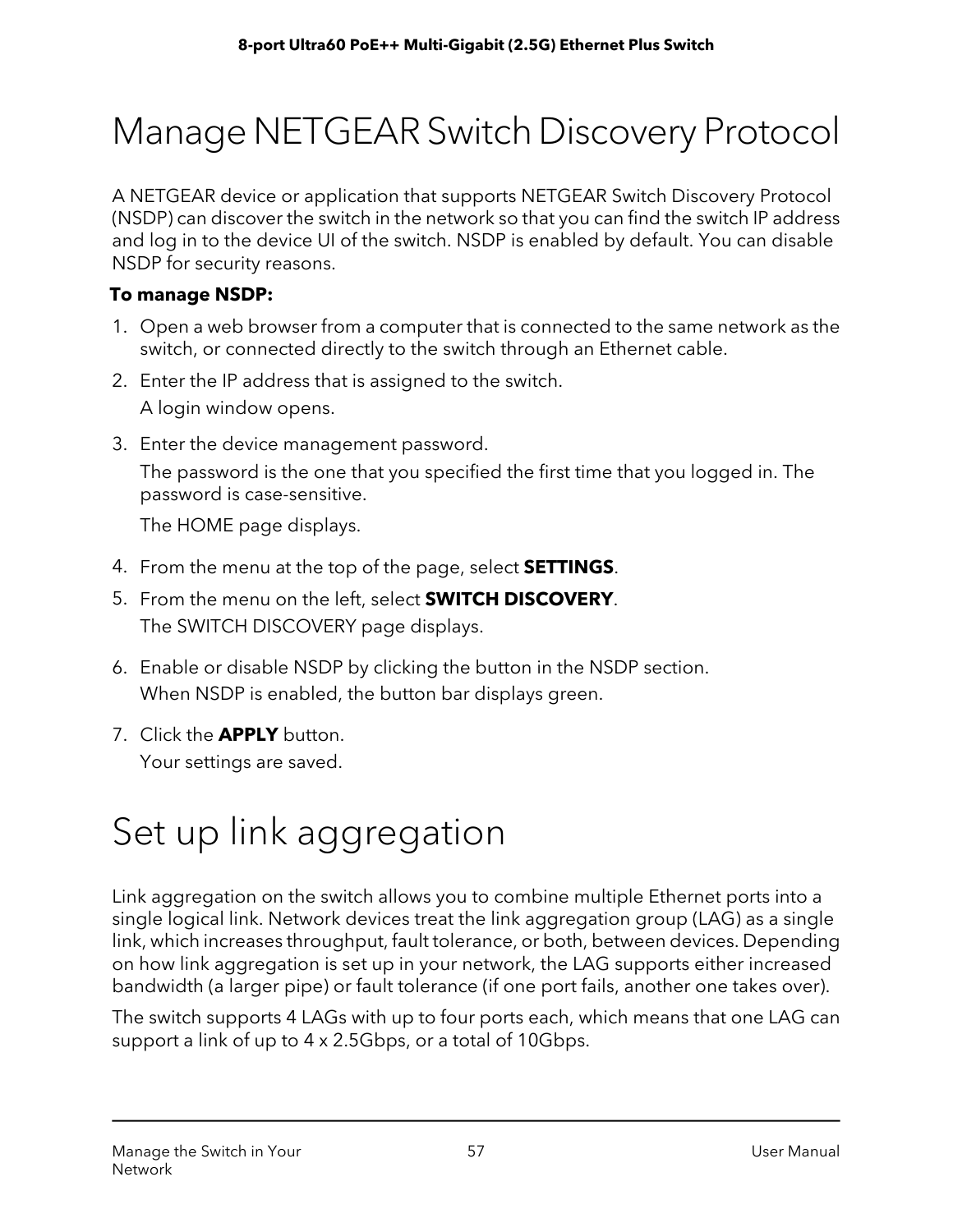# <span id="page-57-1"></span>Make a link aggregation connection

Before you make a physical link aggregation connection to another network device (usually a router or another switch) that also supports link aggregation, you must first set up a LAG on the switch. If you do not, the LAG cannot take effect. Whether a LAG on the switch functions to support increased bandwidth or fault tolerance depends on the LAG configuration on the other network device.

All ports that participate in a LAG (that is, the ports on both devices) must use the same speed, full duplex mode, and flow control setting. For information about changing these settings on the switch, see Manage [individual](#page-26-0) port settings on page 27.

#### **To make link aggregation connections between the switch and another network device:**

Using Ethernet cables, connect each port that must be a member of the LAG on the switch to each port that must be a member of the same LAG on another network device.

The port numbers on the other network device do not matter as long as:

- The ports on the other network device are members of the same LAG.
- The LAG consists of the same total number of ports.
- <span id="page-57-0"></span>• The ports use the same speed, full duplex mode, and flow control setting as the ports in the LAG on the switch.

### Set up a static link aggregation group

Set up a static link aggregation group (LAG) to combine multiple Ethernet links into a single logical link between two networked devices.

For a LAG to function, you must:

- Set up the LAG on the switch, as described in this task.
- Connect the ports that must be members of the LAG on the switch to the ports that must be members of the LAG on another device in your network (see [Make](#page-57-1) a link [aggregation](#page-57-1) connection on page 58).
- Enable the LAG on the switch (see Enable a link [aggregation](#page-60-0) group on page 61) and on the connected device.

#### **To set up a link aggregation group on the switch:**

- 1. Open a web browser from a computer that is connected to the same network as the switch or to the switch directly through an Ethernet cable.
- 2. Enter the IP address that is assigned to the switch. The login page displays.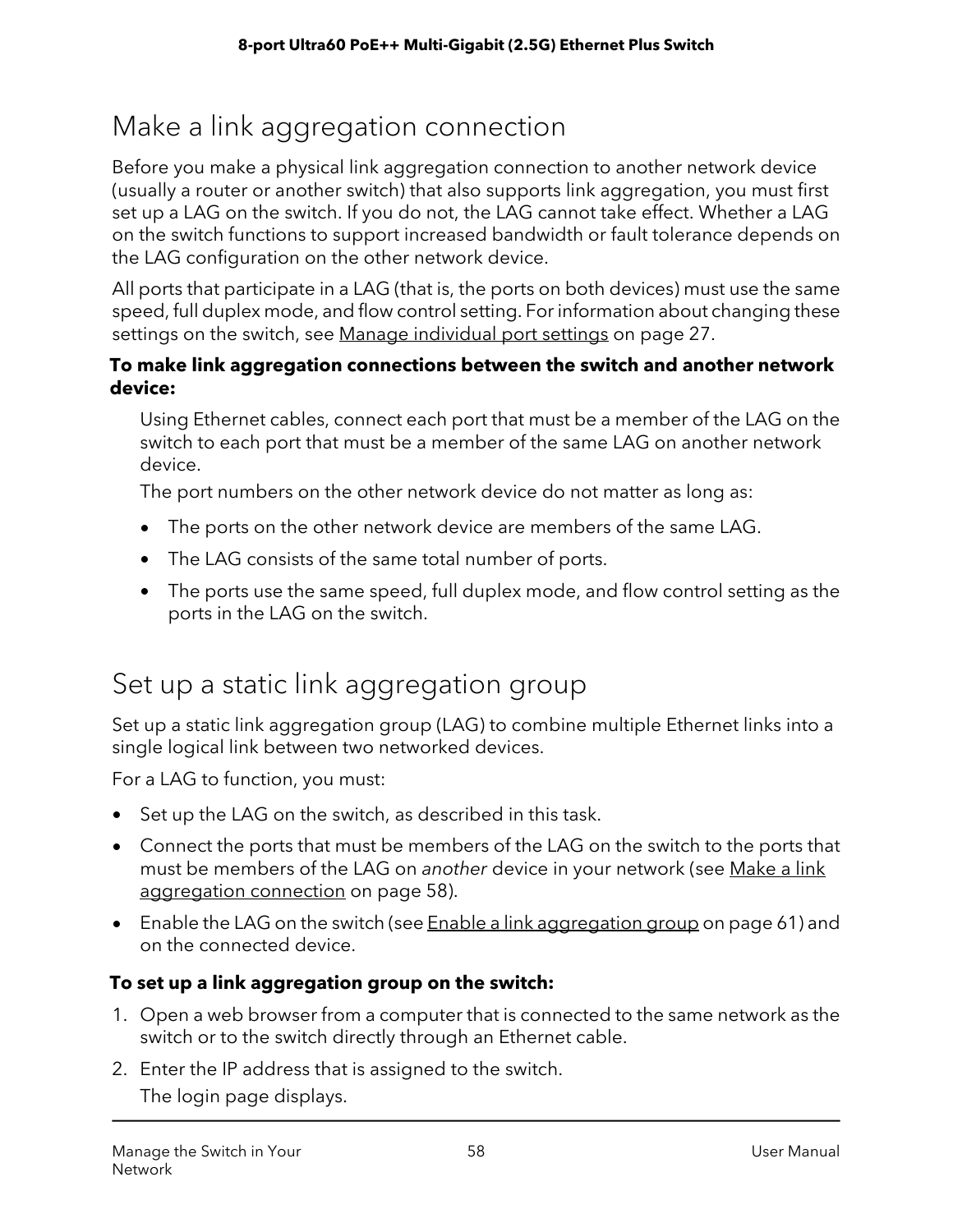3. Enter the device management password. The password is the one that you specified the first time that you logged in. The password is case-sensitive.

The HOME page displays.

- 4. From the menu at the top of the page, select **SWITCHING**. The QOS page displays.
- 5. From the menu on the left, select **LAG**. The LAG page displays.
- 6. Click the tab for the LAG that you want to configure. The text in the tab for the selected LAG displays green.
- 7. To add ports to the LAG, click the icons for the ports that you want to add (from **1** to **8**).

The icon for a selected port displays purple.

A LAG must consist of at least two ports.

- 8. Verify that the **Static/LACP** toggle button is on the Static setting. By default, static LAG is enabled, so that the button displays on the left side of the toggle bar, and the toggle bar displays white.
- <span id="page-58-0"></span>9. Click the **APPLY** button. Your settings are saved.

# Set up a dynamic link aggregation group

Set up a dynamic link aggregation group (LAG) to combine multiple Ethernet links into a single logical link between two networked devices. Dynamic LAGs use Link Aggregation Control Protocol (LACP), which helps to prevent errors in the LAG setup.

For a LAG to function you must:

- Make sure that all ports that participate in the LAG (that is, the ports on both devices) use the same speed, duplex mode, and flow control setting (see Manage [individual](#page-26-0) port [settings](#page-26-0) on page 27 forinformation about changing these settings on the switch).
- Set up a physical link [aggregation](#page-57-1) connection (see Make a link aggregation [connection](#page-57-1) on page 58).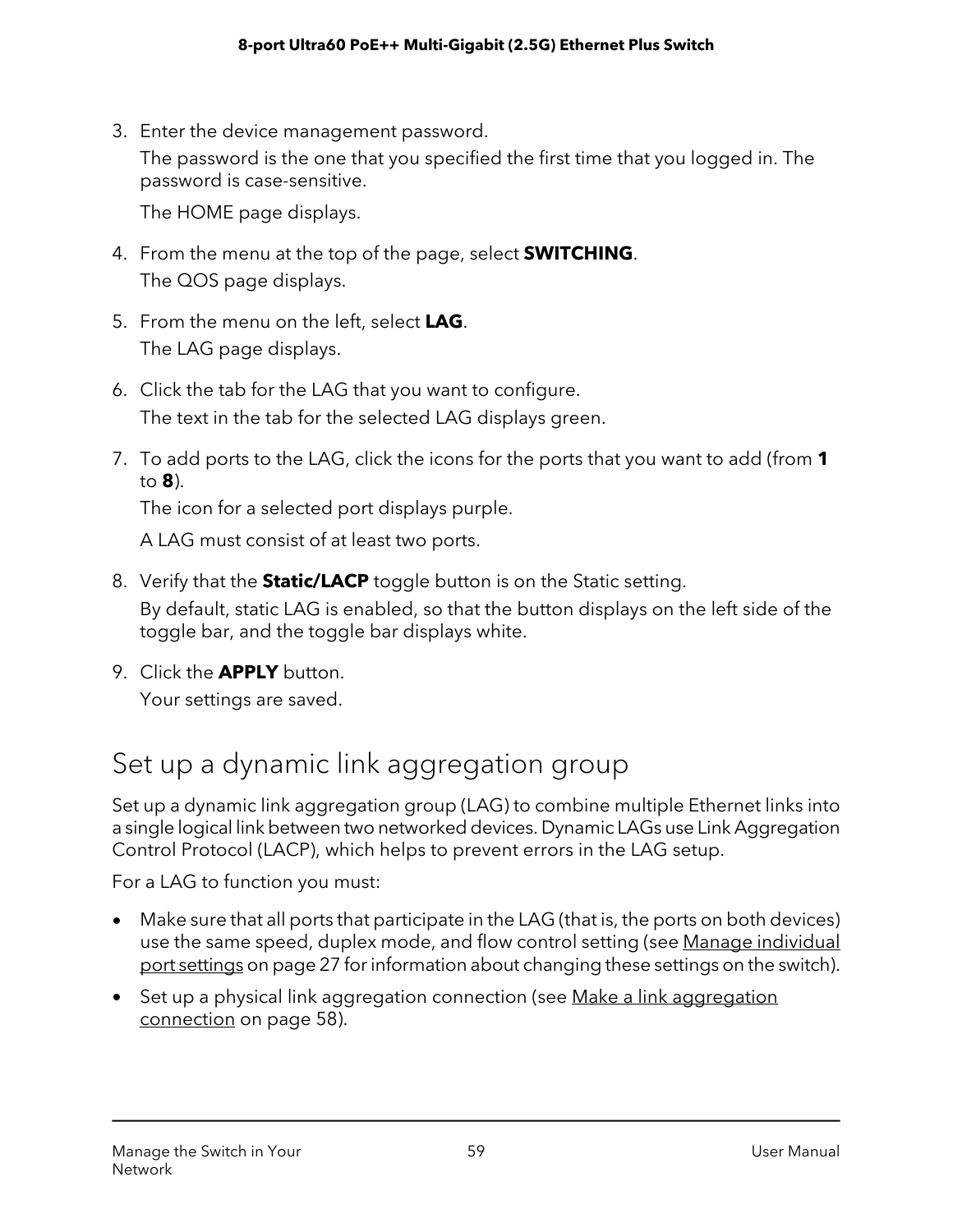- Select the ports on the switch that will participate in the LAG, as described in this task.
- Enable the LAG on the switch and on the connected network device.

#### **To set up a dynamic LAG on the switch:**

- 1. Open a web browser from a computer that is connected to the same network as the switch, or connected directly to the switch through an Ethernet cable.
- 2. Enter the IP address that is assigned to the switch. A login window opens.
- 3. Enter the device management password.

The password is the one that you specified the first time that you logged in. The password is case-sensitive.

The HOME page displays.

- 4. From the menu at the top of the page, select SWITCHING. The QOS (quality of service) page displays.
- 5. From the menu on the left, select **LAG**. The LAG page displays.
- 6. Click the tab for the LAG that you want to configure. The text in the tab for the selected LAG displays green.
- 7. To add ports to the LAG, click the icons for the ports that you want to add (from **1** to **8**).

The icon for a selected port displays purple.

A LAG must consist of at least two ports.

8. To enable a dynamic LAG, click the **Static/LACP** toggle.

When the LAG is set up as a dynamic LAG, the toggle button displays on the right side of the toggle bar, and the bar displays green.

9. Click the **APPLY** button.

Your settings are saved.

Now that the LAG ports are selected, you must set up the physical link aggregation connection. For more information, see Make a link [aggregation](#page-57-1) connection on page 58.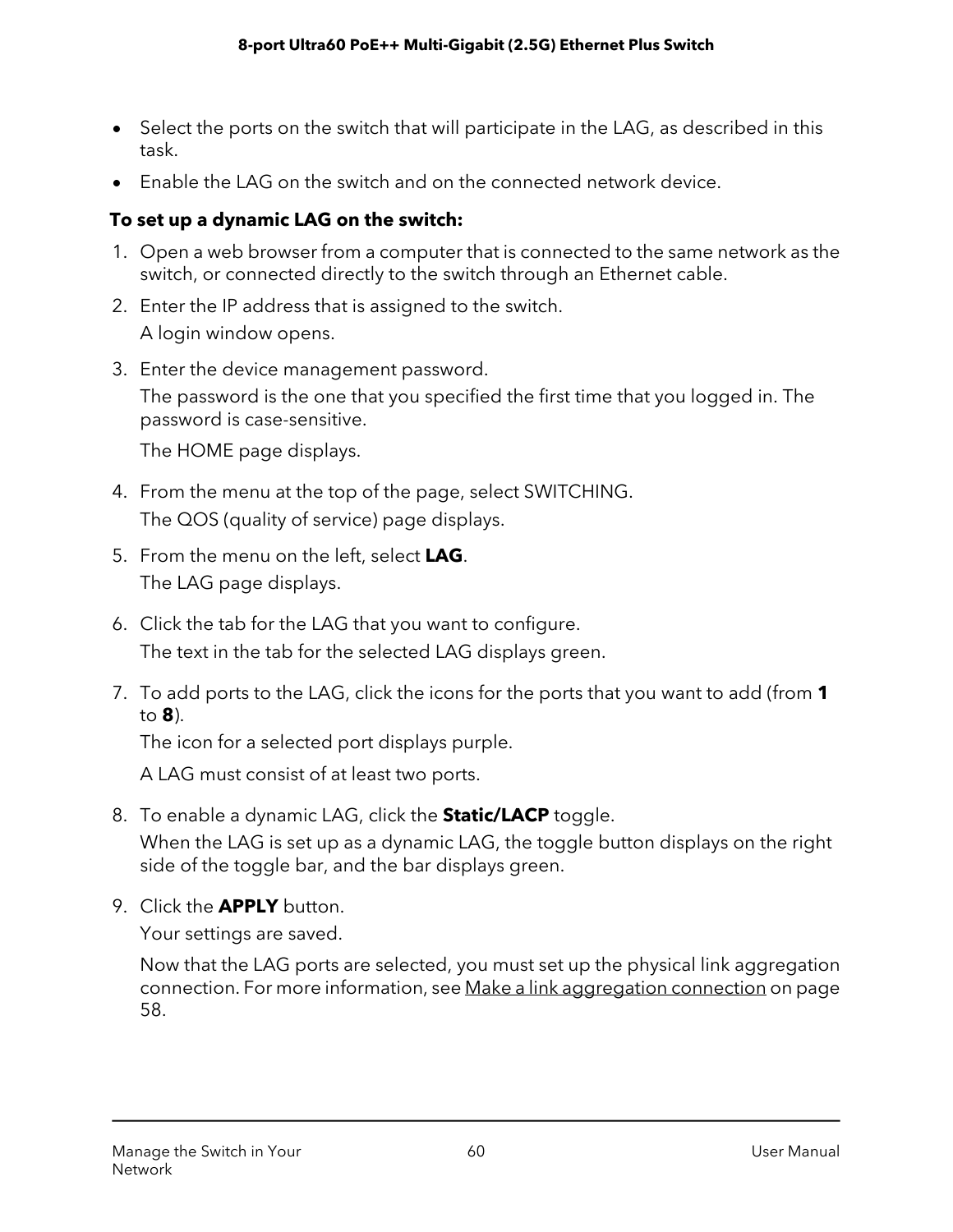# <span id="page-60-0"></span>Enable a link aggregation group

After you set up a link aggregation group (see Set up a dynamic link [aggregation](#page-58-0) group on page 59) and make a physical link aggregation connection (see [Make](#page-57-1) a link [aggregation](#page-57-1) connection on page 58), you can enable the link aggregation group.

**Note:** You must also enable the LAG on the physically connected network device.

#### **To enable a LAG on the switch:**

- 1. Open a web browser from a computer that is connected to the same network as the switch, or connected directly to the switch through an Ethernet cable.
- 2. Enter the IP address that is assigned to the switch. A login window opens.
- 3. Enter the device management password. The password is the one that you specified the first time that you logged in. The password is case-sensitive.

The HOME page displays.

- 4. From the menu at the top of the page, select **SWITCHING**. The QOS page displays.
- 5. From the menu on the left, select **LAG**. The LAG page displays.
- 6. Click the LAG that you want to enable. A green check mark displays for the selected LAG.
- 7. Click to enable the Disable/Enable toggle. When the LAG is enabled, the toggle button moves right and the toggle bar displays green.
- 8. Click the Static/LACP toggle if you want to use LACP. If you select LACP, the toggle button moves right and the toggle bar displays green.
- 9. Click to select the LAG ports. A selected port displays purple.
- 10. Click the **APPLY** button.

Your settings are saved.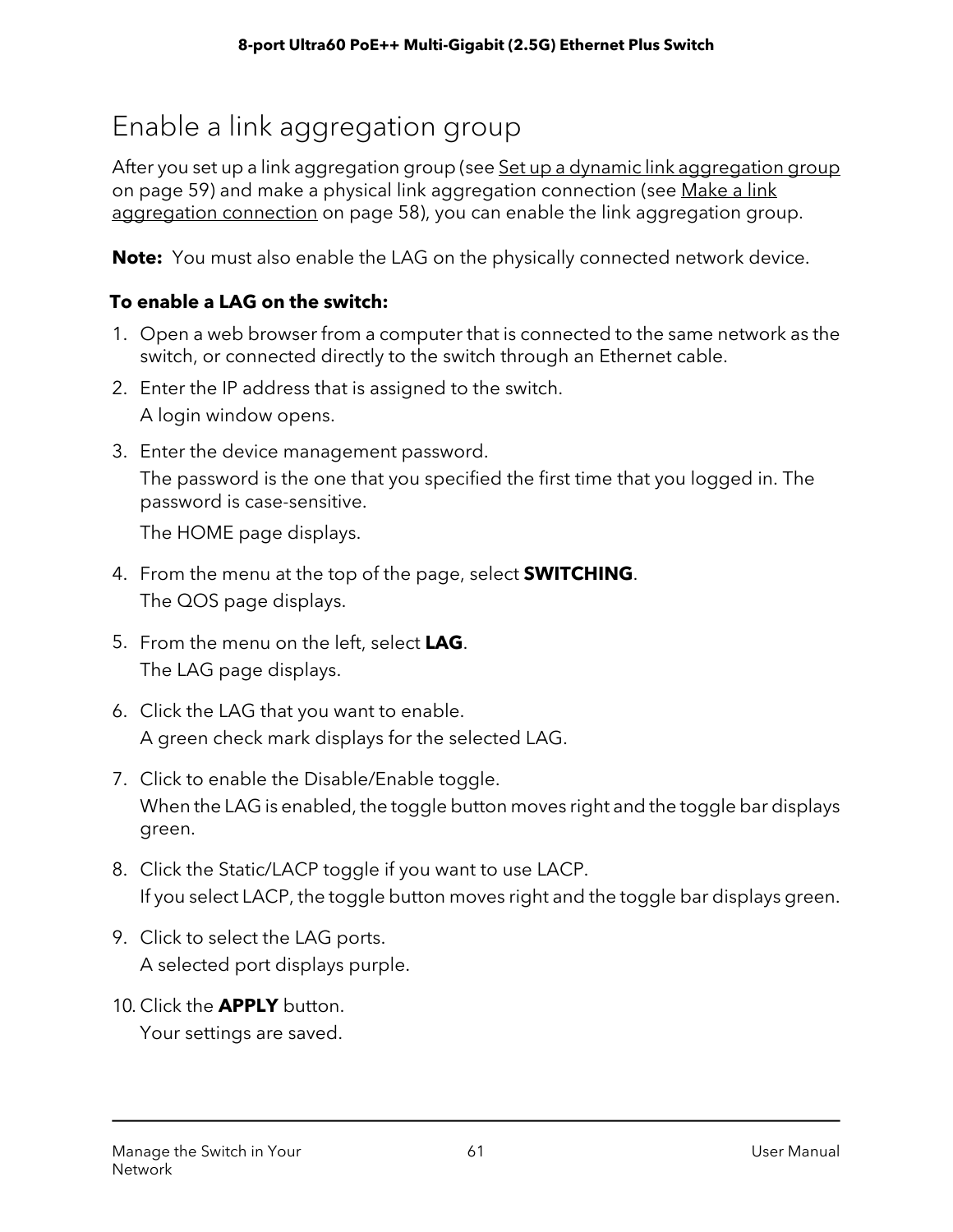# <span id="page-61-0"></span>Manage multicast

Multicast IP traffic is traffic that is destined to a host group. Host groups are identified by Class D IP addresses, which range from 224.0.0.0 to 239.255.255.255.

Internet Group Management Protocol (IGMP) snooping allows the switch to forward multicast traffic intelligently. Based on the IGMP query and report messages, the switch forwards traffic only to the ports that request multicast traffic, rather than to all ports, which could affect network performance.

IGMP snooping helps to optimize multicast performance and is especially useful for bandwidth-intensive IP multicast applications such as online media streaming applications.

# Manage IGMP snooping

IGMP snooping is enabled by default. Under some circumstances you might want to temporarily disable IGMP snooping.

#### **To manage IGMP snooping:**

- 1. Open a web browser from a computer that is connected to the same network as the switch, or connected directly to the switch through an Ethernet cable.
- 2. Enter the IP address that is assigned to the switch. A login window opens.
- 3. Enter the device management password.

The password is the one that you specified the first time that you logged in. The password is case-sensitive.

The HOME page displays.

- 4. From the menu at the top of the page, select **SWITCHING**. The QOS page displays.
- 5. From the menu on the left, select **MULTICAST**. The MULTICAST page displays.
- 6. Enable or disable IGMP snooping by clicking the toggle in the IGMP Snooping section. When IGMP snooping is enabled, the toggle bar displays green.

7. Click the **APPLY** button.

Your settings are saved.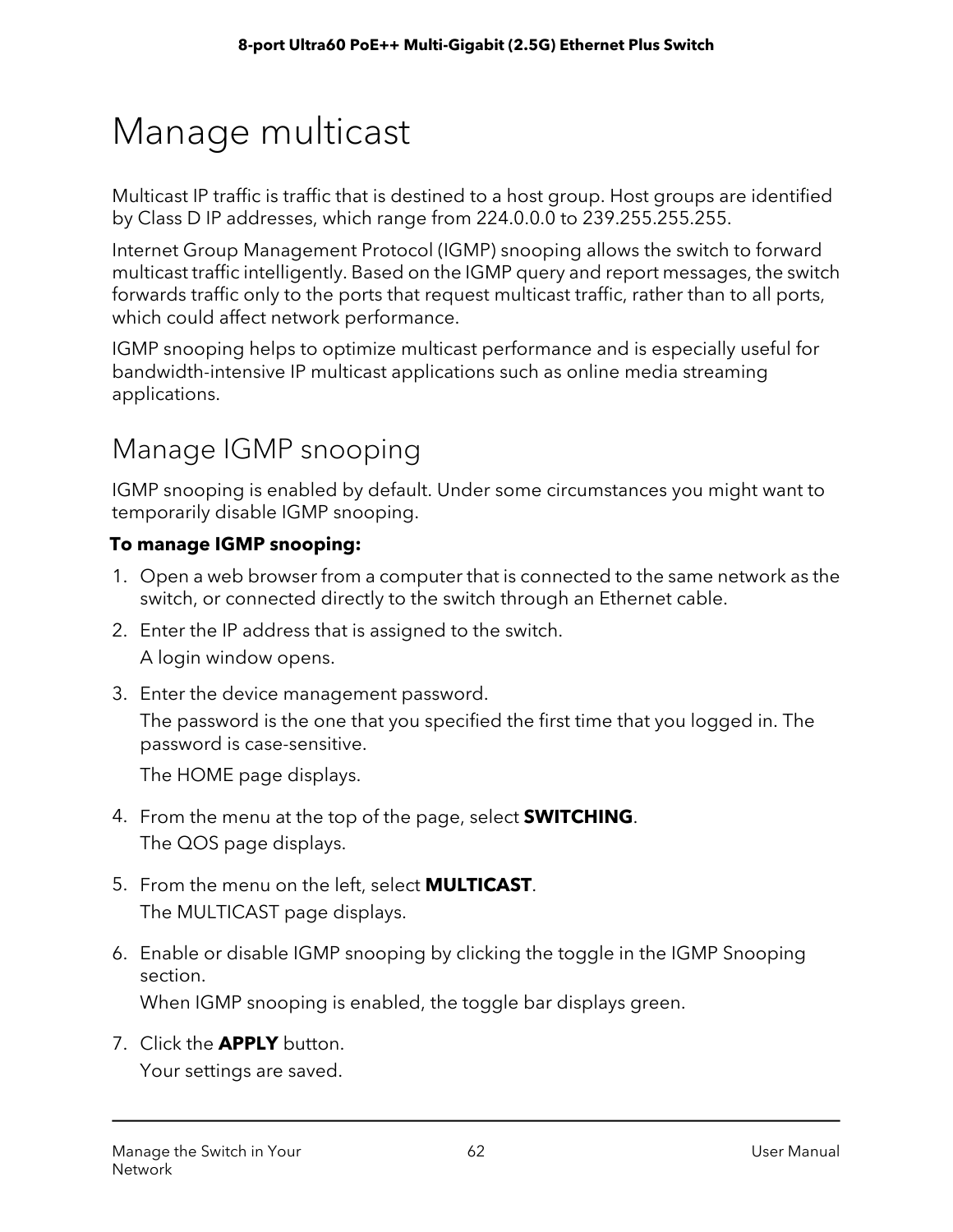# Enable a VLAN for IGMP snooping

You can enable IGMP for a VLAN only if you enabled a port-based VLAN mode or an 802.1Q VLAN mode (see Use VLANS for Traffic [Segmentation](#page-31-0) on page 32.

#### **To enable IGMP snooping for a VLAN:**

- 1. Open a web browser from a computer that is connected to the same network as the switch, or connected directly to the switch through an Ethernet cable.
- 2. Enter the IP address that is assigned to the switch. A login window opens.
- 3. Enter the device management password. The password is the one that you specified the first time that you logged in. The password is case-sensitive.

The HOME page displays.

- 4. From the menu at the top of the page, select **SWITCHING**. The QOS page displays.
- 5. From the menu on the left, select **MULTICAST**. The MULTICAST page displays.
- 6. In the VLAN ID Enabled for IGMP Snooping section, enter a VLAN ID in the field. If you enabled either a port-based VLAN mode or an 802.1Q VLAN mode, the default VLAN for IGMP snooping is VLAN 1.
- 7. Click the **APPLY** button. Your settings are saved.

# Manage blocking of unknown multicast addresses

As a way to limit unnecessary multicast traffic, you can block multicast traffic from unknown multicast addresses. If you do this, the switch forwards multicast traffic only to ports in the multicast group that the switch learned through IGMP snooping. By default, multicast traffic from unknown addresses is allowed.

#### **To manage blocking of unknown multicast addresses:**

- 1. Open a web browser from a computer that is connected to the same network as the switch, or connected directly to the switch through an Ethernet cable.
- 2. Enter the IP address that is assigned to the switch. A login window opens.
- 3. Enter the device management password.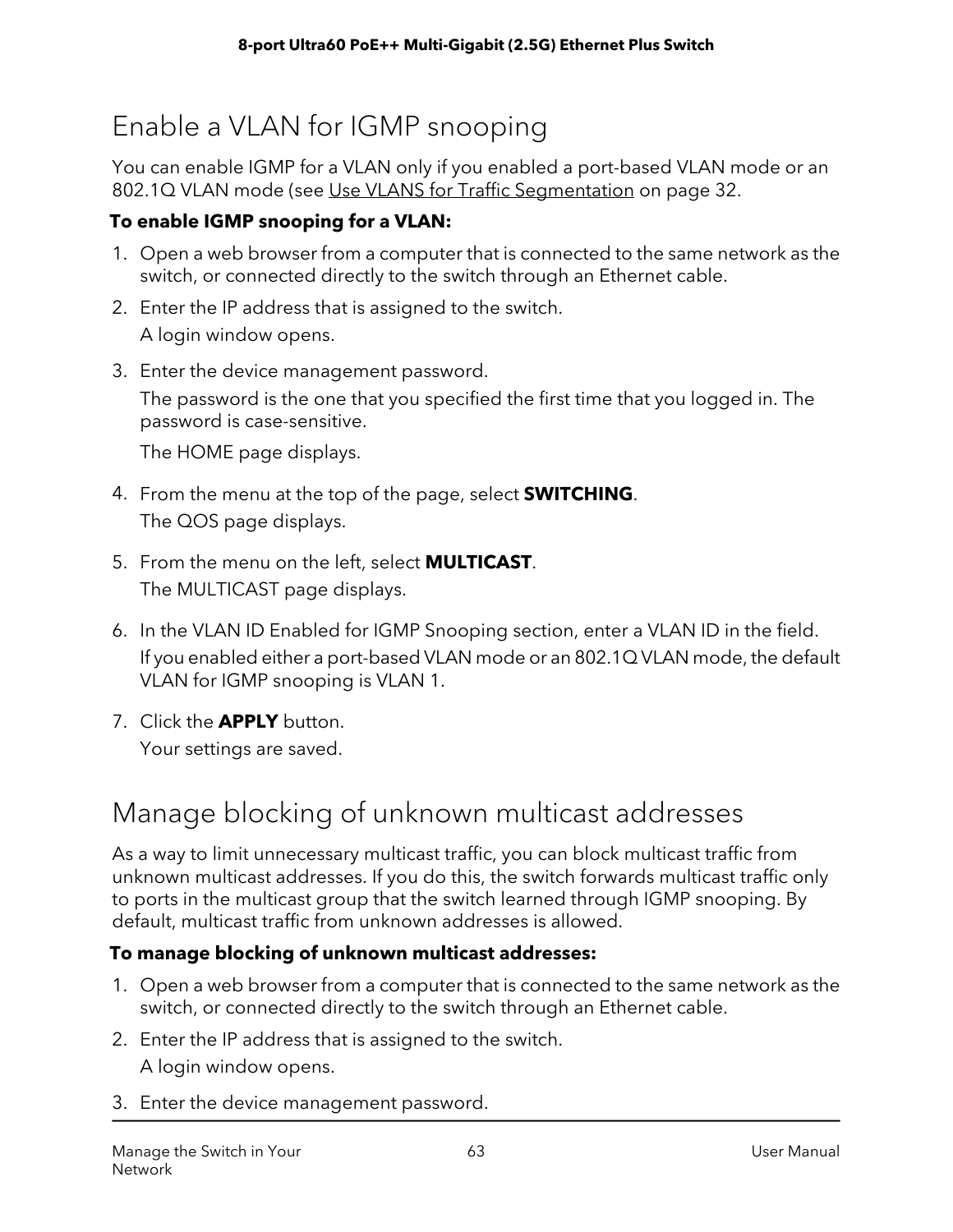The password is the one that you specified the first time that you logged in. The password is case-sensitive.

The HOME page displays.

- 4. From the menu at the top of the page, select **SWITCHING**. The QOS (Quality of Service) page displays.
- 5. From the menu on the left, select **MULTICAST**. The MULTICAST page displays.
- 6. Enable or disable the blocking of unknown multicast traffic by clicking the button in the Block Unknown Multicast Address section. When the blocking of unknown multicast traffic is enabled, the button bar displays green.
- 7. Click the **APPLY** button. Your settings are saved.

### Manage IGMPv3 IP header validation

You can enable IGMPv3 IP header validation so that the switch inspects whether IGMPv3 packets conform to the IGMPv3 standard. By default, IGMPv3 IP header validation is disabled. If IGMPv3 IP header validation is enabled, IGMPv3 messages must include a time-to-live (TTL) value of 1 and a type of service (ToS) byte of 0xC0 (Internetwork Control). In addition, the router alert IP option (9404) must be set.

**Note:** If IGMPv3 IP header validation is enabled, the switch does not drop IGMPv1 and IGMPv2 traffic, but processes this traffic normally.

#### **To manage IGMPv3 IP header validation:**

- 1. Open a web browser from a computer that is connected to the same network as the switch, or connected directly to the switch through an Ethernet cable.
- 2. Enter the IP address that is assigned to the switch.

A login window opens.

3. Enter the device management password.

The password is the one that you specified the first time that you logged in. The password is case-sensitive.

The HOME page displays.

4. From the menu at the top of the page, select **SWITCHING**. The QOS page displays.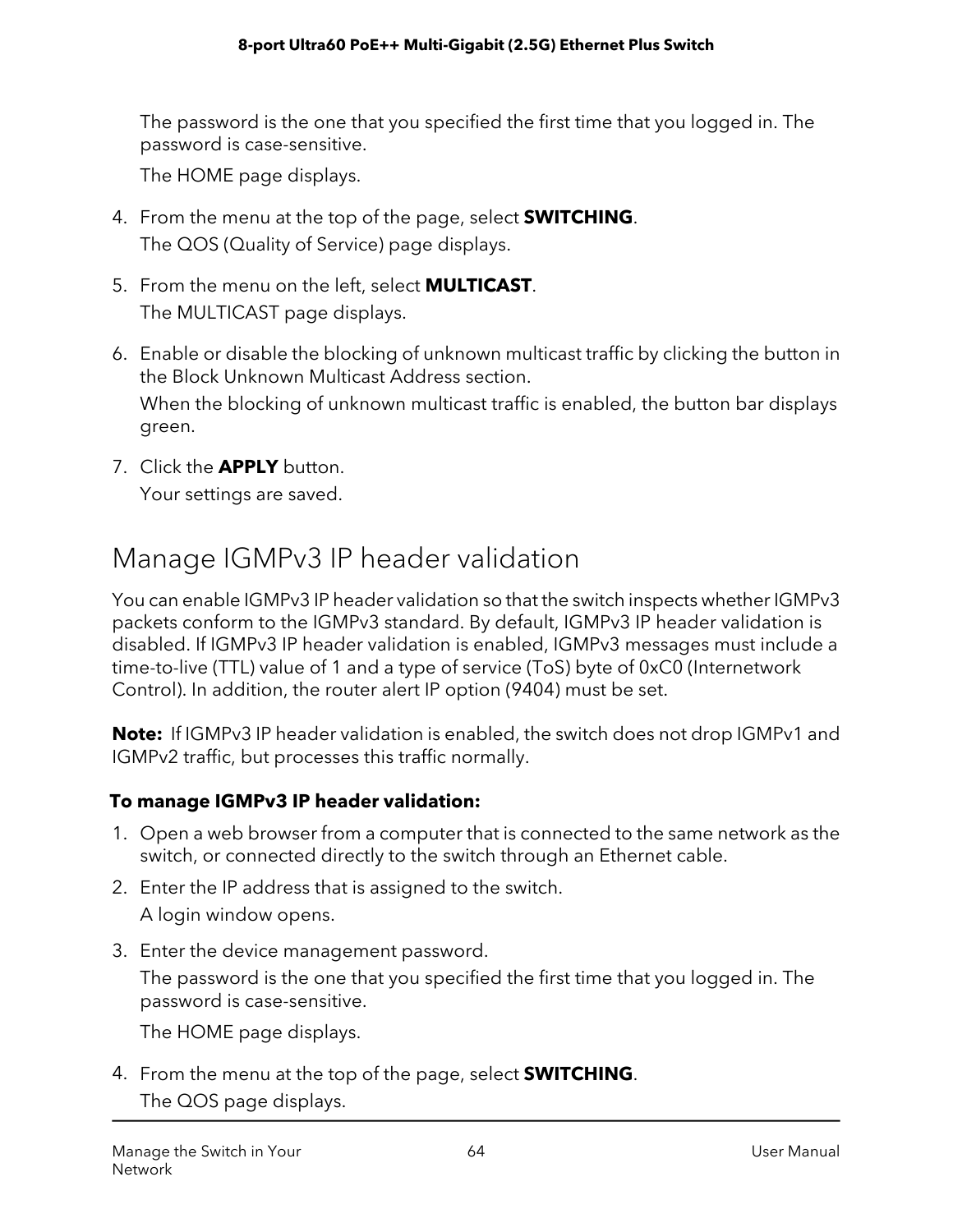- 5. From the menu on the left, select **MULTICAST**. The MULTICAST page displays.
- 6. Enable or disable IGMPv3 IP header validation by clicking the button in the Validate IGMPv3 IP Header section.

When IGMPv3 IP header validation is enabled, the button bar displays green.

7. Click the **APPLY** button.

Your settings are saved.

### Set up a static router port for IGMP snooping

If your network does not include a device that sends IGMP queries, the switch cannot discover the router port dynamically. (The router port is a port on a device in the network that performs IGMP snooping in the network.) In this situation, select one port on the switch as the dedicated static router port for IGMP snooping, allowing all IGMP Join and Leave messages in the network to be forwarded to this port.

#### **To set up a static router port for IGMP snooping:**

- 1. Open a web browser from a computer that is connected to the same network as the switch, or connected directly to the switch through an Ethernet cable.
- 2. Enter the IP address that is assigned to the switch. A login window opens.
- 3. Enter the device management password. The password is the one that you specified the first time that you logged in. The password is case-sensitive.

The HOME page displays.

- 4. From the menu at the top of the page, select **SWITCHING**. The QOS page displays.
- 5. From the menu on the left, select **MULTICAST**. The MULTICAST page displays.
- 6. From the menu in the IGMP Snooping Static Router Port section, select a specific port as the router port or select **Any** to let IGMP Join and Leave messages be sent to every port on the switch.

Typically, the uplink port (that is, the port that is connected to your router or to the device that provides your Internet connection) serves as the router port.

7. Click the **APPLY** button.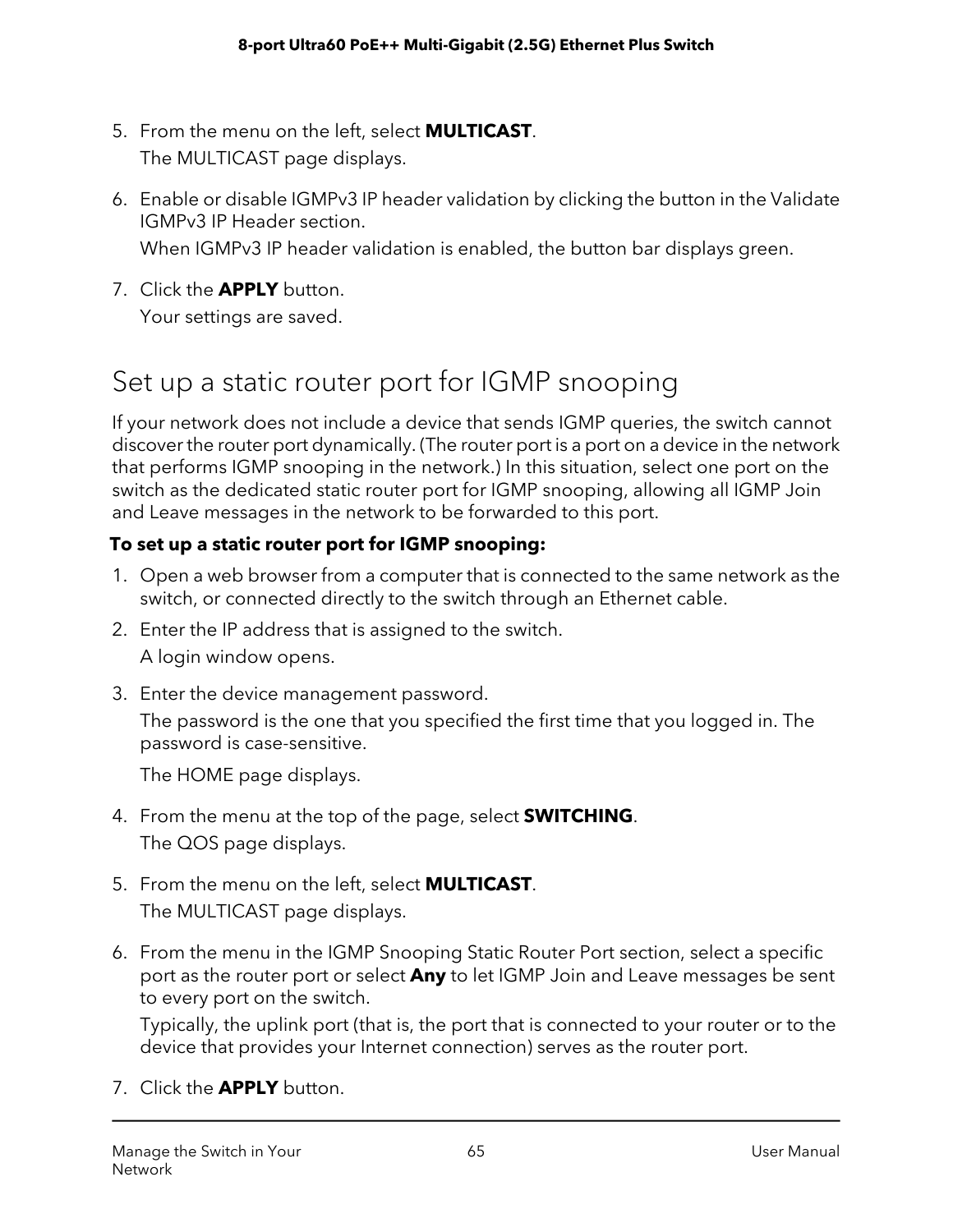Your settings are saved.

# <span id="page-65-0"></span>Change the IP address of the switch

By default, the switch receives an IP address from a DHCP server (or a router that functions as a DHCP server) in your network.

#### **To disable the DHCP client of the switch and change the IP address of the switch to a fixed IP address:**

- 1. Open a web browser from a computer that is connected to the same network as the switch, or connected directly to the switch through an Ethernet cable.
- 2. Enter the IP address that is assigned to the switch. A login window opens.
- 3. Enter the device management password.

The password is the one that you specified the first time that you logged in. The password is case-sensitive.

The HOME page displays.

4. Select **IP Address (DHCP On)**.

The IP address fields display, but you cannot change them yet. The toggle bar in the DHCP section displays green because the DHCP client of the switch is enabled.

5. Click the button in the DHCP section.

The toggle bar displays gray, indicating that the DHCP client of the switch is disabled, and you can now change the IP address fields.

- 6. Enter the fixed (static) IP address that you want to assign to the switch, and the associated subnet mask and gateway IP address.
- 7. Click the **APPLY** button.

A message displays to confirm that the IP address changed.

Changing the IP address of the switch disconnects your web session and you must log back in to the device UI.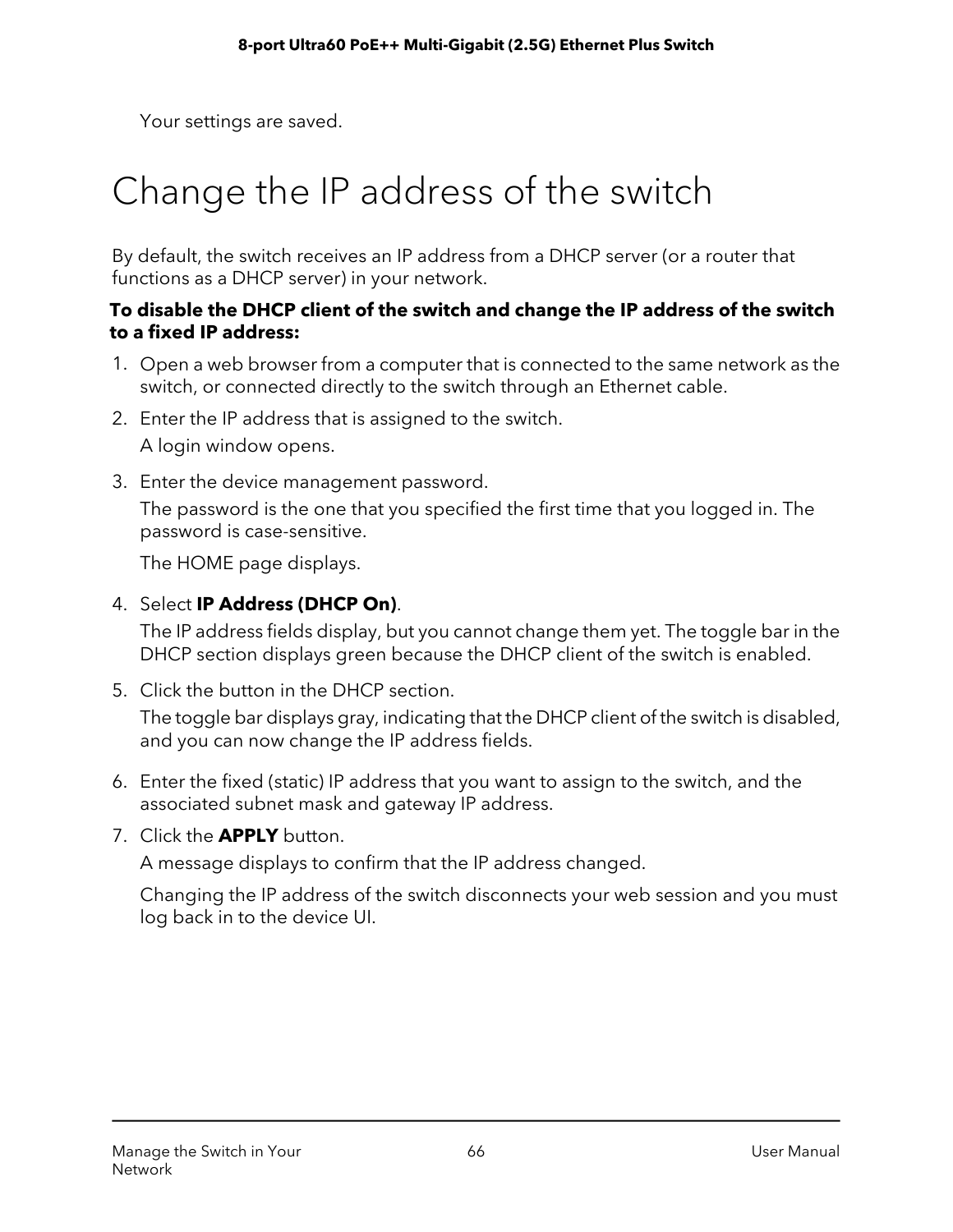# <span id="page-66-0"></span>Reenable the DHCP client of the switch

If you disabled the DHCP client of the switch and set the switch to a fixed (static) IP address, you can reverse the situation.

#### **To reenable the DHCP client on the switch:**

- 1. Open a web browser from a computer that is connected to the same network as the switch, or connected directly to the switch through an Ethernet cable.
- 2. Enter the IP address that is assigned to the switch. A login window opens.
- 3. Enter the device management password.

The password is the one that you specified the first time that you logged in. The password is case-sensitive.

The HOME page displays.

#### 4. Select **IP Address (Fixed IP)**.

The toggle bar in the DHCP section displays gray because the DHCP client of the switch is disabled.

5. Click the toggle in the DHCP section.

The toggle bar displays green, indicating that the DHCP client of the switch is enabled. You can no longer change the IP address fields.

6. Click the **APPLY** button.

A message displays to confirm that the IP address settings changed. The switch receives an IP address from a DHCP server (or a router that functions as a DHCP server) in your network. If the IP address of the switch changes, your web session disconnects, and you must log back in to the device UI.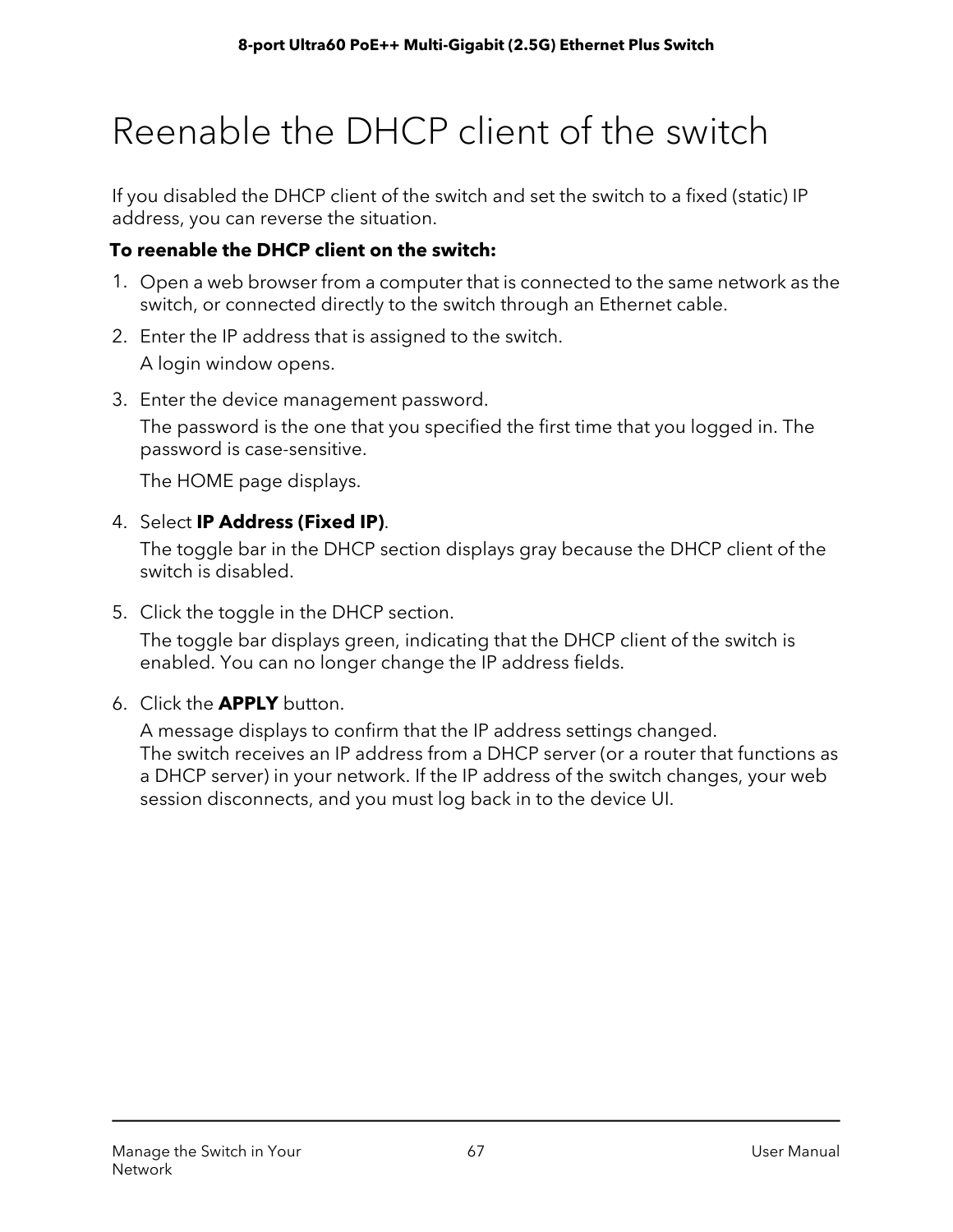# 6

# Maintain and Monitor the Switch

This chapter describes how you can maintain and monitor the switch, and contains these sections:

- Update the [firmware](#page-68-0) on the switch
- Manage the [configuration](#page-69-0) file
- Return the switch to its factory default [settings](#page-71-0)
- [Control](#page-72-0) access to the device UI
- HTTP and HTTPS [management](#page-73-0) access
- Change or lift access [restrictions](#page-79-0) to the switch
- Manage the DoS [prevention](#page-80-0) mode
- [Manage](#page-81-0) the power saving mode
- [Control](#page-82-0) the port LEDs
- [Change](#page-82-1) the switch device name
- View system [information](#page-83-0)
- Date and time [settings](#page-83-1)
- View switch [connections](#page-90-0)
- View the [status](#page-90-1) of a port
- Power over [Ethernet](#page-91-0)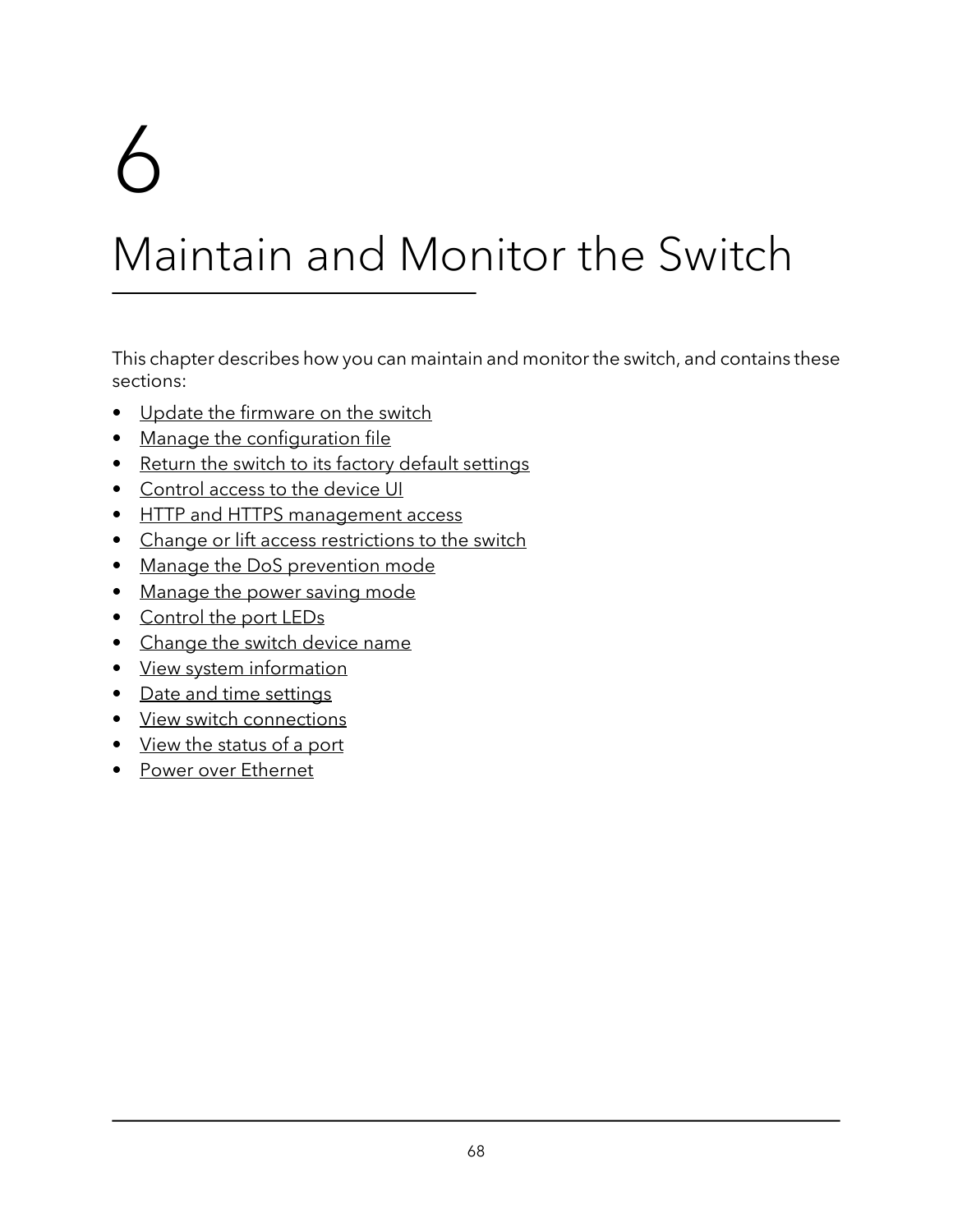# <span id="page-68-0"></span>Update the firmware on the switch

The switch firmware does not update automatically, so you must update it manually. You can manually check for the latest firmware version, download the firmware, and upload it to the switch.

**CAUTION:** Always read the release notes before updating the switch's firmware.

#### **To manually check for new switch firmware and update the switch:**

- 1. Open a web browser from a computer that is connected to the same network as the switch, or connected directly to the switch through an Ethernet cable.
- 2. Enter the IP address that is assigned to the switch. A login window opens.
- 3. Enter the device management password. The password is the one that you specified the first time that you logged in. The password is case-sensitive.

The HOME page displays.

- 4. From the menu at the top of the page, select **SETTINGS**. The CONFIGURATION FILE page displays.
- 5. From the menu on the left, select **FIRMWARE**. The FIRMWARE page displays. The page also shows the UPDATE FIRMWARE section. The FIRMWARE VERSION displays the current firmware version of the switch.
- 6. To check if new firmware is available, click the **netgear.com** link in the FIRMWARE section.

A NETGEAR web page opens.

- 7. Click the **Downloads** button.
- 8. If new firmware is available, download the firmware file to your computer. If the file does not end in .bin or .image, you might need to unzip the file. For example, if the file ends in . rar, you must unzip the file.
- 9. In the FIRMWARE UPDATE section, click the purple file icon, navigate to the firmware file that you just downloaded, and select the file.
- 10. Click the **UPDATE** button.

A pop-up window displays a warning and the firmware update process starts.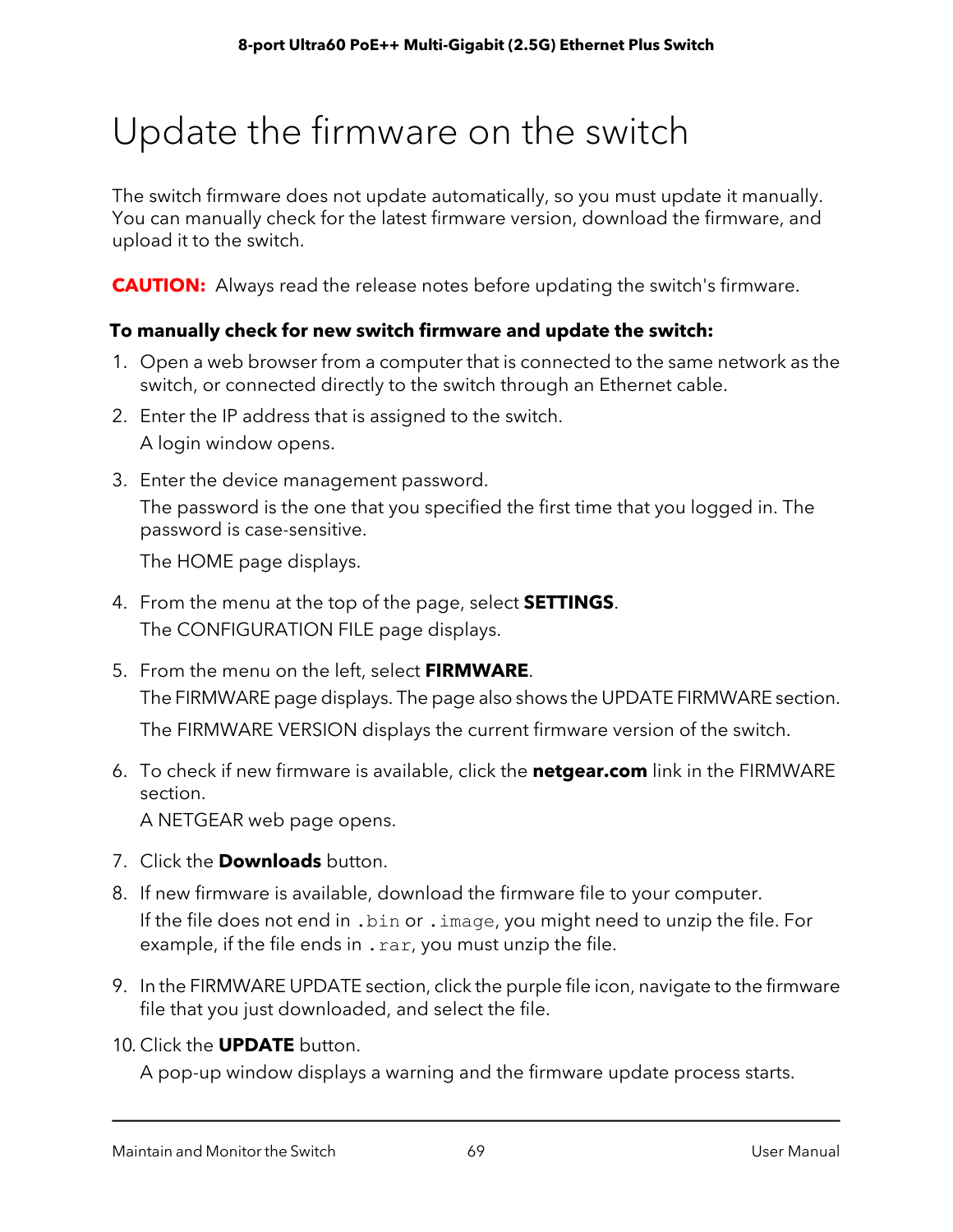**WARNING:** Do not interrupt the network connection or power to the switch during the firmware update process. Do not disconnect any Ethernet cables or power off the switch until the firmware update process and switch reboot are complete. Doing so can damage the switch.

Your switch web session is disconnected and you must log back in to the device UI.

# <span id="page-69-0"></span>Manage the configuration file

The switch stores its configuration settings in a configuration file. You can back up your switch's configuration settings by saving the configuration file to your computer. Later, if you need to restore your settings, you can load the saved configuration file from your computer to the switch.

### Back up the switch configuration

You can save a copy of the switch's current configuration settings to your computer so that you can restore the configuration settings from this backup file later if needed.

#### **To back up the configuration settings switch of the switch:**

- 1. Open a web browser from a computer that is connected to the same network as the switch, or connected directly to the switch through an Ethernet cable.
- 2. Enter the IP address that is assigned to the switch. A login window opens.
- 3. Enter the device management password.

The password is the one that you specified the first time that you logged in. The password is case-sensitive.

The HOME page displays.

- 4. From the menu at the top of the page, select **SETTINGS**. The RESTORE FULL CONFIGURATIONS page displays.
- 5. Click the **BACKUP** tab. The BACKUP FULL CONFIGURATIONS page displays.
- 6. Click the **BACKUP** button.
- 7. Follow the directions in your browser to save the file. The default name of the backup file is based on the switch model, for example: MS108EUP.cfg.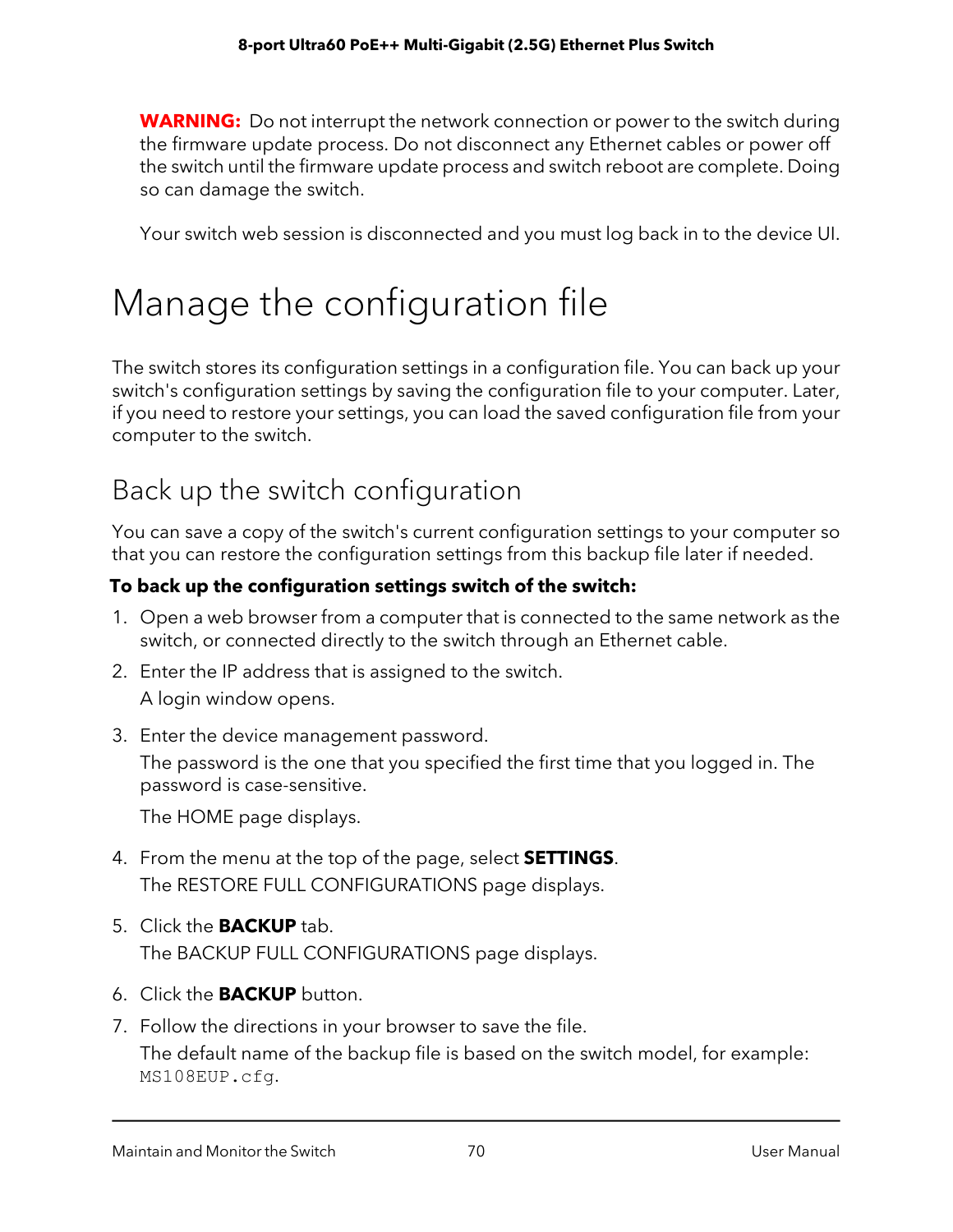# Restore the switch configuration

If you saved a back up of the switch's configuration file, you can load this file from your computer on to the switch to restore the configuration.

#### **To restore the configuration settings of the switch from a back up file:**

- 1. Open a web browser from a computer that is connected to the same network as the switch, or connected directly to the switch through an Ethernet cable.
- 2. Enter the IP address that is assigned to the switch.

A login window opens.

3. Enter the device management password.

The password is the one that you specified the first time that you logged in. The password is case-sensitive.

The HOME page displays.

- 4. From the menu at the top of the page, select **SETTINGS**. The RESTORE FULL CONFIGURATIONS page displays.
- 5. Click the purple file icon, navigate to the saved configuration file, and select it. The name of the saved configuration file is based on the switch model, for example: MS108EUP.cfg.

The **RESTORE** button is now the **APPLY CONFIGURATION** button.

- 6. Click the **APPLY CONFIGURATION** button. A pop-up window displays a warning.
- 7. Click the **CONTINUE** button.

The configuration is uploaded to the switch.

**WARNING:** Do not interrupt the network connection or power to the switch during the restoration process. Do not disconnect any Ethernet cables or power off the switch until the restoration process and switch reboot are complete. Doing so can damage the switch.

Your switch web session is disconnected and you must log back in to the device UI.

Maintain and Monitor the Switch 71 User Manual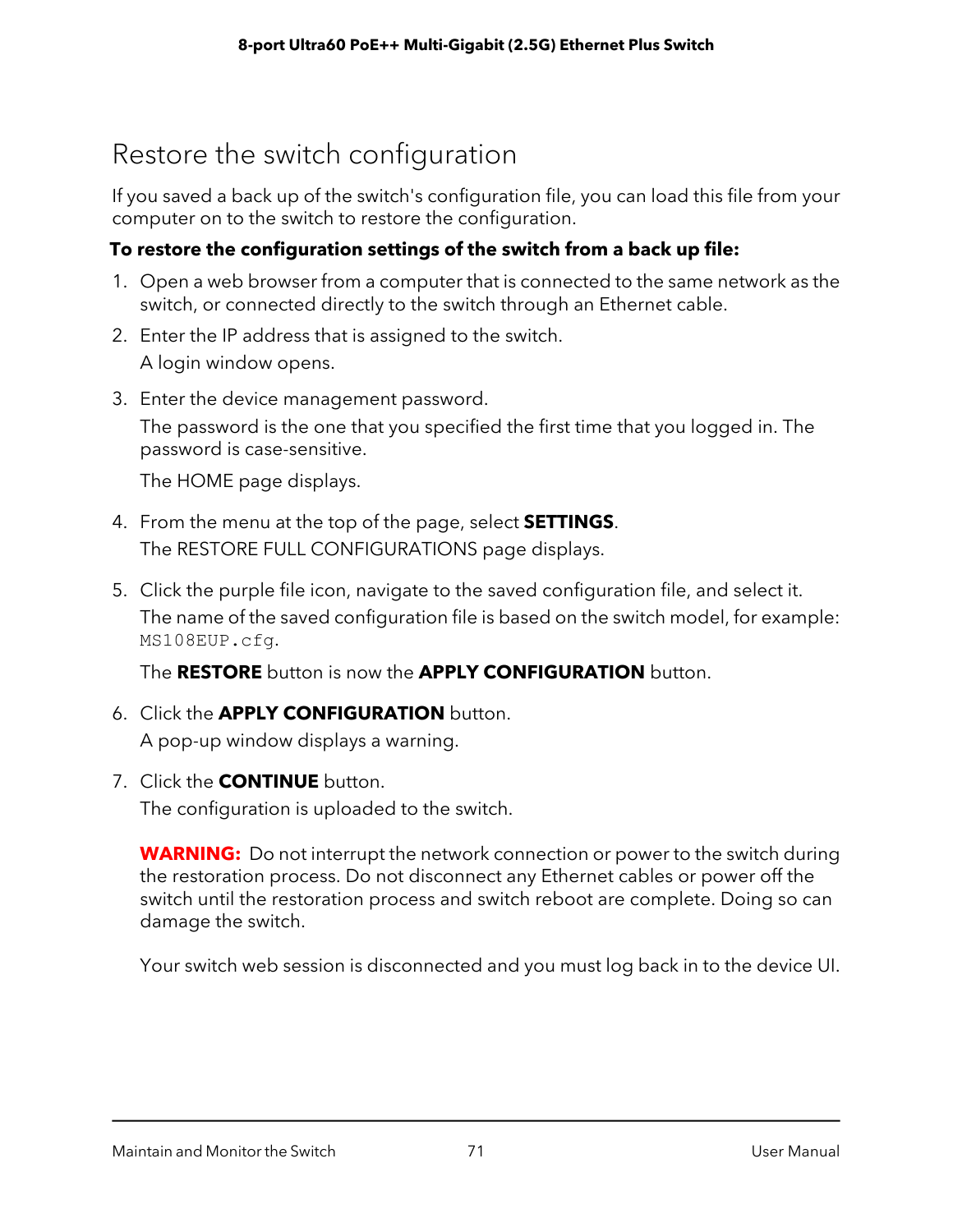# <span id="page-71-0"></span>Return the switch to its factory default settings

You can reset the switch to return it to factory default settings, using either the **RESET** button on the front of the switch, or the reset function in the device UI. If you have lost the password and cannot access the switch, you must use the **RESET** button.

After you reset the switch to factory default settings, the password is **password** and the switch's DHCP client is enabled. For more information, see **Factory default [settings](#page-108-0) on** page 109.

### Use the RESET button to reset the switch

You can use the **RESET** button to return the switch to its factory default settings.

**CAUTION:** This process erases all settings that you configured on the switch.

#### **To reset the switch to factory default settings:**

- 1. On the front of the switch, locate the recessed **RESET** button.
- 2. Using a straightened paper clip, press and hold the **RESET** button for more than 10 seconds or until all port LEDs start blinking red.
- 3. Release the **RESET** button.

All port LEDs blink red five times and the configuration is reset to factory default settings. When the reset is complete, the switch reboots. This process takes about one minute.

**WARNING:** Do not interrupt the network connection or power to the switch during the reset process. Do not disconnect any Ethernet cables or power off the switch until the reset process and switch reboot are complete. Doing so can damage the switch.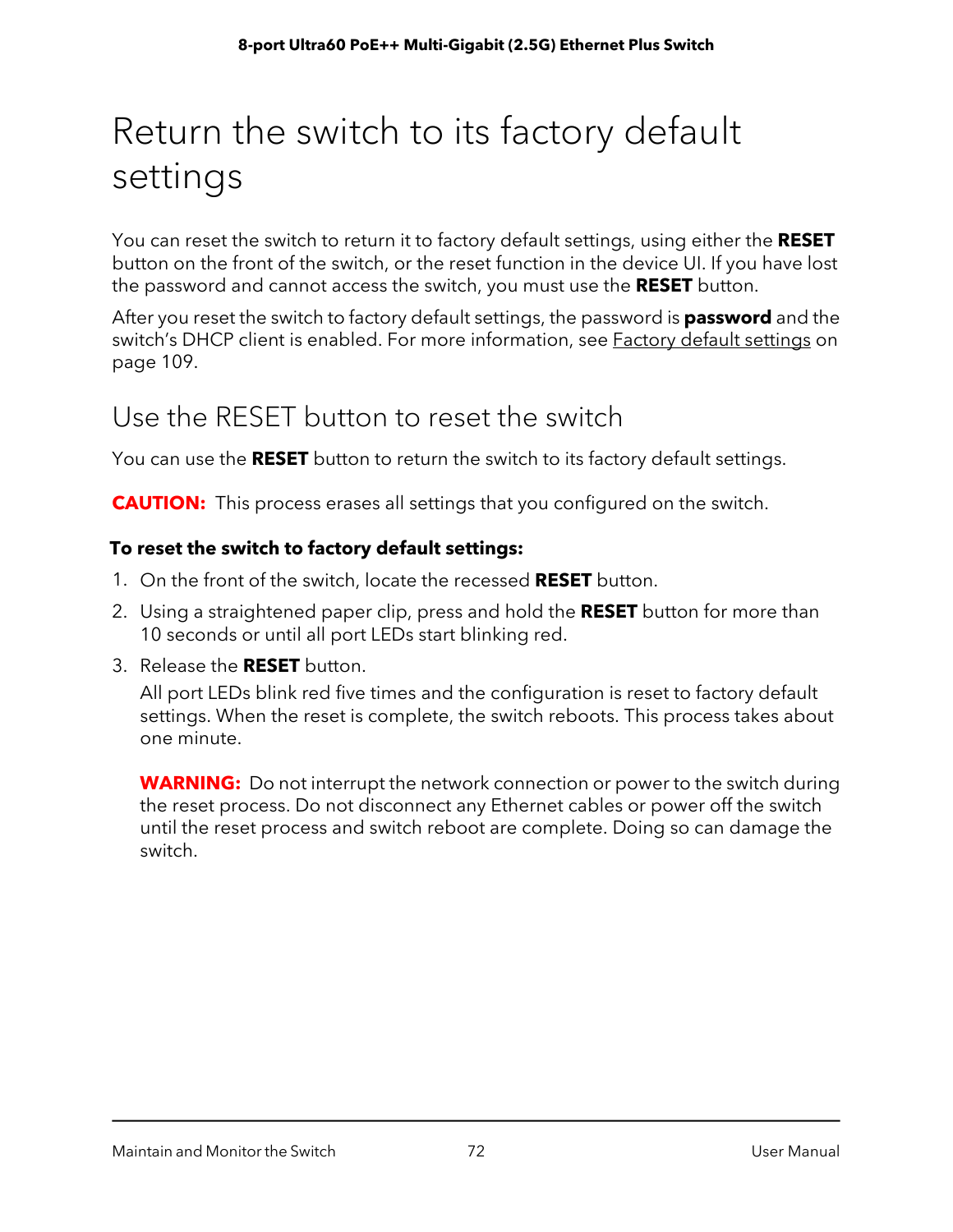### Use the device UI to reset the switch

**CAUTION:** This process erases all settings that you configured on the switch.

### **To reset the switch to factory default settings using the device UI:**

- 1. Open a web browser from a computer that is connected to the same network as the switch, or connected directly to the switch through an Ethernet cable.
- 2. Enter the IP address that is assigned to the switch. A login window opens.
- 3. Enter the device management password. The password is the one that you specified the first time that you logged in. The password is case-sensitive.

The HOME page displays.

- 4. From the menu at the top of the page, select **SETTINGS**.
- 5. From the menu on the left, select **FACTORY DEFAULT**. The FACTORY DEFAULT page displays.
- 6. Click the **RESTORE DEFAULT SETTINGS** button. A warning pop-up window opens.
- 7. Click the **CONTINUE** button.

The switch is reset to factory default settings and reboots.

**WARNING:** Do not interrupt the network connection or power to the switch during the reset process. Do not disconnect any Ethernet cables or power off the switch until the reset process and switch reboot are complete. Doing so can damage the switch.

# Control access to the device UI

You can control which IP address or IP addresses are allowed to access the switch through the device UI for management purposes.

#### **To control management access to the device UI:**

- 1. Open a web browser from a computer that is connected to the same network as the switch, or connected directly to the switch through an Ethernet cable.
- 2. Enter the IP address that is assigned to the switch.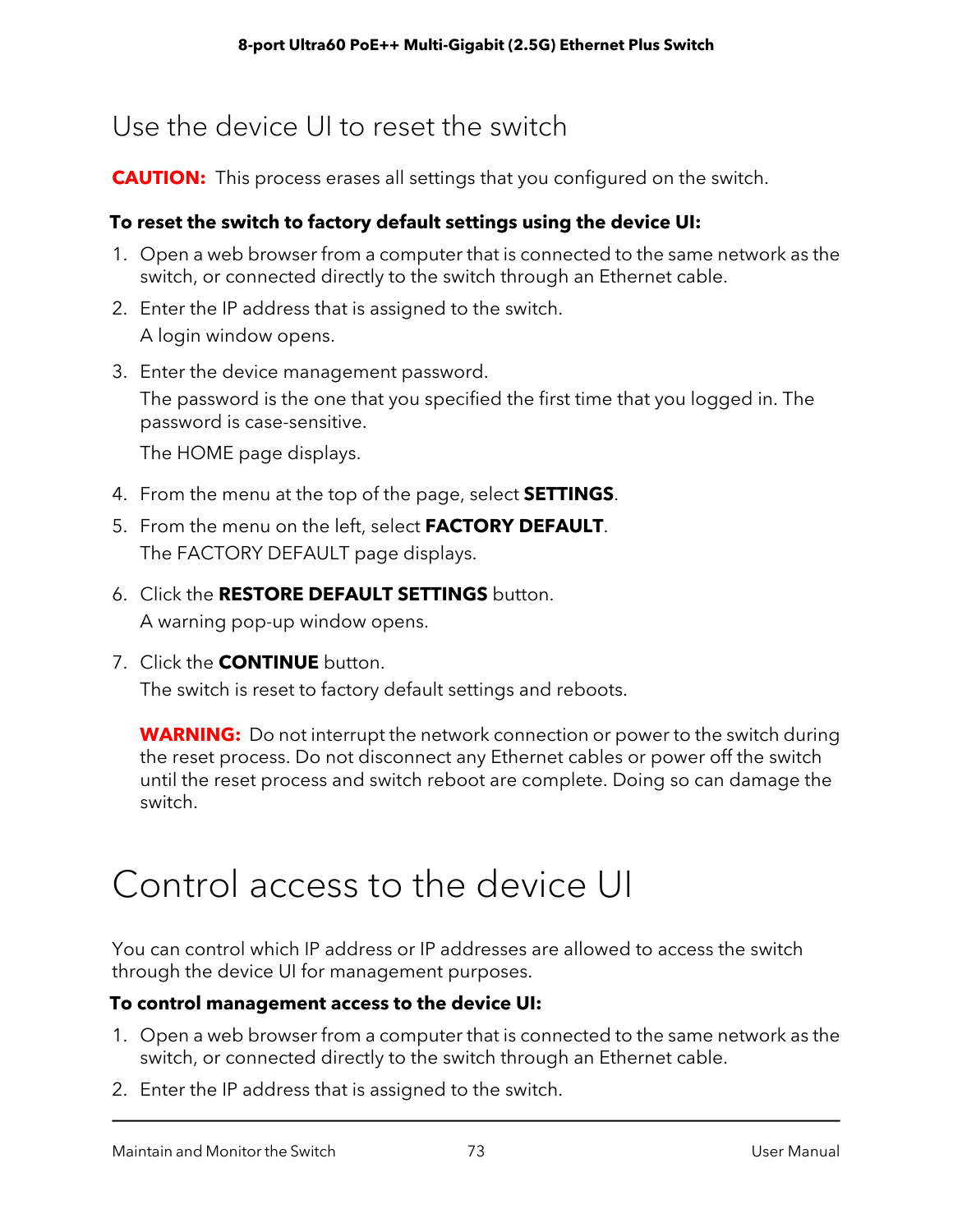A login window opens.

3. Enter the device management password.

The password is the one that you specified the first time that you logged in. The password is case-sensitive.

The HOME page displays.

- 4. From the menu at the top of the page, select **SETTINGS**.
- 5. From the menu on the left, select **ACCESS CONTROL**. The ACCESS CONTROL page displays any allowed IP addresses.
- 6. Click the **ADD** button.
- 7. Specify the IP address or IP addresses to allow:
	- **IP Address**. Enter a single IP address or a network IP address. Enter a network IP address in the format x.x.x.0, for example, 192.168.100.0.
	- **Mask**. If you enter a single IP address, enter **255.255.255.255** as the mask. If you enter a network IP address, enter **255.255.255.0** as the mask.

**Note:** First add the IP address of the computing device that you are using to configure the switch so you can ensure your own access to the switch UI.

- 8. Click the **APPLY** button. Your settings are saved.
- 9. To enter more IP addresses, repeat the previous three steps.

# HTTP and HTTPS management access

You can configure HTTP and HTTPS to allow management access to the switch's device UI on a web browser. You can enable one or both options.

- HTTP is the default, and is simpler to use. You can use HTTP to log in to the device UI from within the same network subnet.
- HTTPS is more secure, but requires a dedicated HTTPS port. You can enable this option when you want to provide network administrators with remote management access to the switch. You might want to generate an SSL certificate before you enable HTTPS so that you can avoid seeing a browser security message every time you use HTTPS to log into the device UI.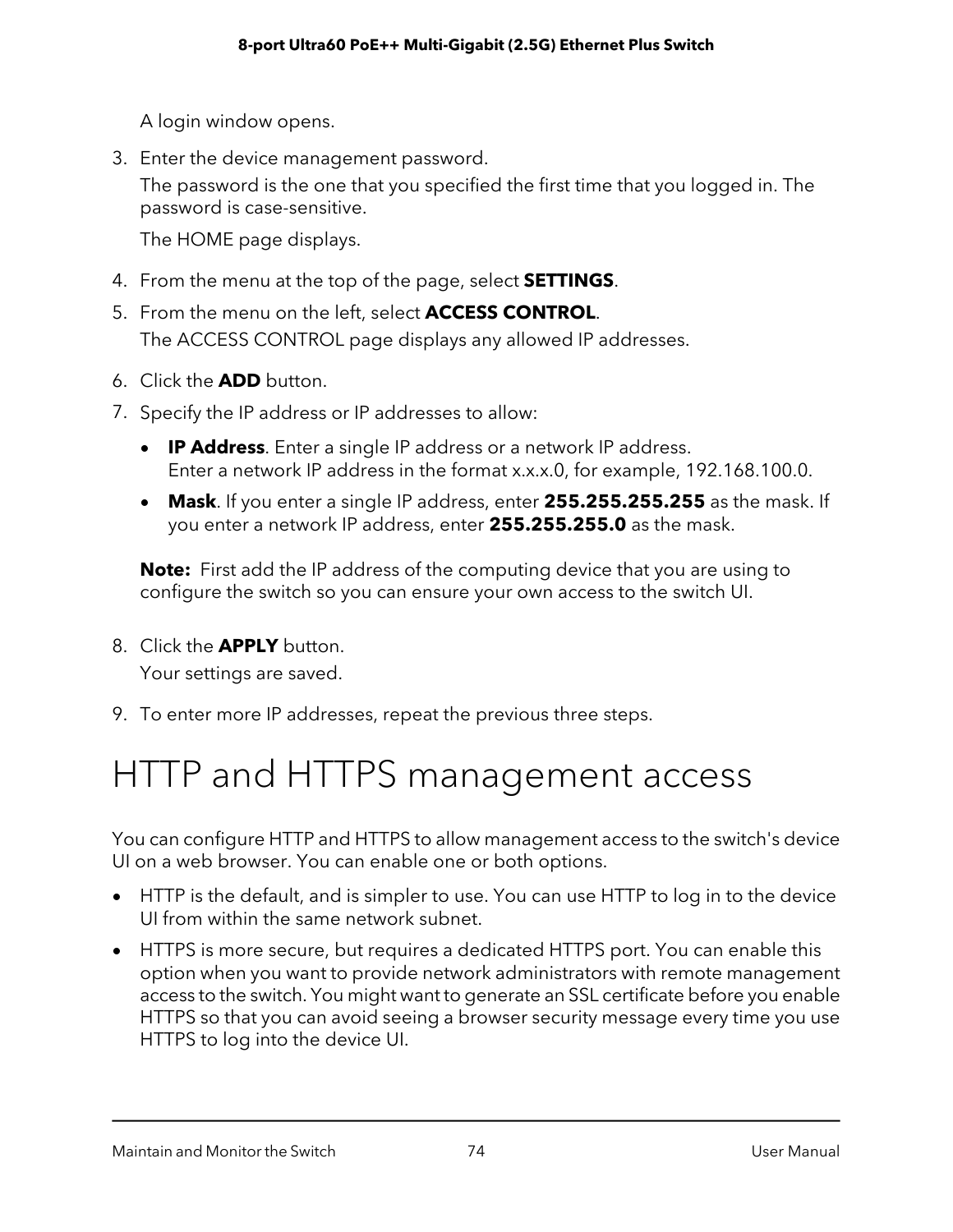For each option, you can set the maximum time that a management login session can remain idle before it times out, and set the maximum number of concurrent management sessions.

# Configure HTTP access settings

You can choose to enable or disable web access to the switch's device UI through HTTP, set the session timeout, and maximum number of HTTP sessions. HTTP is enabled by default.

#### **To configure the HTTP access settings:**

- 1. Open a web browser from a computer that is connected to the same network as the switch, or connected directly to the switch through an Ethernet cable.
- 2. Enter the IP address that is assigned to the switch. A login window opens.
- 3. Enter the device management password.

The password is the one that you specified the first time that you logged in. The password is case-sensitive.

The HOME page displays.

4. Select **SETTINGS** > **WEB ACCESS**.

The HTTP Configuration page displays. Set one or more of the following options.

- 5. Click the **Admin Mode** toggle to enable or disable remote access via HTTP. When this setting is enabled, the button displays on the right side of the toggle, and the toggle bar turns green.
- 6. In the **HTTP Session Timeout (Minutes)** field, type the number of minutes that a session can be idle before the session times out. The default is 30. The range is 0 to 60.
- 7. In the **Maximum Number of HTTP Sessions** field, set the number of concurrent sessions allowed.

You can set a number from 1 to 4. For example, if you manage your home office or small business network yourself, you might set this to 1. The default is 4.

8. When your settings are complete, click the **APPLY** button. Your settings are applied.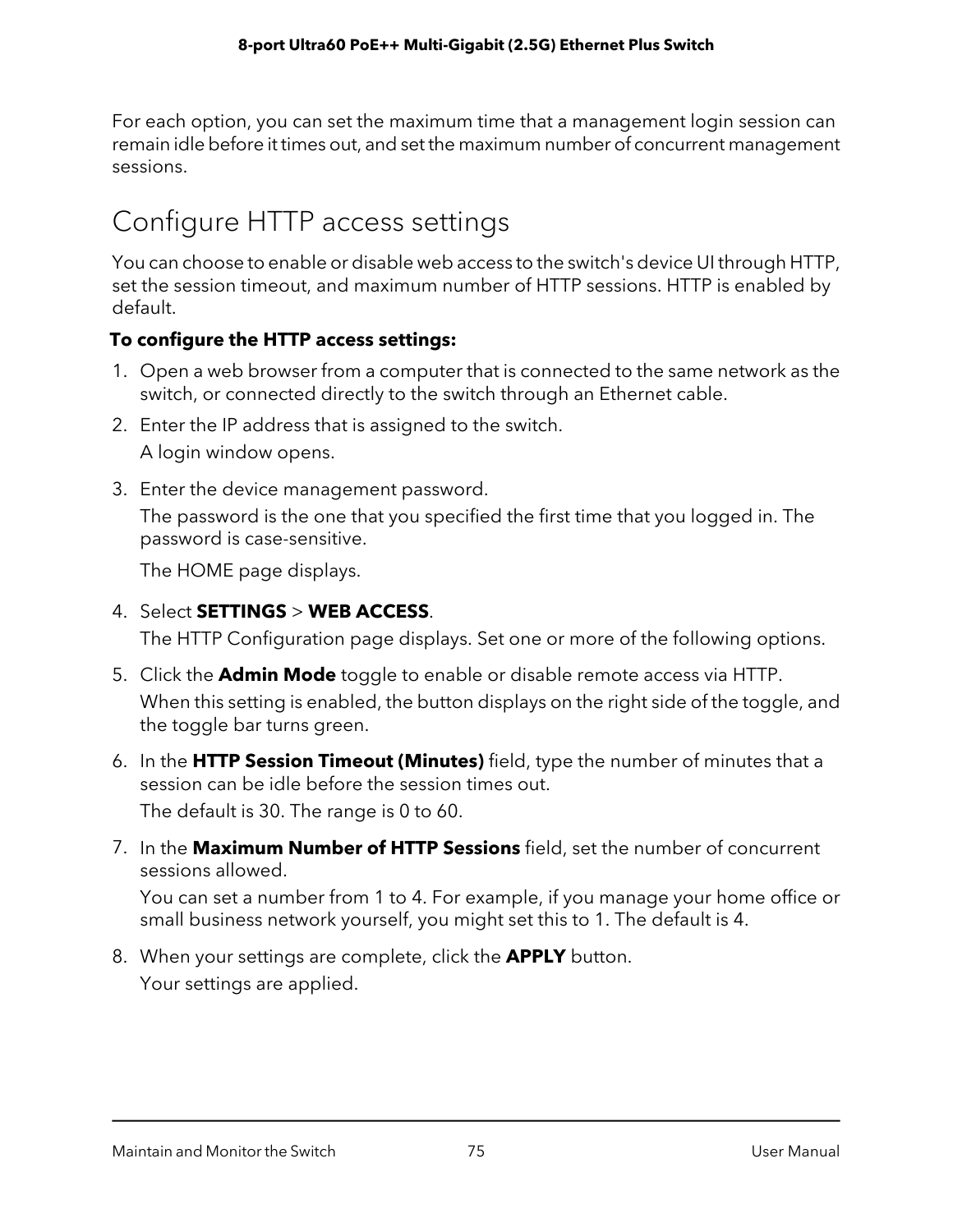### Browser security message with HTTPS access

After you enable HTTPS access and you attempt to access the device UI, your browser might display a security message that your connection is not private or not secure, or that a problem with the security certificate occurred. You can safely dismiss this message.

**Note:** To avoid encountering a security message again, you can configure an SSL certificate. For more information, see Manage [certificates](#page-77-0) for HTTPS access on page 78.

If a security message displays, you cannot proceed but must take one of the following actions, depending on the browser that you are using:

- **Google Chrome**: Google Chrome displays this message: **Your connection is not private**. Click the **ADVANCED** link. Then, click the **Proceed to x.x.x.x (unsafe)** link, where x.x.x.x represents the IP address of the switch.
- **Apple Safari**: Apple Safari displays this message: **This connection is not private.** Click the **Show Details** button. Then, click the **Visit This Website** link. If another popup displays, click the **Visit Website** button. If another pop-up window displays to let you confirm changes to your certificate trust settings, enter your Mac user name and password, and then click the **Update Setting** button.
- **Mozilla Firefox**: Mozilla Firefox displays this message: **Your connection is not secure**. Click the **ADVANCED** button. Then, click the **Add Exception** button. In the pop-up window that displays, click the **Confirm Security Exception** button.
- **Microsoft Edge**: Microsoft Edge displays this message or a similar warning: **There is a problem with this website's security certificate**. Select **Details > Go on to the webpage**.
- **Microsoft Internet Explorer**: Microsoft Internet Explorer displays this message: **There is a problem with this website's security certificate**. Click **Continue to this website (not recommended)**.

<span id="page-75-0"></span>**Note:** For information on installing a security certificate on the switch, see [Manage](#page-77-0) [certificates](#page-77-0) for HTTPS access on page 78 and Transfer an SSL [certificate](#page-77-1) from a TFTP server for [HTTPS](#page-77-1) access on page 78.

# Configure HTTPS access settings

You can choose to enable or disable web access to the switch's device UI through HTTPS for remote network administration. You must select the HTTPS port you want to use for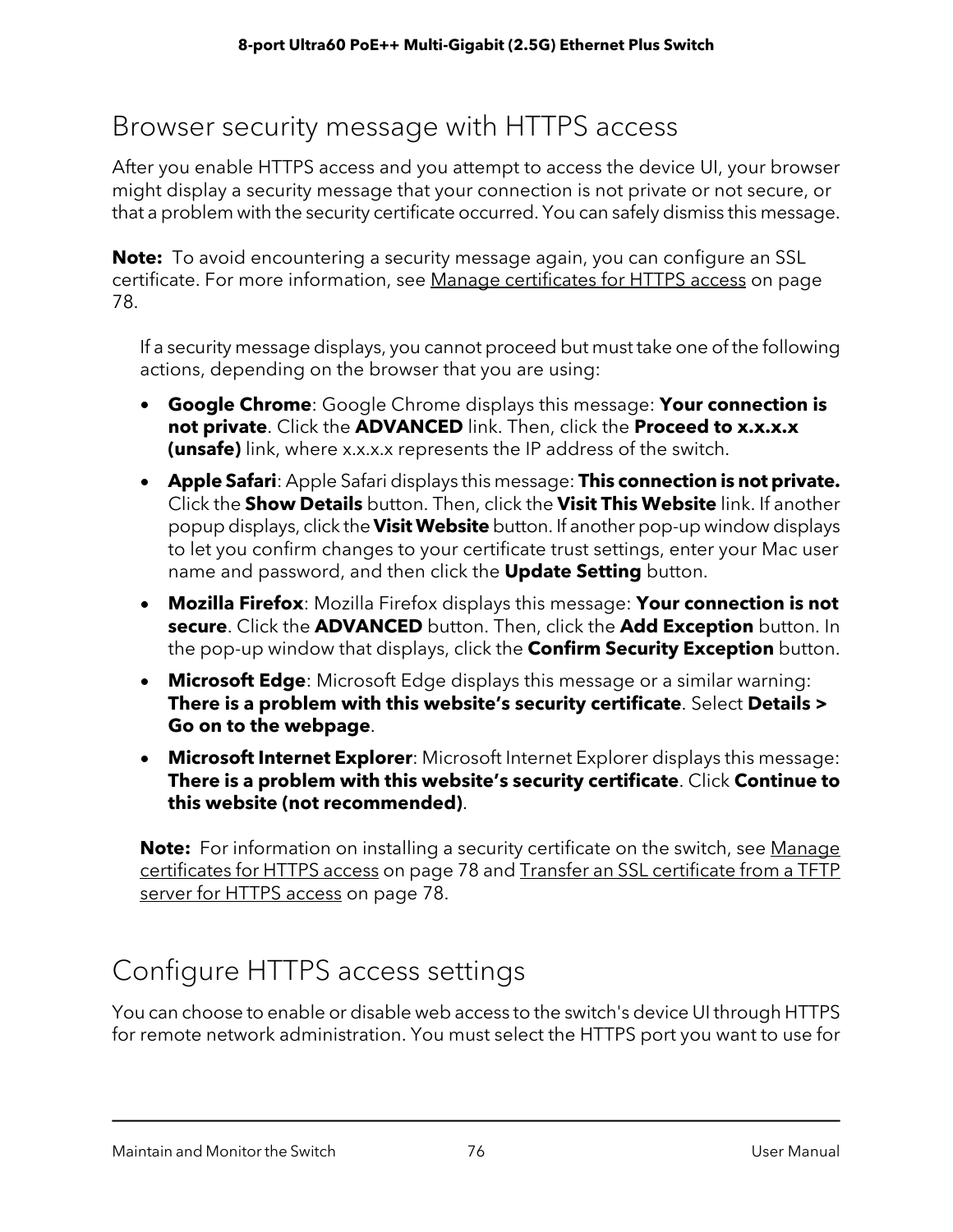remote access, set the session timeout, and maximum number of HTTPS sessions. HTTPS is disabled by default.

**Note:** Secure HTTP (HTTPS) enables the transmission of HTTP over an encrypted Secure Sockets Layer (SSL) or Transport Layer Security (TLS) connection. When you manage the switch over the device UI, HTTPS can help ensure that communication between the management system and the switch is protected from eavesdroppers and man-in-the-middle attacks. The hash algorithms that SSL uses are MD5 and SHA-1.

**Note:** You can download SSL certificates only when HTTPS is disabled.

### **To configure the HTTPS access settings:**

- 1. Open a web browser from a computer that is connected to the same network as the switch, or connected directly to the switch through an Ethernet cable.
- 2. Enter the IP address that is assigned to the switch. A login window opens.
- 3. Enter the device management password. The password is the one that you specified the first time that you logged in. The password is case-sensitive.

The HOME page displays.

- 4. Select **SETTINGS** > **WEB ACCESS** > **HTTPS CONFIGURATION**. The HTTPS Configuration page displays. Set the following options.
- 5. Click the **Admin Mode** button to enable or disable remote access via HTTPS. When this setting is enabled, the button displays on the right side of the slide, and the slide turns green.
- 6. In the **HTTPS Port field**, type in the number of the port. The default is port 443, or you can set a number in the range from 1025 to 65535.
- 7. In the **HTTPS Session Timeout (Minutes)** field, type the number of minutes that a session can be inactive before it times out. The default is 30. The range is 0 to 60.
- 8. In the **Maximum Number of HTTPS Sessions** field, set the number of concurrent sessions allowed.

The default is 4. The range is 1 to 4.

9. When your settings are complete, click the **APPLY** button. Your settings are applied.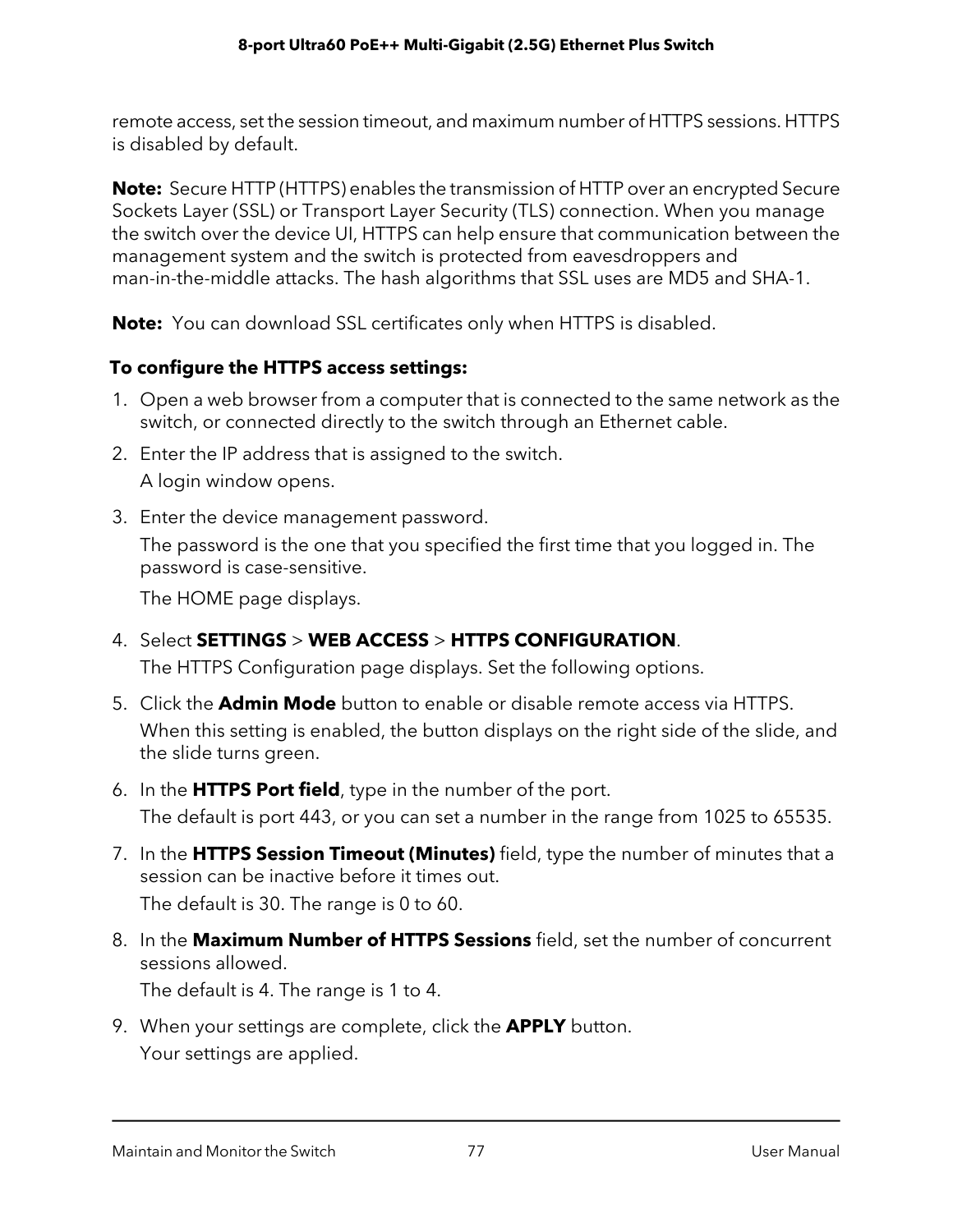## <span id="page-77-0"></span>Manage certificates for HTTPS access

You can manage certificates for HTTPS access. After you generate and install a valid certificate, browser security messages no longer display.

**Note:** HTTPS must be disabled before you can generate a certificate. For more information, see [Configure](#page-75-0) HTTPS access settings on page 76.

### **To generate an SSL certificate:**

- 1. Open a web browser from a computer that is connected to the same network as the switch, or connected directly to the switch through an Ethernet cable.
- 2. Enter the IP address that is assigned to the switch. A login window opens.
- 3. Enter the device management password. The password is the one that you specified the first time that you logged in. The password is case-sensitive.

The HOME page displays.

- 4. Select **SETTINGS** > **WEB ACCESS** > **Certificate Configuration**.
- 5. In the Certificate Management section, click the **Generate Certificates** radio button.
- 6. Click the **APPLY** button.

<span id="page-77-1"></span>The Certificate Generation Status field displays **Certificate generation in progress**. When the certificate is generated, the Certificate Present field displays **Yes**. You can now enable HTTPS.

### Transfer an SSL certificate from a TFTP server for HTTPS access

You can transfer an SSL certificate from a Trivial File Transfer Protocol (TFTP) server to the switch for HTTPS access. After you install a valid certificate, browser security messages no longer display.

To accept HTTPS connections from a device, the switch requires a public key certificate. You can generate a certificate externally (for example, offline) and transfer it to the

Maintain and Monitor the Switch 78 User Manual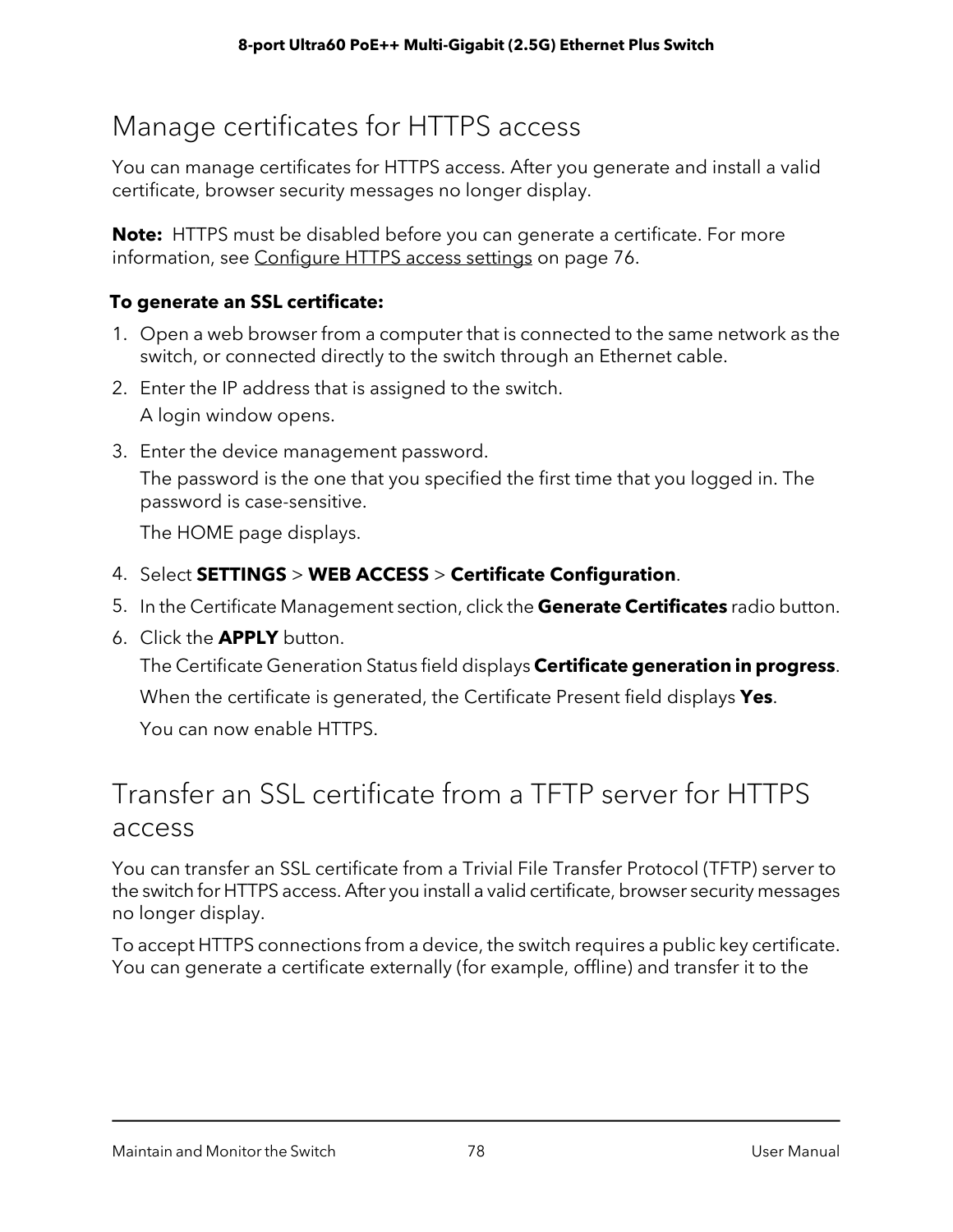switch. Before you transfer a file from a TFTP serverto the switch, the following conditions must be met:

- The file that you transfer from a TFTP server is on the server in the appropriate directory.
- The file is in the correct format.
- The switch contains a path to the TFTP server.

**Note:** HTTPS must be enbled before you can install a certificate from a TFTP server. For more information, see [Configure](#page-75-0) HTTPS access settings on page 76.

### **To transfer an SSL certificate from a TFTP server to the switch:**

- 1. Open a web browser from a computer that is connected to the same network as the switch, or connected directly to the switch through an Ethernet cable.
- 2. Enter the IP address that is assigned to the switch. A login window opens.
- 3. Enter the device management password.

The password is the one that you specified the first time that you logged in. The password is case-sensitive.

The HOME page displays.

- 4. Select **SETTINGS** > **WEB ACCESS** > **Certificate Configuration**.
- 5. In the **Certificate Update** menu, **TFTP ServerIP address** field, type in the IP address.
- 6. In the **Remote File Path** field, type in the path to the PEM file on the TFTP server.
- 7. In the **Remote File Name** field, type in the PEM file name, including the .pem extension.
- 8. Select the **Start File Transfer** check box.
- 9. Click the **APPLY** button.

The Certificate Generation Status field displays Certificate generation in progress. When the certificate is generated, the Certificate Present field displays Yes. You can now enable HTTPS.

### Delete certificates for HTTPS access

You can delete previously created certificates for HTTPS access.

**Note:** You must disable HTTPS before you can delete a certificate. For more information, see [Configure](#page-75-0) HTTPS access settings on page 76.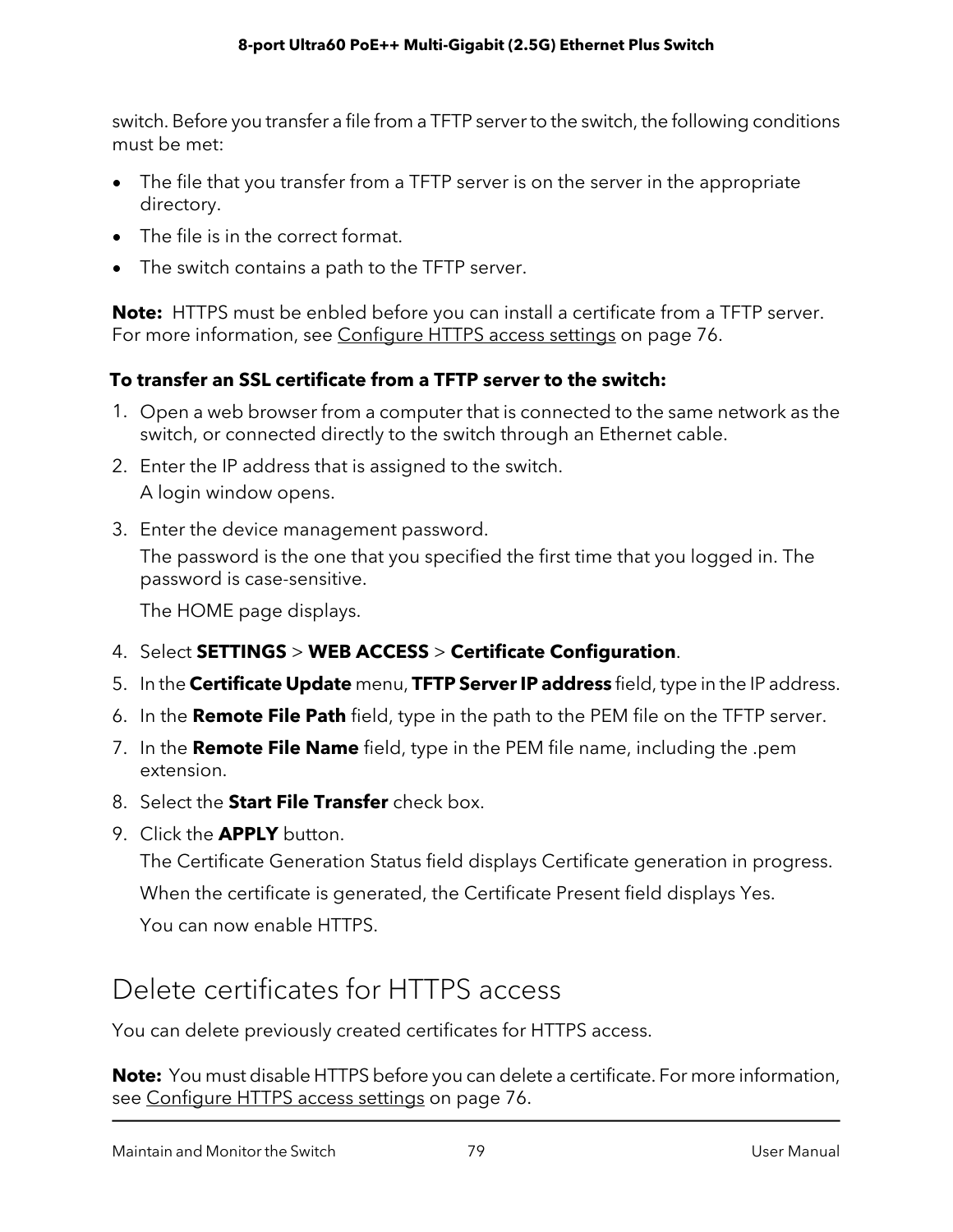### **To delete an SSL certificate:**

- 1. Open a web browser from a computer that is connected to the same network as the switch, or connected directly to the switch through an Ethernet cable.
- 2. Enter the IP address that is assigned to the switch. A login window opens.
- 3. Enter the device management password. The password is the one that you specified the first time that you logged in. The password is case-sensitive.

The HOME page displays.

- 4. Select **SETTINGS** > **WEB ACCESS** > **Certificate Configuration**. The Cerificate Management page displays.
- 5. Click the **Delete Certificates** radio button.
- 6. Click the **APPLY** button.

The Certificate Generation Status field displays No certificate generation in progress.

When the certificate is deleted, the Certificate Present field displays No.

# Change or lift access restrictions to the switch

If you set up IP addresses that are allowed to access the switch through the device UI for management purposes, you can remove one or more IP addresses, or you can remove all IP addresses to lift the access restrictions.

If you lift access restrictions, any IP address can access the device UI of the switch. (The user still must enter a password to access the device UI.)

### **To change or lift access restrictions to the switch:**

- 1. Open a web browser from a computer that is connected to the same network as the switch, or connected directly to the switch through an Ethernet cable.
- 2. Enter the IP address that is assigned to the switch. A login window opens.
- 3. Enter the device management password.

The password is the one that you specified the first time that you logged in. The password is case-sensitive.

The HOME page displays.

4. From the menu at the top of the page, select **SETTINGS**.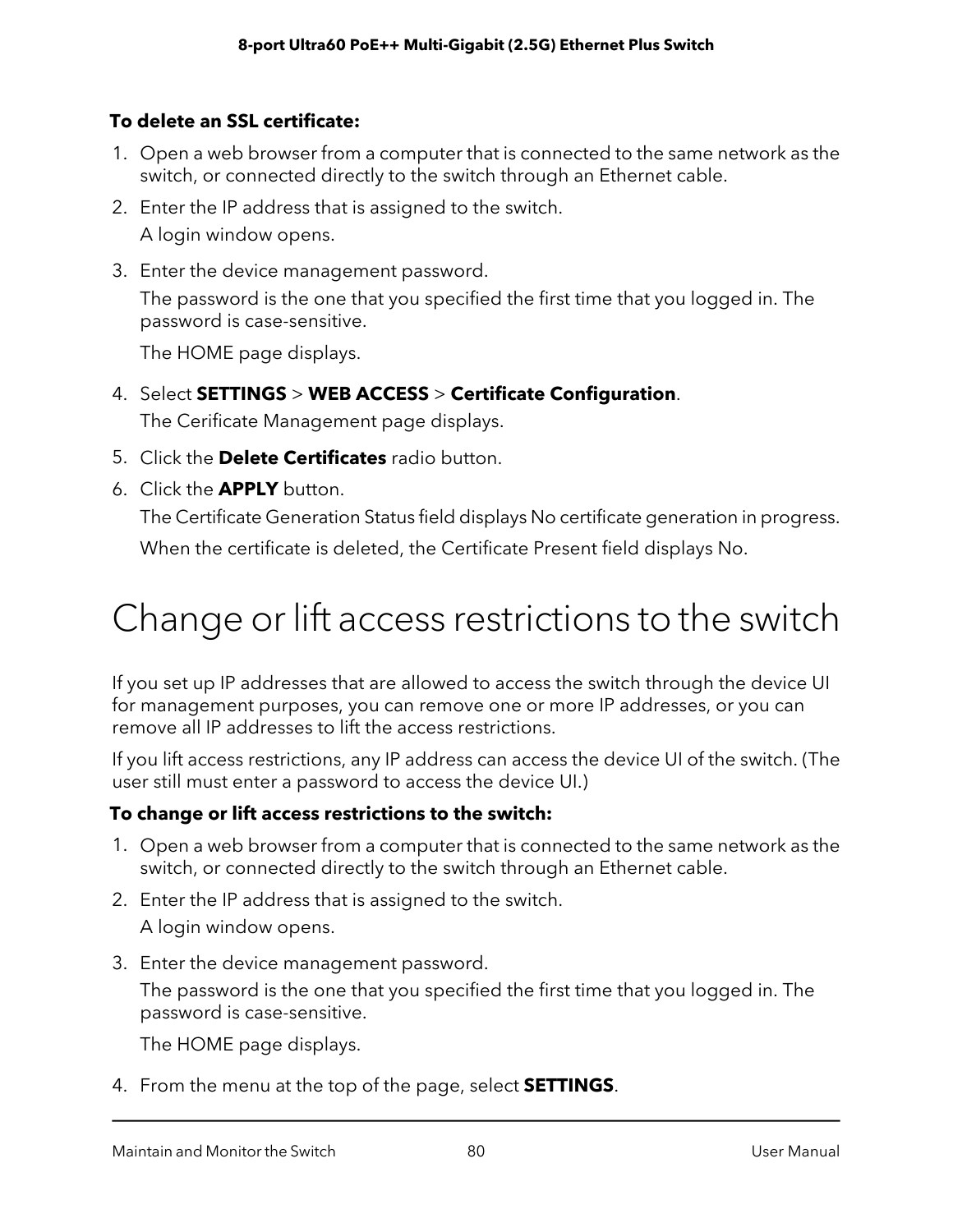- 5. From the menu on the left, select **ACCESS CONTROL**. The ACCESS CONTROL page displays.
- 6. Click the IP address that you want to remove. The DELETE button displays.
- 7. Click the **DELETE** button.

The IP address is removed from the list, and access to the switch's device UI from the IP address is blocked.

8. To remove more IP addresses, repeat steps 6 and 7.

**CAUTION:** If you remove all IP addresses, all access restrictions are removed and any IP address can access the device UI of the switch.

# Manage the DoS prevention mode

You can enable the Denial of Service (DoS) prevention mode so that the switch automatically blocks malicious packets. By default, this mode is disabled.

### **To manage the DoS prevention mode:**

- 1. Open a web browser from a computer that is connected to the same network as the switch, or connected directly to the switch through an Ethernet cable.
- 2. Enter the IP address that is assigned to the switch. A login window opens.
- 3. Enter the device management password. The password is the one that you specified the first time that you logged in. The password is case-sensitive.

The HOME page displays.

- 4. From the menu at the top of the page, select **SETTINGS**.
- 5. From the menu on the left, select **DOS PREVENTION**. The DOS PREVENTION page displays.
- 6. Enable or disable the DoS prevention mode by clicking the button. When the DoS prevention mode is enabled, the button bar displays green.
- 7. Click the **APPLY** button.

Your settings are saved.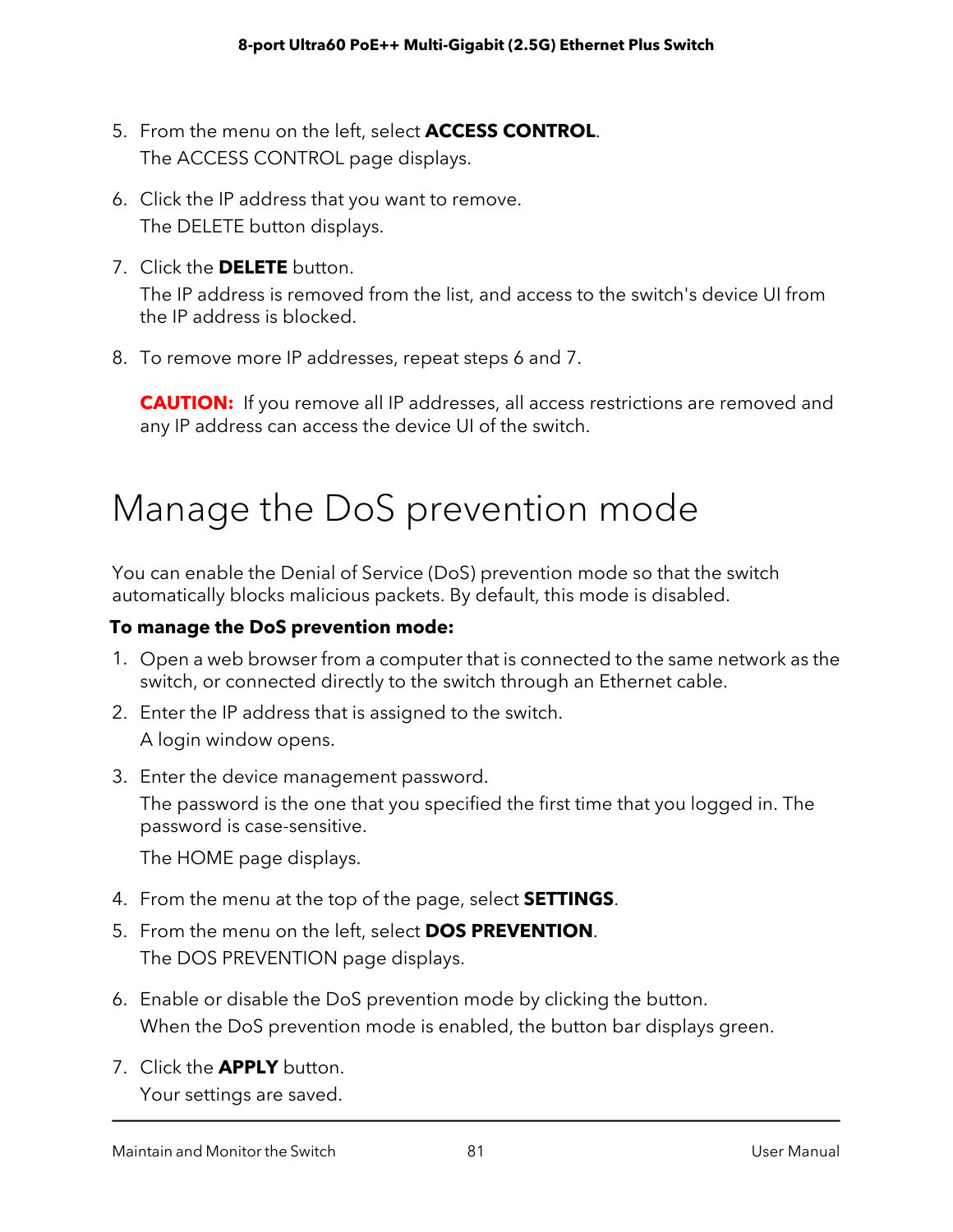# Manage the power saving mode

The power saving mode enables the IEEE 802.3az Energy Efficient Ethernet (EEE) function, cable length power saving, and link-up and link-down power saving:

- **IEEE 802.3az**: Combines the Energy Efficient Ethernet (EEE) 802.3 MAC sublayer with the 100BASE-TX, 1000BASE-T, and 10GBASE-T physical layers to support operation in Low Power Idle (LPI) mode. When LPI mode is enabled, systems on both sides of the link can disable portions of their functionality and save power during periods of low link utilization.
- **Short cable power saving**: Dynamically detects and adjusts power that is required for the detected cable length.
- **Link-down power saving**: Reduces the power consumption considerably when the network cable is disconnected. When the network cable is reconnected, the switch detects an incoming signal and restores normal power.

By default, the power saving mode is disabled.

#### **To manage the power saving mode on the switch:**

- 1. Open a web browser from a computer that is connected to the same network as the switch, or connected directly to the switch through an Ethernet cable.
- 2. Enter the IP address that is assigned to the switch. A login window opens.
- 3. Enter the device management password.

The password is the one that you specified the first time that you logged in. The password is case-sensitive.

The HOME page displays.

- 4. From the menu at the top of the page, select **SETTINGS**.
- 5. From the menu on the left, select **POWER SAVING**. The POWER SAVING pop-up window opens.
- 6. Enable or disable the power saving mode by clicking the button. When the power saving mode is enabled, the button bar displays green.
- 7. Click the **APPLY** button.

Your settings are saved.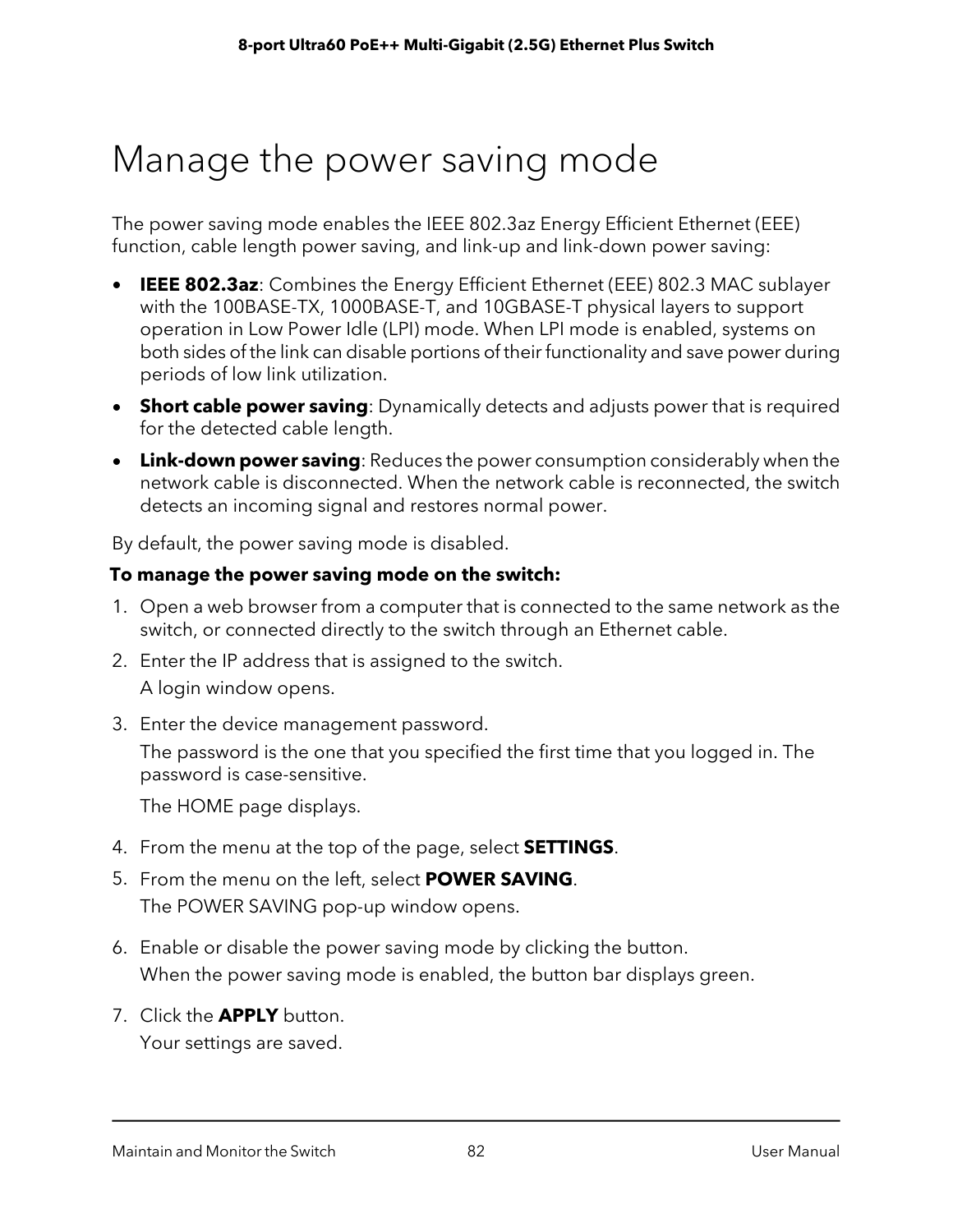# Control the port LEDs

You can turn the port LEDs on the switch on and off by using the device UI.

By default, a port LED lights when you connect a powered-on device to the port. When the switch functions with its LEDs off, we refer to it as Stealth Mode.

### **To control the port LEDs through the device UI:**

- 1. Open a web browser from a computer that is connected to the same network as the switch, or connected directly to the switch through an Ethernet cable.
- 2. Enter the IP address that is assigned to the switch. A login window opens.
- 3. Enter the device management password.

The password is the one that you specified the first time that you logged in. The password is case-sensitive.

The HOME page displays.

#### 4. Select **Port LEDs**.

The Port LEDs button displays.

- 5. Disable or enable the port LEDs by clicking the button. When the port LEDs are enabled, the button bar displays green. When the ports LEDs are disabled (Stealth Mode), the button bar displays gray.
- 6. Click the **APPLY** button. Your settings are saved.

# Change the switch device name

By default, the device name of the switch is the same as the model number. This device name shows in, for example, in Windows Explorer and Bonjour. You can change the device name, which can be up to 20 characters.

#### **To change the device name of the switch:**

- 1. Open a web browser from a computer that is connected to the same network as the switch, or connected directly to the switch through an Ethernet cable.
- 2. Enter the IP address that is assigned to the switch. A login window opens.
- 3. Enter the device management password.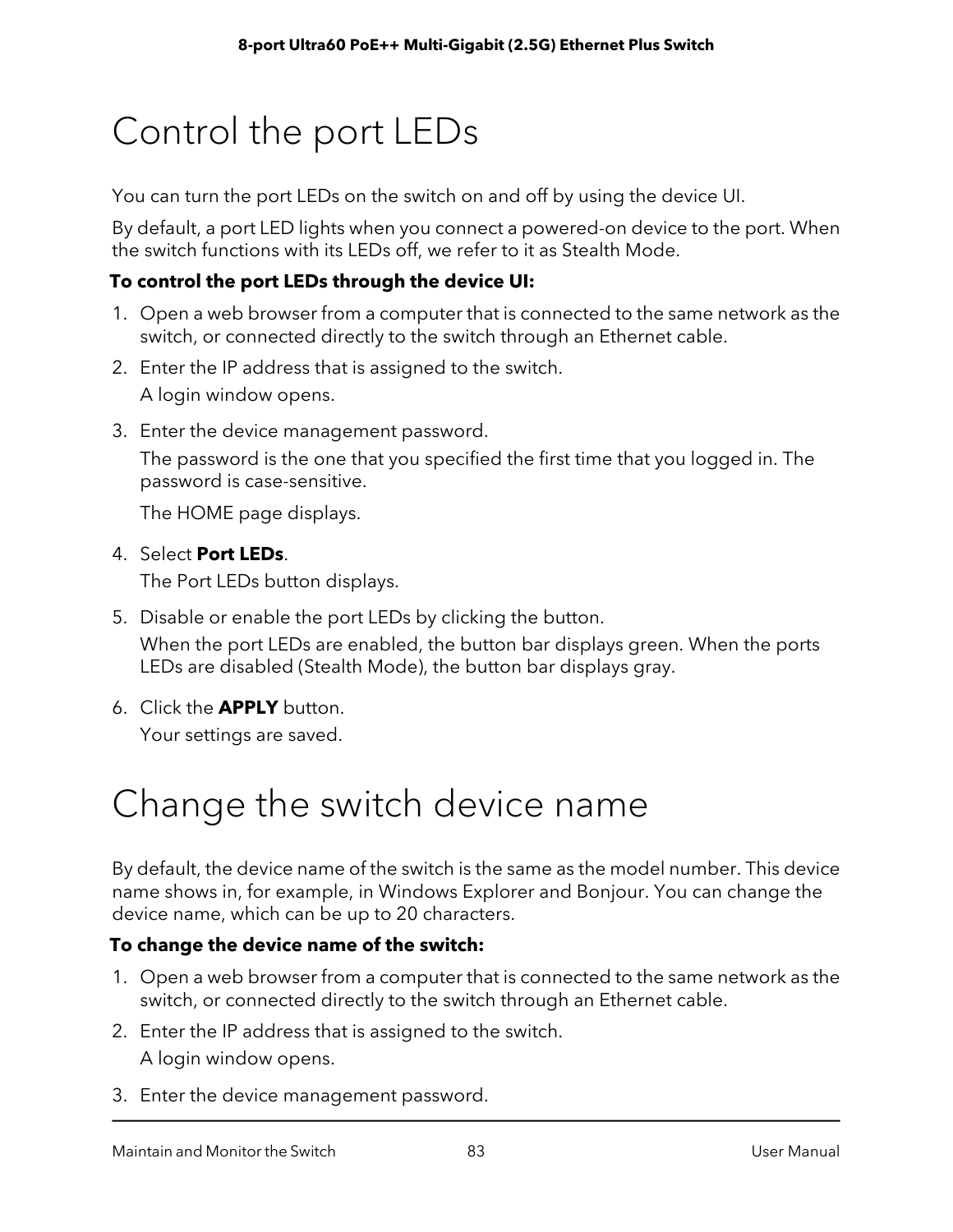The password is the one that you specified the first time that you logged in. The password is case-sensitive.

The HOME page displays.

- 4. In the SYSTEM INFO menu **Switch Name** field, enter a new name for the switch.
- 5. Click the **APPLY** button. Your settings are saved.

# View system information

You can view basic information about the switch, such as the firmware version, switch name, MAC address, serial number, and model number. You can also view or edit the language, or check for firmware updates.

### **To view basic information about the switch:**

- 1. Open a web browser from a computer that is connected to the same network as the switch, or connected directly to the switch through an Ethernet cable.
- 2. Enter the IP address that is assigned to the switch. A login window opens.
- 3. Enter the device management password.

The password is the one that you specified the first time that you logged in. The password is case-sensitive.

The HOME page displays.

# Date and time settings

You can set the system time manually, or enable Simple Network Time Protocol (SNTP) to allow the switch to automatically synchronize its internal clock with the time provided by an SNTP server.

If you want to automate SNTP time syncing, you must configure the SNTP client mode, configure one or more SNTP servers, and then enable system time syncing.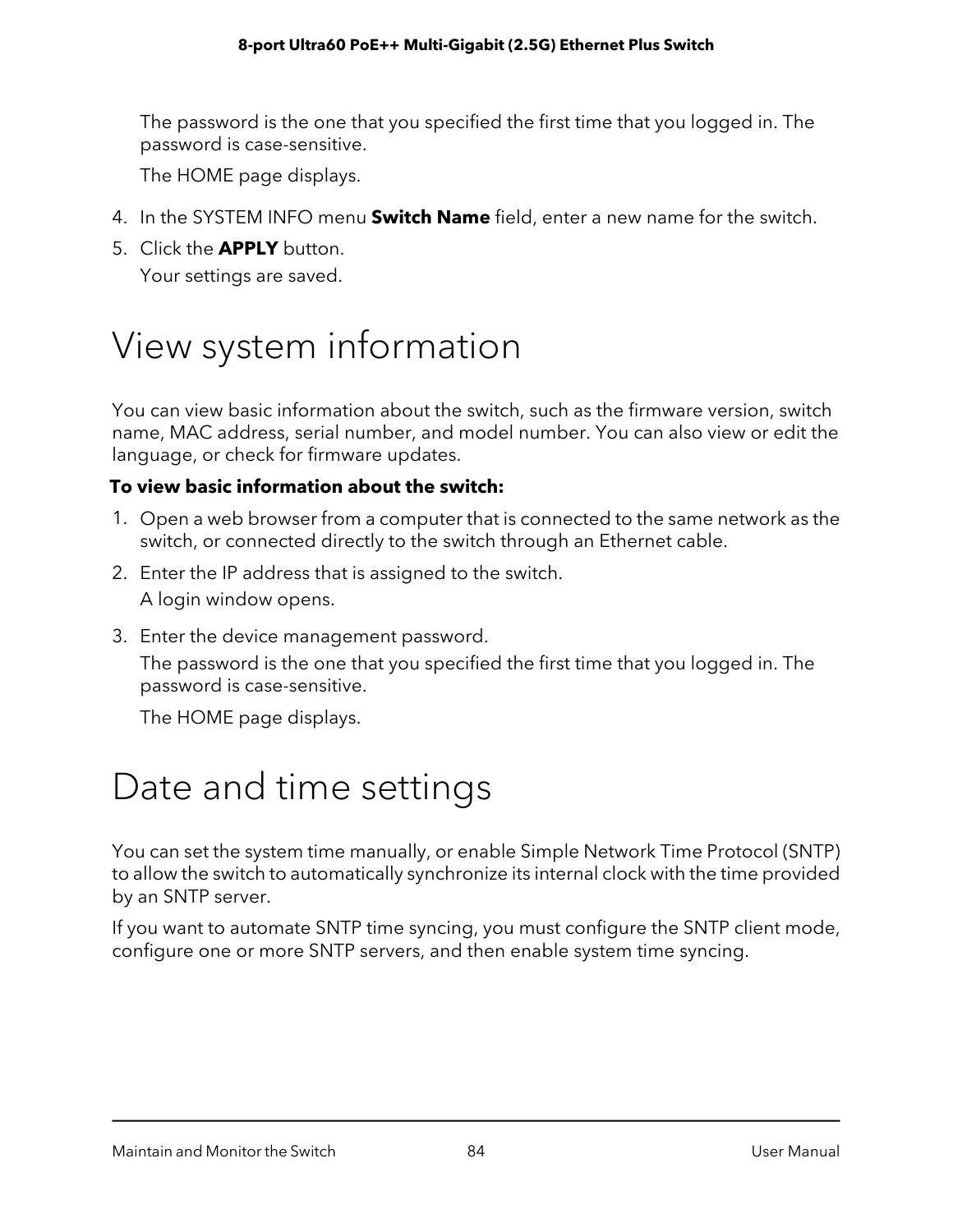## Configure the system time manually

### **To set the system time manually:**

- 1. Open a web browser from a computer that is connected to the same network as the switch, or connected directly to the switch through an Ethernet cable.
- 2. Enter the IP address that is assigned to the switch. A login window opens.
- 3. Enter the device management password.

The password is the one that you specified the first time that you logged in. The password is case-sensitive.

The HOME page displays.

- 4. In the SYSTEM TIME section, click the down arrow to expand the menu. The system time options display.
- 5. Select **Local** on the toggle. The button displays on the left side of the toggle, and the toggle bar turns gray.
- 6. Click in the **Date** field and select the date from the pop-up menu. The date field displays the date that you set.
- 7. Click in the **Time** field and select the time from the pop-up menu. The time field displays the time that you set.
- <span id="page-84-0"></span>8. Click the **APPLY** button.

Your settings are saved.

The current system date and time display next to the menu icon.

### Configure the SNTP client mode

You can configure the SNTP client mode as unicast or broadcast.

**Note:** Automated time syncing depends on the switch knowing how to contact your SNTP servers, and then activating automated time syncing. For more information, see [Configure](#page-86-0) an SNTP server on page 87 and Enable system time to [synchronize](#page-87-0) with an SNTP [server](#page-87-0) on page 88.

### **To enable SNTP client mode and configure it for unicast or broadcast:**

- 1. Open a web browser from a computer that is connected to the same network as the switch, or connected directly to the switch through an Ethernet cable.
- 2. Enter the IP address that is assigned to the switch.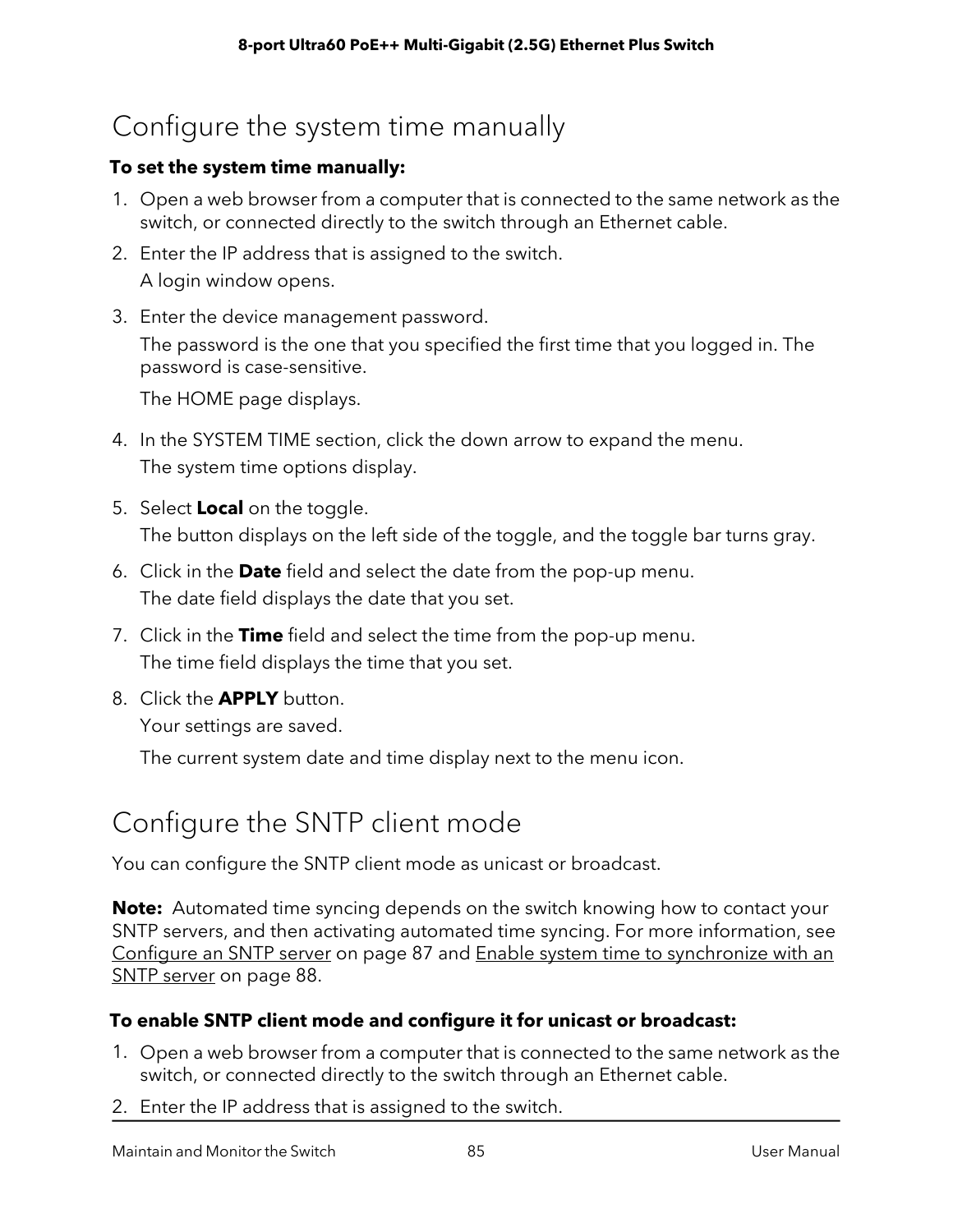A login window opens.

3. Enter the device management password.

The password is the one that you specified the first time that you logged in. The password is case-sensitive.

The HOME page displays.

4. Select **Settings > SNTP**

The SNTP options display.

- 5. Click the **SNTP Configuration** tab. The SNTP Configuration options display.
- 6. Under Client Mode, select the mode of operation of the SNTP client:
	- **Broadcast**: If there is a time server on your network, then you can enable broadcast. The SNTP client on the switch listens for time packets that the server broadcasts to the network.

If you enable this option, skip steps 6 through10.

**Note:** We recommend that the broadcast client mode be enabled only by professional network admins or installers with an advanced understanding of network security.

- **Unicast**: The SNTP client sends a request to a external public SNTP server, or a pool of time servers, such as an SNTP server provided by your ISP. The SNTP server responds with the time, and the switch calculates and sets the local system time by factoring in the round-trip and local time zone offset relative to the SNTP server time, which is usually in UTC (equivalent to Greenwich Meridian Time). The default value is Unicast.
- 7. If the SNTP client mode is **Unicast**, use the SNTP Server Configuration page to add the IP address or DNS name of one or more SNTP servers for the switch to poll. For more information, see [Configure](#page-86-0) an SNTP server on page 87.
- 8. In the **Port** field, specify the local UDP port on which the SNTP client receives server packets.

The allowed range is 1025 to 65535 and 123. The default value is 123. When the default value is configured, the actual client port value used in SNTP packets is assigned by the switch.

9. In the **Unicast Poll Interval** field, specify the number of seconds between unicast poll requests expressed as a power of 2. The allowed range is 6 to 10. The default value is 6.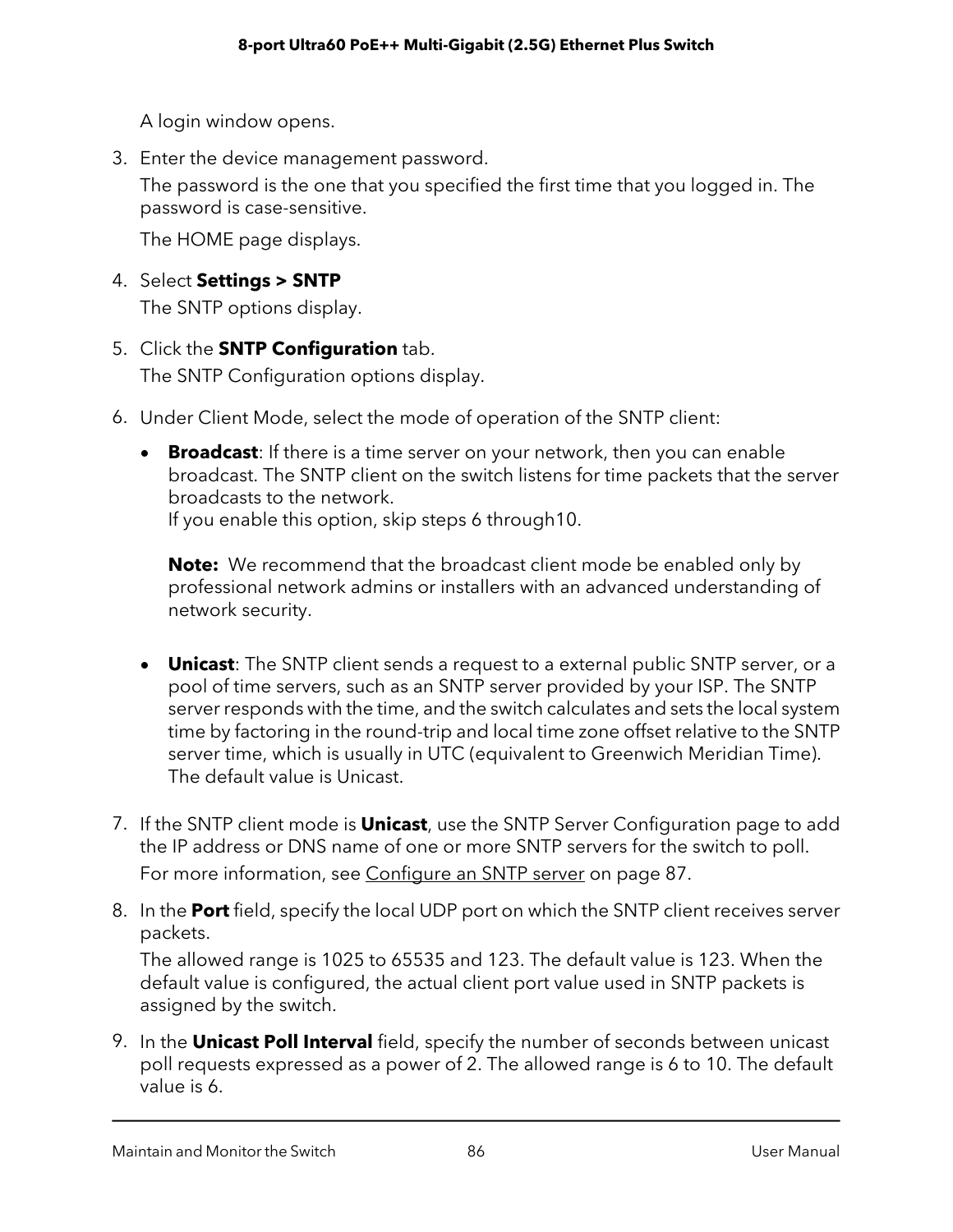- 10. In the **Unicast Poll Timeout** field, specify the number of seconds to wait for an SNTP response to a unicast poll request. The allowed range is 1 to 30. The default value is 5.
- 11. In the **Unicast Poll Retry** field, specify the number of times to retry a unicast poll request to an SNTP server after the first time-out before the switch attempts to use the next configured server.

The allowed range is 0 to 10. The default value is 2.

<span id="page-86-0"></span>12. Click the **APPLY** button.

Your settings are saved.

### Configure an SNTP server

You can enable automatic syncing of system time after you configure at least one SNTP server providing you also:

- Configure the SNTP client mode to use either a public SNTP server, or a clock and SNTP server within your own network. For more information, see [Configure](#page-84-0) the SNTP client [mode](#page-84-0) on page 85.
- Activate automated time management. For more information, see **[Enable](#page-87-0) system** time to [synchronize](#page-87-0) with an SNTP server on page 88.

### **To configure an SNTP server:**

- 1. Open a web browser from a computer that is connected to the same network as the switch, or connected directly to the switch through an Ethernet cable.
- 2. Enter the IP address that is assigned to the switch. A login window opens.
- 3. Enter the device management password.

The password is the one that you specified the first time that you logged in. The password is case-sensitive.

The HOME page displays.

4. Select **Settings > SNTP**

The SNTP options display.

- 5. Click the **SNTP Server Configuration** tab.
- 6. Click the purple **Add** button.

The SNTP server configuration menu options display.

7. From the **Server Type** menu, select either IPv4 or DNS.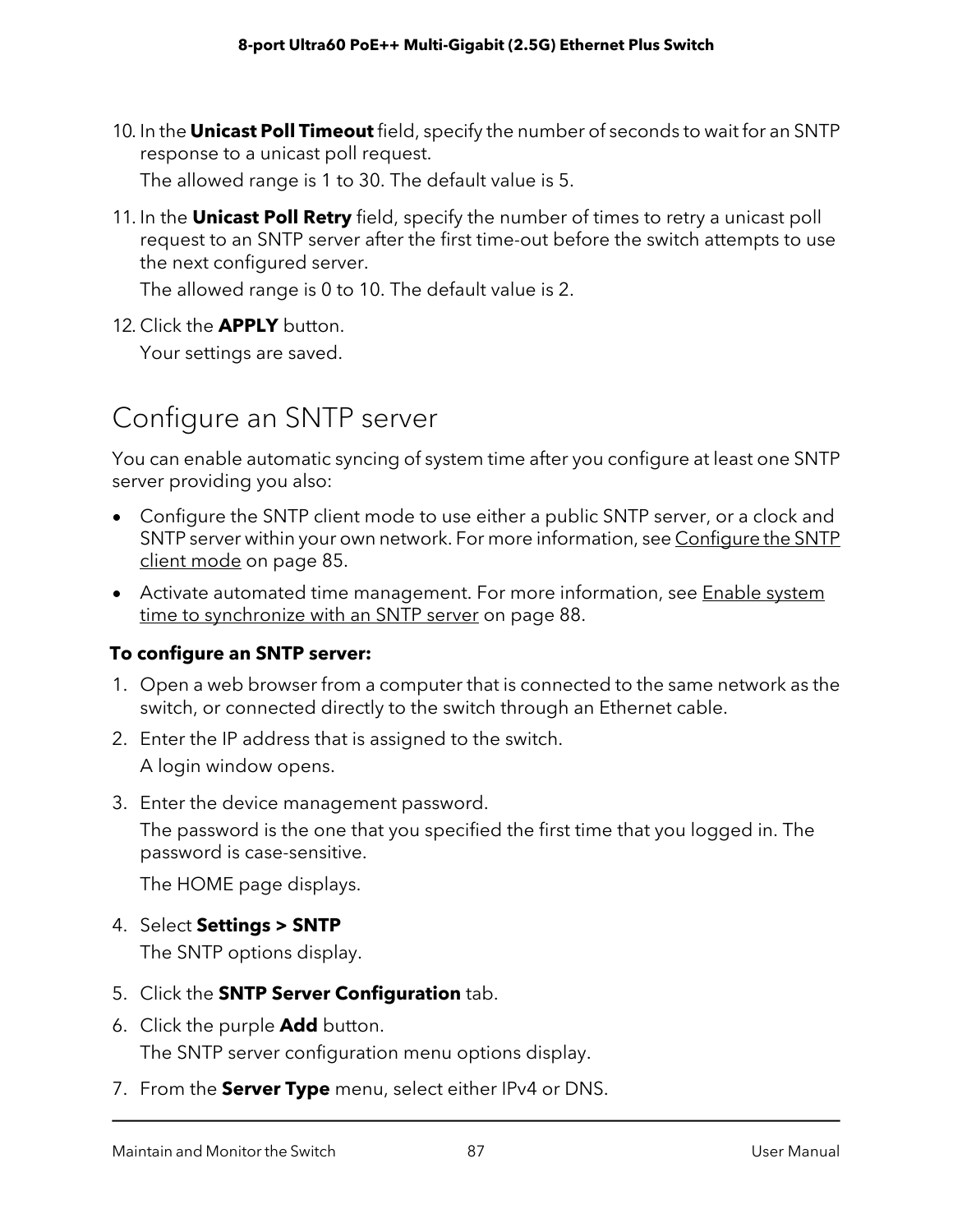- 8. In the **Address** field, enter the address in the format compatible with Server Type.
- 9. In the **Port** field, enter the number of the port to use for UDP transmissions: 123, or 1025 to 36465.

For unicast transmissions between the SNTP client and an external SNTP server, this port must be open in the firewall to allow access.

When the SNTP client mode is broadcast, only allow the internal SNTP server to access the port.

- 10. In the **Priority** field, set a priority from 1 to 3, with the lowest number assigned to the preferred SNTP server.
- 11. In the **Version** field, set the SNTP version from 1 to 4.
- 12. Click the **APPLY** button.

Your settings are saved.

<span id="page-87-0"></span>The SNTP server information displays in a table.

### Enable system time to synchronize with an SNTP server

The local system time on the switch can be set to sync with an SNTP server when the following conditions are met:

- The SNTP client mode is configured.
- The switch can contact a configured SNTP server.

For more information, see [Configure](#page-86-0) an SNTP server on page 87

#### **To enable system time to synchronize with SNTP server time:**

- 1. Open a web browser from a computer that is connected to the same network as the switch, or connected directly to the switch through an Ethernet cable.
- 2. Enter the IP address that is assigned to the switch. A login window opens.
- 3. Enter the device management password. The password is the one that you specified the first time that you logged in. The password is case-sensitive.

The HOME page displays.

- 4. In the SYSTEM TIME section, click the down arrow to expand the menu. The system time options display.
- 5. Click the **SNTP** button to turn it green.
- 6. From the **Time Zone** menu, select the time zone in which the switch operates.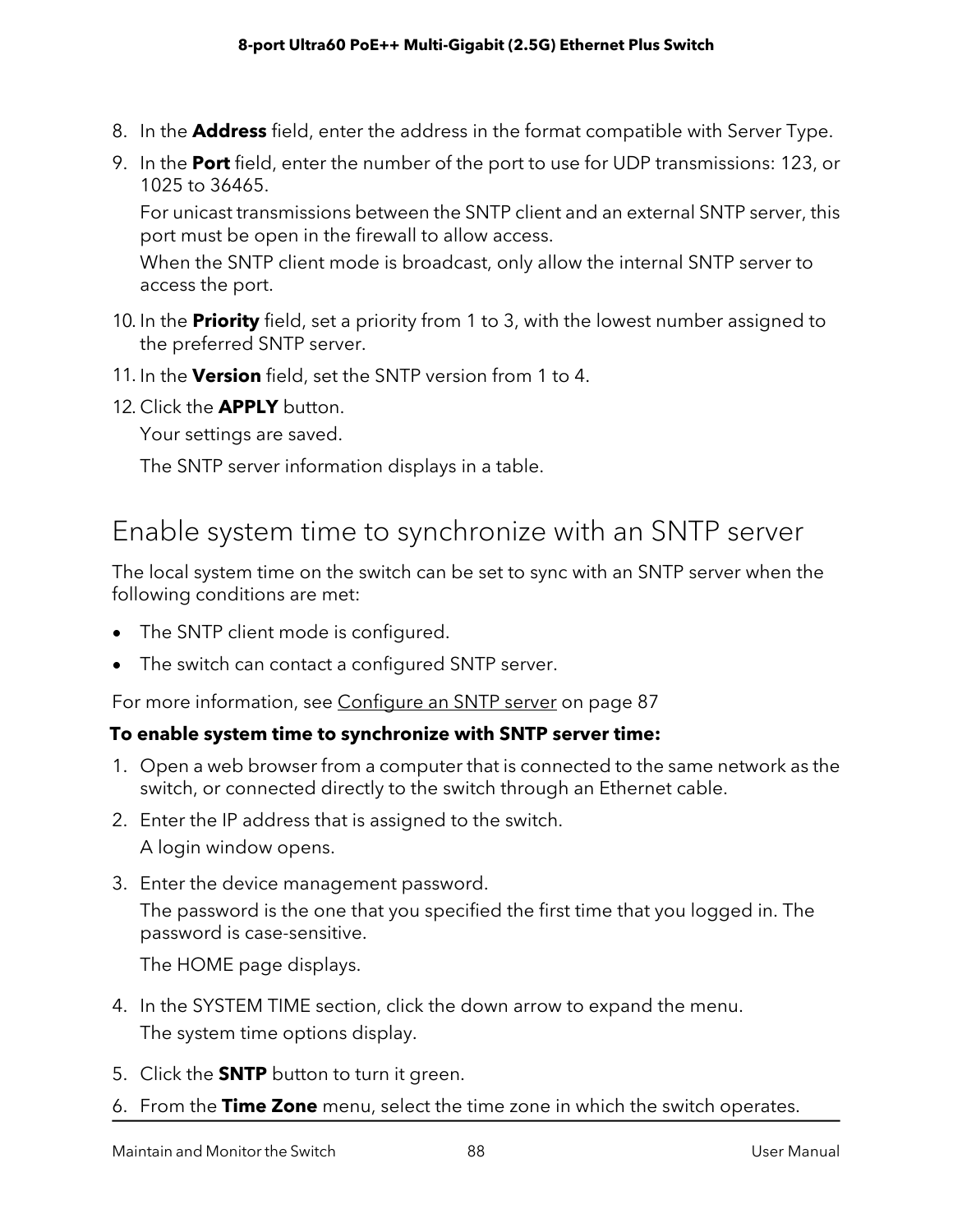7. Click the **APPLY** button.

Your settings are saved.

The current system date and time display next to the menu icon.

### Configure daylight saving time

### **To set the system time manually:**

- 1. Open a web browser from a computer that is connected to the same network as the switch, or connected directly to the switch through an Ethernet cable.
- 2. Enter the IP address that is assigned to the switch. A login window opens.
- 3. Enter the device management password. The password is the one that you specified the first time that you logged in. The password is case-sensitive.

The HOME page displays.

4. Select **Settings > SNTP**

The SNTP options display.

- 5. Click the **Daylight Saving (DST) Configuration** tab. The Daylight Saving configuration options display.
- 6. In the **Daylight Saving (DST) Configuration** section, click the radio button for your preferred option.
	- a. **Disable**: Daylight Saving is disabled by default.
	- b. **Recurring**: Manually configure the yearly recurrence of the daylight savings schedule for your location, including the start and end of the recurrence, the amount of time offset, and the time zone.
		- Week: Select the week that daylight savings begins or ends.
		- Day: Select the day of the week that daylight savings begins or ends.
		- Month: Select the month in which daylight savings begins or ends.
		- Hours: Select the daylight savings time offset in hours.
		- Minutes: Select the daylight savings time offset in hours, for example, 30 minutes.
		- Zone: Select the time zone for your location.
	- c. **Recurring EU**: Set the time zone to your EU location.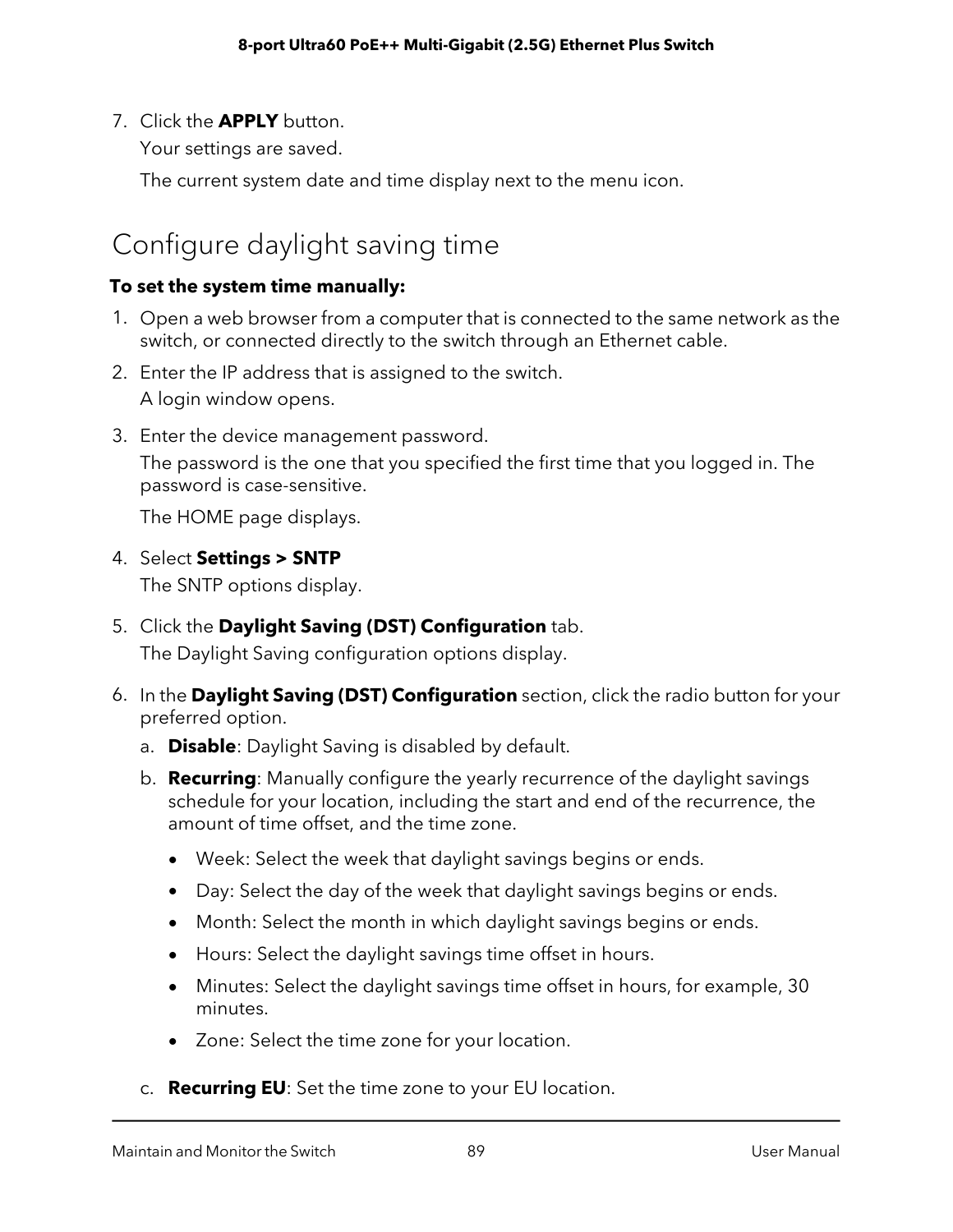Fields display the start and end days and offset times for your zone.

d. **Recurring USA**: Set the time zone to your US location. Fields display the start and end days and offset times for your zone.

#### e. **Nonrecurring**:

- Month: Select the month in which daylight savings begins or ends.
- Date: Select the date in which daylight savings begins or ends.
- Year: Select the year for which you want to add a daylight savings time schedule.
- Hours: Select the daylight savings time offset in hours.
- Minutes: Select the daylight savings time offset in hours, for example, 30 minutes.
- Zone: Select the time zone for your location.
- 7. Click the **APPLY** button.

Your settings are saved.

The current system date and time display next to the menu icon.

### View daylight saving time status

#### **To set the system time manually:**

- 1. Open a web browser from a computer that is connected to the same network as the switch, or connected directly to the switch through an Ethernet cable.
- 2. Enter the IP address that is assigned to the switch. A login window opens.
- 3. Enter the device management password. The password is the one that you specified the first time that you logged in. The password is case-sensitive.

The HOME page displays.

### 4. Select **Settings > SNTP**

The SNTP options display.

### 5. Click the **Daylight Saving (DST) Status** tab.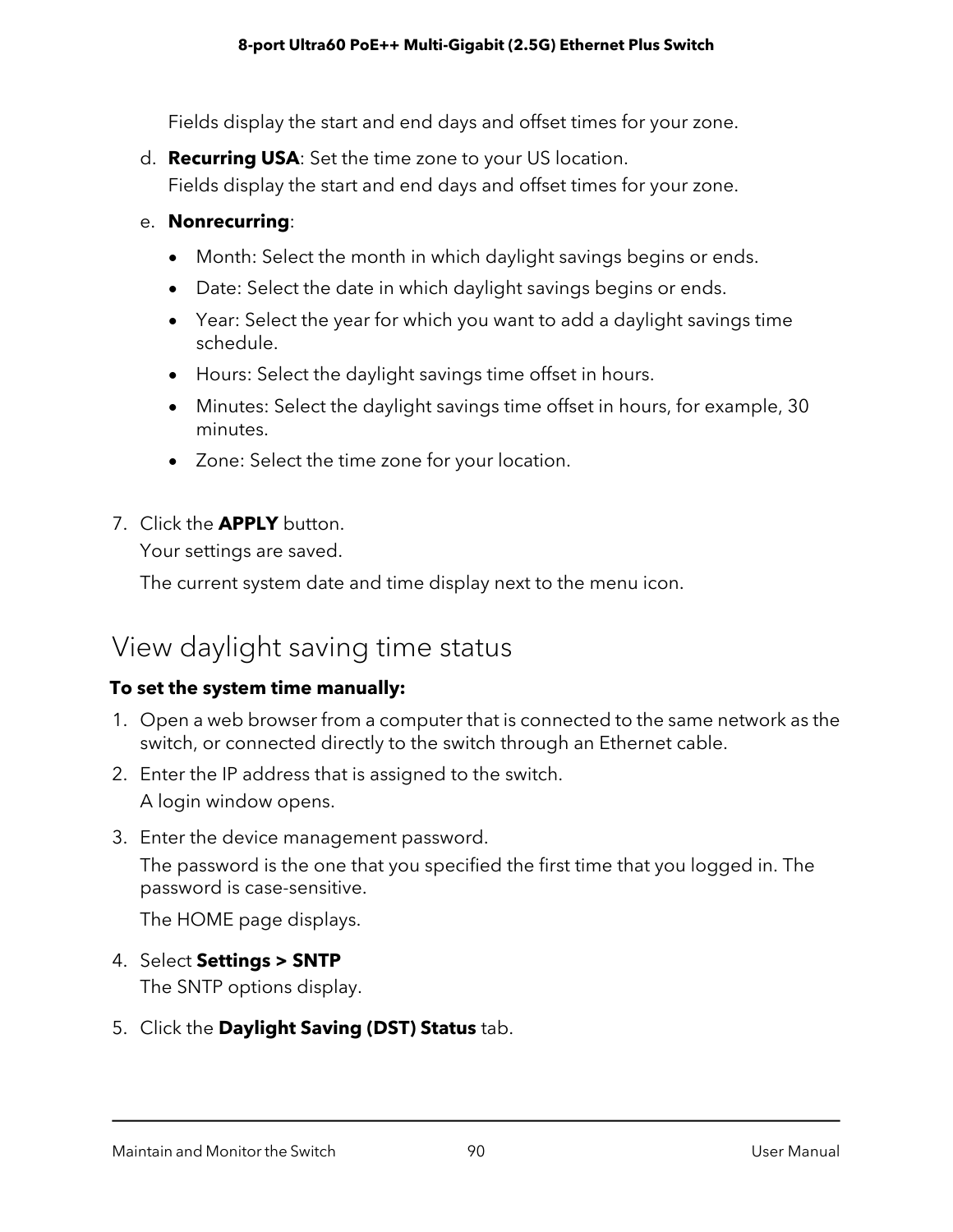The following fields display:

- **Daylight Saving (DST)**: Displays the type of daylight setting enabled.
- **Begins At**: Displays the scheduled settings for the start of the daylight savings period.
- **Ends At**: Displays the scheduled settings for the end of the daylight savings period.
- **Offset (in Minutes)**: Displays the daylight savings time offset in minutes.
- **Zone**: Select the time zone for your location.
- **Daylight Saving (DST) in Effect**: Indicates whether the daylight savings offset is currently being applied to system time.

# View switch connections

You can see the number of connections that are established on the switch.

### **To see the number of connections on the switch:**

- 1. Open a web browser from a computer that is connected to the same network as the switch, or connected directly to the switch through an Ethernet cable.
- 2. Enter the IP address that is assigned to the switch. A login window opens.
- 3. Enter the device management password.

The password is the one that you specified the first time that you logged in. The user name and password are case-sensitive.

The HOME page displays.

The switch connections show in the upper left of the page.

# View the status of a port

You can view the port status and drill down for details about the port.

### **To view the status of a port:**

- 1. Open a web browser from a computer that is connected to the same network as the switch, or connected directly to the switch through an Ethernet cable.
- 2. Enter the IP address that is assigned to the switch.
	- A login window opens.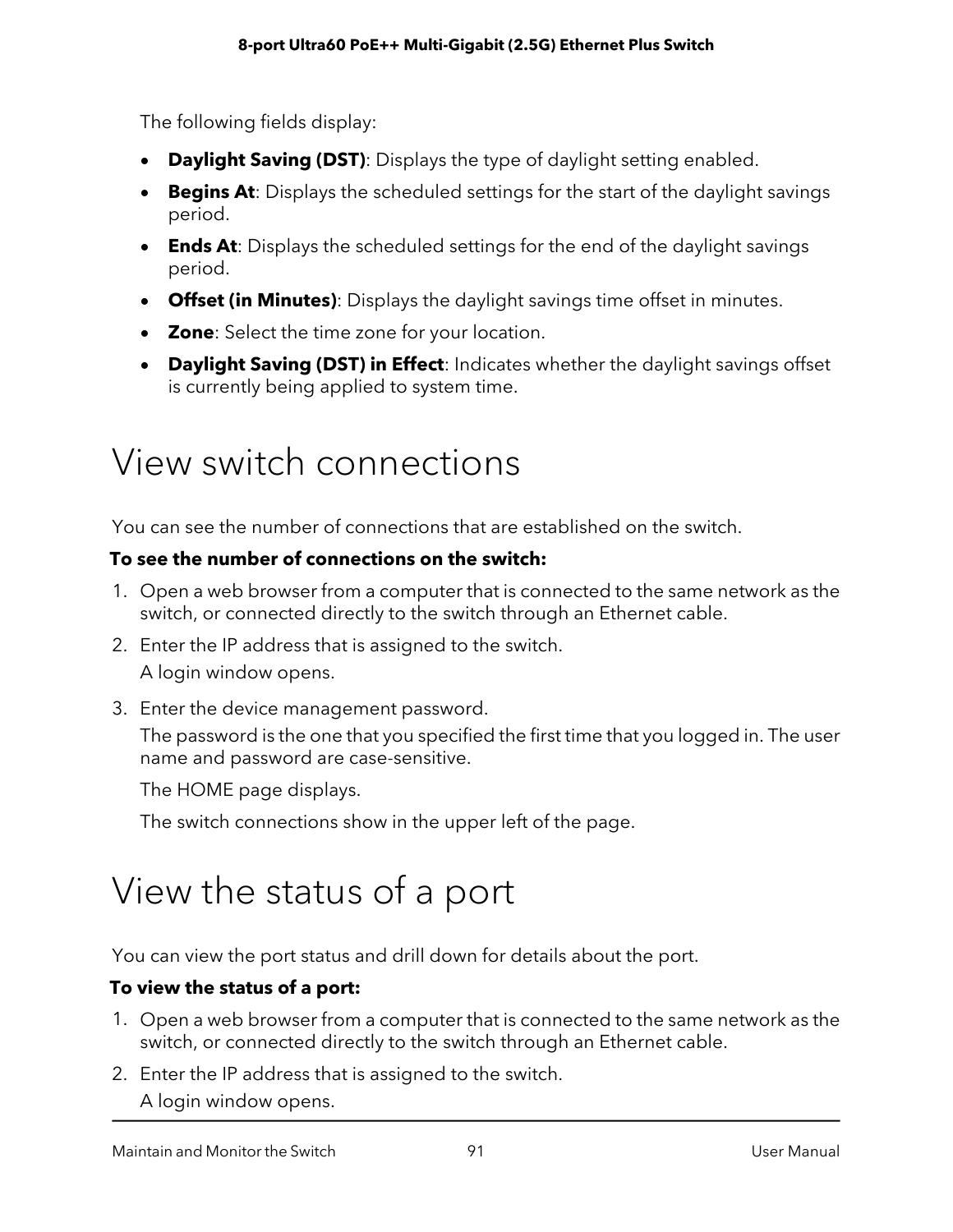3. Enter the device management password.

The password is the one that you specified the first time that you logged in. The password is case-sensitive.

The HOME page displays.

The PORT STATUS pane displays on the right or the bottom of the HOME page, depending on the size of your browser window.

A port that is in use shows as CONNECTED. A port that is not in use shows as AVAILABLE.

4. To view details about a port, select the port.

The pane displays detailed information about the port.

For information about setting rate limits for incoming and outgoing traffic, setting the port priority (if the QoS mode on the switch is port-based), setting the port speed (by default, the speed is set automatically), enabling flow control, and changing the port name label, see Manage [individual](#page-26-0) port settings on page 27.

# Power over Ethernet

You can manage Power over Ethernet (PoE) on the switch by turning the uninterrupted PoE feature on or off, and perform power cycling to reset one or more PSE ports. You can also view port status, and manage PoE settings for each Ethernet port.

### PoE considerations for switches that support PoE, PoE+ or PoE++

A switch that supports PoE, PoE+, or PoE++ prioritizes the PoE power that it supplies in ascending port order(that is, from the lowest-numbered port to the highest-numbered port), up to its total power budget.

If the power requirements for the attached powered devices (PDs) exceed the total power budget of the switch, the PD on the highest-numbered port is disabled to make sure that the PDs that are connected to the higher-priority, lower numbered ports are supported first.

Just because a PD is listed as an 802.3af PoE, 802.3at PoE+, or 802.3bt powered device does not necessarily mean that it requires the maximum power limit of the specification. Many PDs require less power, allowing all PoE+ ports to be active simultaneously.

Maintain and Monitor the Switch 92 User Manual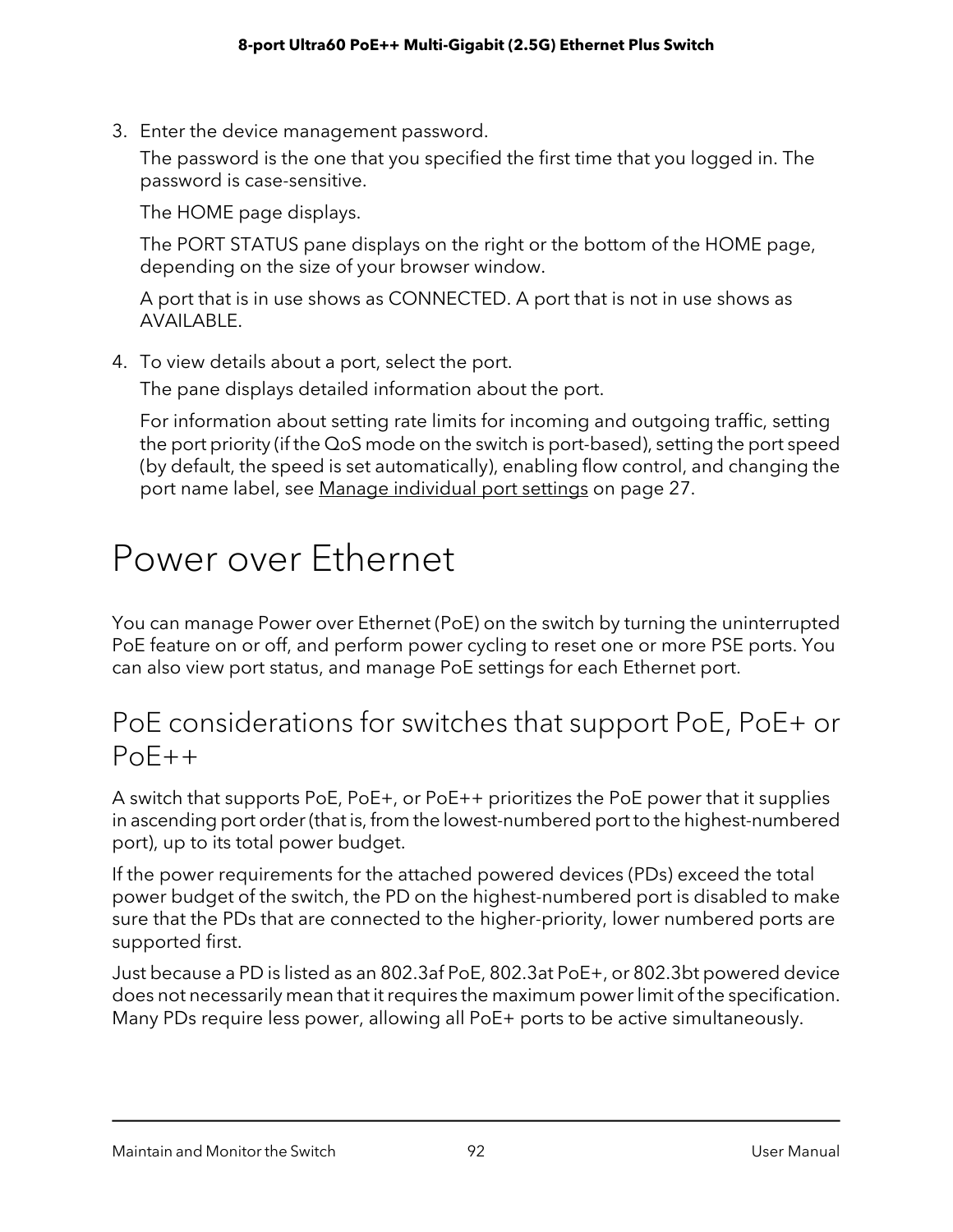### PoE++ and PoE+ overview

Model MS108EUP provides up to 60W PoE++ (IEEE 802.3bt) to each PoE++ port (1–4), and up to 30W PoE+ (IEEE 802.3at) to each PoE+ port (5–8). The maximum PoE power budget across all active PoE++ and PoE+ ports is 230W.

The PoE++ and PoE+ power supplied by the switch is prioritized in ascending port order (from port 1 to port 8), with a total power budget of 230W across all active PoE+ ports.

The following table shows the standard power ranges, calculated with the maximum cable length of 328 feet (100 meters). If a device receives insufficient PoE power from the switch, consider using a shorter cable.

| Device<br><b>Class</b> | Compatible PoE Standard | <b>Class Description</b> | Maximum Power<br>Supplied by the Switch | Power Delivered to the Device |
|------------------------|-------------------------|--------------------------|-----------------------------------------|-------------------------------|
| $\Omega$               | PoE, PoE+, and PoE++    | Default power (full)     | 15.4W                                   | $0.44W - 13.0W$               |
|                        | PoE, PoE+, and PoE++    | Very low power           | 4.0W                                    | 0.44W-3.84W                   |
| $\mathfrak{D}$         | PoE, PoE+, and PoE++    | Low power                | 7.0W                                    | 3.84W-6.49W                   |
| 3                      | PoE, PoE+, and PoE++    | Mid power                | 15.4W                                   | 6.49W-13.0W                   |
| 4                      | $PoE+$ and $PoE++$      | High power               | 30.0W                                   | 13.0W-25.5W                   |
| 5                      | $PoE++$                 | Ultra high power         | 45.0W                                   | 25.5W-40.0W                   |
| 6                      | $PoE++$                 | Ultra high power         | 60.0W                                   | 40.0W-51.0W                   |
|                        |                         |                          |                                         |                               |

Table 3. PoE classes and PoE power allocations

## Monitor PD health

You can use PD health monitoring to test the health of a PD that is connected to a PoE port. You can enable automated ping tests that check for connection faults, and you can restart PoE power to the PD.

**Note:** Wait a few minutes after attaching the PD before you start the PD health monitor.

### **To display the status of the PD:**

- 1. Open a web browser from a computer that is connected to the same network as the switch, or connected directly to the switch through an Ethernet cable.
- 2. Enter the IP address that is assigned to the switch.

A login window opens.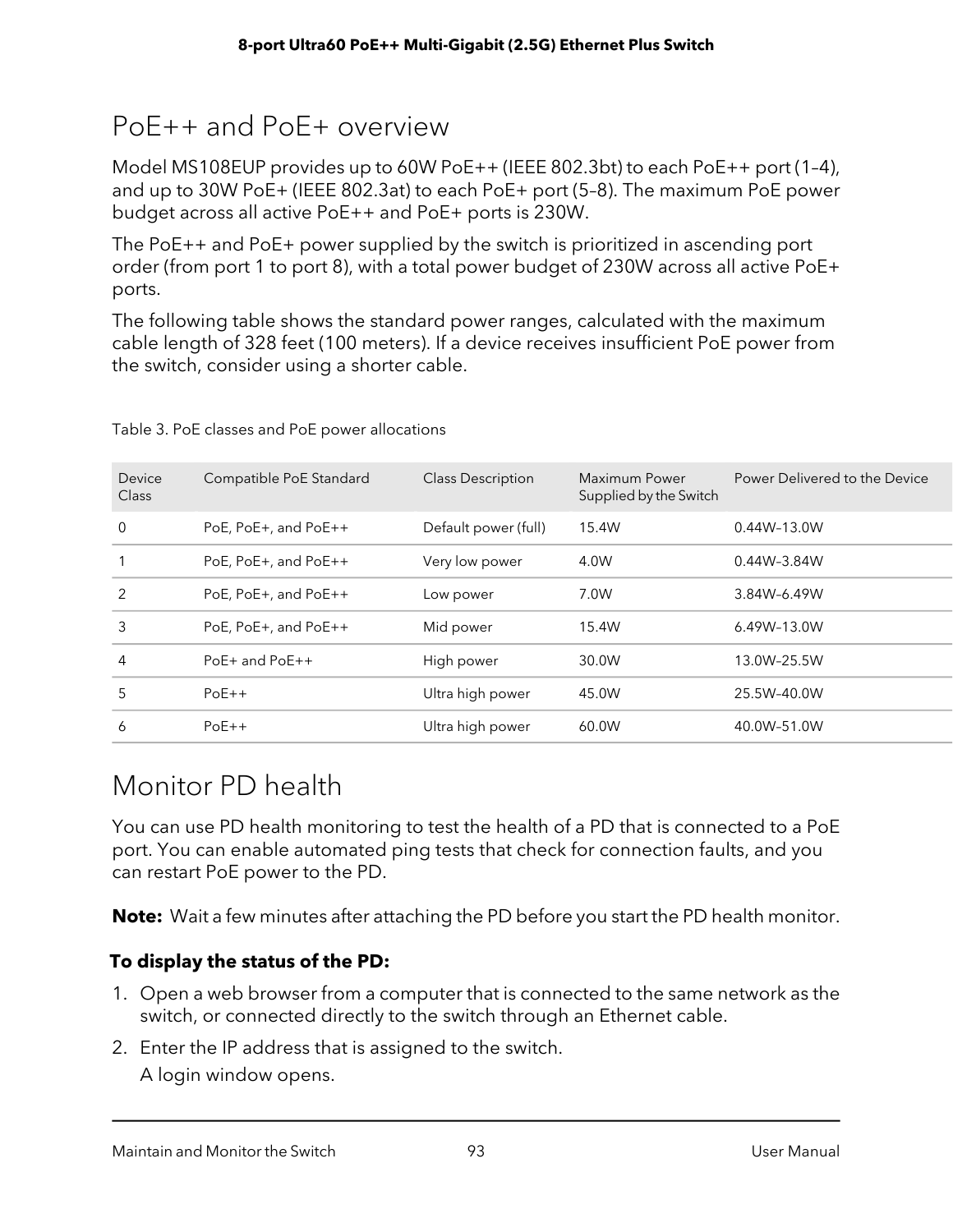3. Enter the device management password.

The password is the one that you specified the first time that you logged in. The password is case-sensitive.

The HOME page displays.

- 4. Select **POE** > **PD HEALTH MONITORING**. The PD Health Monitoring page displays.
- 5. Click the port where the PD that you want to test is connected. When the port is selected, the port button displays solid purple.
- 6. Click the **PD Health Monitoring** button to enable the feature. When enabled, the button bar displays green. A status message displays to confirm whether the PD Health Monitor is ready. The PD IP Address field displays the IP address of the PD.
- 7. In the **Ping Time Interval** field, enter the time interval in seconds for the ping test. The default value is 60 seconds.
- 8. Click to enable or disable the **If an error occurs while the PD Health Monitor is running, restart the PoE** toggle. When enabled, the button displays on the right of the toggle, and the toggle bar displays green.
- 9. Click to enable or disable the **If the Restart Count is over 5 then disable PoE** option. If you want to use a different count value, select **10** or **20** from the menu. The option is disabled by default, with the count set to 5.
- 10. When your settings are complete, click the **APPLY** button. The ping test on the PD begins.

**Total Count**: The number of ping tests conducted.

**Failure Count**: The number of tests where the ping failed to complete.

**Restart Count**: The number of times that the PoE port was reset.

## Manage uninterrupted PoE

If you enable the uninterrupted PoE feature, the switch continues to provide PoE power to any attached PDs while the switch is rebooting, even if it is rebooting after a regular

#### Maintain and Monitor the Switch 94 User Manual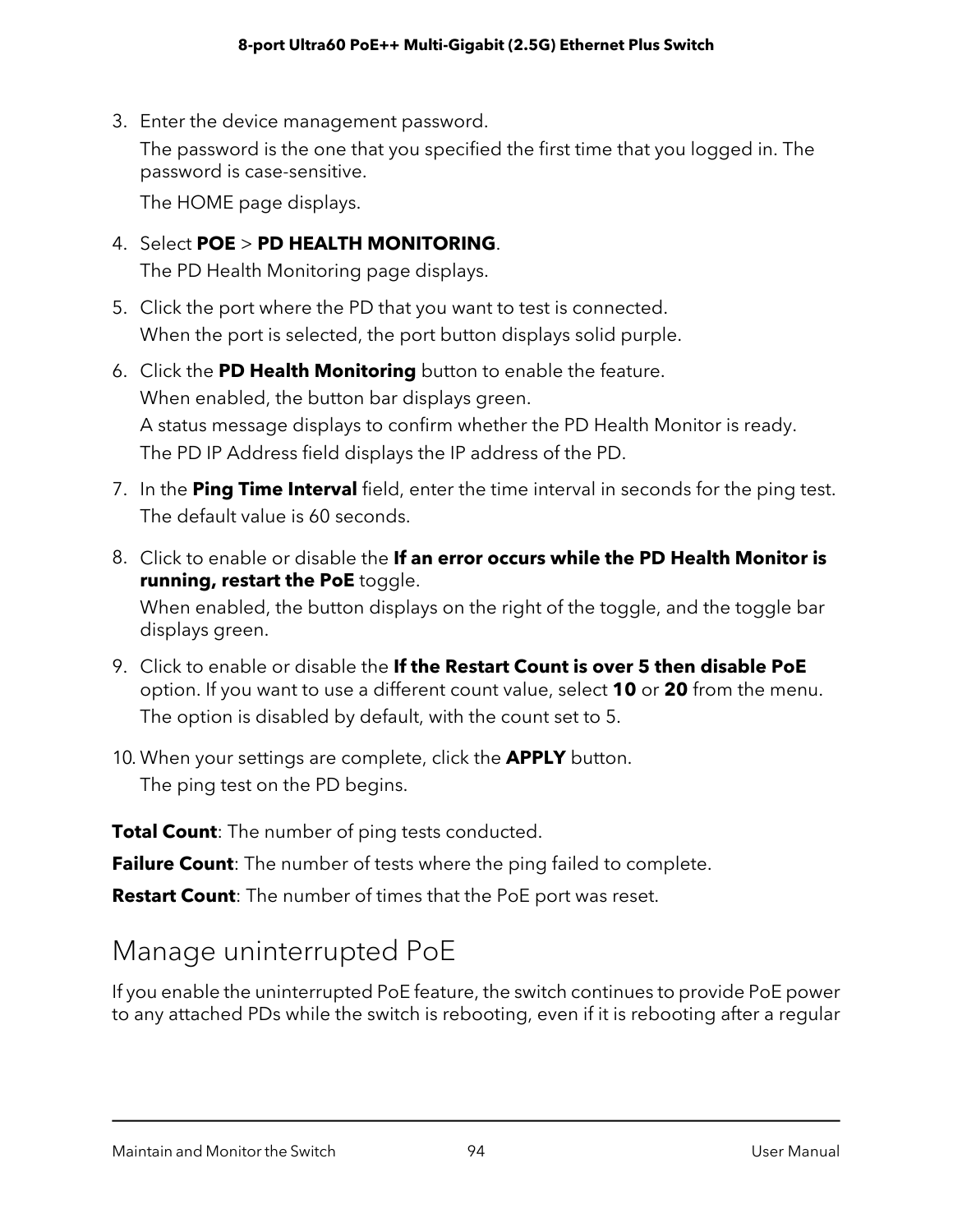firmware update. By default, the uninterrupted PoE feature is disabled, so that the switch stops providing PoE power while it is rebooting.

Even with the feature enabled, the switch temporarily stops providing PoE in the following situations:

- The switch reboots because you reset it to factory default settings.
- The switch reboots because you installed updated firmware that changed configuration options, the chip driver, or the default PoE settings.

### **To managed the uninterrupted PoE feature:**

- 1. Open a web browser from a computer that is connected to the same network as the switch, or connected directly to the switch through an Ethernet cable.
- 2. Enter the IP address that is assigned to the switch. A login window opens.
- 3. Enter the device management password. The password is the one that you specified the first time that you logged in. The password is case-sensitive.

The HOME page displays.

4. Select **POE**.

The Power over Ethernet (PoE) page displays.

5. Click the button to enable or disable **Uninterrupted PoE**.

**Disabled**: The button bar displays gray, and the button is positioned on the left. **Enabled**: The button bar displays green, and the button is positioned on the right.

## Power cycle the PoE ports

You can use the Power Cycle Ports feature to forcibly reset one or more PoE ports.

### **To power cycle PoE ports through the device UI:**

- 1. Open a web browser from a computer that is connected to the same network as the switch, or connected directly to the switch through an Ethernet cable.
- 2. Enter the IP address that is assigned to the switch. A login window opens.
- 3. Enter the device management password.

The password is the one that you specified the first time that you logged in. The password is case-sensitive.

The HOME page displays.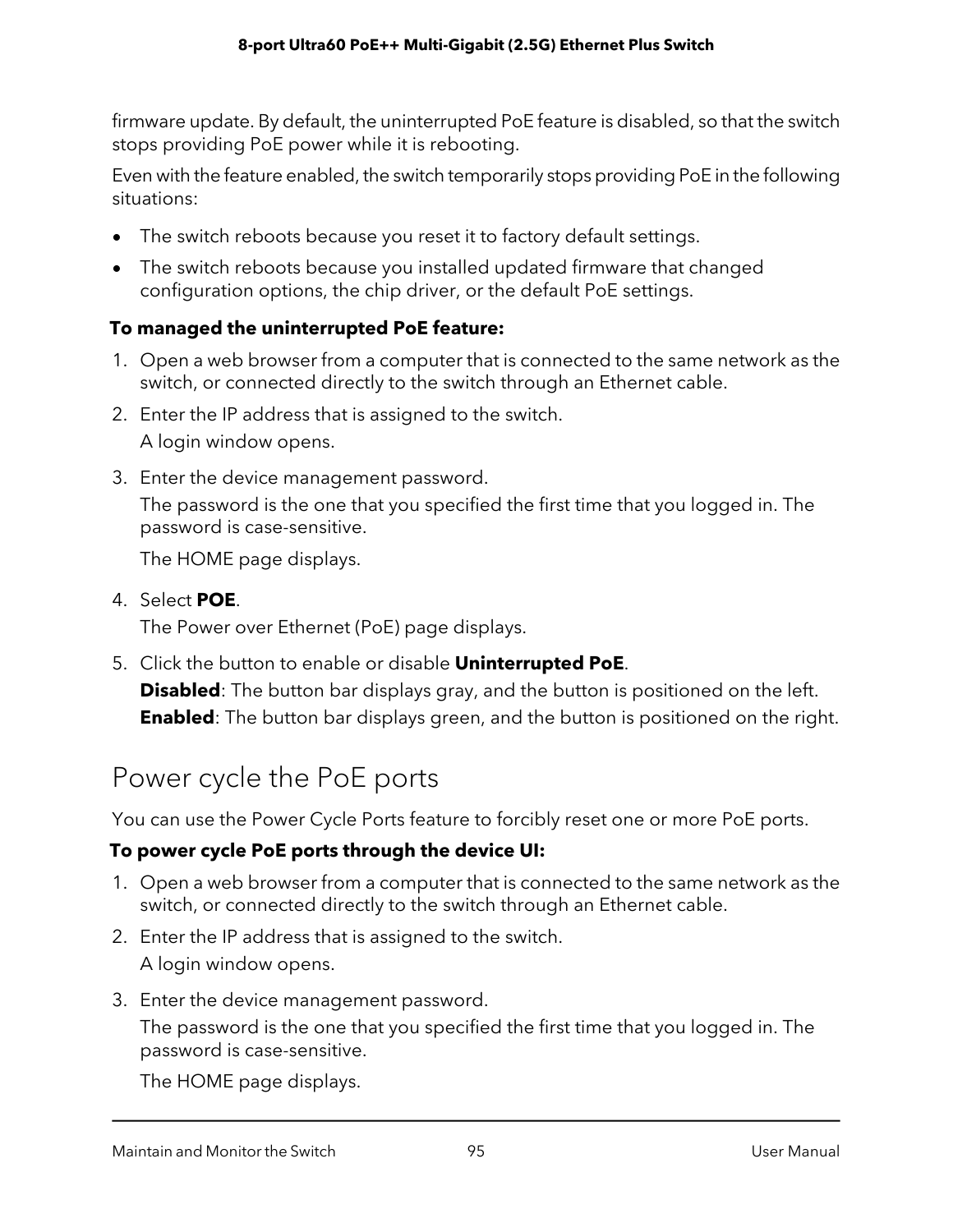#### 4. Select **POE**.

The Power over Ethernet (PoE) page displays.

5. In the **Power Cycle Ports** section, click the port number icon for every port that you want to reset.

When a port is selected, the port number icon displays solid purple.

<span id="page-95-0"></span>6. When all the ports that you want to power cycle are selected, click the **APPLY** button. PoE on the selected ports is forcibly reset.

### Manage an individual PoE port

You can manage the settings on an individual PoE port.

### **To select a PoE port and configure the settings:**

- 1. Open a web browser from a computer that is connected to the same network as the switch, or connected directly to the switch through an Ethernet cable.
- 2. Enter the IP address that is assigned to the switch. A login window opens.
- 3. Enter the device management password.

The password is the one that you specified the first time that you logged in. The password is case-sensitive.

The HOME page displays.

4. Select **POE**.

The Power over Ethernet (PoE) page displays.

- 5. On the **SETTING** menu, click the port number to open the port settings menu. The port settings display.
- 6. Click the **EDIT** button. The PoE port options display.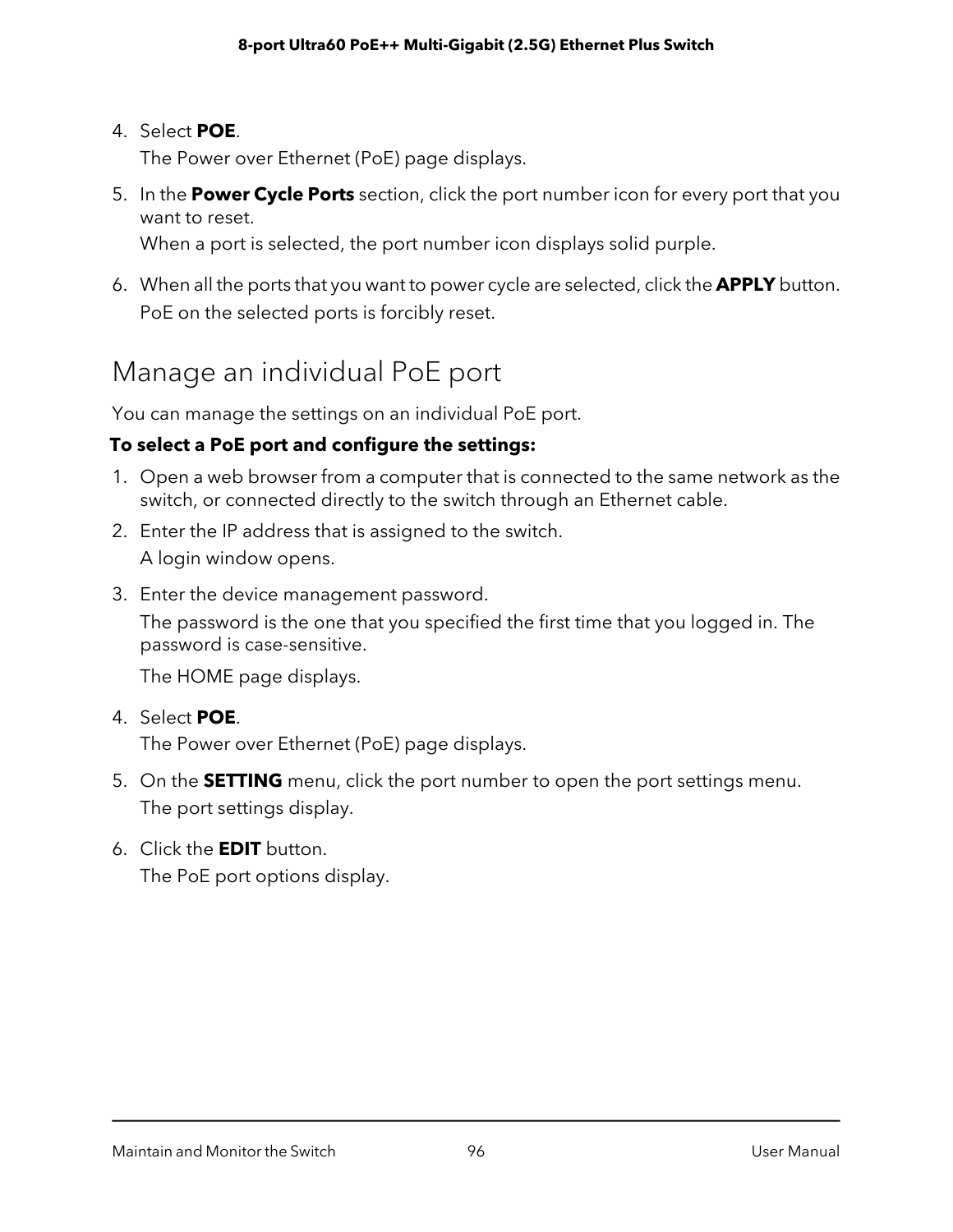- 7. Choose any of the following options to manage the PoE settings on the port:
	- a. **Port Power**.
		- **Enable**: The port's ability to deliver PoE power is enabled. This is the default setting.
		- **Disable**: The port's ability to deliver PoE power is disabled.

#### b. **Power Mode** .

- **802.3af**: The port is powered in, and limited to, the IEEE 802.3af mode. A PD that requires IEEE 802.3at or IEEE 802.3bt power will not receive power when IEEE 802.3af mode is selected.
- **Legacy**: The port is powered using high-inrush current, which is used by legacy PDs that require more than 15W to power up.
- **Pre-802.3at**: The port is initially powered in the IEEE 802.3af mode and, before 75 msec pass, changes to high power IEEE 802.3at mode. Select this mode for a PD that does not perform Layer 2 classification, or if the switch performs 2-event Layer 1 classification.
- **802.3at**: The port is powered in the IEEE 802.3at mode and is backward compatible with IEEE 802.3af. In this mode, if the switch detects that the attached PD requests more powerthan IEEE 802.3af, but is not an IEEE 802.3at Class 4 device, the PD does not receive power from the port.
- **Pre-802.3bt**: The port supports Class 4 devices that use 4-pair PoE (4PPoE) to receive power higher than 30W but that are not compliant with IEEE 802.3bt. The port also supports the IEEE 802.3at and IEEE 802.3af modes.
- **Pre-802.3bt(max power)**: The port supports Class 4 devices that use 4-pair PoE (4PPoE) to receive power higher than 30W but that are not compliant with IEEE 802.3bt. The port also supports the IEEE 802.3at and IEEE 802.3af modes.
- **802.3bt-Type3**: The port supports the IEEE 802.3bt Type 3 mode, the IEEE 802.3at mode, and the IEEE 802.3af mode.

#### c. **Power Limit (W)**

For ports 1-4, the default is 60.0W. For ports 5-8, the default is 30.0W.

- d. **Port Priority**: Select the priority for the port in relation to other ports if the total power that the switch is capable of delivering exceeds the total power budget.
	- **Low**: Low priority. This is the default setting.
	- **High**: High priority.
	- **Critical**: Critical priority.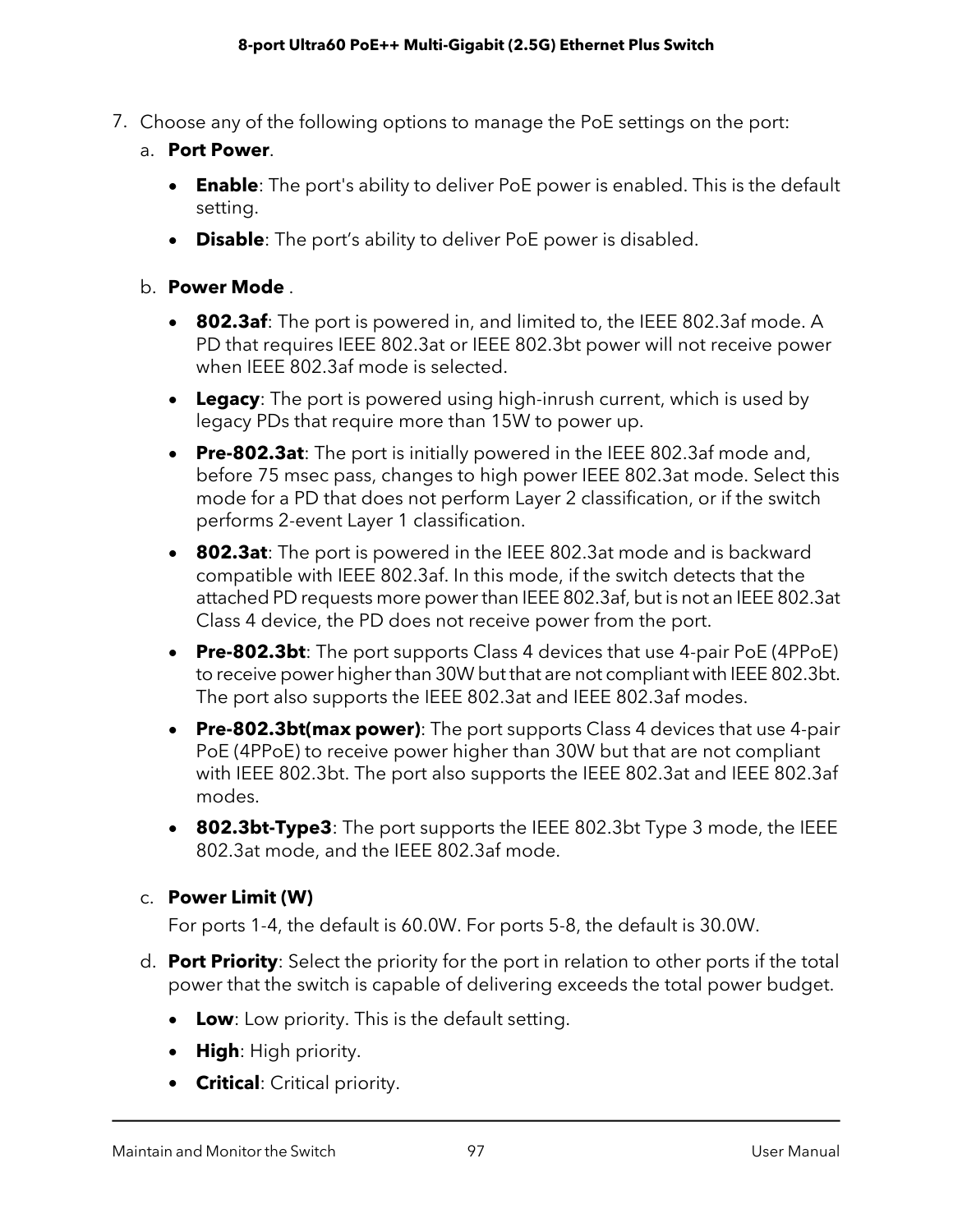#### e. **Power Limit Type**.

**Class**: The power limit automatically adjusts based on the class of PD.

- f. **Detection Type**.
	- **Legacy**: The port performs legacy detection.
	- **IEEE802**: The port performs a 4-point resistive detection. This is the default setting.
	- **4pt 802.3af + Legacy**: The port performs a 4-point resistive detection, and if required, continues with legacy detection.
- 8. When your settings are complete, click the **APPLY** button. Your settings are applied to the PoE port.

## Display PoE port status

You can display the PoE port status, including the amount of power delivered to the PD, and the fault status.

### **To display the PoE port status through the device UI:**

- 1. Open a web browser from a computer that is connected to the same network as the switch, or connected directly to the switch through an Ethernet cable.
- 2. Enter the IP address that is assigned to the switch. A login window opens.
- 3. Enter the device management password.

The password is the one that you specified the first time that you logged in. The password is case-sensitive.

The HOME page displays.

4. Select **POE**.

The Power over Ethernet (PoE) page displays.

5. Click on **STATUS**.

The port numbers display, including the Class and Status of each PoE port.

- 6. Select the port that you want to view. Port status information displays:
	- **Output Voltage (V)**: The voltage that is delivered to the PD in volts.
	- **Output Current (mA)**: The current that is delivered to the PD in milliamps.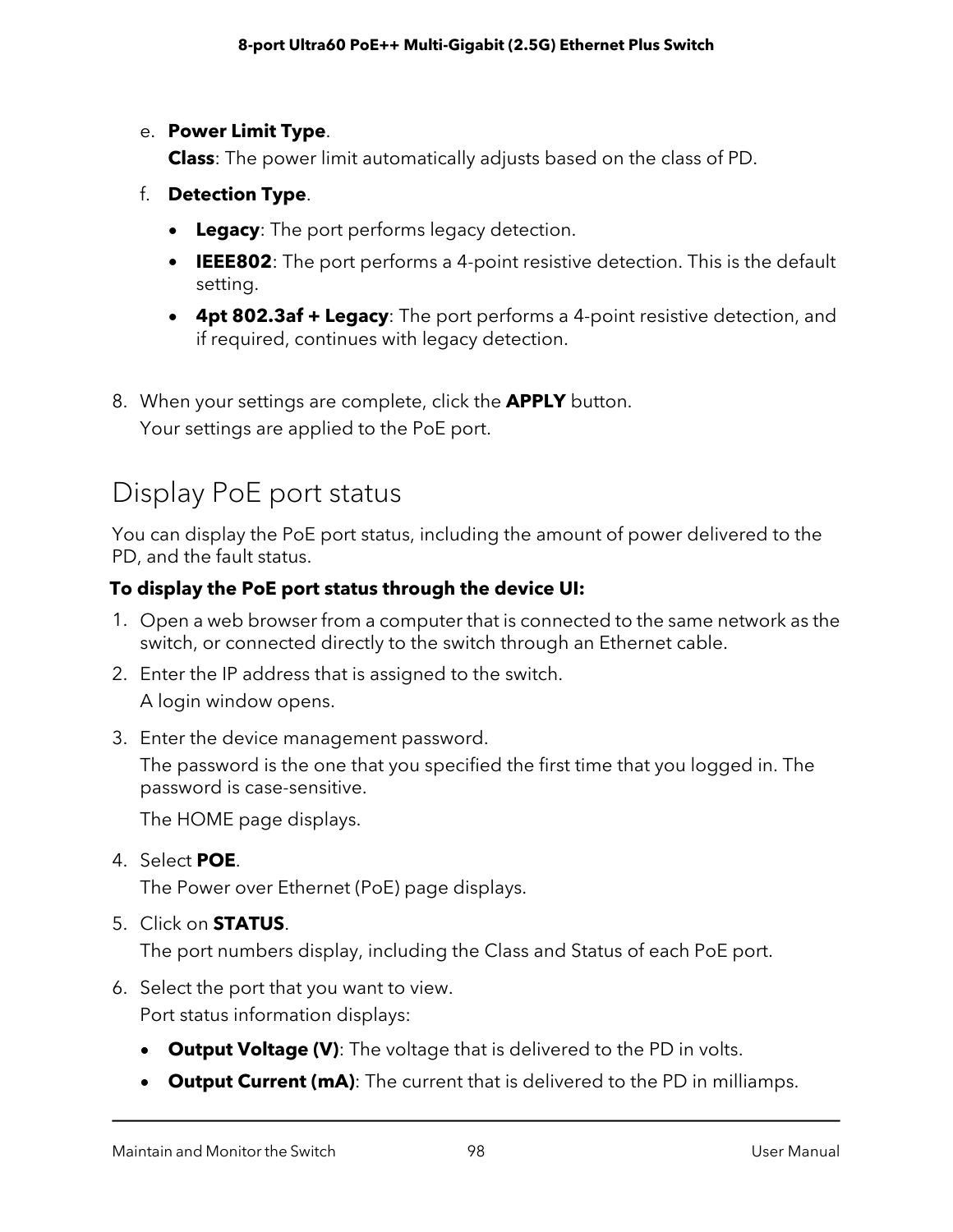- **Temperature**: The temperature in degrees Celcius.
- **Fault Status**: The error description when the PoE port is in a fault state:
	- **No Error**: The port is not in any error state and can provide power.
	- **MPS Absent**: The port detected the absence of the main power supply, preventing the port from providing power.
	- **Short**: The port detected a short circuit condition, preventing the port from providing power.
	- **Overload**: The PD that is connected to the port attempts to draw more power than allowed by the port's settings, preventing the port from providing power at all.
	- **Power Denied**: The port was denied power because of a shortage of power or because of an administrative condition. In this condition, the port cannot provide power.
	- **Startup Failure**: The PD that is connected to the port failed to start up. In this condition, the port does not provide power.
	- **Over Voltage**: The port was denied power because of a over-voltage lockout.
	- **Under Voltage**: The port was denied power because of an under-voltage lockout.
	- **Thermal Shutdown**: The port detected a thermal temperature fault, preventing the port from providing power.
- **Output Power (W)**: The power that is delivered to the PD in watts.

### Configure a PoE schedule

You can create a PoE schedule for a single port, or for multiple ports.

- PoE schedules are repeated weekly during the selected time range.
- On dates that are not included in a PoE schedule range, individual port settings apply. For more information see Manage an [individual](#page-95-0) PoE port on page 96.

#### **To set up and enable a PoE schedule for one or multiple ports:**

- 1. Open a web browser from a computer that is connected to the same network as the switch, or connected directly to the switch through an Ethernet cable.
- 2. Enter the IP address that is assigned to the switch. A login window opens.
- 3. Enter the device management password.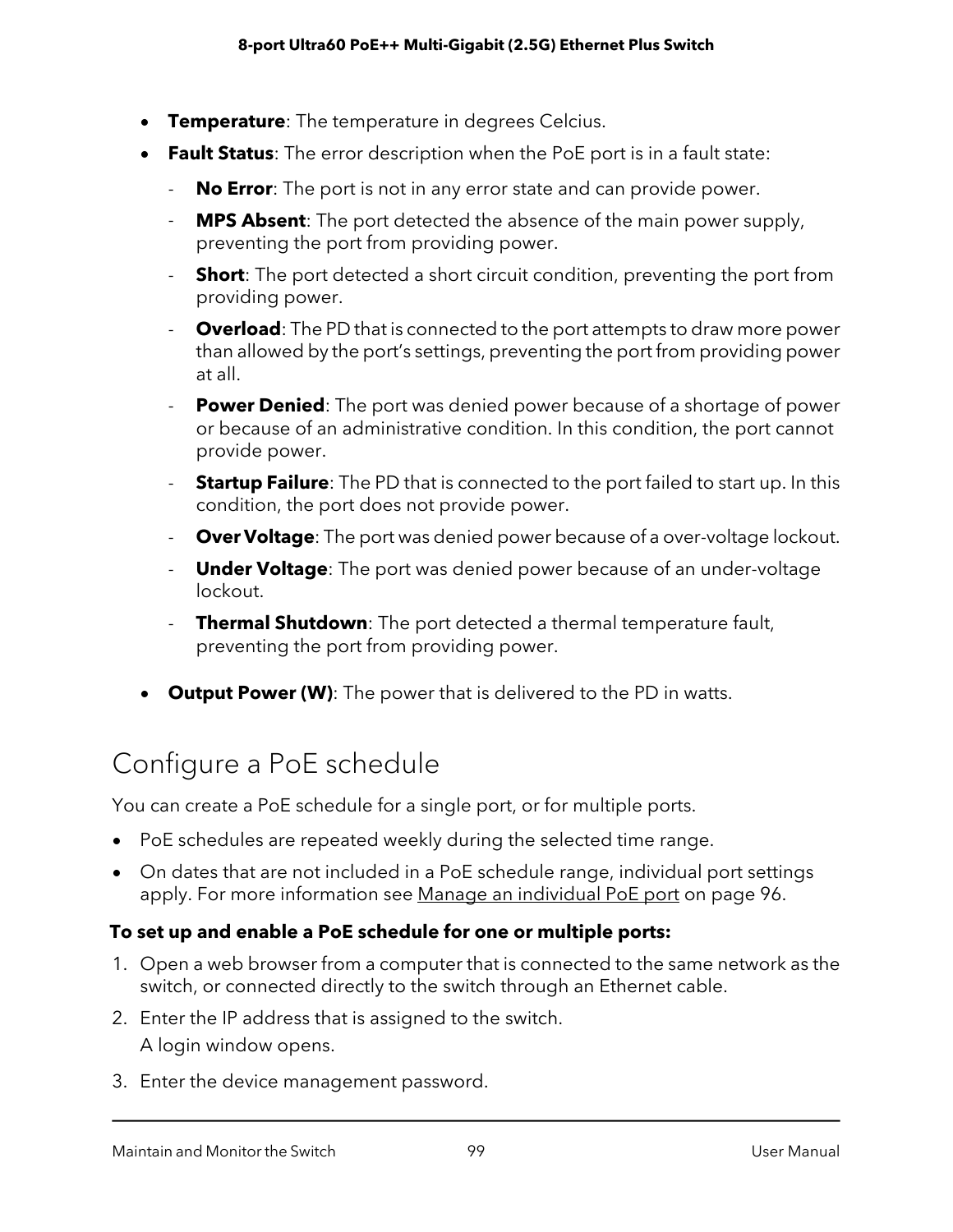The password is the one that you specified the first time that you logged in. The password is case-sensitive.

The HOME page displays.

4. Select **POE** > **POE SCHEDULE**.

The POE SCHEDULE page displays.

- 5. Click the toggle to select **Apply to single port** or **Apply to multiple ports**.
- 6. Click one or more ports. When a port is selected, the port button displays solid purple.
- 7. Click the **Start Date** field and select the date from the pop-up menu. Your start date displays. You must select both a start and an end date.
- 8. Click the **End Date** field and select the date from the pop-up menu. Your end date displays. You must select both a start and an end date.
- 9. For each day of the week that you want to schedule PoE, use the sliders to set one or two the ranges. Green indicates that PoE is enabled. The start and end times for each selected range display.
- 10. When your settings are complete, click the **APPLY** button. The schedule is enabled.

### Edit or disable a PoE schedule

### **To edit the or disable a PoE schedule:**

- 1. Open a web browser from a computer that is connected to the same network as the switch, or connected directly to the switch through an Ethernet cable.
- 2. Enter the IP address that is assigned to the switch. A login window opens.
- 3. Enter the device management password. The password is the one that you specified the first time that you logged in. The password is case-sensitive.

The HOME page displays.

- 4. Select **POE** > **POE SCHEDULE**. The POE SCHEDULE page displays.
- 5. If your configured schedule applied to a single port and you want to apply it to more than one port, click the toggle to select **Apply to Multiple Ports**.

Maintain and Monitor the Switch 100 User Manual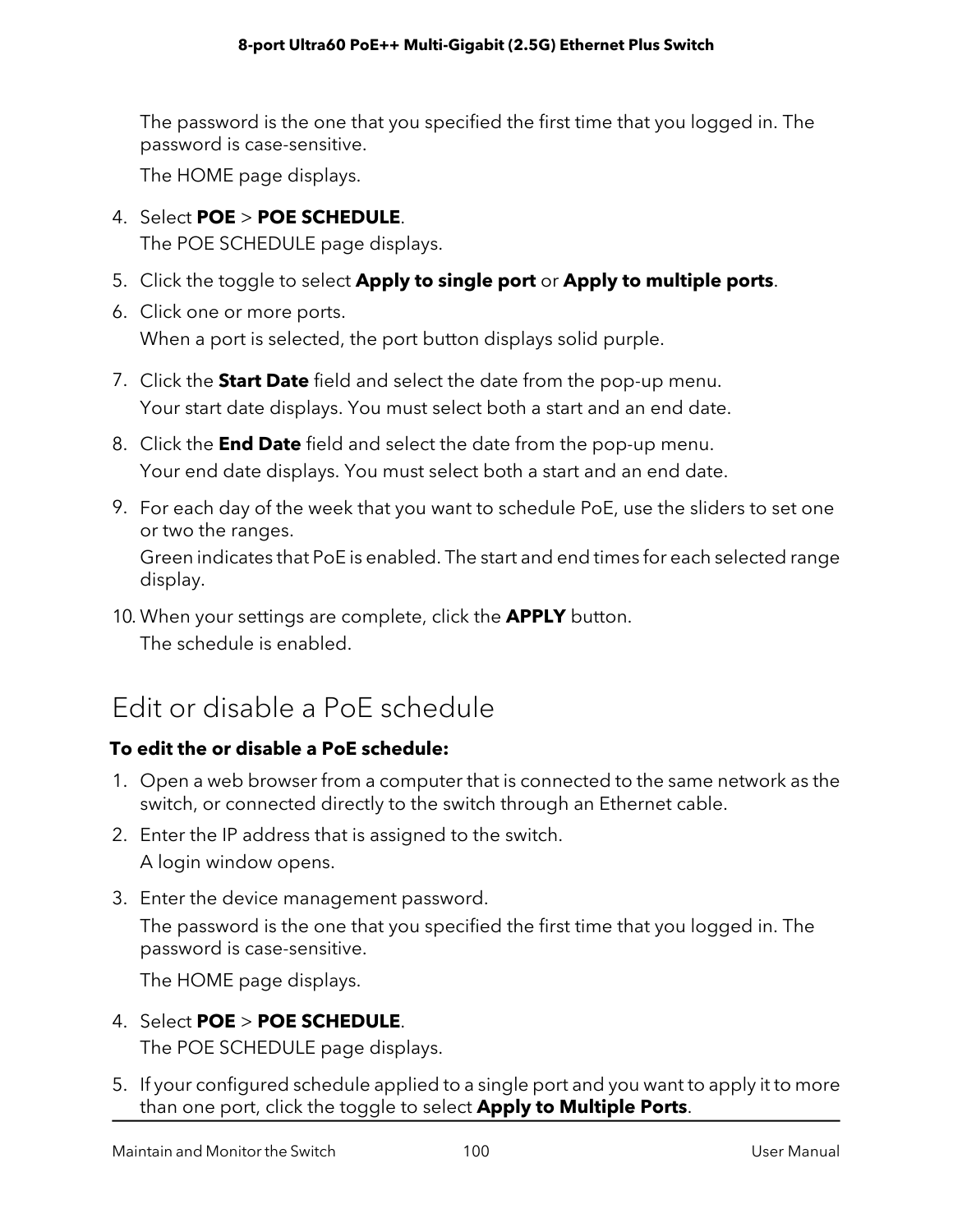- 6. To change which PoE ports are scheduled, click one or more ports. When a port is selected, the port button displays solid purple.
- 7. To change the start date, click the **Start Date** field and select the date from the pop-up menu.

Your new start date displays.

8. To change the end date, click the **End Date** field and select the date from the pop-up menu.

Your new end date displays.

9. To change the PoE schedule for a specific day of the week, use the sliders to edit one or both ranges.

Green indicates the ranges for which PoE is enabled.

10. To disable a PoE schedule range for a specific day of the week, pull the end points of the range together so that they overlap.

The start and end times for the range slider display identical time values.

For example, if the RANGE1 sliders are pulled all the way to the left, the range displays 0:00 AM - 0:00 AM, indicating that the range is disabled.

11. When your settings are complete, click the **APPLY** button. Your settings are saved.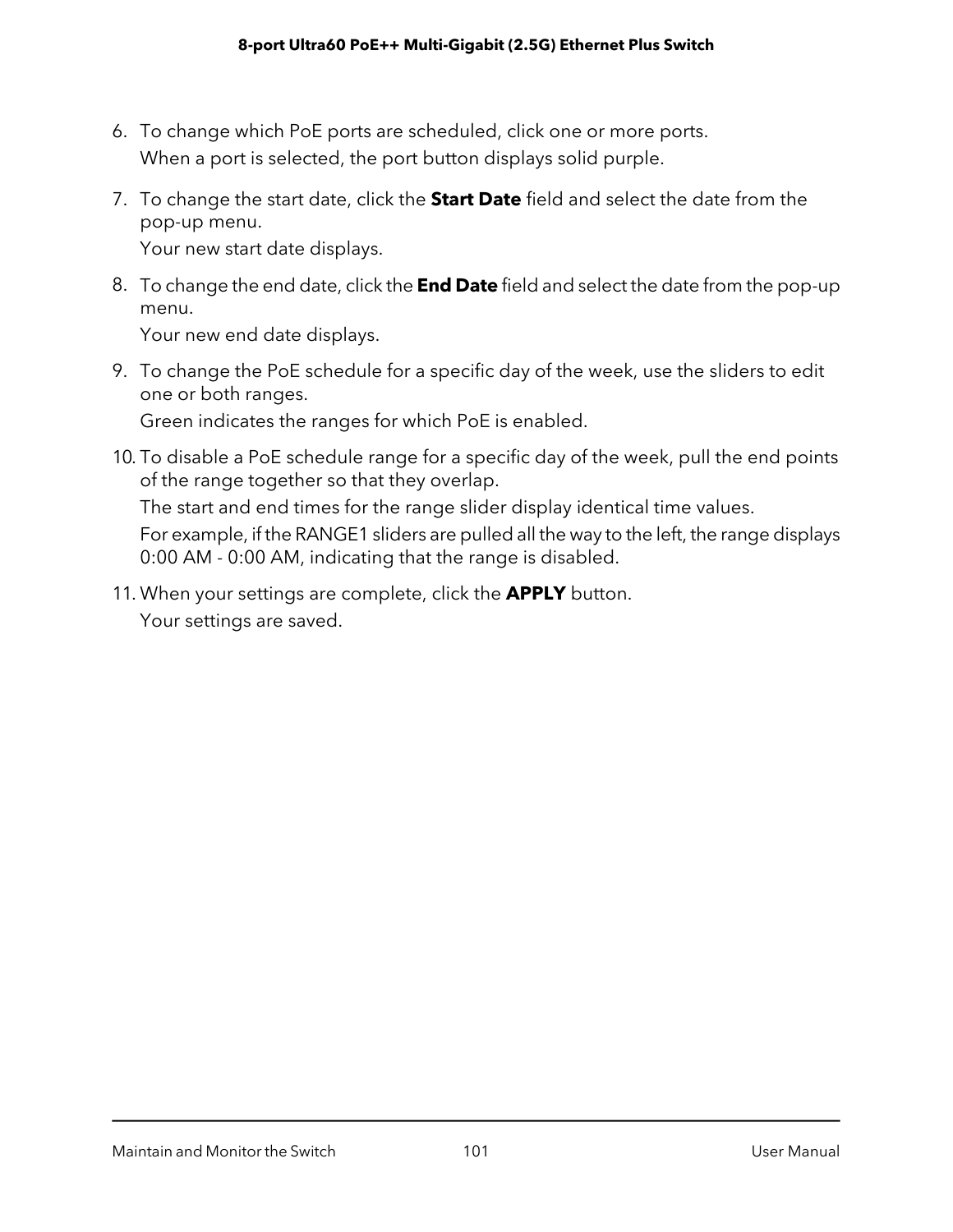# 7 Diagnostics and Troubleshooting

This chapter covers the following topics:

- Test cable [connections](#page-102-0)
- [Resolve](#page-102-1) a subnet conflict to access the switch
- PoE [troubleshooting](#page-103-0) suggestions
- Enable or disable loop [prevention](#page-104-0)
- Enable port [mirroring](#page-105-0)
- View or clear the port [statistics](#page-105-1)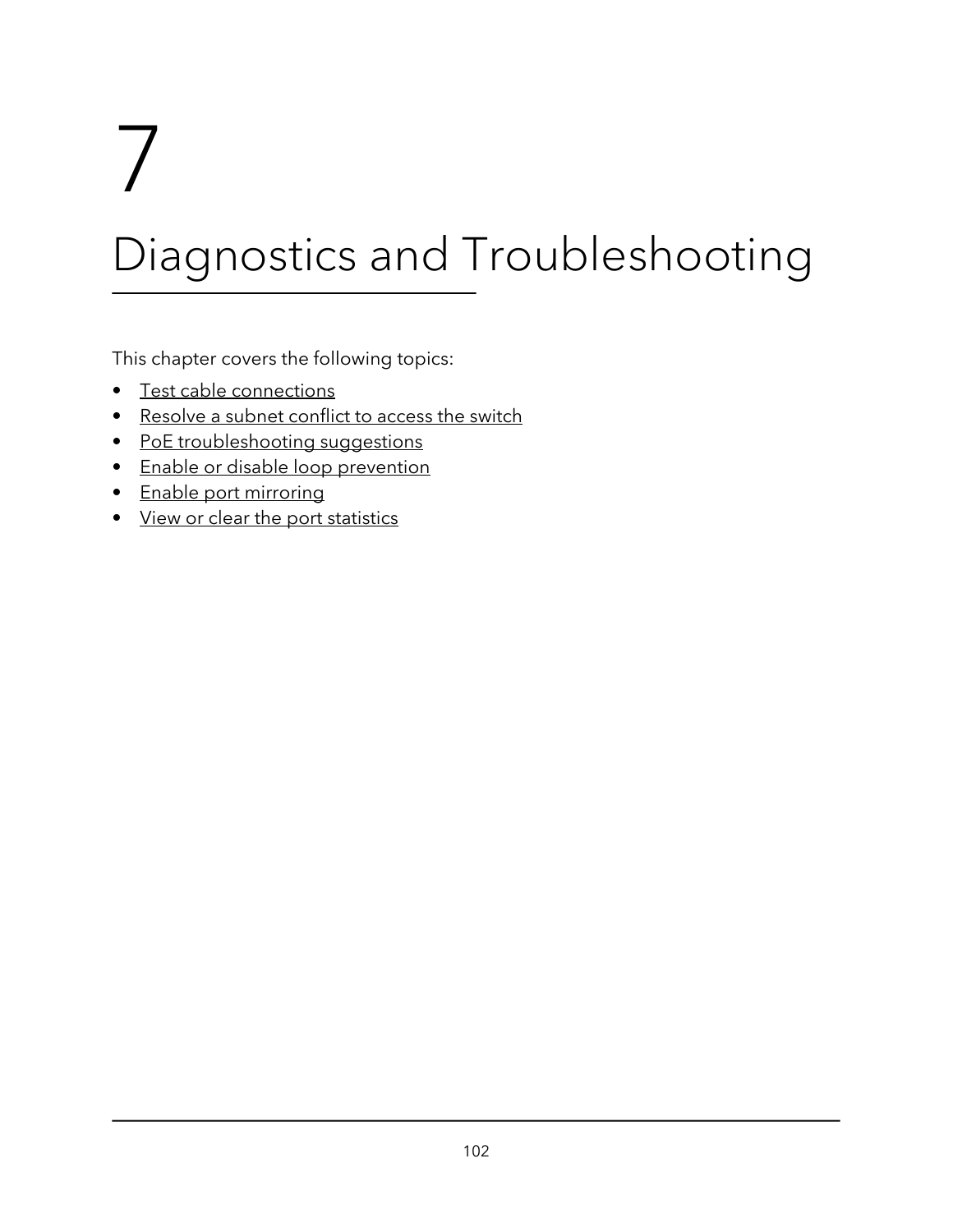# <span id="page-102-0"></span>Test cable connections

You can use the cable diagnostic feature to easily find out the health status of network cables. If any problems exist, this feature helps quickly locate the point where the cabling fails, allowing connectivity issues to be fixed much faster, potentially saving technicians hours of troubleshooting.

If an error is detected, the distance at which the fault is detected is stated in meters. (This is the distance from the port.)

### **To test cable connections:**

- 1. Open a web browser from a computer that is connected to the same network as the switch, or connected directly to the switch through an Ethernet cable.
- 2. Enter the IP address that is assigned to the switch. A login window opens.
- 3. Enter the device management password.

The password is the one that you specified the first time that you logged in. The password is case-sensitive.

The HOME page displays.

- 4. Select **DIAGNOSTICS > CABLE TEST**.
- 5. Select one or more ports where you want to test the cable that is attached to the port.
- 6. Click the **NEXT** button.

The switch tests cable connectionS for the selected ports and displays the results. This process might take up to a few minutes.

<span id="page-102-1"></span>7. Click the **DONE** button to dismiss the test results.

You can run another cable test if desired.

# Resolve a subnet conflict to access the switch

If you power on the switch before you connect it to a network that includes a DHCP server, the switch uses its own default IP address of 192.168.0.239. This subnet might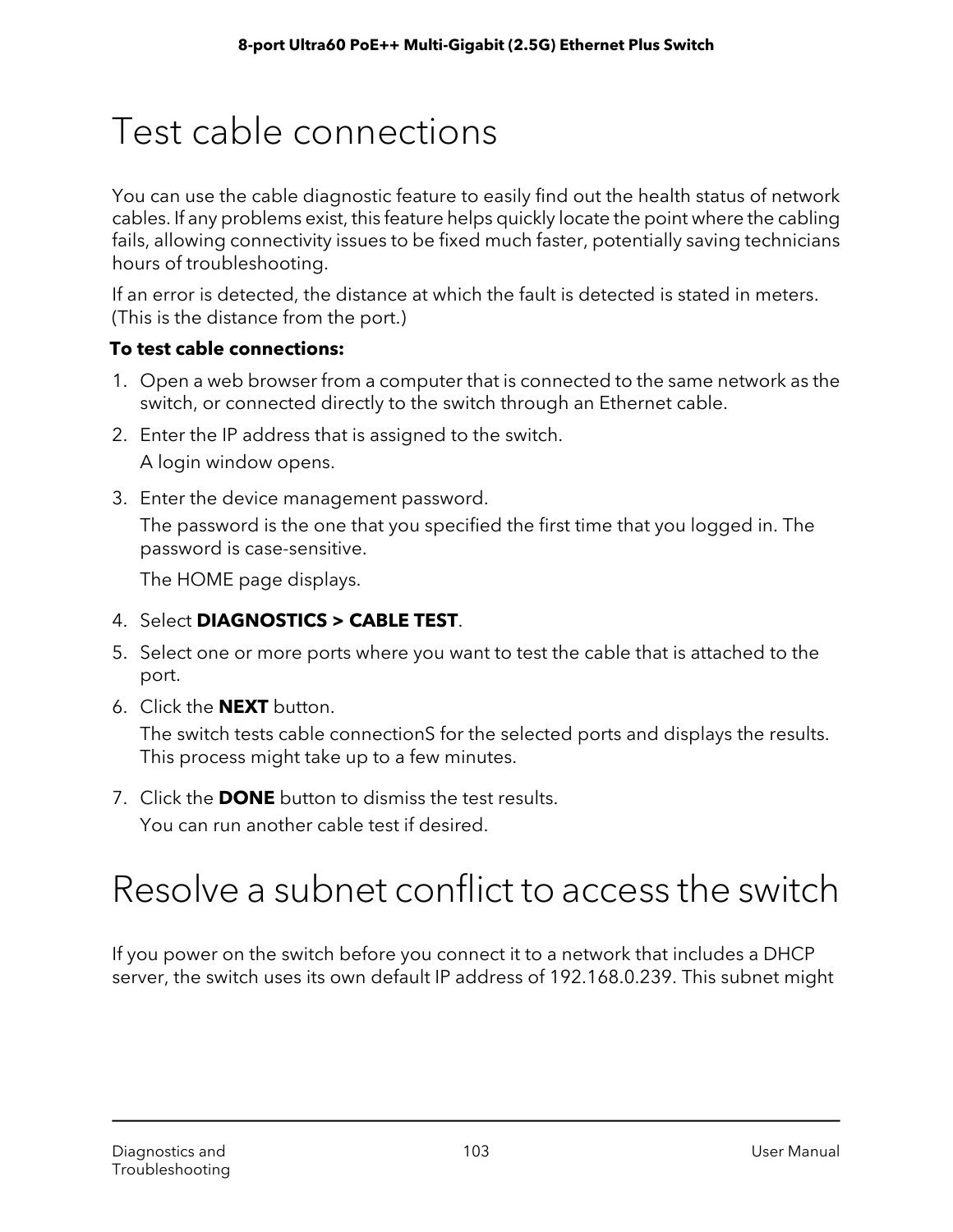be different from the subnet used in your network. You might see the following message if you try to access the switch:

The switch and manager IP address are not in the same subnet.

#### **To resolve this subnet conflict:**

- 1. Disconnect the Ethernet cable between the switch and your network.
- 2. Shut down power to the switch.
- 3. Reconnect the Ethernet cable between the switch and your network.
- 4. Reapply power to the switch.

<span id="page-103-0"></span>The switch powers on. The network DHCP server discovers the switch and assigns it an IP address that is in the correct subnet for the network.

# PoE troubleshooting suggestions

Here are some tips for correcting Power over Ethernet (PoE) problems that might occur on switches that support PoE:

- Make sure that the PoE Max LED is off. If the PoE Max LED is solid amber, disconnect one or more PoE devices to prevent PoE oversubscription.
- Make sure that the Ethernet cables are plugged in correctly. For each powered device (PD) that is connected to the switch, the associated PoE port LED on the switch lights solid green. If the associated PoE port LED lights solid amber, a PoE fault occurred and PoE halted because of one of the conditions listed in the following table.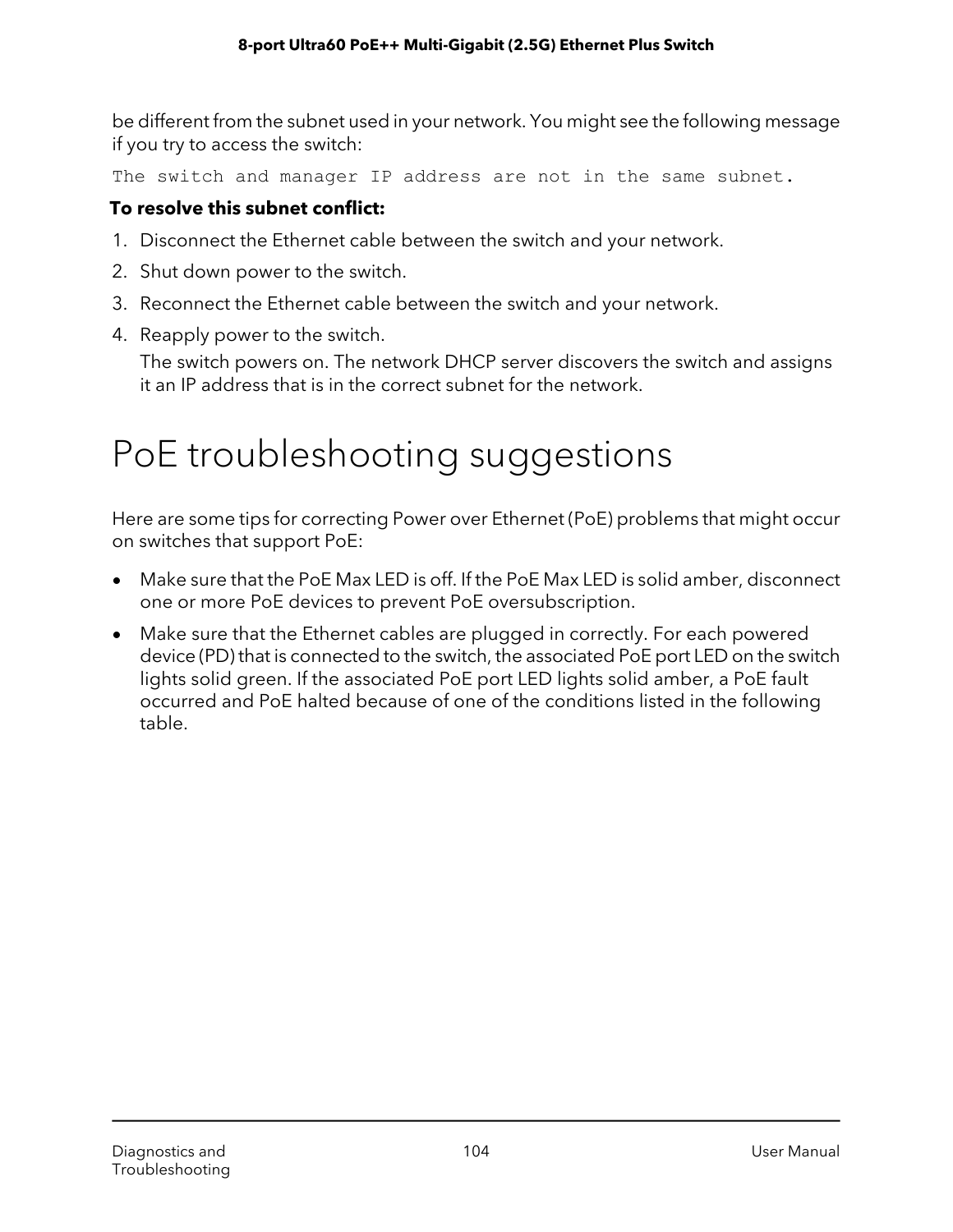Table 4. PoE fault conditions and possible solutions

| PoE Fault Condition                                                                                                                                                    | Possible Solution                                                                                                                                      |  |
|------------------------------------------------------------------------------------------------------------------------------------------------------------------------|--------------------------------------------------------------------------------------------------------------------------------------------------------|--|
| A PoE-related short circuit occurred on the port.                                                                                                                      | The problem is most likely with the<br>attached PD. Check the condition<br>of the PD or restart the PD by<br>disconnecting and reconnecting<br>the PD. |  |
| The PoE power demand of the PD exceeded the maximum level that the<br>switch permits. The maximum level is 15.4W for a PoE connection or<br>30W for a PoE+ connection. |                                                                                                                                                        |  |
| The PoE current on the port exceeded the classification limit of the PD.                                                                                               |                                                                                                                                                        |  |
| The PoE voltage of the port is outside the range that the switch permits.                                                                                              | Restart the switch to see if the<br>condition resolves itself.                                                                                         |  |

# <span id="page-104-0"></span>Enable or disable loop prevention

Loop prevention is enabled by default. When enabled and the switch detects a loop, the LED or both LEDs of a port blink at a constant speed.

### **To enable loop detection:**

- 1. Open a web browser from a computer that is connected to the same network as the switch, or connected directly to the switch through an Ethernet cable.
- 2. Enter the IP address that is assigned to the switch. A login window opens.
- 3. Enter the device management password.

The password is the one that you specified the first time that you logged in. The password is case-sensitive.

The HOME page displays.

### 4. Select **DIAGNOSTICS > LOOP PREVENTION**.

The LOOP PREVENTION page displays.

- 5. Click the toggle to enable or disable loop prevention. When enabled, the toggle bar displays green.
- 6. Click the **Apply** button.

Your settings are saved.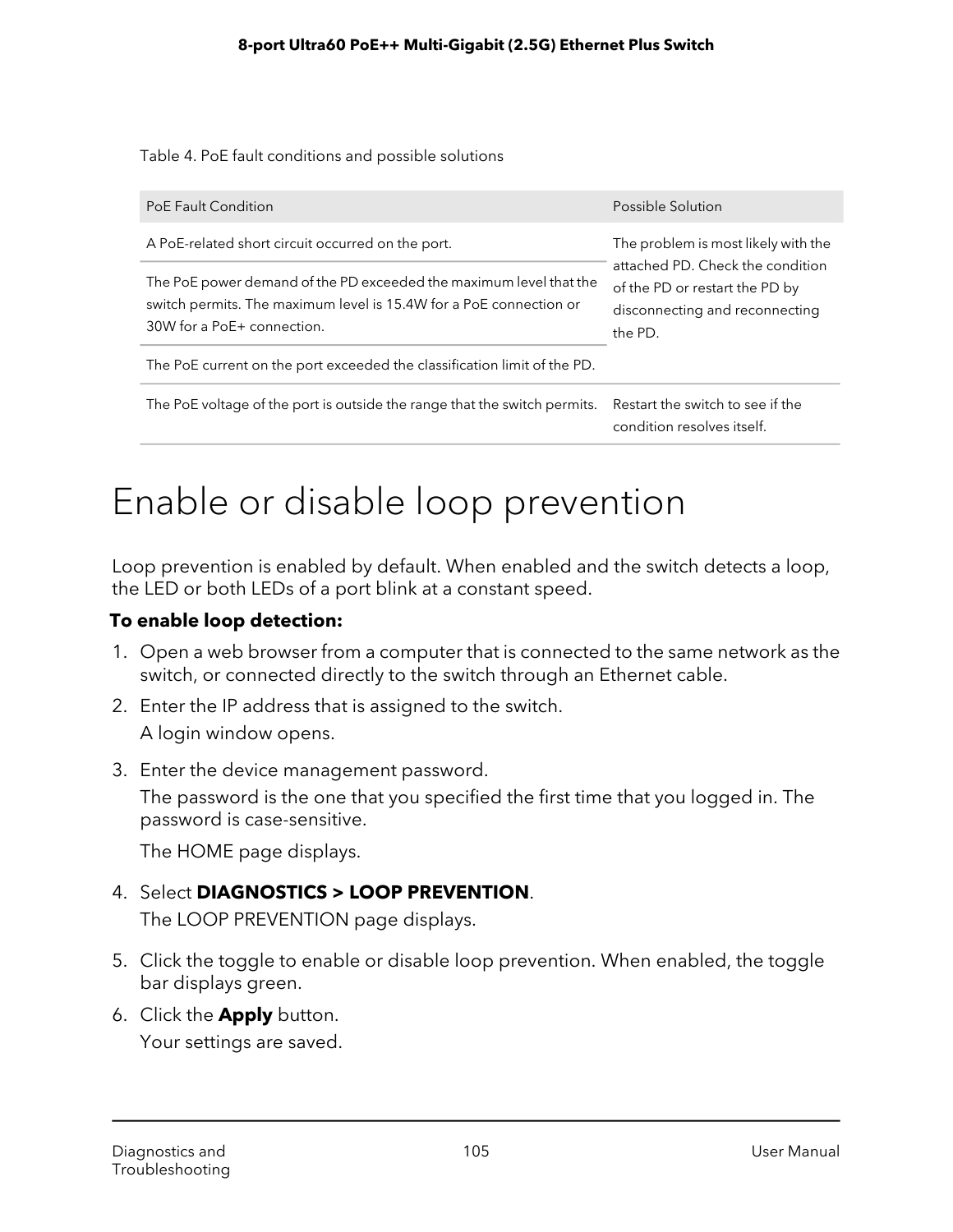# <span id="page-105-0"></span>Enable port mirroring

Port mirroring lets you mirror the incoming (ingress) and outgoing (egress) traffic of one or more ports (the source ports) to a single predefined destination port. Port mirroring is off by default.

### **To turn on port mirroring:**

- 1. Open a web browser from a computer that is connected to the same network as the switch, or connected directly to the switch through an Ethernet cable.
- 2. Enter the IP address that is assigned to the switch. A login window opens.
- 3. Enter the device management password.

The password is the one that you specified the first time that you logged in. The password is case-sensitive.

The HOME page displays.

### 4. Select **DIAGNOSTICS > PORT MIRRORING**.

The PORT MIRRORING page displays.

- 5. Click the toggle to turn on port mirroring. The toggle button moves to the right, and the toggle bar displays green.
- 6. In the source port section, click to select the source port. The selected port displays purple.

You can select only one source port.

- 7. In the destination port section, select the destination port. You can select only one destination port. You cannot select a destination port that is a member of a LAG.
- <span id="page-105-1"></span>8. Click the **Apply** button. Your settings are saved.

# View or clear the port statistics

For each switch port, you can view the bytes received, bytes sent, and cyclic redundancy check (CRC) error packets.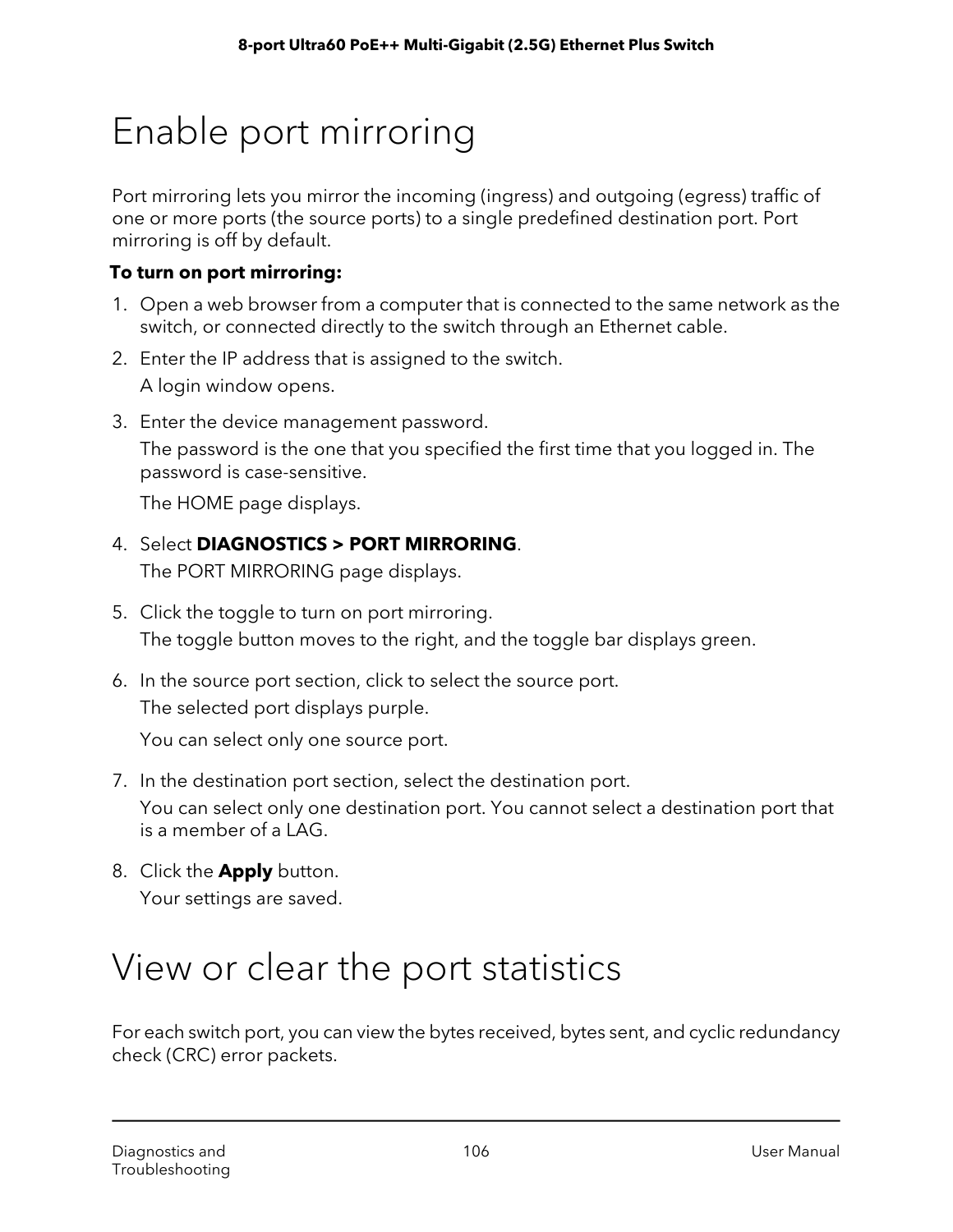### **To view or clear the port statistics:**

- 1. Open a web browser from a computer that is connected to the same network as the switch, or connected directly to the switch through an Ethernet cable.
- 2. Enter the IP address that is assigned to the switch.

A login window opens.

3. Enter the device management password.

The password is the one that you specified the first time that you logged in. The password is case-sensitive.

The HOME page displays.

### 4. Select **DIAGNOSTICS > PORT STATISTICS**.

The PORT STATISTICS page displays.

For each port, the page lists the bytes received, bytes sent, and cyclic redundancy check (CRC) error packets, which are packets with errors or corrupt packets.

- 5. To clear the port statistics, click the **CLEAR COUNTERS** button. All statistics counters change to 0.
- 6. To refresh the port statistics, click the **REFRESH** button. All statistics counters are updated.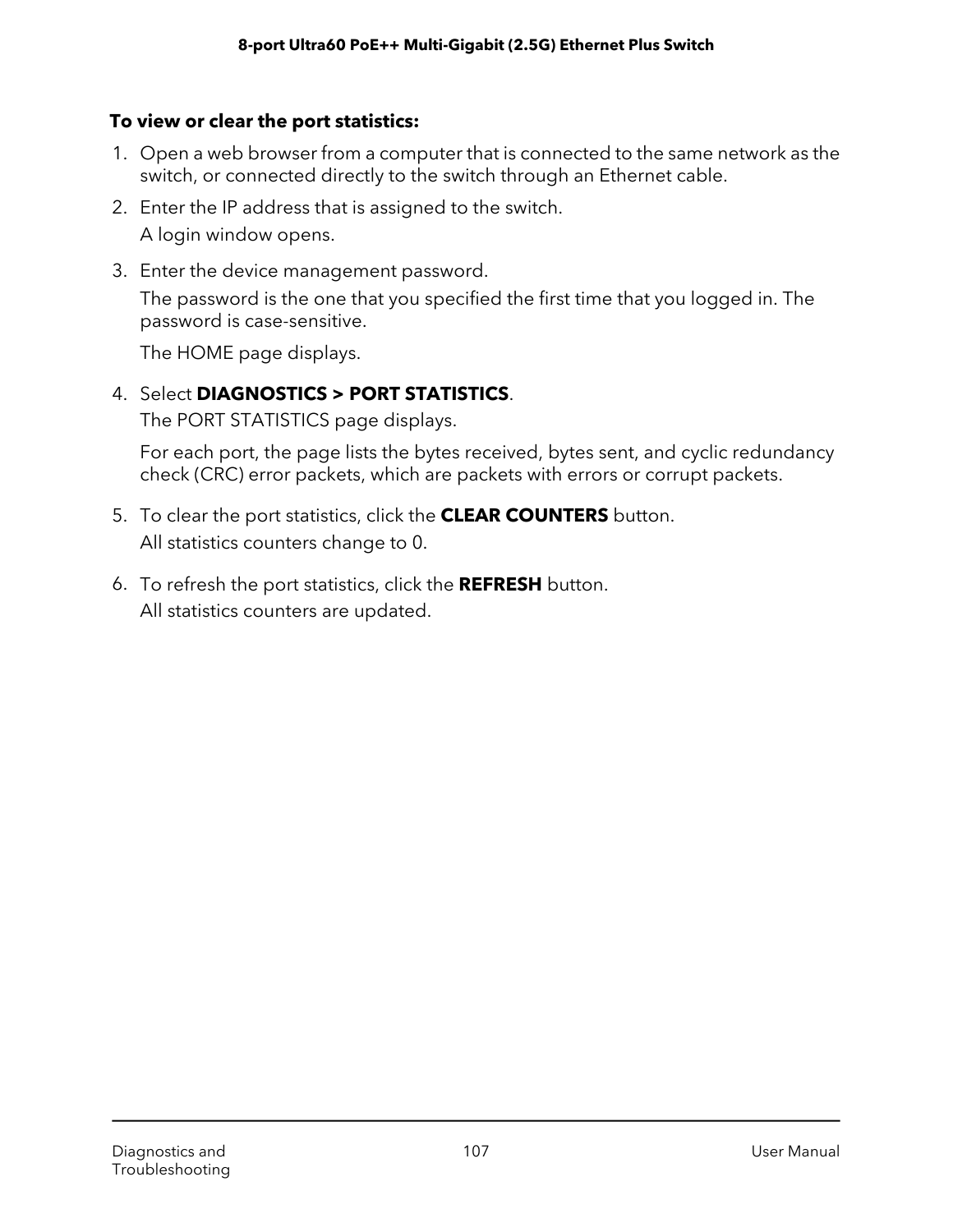# 8 Factory Default Settings and Technical Specifications

This appendix contains the following sections:

- **Factory default [settings](#page-108-0)**
- Technical [specifications](#page-109-0)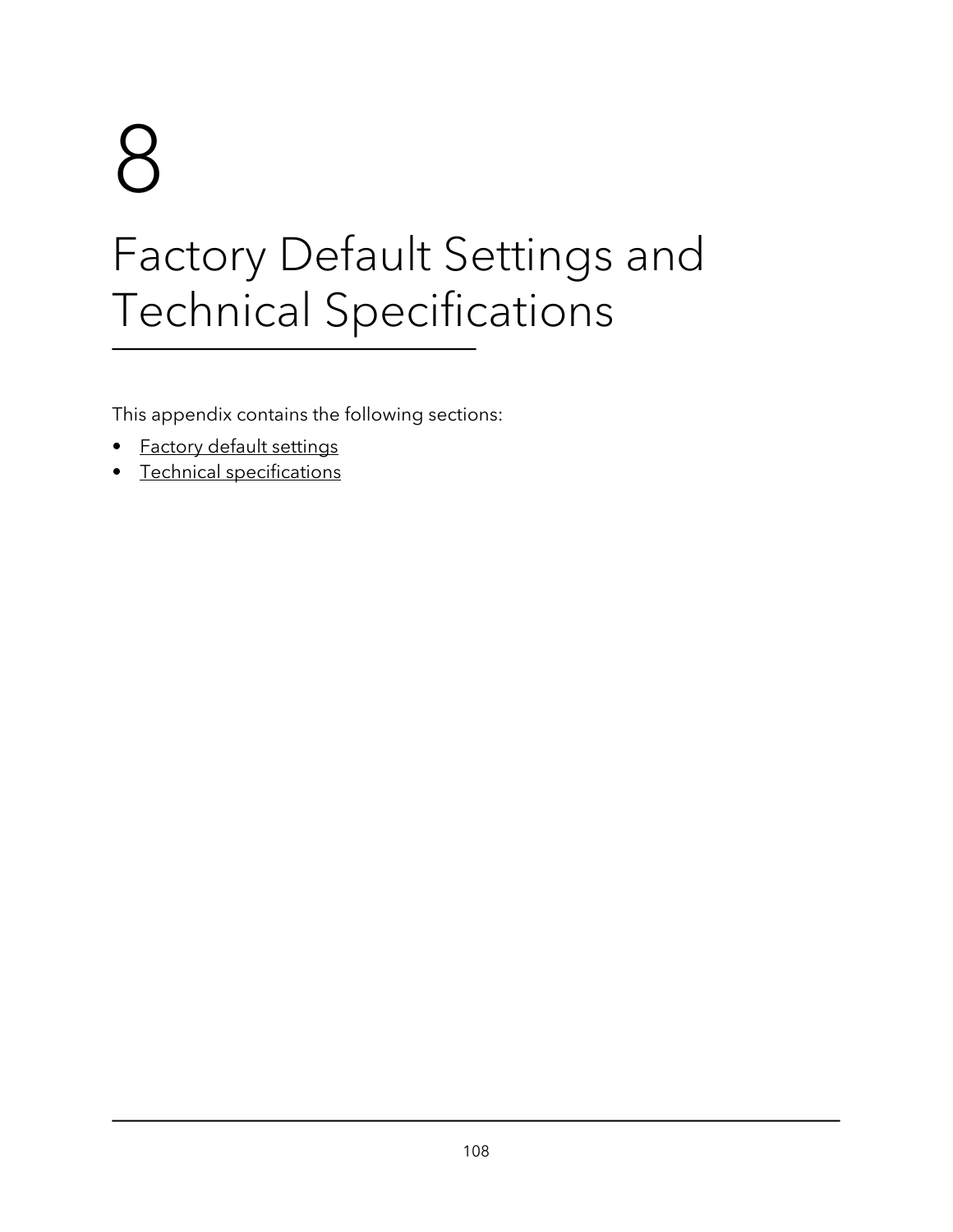# Factory default settings

You can return the switch to its factory settings. For more information, see [Return](#page-71-0) the switch to its factory default [settings](#page-71-0) on page 72.

The switch resets and returns to the factory settings shown in the following table.

| Feature               | Setting                                                                        |
|-----------------------|--------------------------------------------------------------------------------|
| Switch password       | password                                                                       |
| IP address            | 192.168.0.239 (if the switch is not connected to a network with a DHCP server) |
| Subnet mask           | 255.255.255.0                                                                  |
| DHCP mode             | Enabled                                                                        |
| IGMP snooping         | Enabled                                                                        |
| LAGs                  | None configured                                                                |
| <b>VLANs</b>          | Disabled. If enabled, by default, all ports are members of VLAN 1.             |
| 802.1p/DSCP-based QoS | Enabled                                                                        |
|                       |                                                                                |
| Port-based OoS        | Disabled                                                                       |
| Rate limiting         | <b>Disabled</b>                                                                |
| Broadcast filtering   | <b>Disabled</b>                                                                |
| Loop prevention       | Enabled                                                                        |
| Port speed            | Autonegotiation                                                                |
| Flow control          | Disabled                                                                       |

Table 5. Factory default settings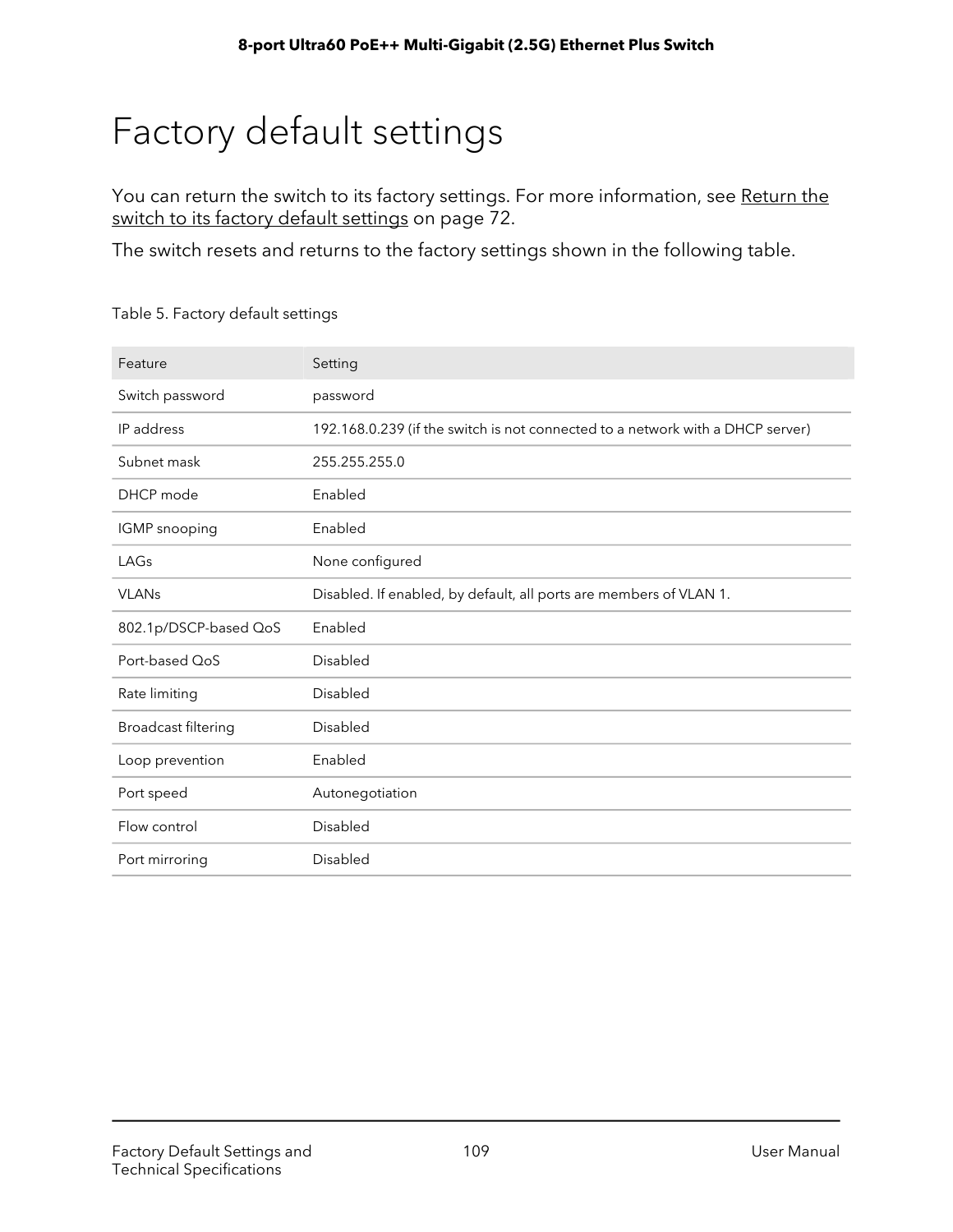# Technical specifications

This section describes the technical specifications for the switch model.

### Model MS108EUP technical specifications

The following table shows the technical specifications for model MS108EUP.

| Feature                       | Description                                                                                                                                                      |
|-------------------------------|------------------------------------------------------------------------------------------------------------------------------------------------------------------|
| Network interface             | Ethernet RJ-45 copper ports (100M/1G/2.5G)                                                                                                                       |
| Network cable                 | Category 5e (Cat 5e) or higher-rated Ethernet cable                                                                                                              |
| PoE ports                     | Ports 1-4: Ultra60 PoE++ (802.3bt). Each port can deliver power up to 60W<br>$PoE++$ .<br>Ports 5-8: PoE+ (802.3at). Each port can deliver power up to 30W PoE+. |
| Power input                   | 54V, 4.7A DC input                                                                                                                                               |
| Power consumption             | 270.5                                                                                                                                                            |
| Total PoE power budget        | 230W                                                                                                                                                             |
| Dimensions (W x D x H)        | $8.3 \times 5.5 \times 1.6$ in (210 x 140 x 40 mm)                                                                                                               |
| Weight                        | 1.98 lb (0.9 kg)                                                                                                                                                 |
| Operating temperature         | 32° to 104°F (0° to 40°C)                                                                                                                                        |
| Operating humidity            | 10-90% maximum relative humidity, noncondensing                                                                                                                  |
| Storage temperature           | -4° to 158°F (-20° to 70°C)                                                                                                                                      |
| Storage humidity              | 5-95% relative humidity, noncondensing                                                                                                                           |
| Electromagnetic<br>compliance | EMC Class B device, FCC part 15 Class B, ISED, CE Class B, RCM Class B, VCCI<br>Class B, BCMI, CCC, KC Class B                                                   |
| Safety certifications         | BC, CE LVD, CSA, BSMI, CCC                                                                                                                                       |

Table 6. Model MS108EUP technical specifications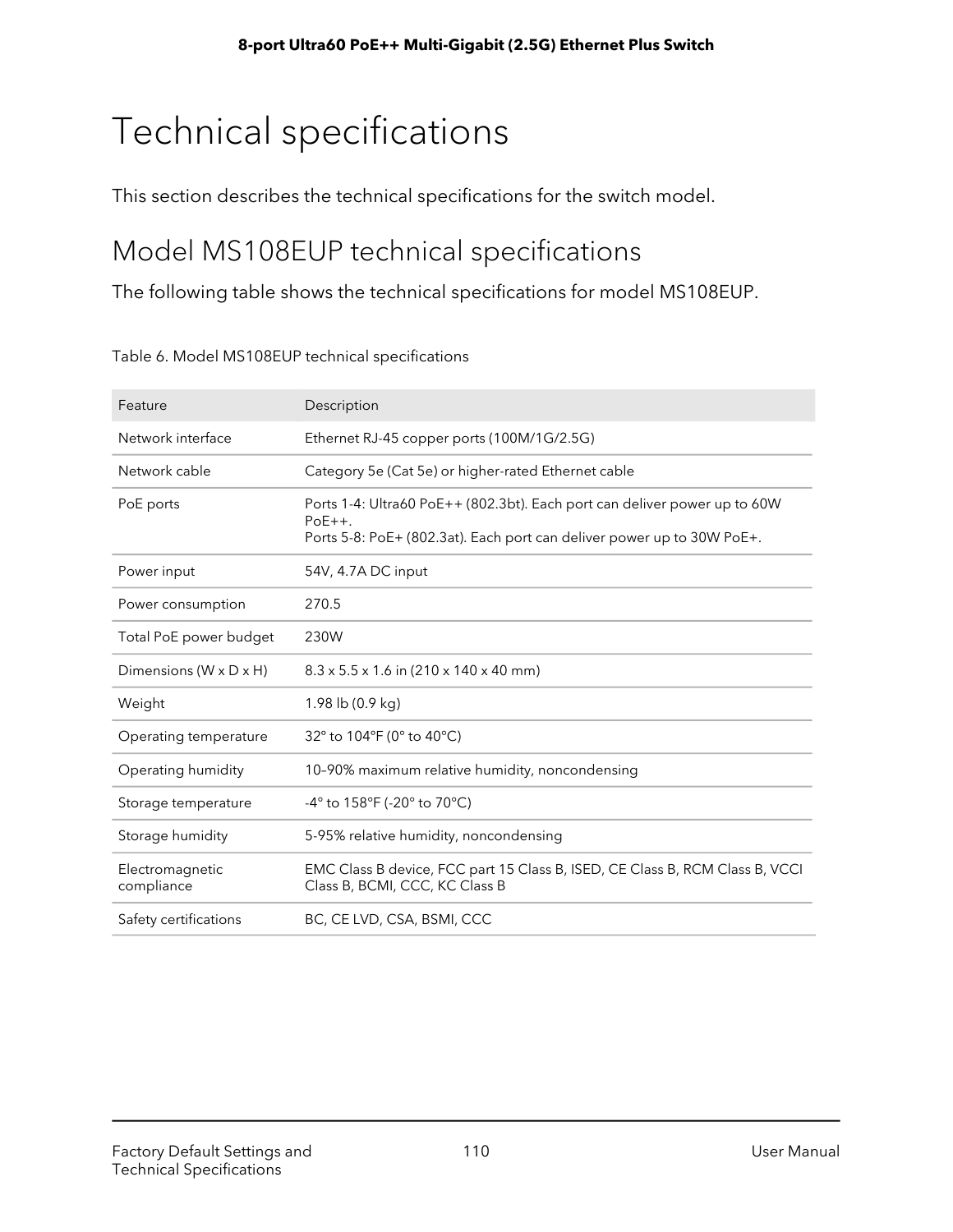

# Additional Switch Discovery and Access Information

This appendix provides additional information about how you can discover and access the switch in your network.

The appendix contains the following section:

• Access the switch from any [computer](#page-111-0)